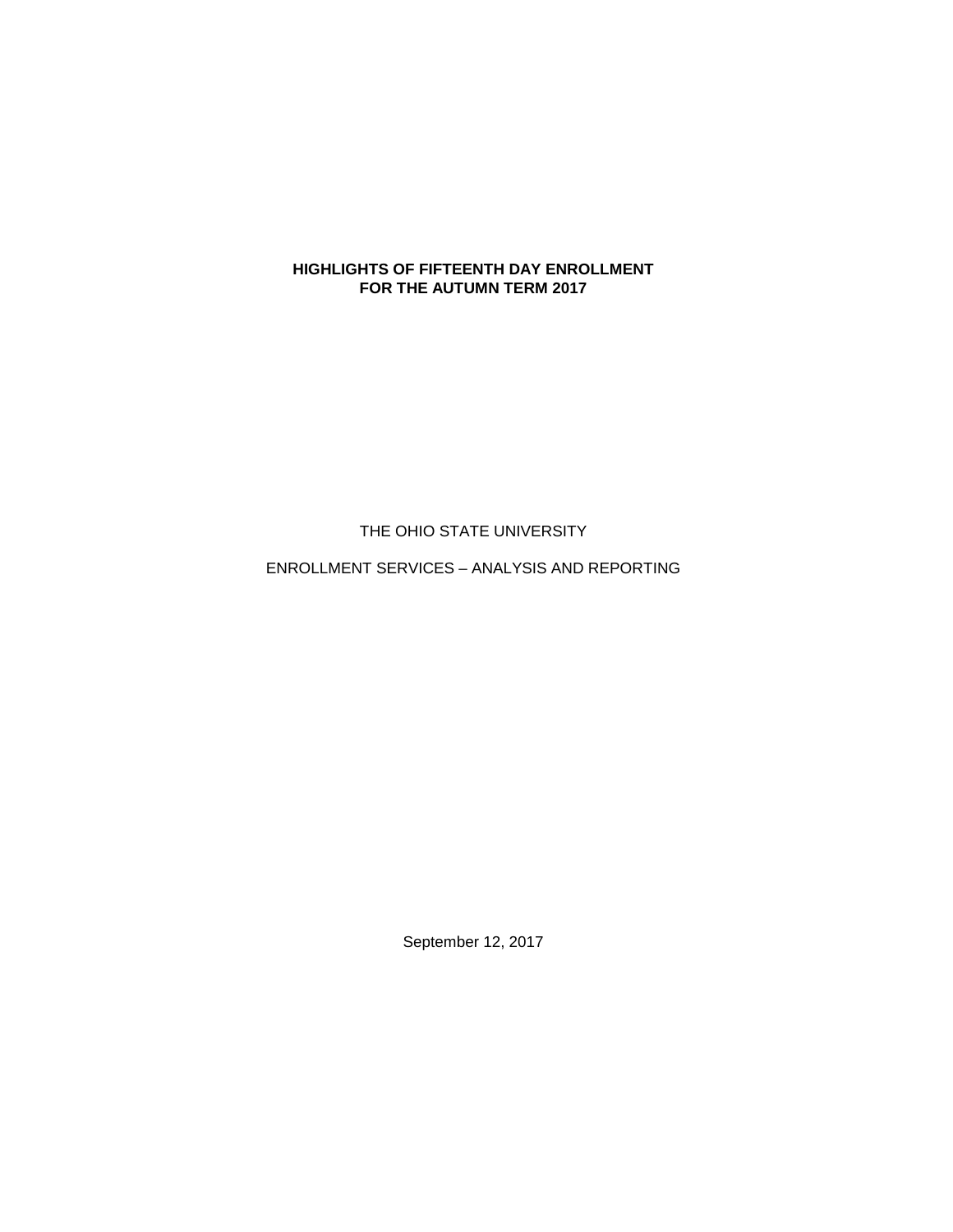## THE OHIO STATE UNIVERSITY AUTUMN TERM 2017 OFFICIAL ENROLLMENT COMPARED TO AUTUMN 2016

|                                                    | 2016   | 2017   | Change | % Change |             |
|----------------------------------------------------|--------|--------|--------|----------|-------------|
| • Total University Enrollment                      | 66,046 | 66,444 | 398    | 0.6%     | record high |
| • Columbus Campus Total Enrollment                 | 59,482 | 59,837 | 355    | 0.6%     | record high |
| • Regional Campus Total Enrollment                 | 6,564  | 6,607  | 43     | 0.7%     |             |
| • Lima                                             | 1,039  | 1,018  | $-21$  | $-2.0%$  |             |
| • Mansfield                                        | 1,128  | 1,061  | $-67$  | $-5.9%$  |             |
| • Marion                                           | 1,139  | 1,198  | 59     | 5.2%     |             |
| • Newark                                           | 2,536  | 2,623  | 87     | 3.4%     |             |
| • Wooster                                          | 722    | 707    | $-15$  | $-2.1%$  |             |
| • Enrollment by Level                              |        |        |        |          |             |
| · Undergraduate all campuses                       | 52,349 | 52,517 | 168    | 0.3%     | record high |
| - Undergraduate Columbus campus                    | 45,831 | 45,946 | 115    | 0.3%     | record high |
| - New Freshmen, Columbus                           | 7,885  | 7,136  | $-749$ | $-9.5%$  |             |
| - Columbus Transfers                               | 2,375  | 2,634  | 259    | 10.9%    |             |
| · Graduate all campuses                            | 10,529 | 10,708 | 179    | 1.7%     |             |
| · Graduate Columbus campus                         | 10,483 | 10,672 | 189    | 1.8%     |             |
| - Post Baccalaureate Professional Columbus campus  | 3,168  | 3,219  | 51     | 1.6%     |             |
| • Enrollment by Ethnicity all campuses, all levels |        |        |        |          |             |
| • Hispanic                                         | 2,527  | 2,728  | 201    | 8.0%     | record high |
| - American Indian/Alaskan Native                   | 97     | 79     | $-18$  | $-18.6%$ |             |
| • Asian                                            | 3,909  | 4,074  | 165    | 4.2%     | record high |
| • African American                                 | 3,745  | 3,979  | 234    | 6.2%     | record high |
| • Native Hawaiian or Other Pacific Islander        | 38     | 33     | $-5$   | $-13.2%$ |             |
| • Two or More Races                                | 1,998  | 2,172  | 174    | 8.7%     | record high |
| • Total Minority Students                          | 12,314 | 13,065 | 751    | 6.1%     | record high |
| - White                                            | 45,022 | 44,778 | $-244$ | $-0.5%$  |             |
| - International Students                           | 6,446  | 6,412  | $-34$  | $-0.5%$  |             |
| • Enrollment by Residency all campuses             |        |        |        |          |             |
| · Undergraduate Ohio residents                     | 41,482 | 41,522 | 40     | 0.1%     |             |
| • Undergraduate Non-Ohio residents                 | 10,867 | 10,995 | 128    | 1.2%     | record high |
| • Graduate and Professional Ohio residents         | 8,330  | 8,467  | 137    | 1.6%     |             |
| • Graduate and Professional Non-Ohio residents     | 5,367  | 5,460  | 93     | 1.7%     | record high |
| • New Freshmen Columbus campus highlights          |        |        |        |          |             |
| - Average ACT                                      | 29.1   | 29.2   |        |          | record high |
| - Percent in Top 10% of High School Class          | 63     | 65     |        |          | record high |
| • Percent in Top 25% of High School Class          | 95     | 95     |        |          |             |
| <b>- Ethnic Minorities</b>                         | 1,449  | 1,542  | 93     | 6.4%     | record high |
| · Domestic Non-Ohio residents                      | 1,726  | 1,547  | $-179$ | $-10.4%$ |             |
| • International Students                           | 848    | 588    | $-260$ | $-30.7%$ |             |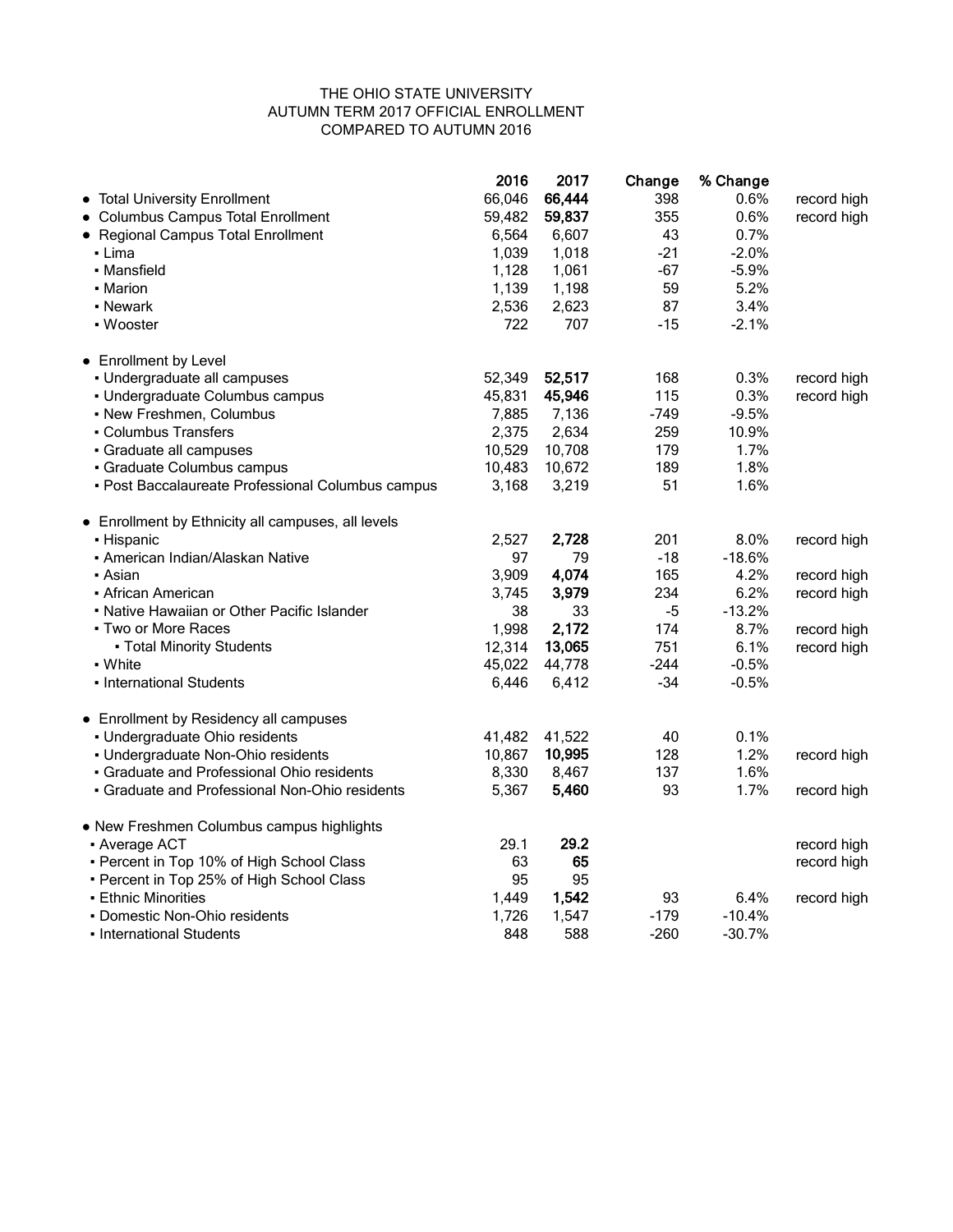## **TABLE OF CONTENTS**

| Enrollment by Full-time/Part-time, Level, and Age Range, Total University Table 15 |  |
|------------------------------------------------------------------------------------|--|
| Enrollment by Full-time/Part-time, Level, and Age Range, Columbus CampusTable16    |  |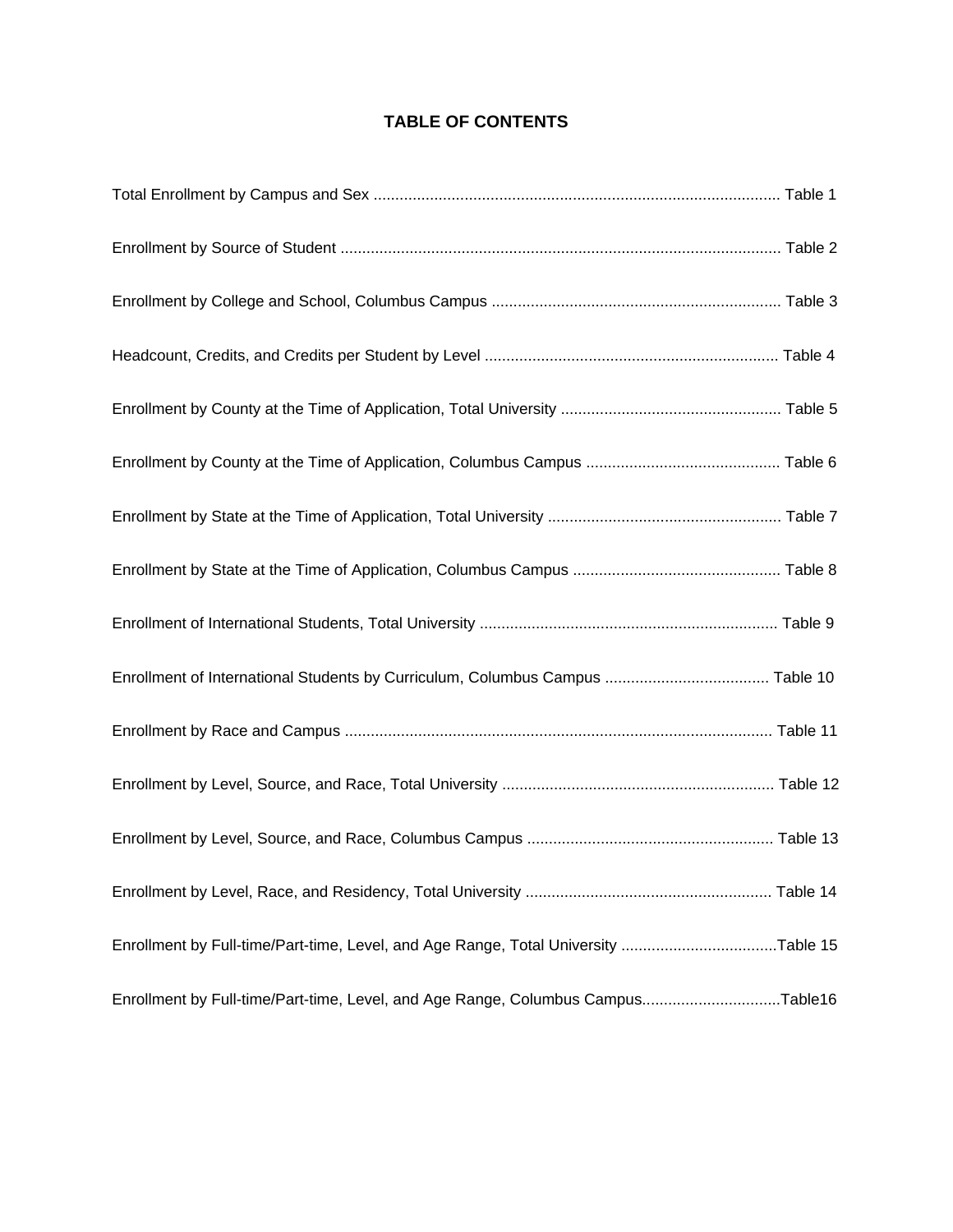## TOTAL ENROLLMENT BY CAMPUS AND SEX AUTUMN TERM 2017 COMPARED TO AUTUMN TERM 2016

| FIFTEENTH DAY ENROLLMENT |        |                               |        |                               |                  | <b>TABLE 1</b>          |
|--------------------------|--------|-------------------------------|--------|-------------------------------|------------------|-------------------------|
|                          | AU '16 |                               | AU '17 |                               | <b>CHANGE</b>    |                         |
| <b>CAMPUS</b>            | Number | <b>Number</b><br><b>Total</b> | Number | <b>Number</b><br><b>Total</b> | Number           | <b>Current</b><br>/Past |
| Columbus                 |        |                               |        |                               |                  |                         |
| Men                      | 29,977 | 90.7%                         | 30,143 | 90.5%                         | 166              | 0.6%                    |
| Women                    | 29,505 |                               | 29,694 |                               | 189              | 0.6%                    |
| Total                    | 59,482 | 89.4%                         | 59,837 | 89.6%                         | 355              | 0.6%                    |
|                          |        | 90.1%                         |        | 90.1%                         |                  |                         |
| Lima<br>Men              | 468    |                               | 434    |                               | $-34$            | $-7.3%$                 |
| Women                    | 571    | 1.4%                          | 584    | 1.3%                          | 13               | 2.3%                    |
|                          |        | 1.7%                          |        | 1.8%                          |                  |                         |
| Total                    | 1,039  | 1.6%                          | 1,018  | 1.5%                          | $-21$            | $-2.0%$                 |
| <b>Mansfield</b><br>Men  | 523    |                               | 519    |                               | $-4$             | $-0.8%$                 |
|                          |        | 1.6%                          |        | 1.6%                          |                  |                         |
| Women                    | 605    | 1.8%                          | 542    | 1.6%                          | $-63$            | $-10.4%$                |
| Total                    | 1,128  | 1.7%                          | 1,061  | 1.6%                          | $-67$            | $-5.9%$                 |
| <b>Marion</b>            |        |                               |        |                               |                  |                         |
| Men                      | 542    | 1.6%                          | 569    | 1.7%                          | 27               | 5.0%                    |
| Women                    | 597    |                               | 629    |                               | 32               | 5.4%                    |
| Total                    | 1,139  | 1.8%                          | 1,198  | 1.9%                          | 59               | 5.2%                    |
| <b>Newark</b>            |        | 1.7%                          |        | 1.8%                          |                  |                         |
| Men                      | 1,176  |                               | 1,295  |                               | 119              | 10.1%                   |
| Women                    | 1,360  | 3.6%                          | 1,328  | 3.9%                          | $-32$            | $-2.4%$                 |
|                          |        | 4.1%                          |        | 4.0%                          |                  |                         |
| Total                    | 2,536  | 3.8%                          | 2,623  | 3.9%                          | 87               | 3.4%                    |
| Wooster<br>Men           | 350    |                               | 359    |                               | $\boldsymbol{9}$ | 2.6%                    |
|                          |        | 1.1%                          |        | 1.1%                          |                  |                         |
| Women                    | 372    | 1.1%                          | 348    | 1.1%                          | $-24$            | $-6.5%$                 |
| Total                    | 722    | 1.1%                          | 707    | 1.1%                          | $-15$            | $-2.1%$                 |
| <b>TOTAL</b>             |        |                               |        |                               |                  |                         |
| Men                      | 33,036 | 50.0%                         | 33,319 | 50.1%                         | 283              | 0.9%                    |
| Women                    | 33,010 |                               | 33,125 |                               | 115              | 0.3%                    |
| <b>GRAND TOTAL</b>       | 66,046 | 50.0%                         | 66,444 | 49.9%                         | 398              | 0.6%                    |
|                          |        |                               |        |                               |                  |                         |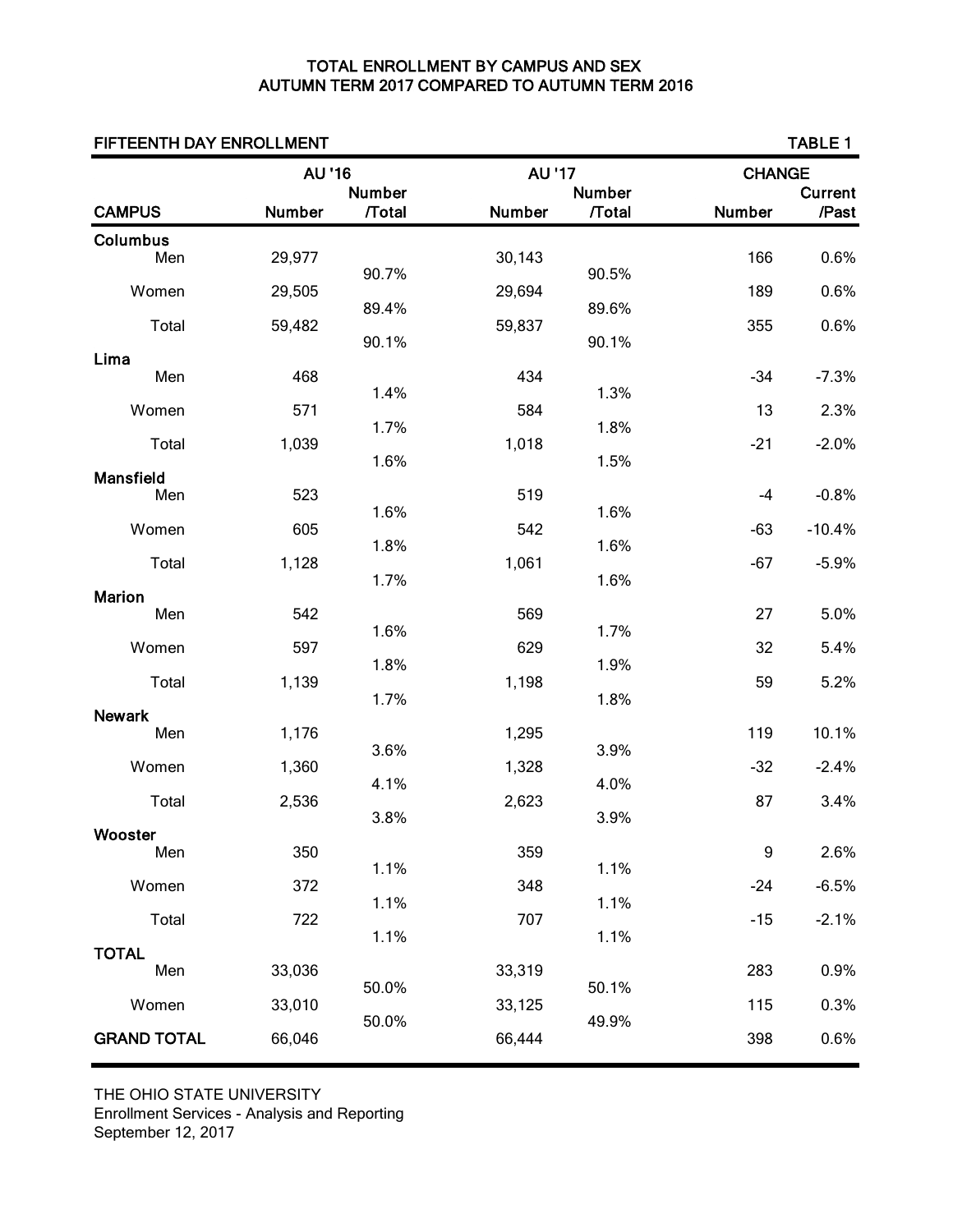## ENROLLMENT BY SOURCE OF STUDENT AUTUMN TERM 2017 COMPARED TO AUTUMN TERM 2016

## FIFTEENTH DAY ENROLLMENT TABLE 2

|                            |                  | <b>NFYS</b> | <b>Transfers</b><br><b>Ranks 1 &amp; 2</b> | <b>Transfers</b><br><b>Ranks 3 &amp; 4</b> | Contin-<br>uing | Former   | Non-<br>Degree | <b>Total</b> |
|----------------------------|------------------|-------------|--------------------------------------------|--------------------------------------------|-----------------|----------|----------------|--------------|
| <b>UNDERGRADUATE</b>       |                  |             |                                            |                                            |                 |          |                |              |
| Columbus                   |                  |             |                                            |                                            |                 |          |                |              |
|                            | AU '16           | 7,885       | 1,441                                      | 934                                        | 33,790          | 712      | 1,069          | 45,831       |
|                            | AU '17           | 7,136       | 1,568                                      | 1,066                                      | 34,397          | 686      | 1,093          | 45,946       |
|                            | Change           | $-749$      | 127                                        | 132                                        | 607             | $-26$    | 24             | 115          |
|                            | % Change         | $-9.5%$     | 8.8%                                       | 14.1%                                      | 1.8%            | $-3.7%$  | 2.2%           | 0.3%         |
| Extended                   |                  |             |                                            |                                            |                 |          |                |              |
|                            | AU '16           | 2,796       | 266                                        | 88                                         | 2,862           | 152      | 354            | 6,518        |
|                            | AU '17           | 2,842       | 200                                        | 90                                         | 2,853           | 191      | 395            | 6,571        |
|                            | Change           | 46          | $-66$                                      | $\overline{c}$                             | -9              | 39       | 41             | 53           |
|                            | % Change         | 1.6%        | $-24.8%$                                   | 2.3%                                       | $-0.3%$         | 25.7%    | 11.6%          | 0.8%         |
| <b>Total Undergraduate</b> |                  |             |                                            |                                            |                 |          |                |              |
|                            | AU '16           | 10,681      | 1,707                                      | 1,022                                      | 36,652          | 864      | 1,423          | 52,349       |
|                            | AU '17           | 9,978       | 1,768                                      | 1,156                                      | 37,250          | 877      | 1,488          | 52,517       |
|                            | Change           | $-703$      | 61                                         | 134                                        | 598             | 13       | 65             | 168          |
|                            | % Change         | $-6.6%$     | 3.6%                                       | 13.1%                                      | 1.6%            | 1.5%     | 4.6%           | 0.3%         |
|                            |                  |             | New to                                     | New from                                   | Contin-         |          | Non-           |              |
|                            |                  |             | OSU                                        | OSU                                        | uing            | Former   | Degree         | <b>Total</b> |
| <b>GRADUATE</b>            |                  |             |                                            |                                            |                 |          |                |              |
| <b>PROFESSIONAL</b>        |                  |             |                                            |                                            |                 |          |                |              |
| Columbus                   |                  |             |                                            |                                            |                 |          |                |              |
|                            | AU '16           |             | 566                                        | 300                                        | 2,290           | 8        | 4              | 3,168        |
|                            | AU '17           |             | 585                                        | 322                                        | 2,307           | 5        | 0              | 3,219        |
|                            | Change           |             | 19                                         | 22                                         | 17              | $-3$     | $-4$           | 51           |
|                            | % Change         |             | 3.4%                                       | 7.3%                                       | 0.7%            | $-37.5%$ | $-100.0%$      | 1.6%         |
|                            |                  |             | New to                                     | New from                                   | Contin-         |          | Non-           |              |
|                            |                  |             | OSU                                        | OSU                                        | uing            | Former   | Degree         | <b>Total</b> |
| <b>GRADUATE</b>            |                  |             |                                            |                                            |                 |          |                |              |
| Columbus                   |                  |             |                                            |                                            |                 |          |                |              |
|                            | AU '16           |             | 1,778                                      | 769                                        | 7,265           | 138      | 533            | 10,483       |
|                            | AU '17           |             | 1,872                                      | 726                                        | 7,387           | 119      | 568            | 10,672       |
|                            | Change           |             | 94                                         | $-43$                                      | 122             | $-19$    | 35             | 189          |
|                            | % Change         |             | 5.3%                                       | $-5.6%$                                    | 1.7%            | $-13.8%$ | 6.6%           | 1.8%         |
| Extended                   |                  |             |                                            |                                            |                 |          |                |              |
|                            | AU '16           |             | 10                                         | 7                                          | 7               | 0        | 22             | 46           |
|                            | AU '17<br>Change |             | 4<br>$-6$                                  | 3<br>$-4$                                  | 11<br>4         | 1<br>1   | 17<br>$-5$     | 36<br>$-10$  |
|                            | % Change         |             | $-60.0%$                                   | $-57.1%$                                   | 57.1%           |          | $-22.7%$       | $-21.7%$     |
| <b>Total Graduate</b>      |                  |             |                                            |                                            |                 |          |                |              |
|                            | AU '16           |             | 1,788                                      | 776                                        | 7,272           | 138      | 555            | 10,529       |
|                            | AU '17           |             | 1,876                                      | 729                                        | 7,398           | 120      | 585            | 10,708       |
|                            | Change           |             | 88                                         | $-47$                                      | 126             | $-18$    | 30             | 179          |
|                            | % Change         |             | 4.9%                                       | $-6.1%$                                    | 1.7%            | $-13.0%$ | 5.4%           | 1.7%         |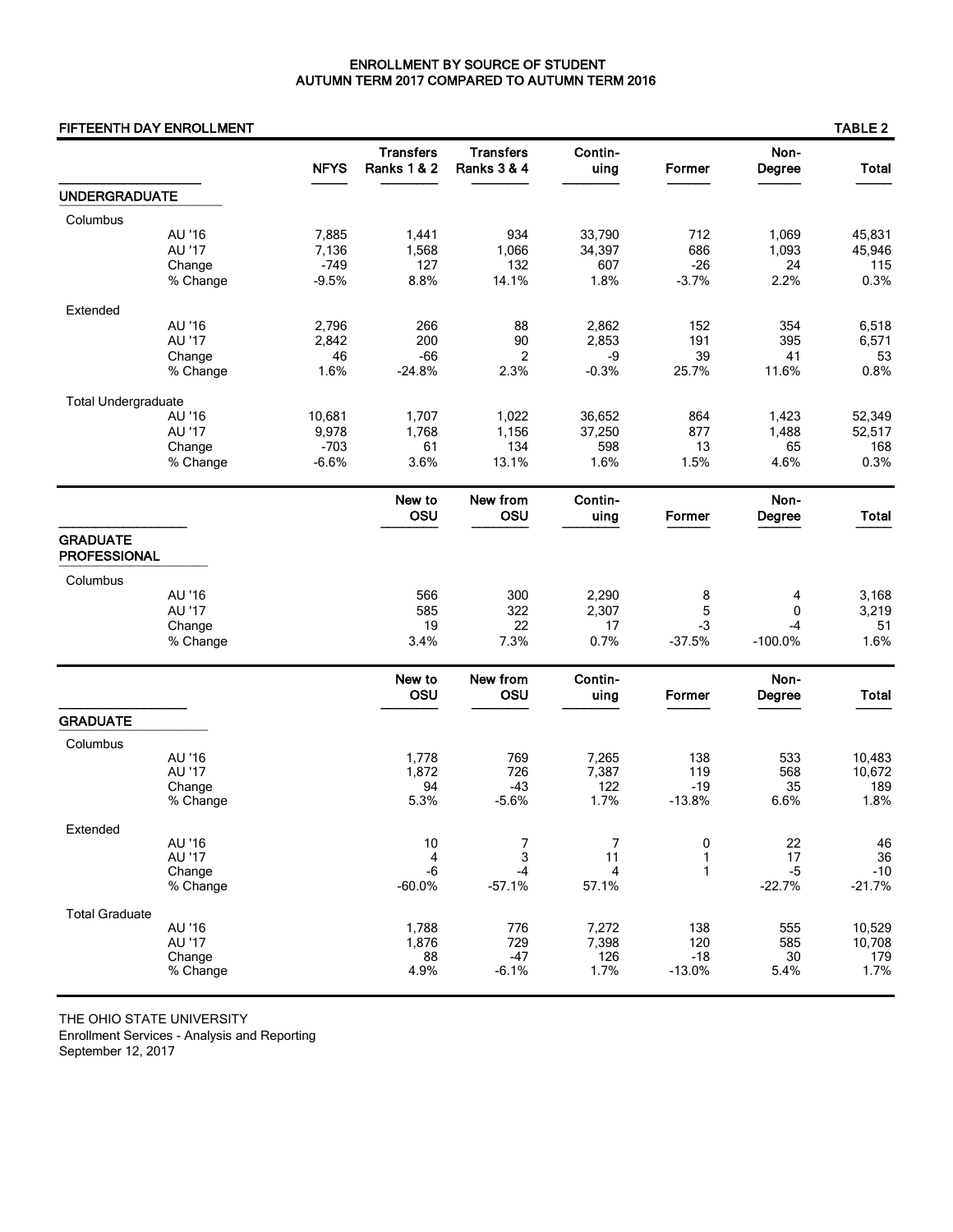## ENROLLMENT BY COLLEGE AND SCHOOL COLUMBUS CAMPUS AUTUMN TERM 2017 COMPARED TO AUTUMN TERM 2016

## FIFTEENTH DAY ENROLLMENT

| . . |  |
|-----|--|
|-----|--|

|                                                                                                                                                                         |                                        | <b>Enrollment in</b>                   | <b>Degree-Granting Programs</b>              |                                                    |                                  | <b>Enrollment by Graduate Students</b><br>in Curricular Academic Programs |                                   |                                          |  |
|-------------------------------------------------------------------------------------------------------------------------------------------------------------------------|----------------------------------------|----------------------------------------|----------------------------------------------|----------------------------------------------------|----------------------------------|---------------------------------------------------------------------------|-----------------------------------|------------------------------------------|--|
| College/School                                                                                                                                                          | AU '16                                 |                                        | Change<br>AU'17 Number                       | Percent                                            | AU '16                           |                                                                           | Change<br>AU'17 Number Percent    |                                          |  |
|                                                                                                                                                                         | <b>UNDERGRADUATE</b>                   |                                        |                                              |                                                    | <b>GRADUATE</b>                  |                                                                           |                                   |                                          |  |
| Arts & Sciences                                                                                                                                                         | 16,387                                 | 16,564                                 | 177                                          | 1.1%                                               | 2,712                            | 2,655                                                                     | -57                               | $-2.1%$                                  |  |
| <b>Business</b>                                                                                                                                                         | 7,088                                  | 7,359                                  | 271                                          | 3.8%                                               | 950                              | 983                                                                       | 33                                | 3.5%                                     |  |
| <b>Continuing Education</b>                                                                                                                                             | 769                                    | 747                                    | $-22$                                        | $-2.9%$                                            | n/a                              | n/a                                                                       | n/a                               | n/a                                      |  |
| Dentistry: Dental Hygiene                                                                                                                                               | 119                                    | 120                                    | 1                                            | 0.8%                                               | n/a                              | n/a                                                                       | n/a                               | n/a                                      |  |
| <b>Education and Human Ecology</b>                                                                                                                                      | 3,443                                  | 3,314                                  | $-129$                                       | $-3.7%$                                            | 1,049                            | 1,039                                                                     | $-10$                             | $-1.0%$                                  |  |
| Engineering, Total<br>Engineering<br>Architecture                                                                                                                       | 8,652<br>8,171<br>481                  | 8,537<br>8,022<br>515                  | $-115$<br>$-149$<br>34                       | $-1.3%$<br>$-1.8%$<br>7.1%                         | 1,952<br>1,757<br>195            | 1,944<br>1,741<br>203                                                     | -8<br>-16<br>8                    | $-0.4%$<br>$-0.9%$<br>4.1%               |  |
| <b>Exploration Program</b>                                                                                                                                              | 2,638                                  | 2,363                                  | $-275$                                       | $-10.4%$                                           | n/a                              | n/a                                                                       | n/a                               | n/a                                      |  |
| Food, Agricultural, and<br>Environmental Sciences (FAES), Total<br><b>Environment and Natural Resources</b><br><b>FAES</b><br><b>Health and Rehabilitation Sciences</b> | 2,513<br>695<br>1,818<br>1,633         | 2,401<br>738<br>1,663<br>1,820         | $-112$<br>43<br>$-155$<br>187                | $-4.5%$<br>6.2%<br>$-8.5%$<br>11.5%                | 496<br>102<br>394<br>342         | 489<br>94<br>395<br>327                                                   | $-7$<br>-8<br>$\mathbf{1}$<br>-15 | $-1.4%$<br>$-7.8%$<br>0.3%<br>$-4.4%$    |  |
| Nursing                                                                                                                                                                 | 907                                    | 944                                    | 37                                           | 4.1%                                               | 787                              | 869                                                                       | 82                                | 10.4%                                    |  |
| Other Graduate Interdisciplinary                                                                                                                                        | n/a                                    | n/a                                    | n/a                                          | n/a                                                | 699                              | 729                                                                       | 30                                | 4.3%                                     |  |
| Pharmacy                                                                                                                                                                | 402                                    | 431                                    | 29                                           | 7.2%                                               | 82                               | 88                                                                        | 6                                 | 7.3%                                     |  |
| <b>Public Affairs</b>                                                                                                                                                   | 251                                    | 279                                    | 28                                           | 11.2%                                              | 163                              | 173                                                                       | 10                                | 6.1%                                     |  |
| <b>Public Health</b>                                                                                                                                                    | 308                                    | 318                                    | 10                                           | 3.2%                                               | 331                              | 318                                                                       | -13                               | $-3.9%$                                  |  |
| Social Work                                                                                                                                                             | 429                                    | 408                                    | $-21$                                        | $-4.9%$                                            | 508                              | 588                                                                       | 80                                | 15.7%                                    |  |
| Undergraduate Student Academic Services                                                                                                                                 | 292                                    | 341                                    | 49                                           | 16.8%                                              | n/a                              | n/a                                                                       | n/a                               | n/a                                      |  |
| <b>TOTAL</b>                                                                                                                                                            | 45,831                                 | 45,946                                 | 115                                          | 0.3%                                               |                                  |                                                                           |                                   |                                          |  |
|                                                                                                                                                                         | <b>GRADUATE PROFESSIONAL</b>           |                                        |                                              |                                                    |                                  |                                                                           |                                   |                                          |  |
| Dentistry<br>Law<br>Medicine<br>Optometry<br>Pharmacy, Doctor of<br><b>Veterinary Medicine</b>                                                                          | 438<br>547<br>771<br>256<br>517<br>639 | 439<br>594<br>770<br>264<br>520<br>632 | $\mathbf{1}$<br>47<br>$-1$<br>8<br>3<br>$-7$ | 0.2%<br>8.6%<br>$-0.1%$<br>3.1%<br>0.6%<br>$-1.1%$ | 73<br>3<br>221<br>11<br>0<br>104 | 78<br>3<br>281<br>12<br>0<br>96                                           | 5<br>0<br>60<br>1<br>0<br>-8      | 6.8%<br>0.0%<br>27.1%<br>9.1%<br>$-7.7%$ |  |
| <b>TOTAL</b>                                                                                                                                                            | 3,168                                  | 3,219                                  | 51                                           | 1.6%                                               | 10,483                           | 10,672                                                                    | 189                               | 1.8%                                     |  |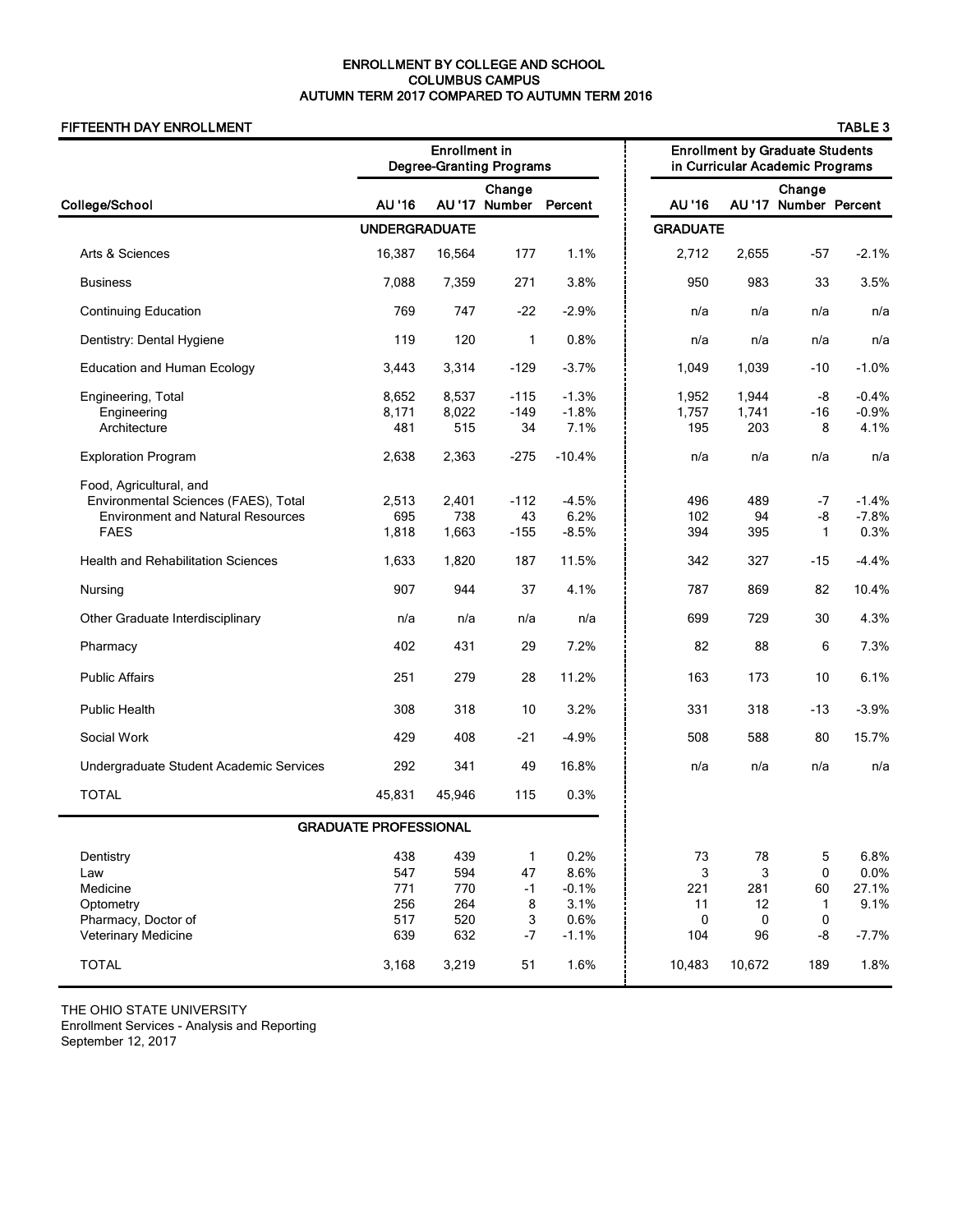### HEADCOUNT, CREDITS, AND CREDITS PER STUDENT BY LEVEL AUTUMN TERM 2017 COMPARED TO AUTUMN TERM 2016

| FIFTEENTH DAY ENROLLMENT   |                                        |                                 |                                                  |                                         |                                    |                                             |                                  |                                 |                                           | <b>TABLE 4</b>                          |
|----------------------------|----------------------------------------|---------------------------------|--------------------------------------------------|-----------------------------------------|------------------------------------|---------------------------------------------|----------------------------------|---------------------------------|-------------------------------------------|-----------------------------------------|
|                            |                                        |                                 | <b>FULL-TIME*</b>                                |                                         | <b>PART-TIME</b>                   |                                             |                                  |                                 | <b>TOTAL</b>                              |                                         |
| <b>UNDERGRADUATE</b>       |                                        | Head-<br>count                  | <b>Credits</b>                                   | <b>Credits</b><br>per<br><b>Student</b> | Head-<br>count                     | <b>Credits</b>                              | <b>Credits</b><br>per<br>Student | Head-<br>count                  | <b>Credits</b>                            | <b>Credits</b><br>per<br><b>Student</b> |
| Columbus                   |                                        |                                 |                                                  |                                         |                                    |                                             |                                  |                                 |                                           |                                         |
|                            | AU '16<br>AU '17<br>Change<br>% Change | 41,862<br>42,003<br>141<br>0.3% | 631.557.0<br>633.703.0<br>2.146.0<br>0.3%        | 15.09<br>15.09<br>0.00<br>0.0%          | 3,969<br>3,943<br>$-26$<br>$-0.7%$ | 25,005.0<br>24,880.0<br>$-125.0$<br>$-0.5%$ | 6.30<br>6.31<br>0.01<br>0.2%     | 45,831<br>45.946<br>115<br>0.3% | 656,562.0<br>658.583.0<br>2.021.0<br>0.3% | 14.33<br>14.33<br>0.01<br>0.1%          |
| Extended                   |                                        |                                 |                                                  |                                         |                                    |                                             |                                  |                                 |                                           |                                         |
|                            | AU '16<br>AU '17<br>Change<br>% Change | 5,512<br>5,547<br>35<br>0.6%    | 80.630.0<br>80,982.0<br>352.0<br>0.4%            | 14.63<br>14.60<br>$-0.03$<br>$-0.2%$    | 1,006<br>1,024<br>18<br>1.8%       | 6.765.5<br>6,967.5<br>202.0<br>3.0%         | 6.73<br>6.80<br>0.08<br>1.2%     | 6.518<br>6,571<br>53<br>0.8%    | 87.395.5<br>87,949.5<br>554.0<br>0.6%     | 13.41<br>13.38<br>$-0.02$<br>$-0.2%$    |
| <b>Total Undergraduate</b> |                                        |                                 |                                                  |                                         |                                    |                                             |                                  |                                 |                                           |                                         |
|                            | AU '16<br>AU '17<br>Change<br>% Change | 47,550<br>176<br>0.4%           | 47.374 712.187.0<br>714,685.0<br>2.498.0<br>0.4% | 15.03<br>15.03<br>0.00<br>0.0%          | 4,975<br>4,967<br>-8<br>$-0.2%$    | 31.770.5<br>31,847.5<br>77.0<br>0.2%        | 6.39<br>6.41<br>0.03<br>0.4%     | 52.349<br>52,517<br>168<br>0.3% | 743.957.5<br>746,532.5<br>2,575.0<br>0.3% | 14.21<br>14.22<br>0.00<br>0.0%          |

|                     |          |       | <b>FULL-TIME*</b> |                |          | <b>PART-TIME</b> |                | <b>TOTAL</b>   |                |                |
|---------------------|----------|-------|-------------------|----------------|----------|------------------|----------------|----------------|----------------|----------------|
| <b>GRADUATE</b>     |          | Head- |                   | Credits        | Head-    |                  | Credits        |                |                | <b>Credits</b> |
| <b>PROFESSIONAL</b> |          | count | Credits           | per<br>Student | count    | <b>Credits</b>   | per<br>Student | Head-<br>count | <b>Credits</b> | Del<br>Student |
| Columbus            |          |       |                   |                |          |                  |                |                |                |                |
|                     | AU '16   | 3.155 | 56.299.5          | 17.84          | 13       | 46.0             | 3.54           | 3.168          | 56.345.5       | 17.79          |
|                     | AU '17   | 3.215 | 57.153.5          | 17.78          | 4        | 18.0             | 4.50           | 3.219          | 57.171.5       | 17.76          |
|                     | Change   | 60    | 854.0             | $-0.07$        | -9       | $-28.0$          | 0.96           | 51             | 826.0          | $-0.03$        |
|                     | % Change | 1.9%  | .5%               | $-0.4%$        | $-69.2%$ | $-60.9%$         | 27.2%          | 1.6%           | 1.5%           | $-0.1%$        |

|                       |          | <b>FULL-TIME*</b> |                |                       | <b>PART-TIME</b> |                |                       | <b>TOTAL</b> |                |                       |
|-----------------------|----------|-------------------|----------------|-----------------------|------------------|----------------|-----------------------|--------------|----------------|-----------------------|
|                       |          | Head-             |                | <b>Credits</b><br>per | Head-            |                | <b>Credits</b><br>per | Head-        |                | <b>Credits</b><br>per |
| <b>GRADUATE</b>       |          | count             | <b>Credits</b> | <b>Student</b>        | count            | <b>Credits</b> | <b>Student</b>        | count        | <b>Credits</b> | <b>Student</b>        |
| Columbus              |          |                   |                |                       |                  |                |                       |              |                |                       |
|                       | AU '16   | 6.800             | 85.652.0       | 12.60                 | 3.683            | 14,415.0       | 3.91                  | 10.483       | 100.067.0      | 9.55                  |
|                       | AU '17   | 6.839             | 87.176.0       | 12.75                 | 3,833            | 15.324.5       | 4.00                  | 10.672       | 102.500.5      | 9.60                  |
|                       | Change   | 39                | 1,524.0        | 0.15                  | 150              | 909.5          | 0.08                  | 189          | 2,433.5        | 0.06                  |
|                       | % Change | 0.6%              | 1.8%           | 1.2%                  | 4.1%             | 6.3%           | 2.1%                  | 1.8%         | 2.4%           | 0.6%                  |
| Extended              |          |                   |                |                       |                  |                |                       |              |                |                       |
|                       | AU '16   | 4                 | 37.0           | 9.25                  | 42               | 199.0          | 4.74                  | 46           | 236.0          | 5.13                  |
|                       | AU '17   | 7                 | 65.0           | 9.29                  | 29               | 131.0          | 4.52                  | 36           | 196.0          | 5.44                  |
|                       | Change   | 3                 | 28.0           | 0.04                  | $-13$            | $-68.0$        | $-0.22$               | $-10$        | $-40.0$        | 0.31                  |
|                       | % Change | 75.0%             | 75.7%          | 0.4%                  | $-31.0%$         | $-34.2%$       | $-4.7%$               | $-21.7%$     | $-16.9%$       | 6.1%                  |
| <b>Total Graduate</b> |          |                   |                |                       |                  |                |                       |              |                |                       |
|                       | AU '16   | 6.804             | 85.689.0       | 12.59                 | 3,725            | 14,614.0       | 3.92                  | 10.529       | 100.303.0      | 9.53                  |
|                       | AU '17   | 6,846             | 87.241.0       | 12.74                 | 3,862            | 15,455.5       | 4.00                  | 10,708       | 102,696.5      | 9.59                  |
|                       | Change   | 42                | 1.552.0        | 0.15                  | 137              | 841.5          | 0.08                  | 179          | 2.393.5        | 0.06                  |
|                       | % Change | 0.6%              | 1.8%           | 1.2%                  | 3.7%             | 5.8%           | 2.0%                  | 1.7%         | 2.4%           | 0.7%                  |

| <b>FULL-TIME*</b> |                |                                         | <b>PART-TIME</b> |                |                                  | TOTAL          |                |                                         |
|-------------------|----------------|-----------------------------------------|------------------|----------------|----------------------------------|----------------|----------------|-----------------------------------------|
| Head-<br>count    | <b>Credits</b> | <b>Credits</b><br>per<br><b>Student</b> | Head-<br>count   | <b>Credits</b> | <b>Credits</b><br>per<br>Student | Head-<br>count | <b>Credits</b> | <b>Credits</b><br>per<br><b>Student</b> |
|                   |                |                                         |                  |                |                                  |                |                |                                         |
| 51.817            | 773,508.5      | 14.93                                   | 7,665            | 39,466.0       | 5.15                             | 59,482         | 812,974.5      | 13.67                                   |
| 52,057            | 778.032.5      | 14.95                                   | 7,780            | 40,222.5       | 5.17                             | 59,837         | 818,255.0      | 13.67                                   |
| 240               | 4.524.0        | 0.02                                    | 115              | 756.5          | 0.02                             | 355            | 5.280.5        | 0.01                                    |
| 0.5%              | 0.6%           | 0.1%                                    | 1.5%             | 1.9%           | 0.4%                             | 0.6%           | 0.6%           | 0.1%                                    |
|                   |                |                                         |                  |                |                                  |                |                |                                         |
| 5,516             | 80.667.0       | 14.62                                   | 1,048            | 6,964.5        | 6.65                             | 6,564          | 87,631.5       | 13.35                                   |
| 5,554             | 81,047.0       | 14.59                                   | 1,053            | 7,098.5        | 6.74                             | 6,607          | 88,145.5       | 13.34                                   |
| 38                | 380.0          | $-0.03$                                 | 5                | 134.0          | 0.10                             | 43             | 514.0          | $-0.01$                                 |
| 0.7%              | 0.5%           | $-0.2%$                                 | 0.5%             | 1.9%           | 1.4%                             | 0.7%           | 0.6%           | $-0.1%$                                 |
|                   |                |                                         |                  |                |                                  |                |                |                                         |
|                   | 854.175.5      | 14.90                                   | 8.713            | 46.430.5       | 5.33                             | 66.046         | 900.606.0      | 13.64                                   |
| 57,611            | 859.079.5      | 14.91                                   | 8,833            | 47,321.0       | 5.36                             | 66,444         | 906,400.5      | 13.64                                   |
| 278               | 4.904.0        | 0.01                                    | 120              | 890.5          | 0.03                             | 398            | 5,794.5        | 0.01                                    |
| 0.5%              | 0.6%           | 0.1%                                    | 1.4%             | 1.9%           | 0.5%                             | 0.6%           | 0.6%           | 0.0%                                    |
|                   |                | 57.333                                  |                  |                |                                  |                |                |                                         |

\* Undergraduate students are classified as full-time if they register for 12 or more credits. Graduate or graduate professional students are classified as full-time if they register for 8 or more credits.

Full-time equivalency can be determined by dividing the total number of credits by 15.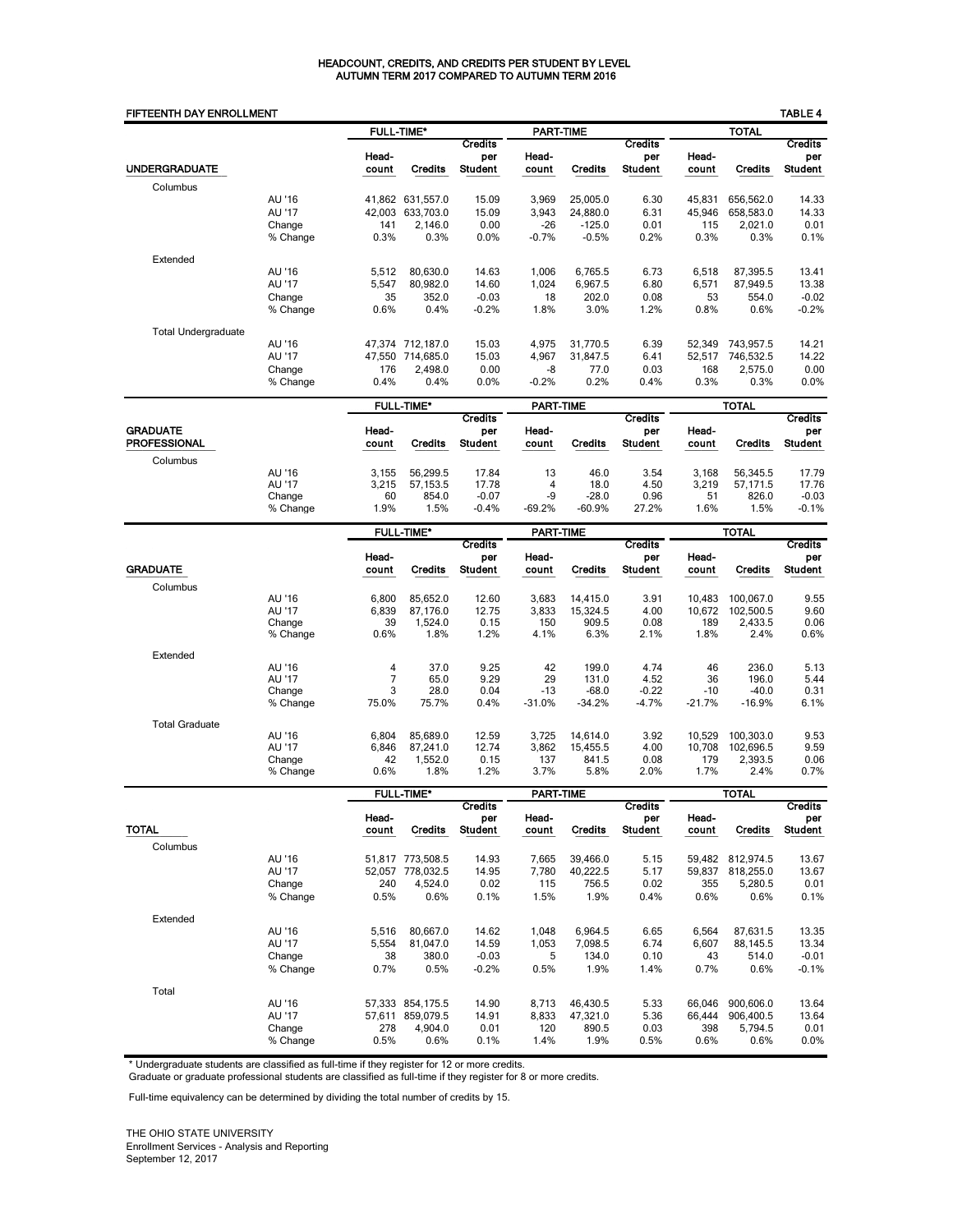## ENROLLMENT BY COUNTY AT THE TIME OF APPLICATION\* TOTAL UNIVERSITY AUTUMN TERM 2017 COMPARED TO AUTUMN TERM 2016

## FIFTEENTH DAY ENROLLMENT TABLE 5

| Ohio County                                       | AU '16                      | AU '17                      | Percent<br>Change                               | <b>Ohio County</b>                                                                          | AU '16                     | AU '17                     | Percent<br>Change               |
|---------------------------------------------------|-----------------------------|-----------------------------|-------------------------------------------------|---------------------------------------------------------------------------------------------|----------------------------|----------------------------|---------------------------------|
| Adams                                             | 19                          | 24                          | 26.3%                                           | Marion                                                                                      | 552                        | 538                        | $-2.5%$                         |
| Allen                                             | 728                         | 693                         | $-4.8%$                                         | Medina                                                                                      | 809                        | 844                        | 4.3%                            |
| Ashland                                           | 229                         | 204                         | $-10.9%$                                        | Meigs                                                                                       | 15                         | 16                         | 6.7%                            |
| Ashtabula                                         | 137                         | 135                         | $-1.5%$                                         | Mercer                                                                                      | 182                        | 165                        | $-9.3%$                         |
| Athens                                            | 88                          | 80                          | $-9.1%$                                         | Miami                                                                                       | 306                        | 282                        | $-7.8%$                         |
| Auglaize                                          | 282                         | 253                         | $-10.3%$                                        | Monroe                                                                                      | 20                         | 18                         | $-10.0%$                        |
| <b>Belmont</b>                                    | 143                         | 135                         | $-5.6%$                                         | Montgomery                                                                                  | 1,432                      | 1,368                      | $-4.5%$                         |
| <b>Brown</b>                                      | 48                          | 34                          | $-29.2%$                                        | Morgan                                                                                      | 21                         | 22                         | 4.8%                            |
| <b>Butler</b>                                     | 981                         | 934                         | $-4.8%$                                         | Morrow                                                                                      | 226                        | 228                        | 0.9%                            |
| Carroll                                           | 45                          | 48                          | 6.7%                                            | Muskingum                                                                                   | 241                        | 253                        | 5.0%                            |
| Champaign                                         | 130                         | 128                         | $-1.5%$                                         | Noble                                                                                       | 17                         | 20                         | 17.6%                           |
| Clark                                             | 303                         | 305                         | 0.7%                                            | Ottawa                                                                                      | 95                         | 97                         | 2.1%                            |
| Clermont                                          | 438                         | 441                         | 0.7%                                            | Paulding                                                                                    | 42                         | 41                         | $-2.4%$                         |
| Clinton                                           | 112                         | 103                         | $-8.0%$                                         | Perry                                                                                       | 114                        | 123                        | 7.9%                            |
| Columbiana                                        | 134                         | 122                         | $-9.0%$                                         | Pickaway                                                                                    | 215                        | 217                        | 0.9%                            |
| Coshocton                                         | 126                         | 113                         | $-10.3%$                                        | Pike                                                                                        | 49                         | 39                         | $-20.4%$                        |
| Crawford                                          | 269                         | 250                         | $-7.1%$                                         | Portage                                                                                     | 332                        | 328                        | $-1.2%$                         |
| Cuyahoga                                          | 3,963                       | 4,035                       | 1.8%                                            | Preble                                                                                      | 48                         | 54                         | 12.5%                           |
| Darke                                             | 109                         | 84                          | $-22.9%$                                        | Putnam                                                                                      | 324                        | 296                        | $-8.6%$                         |
| Defiance                                          | 113                         | 100                         | $-11.5%$                                        | Richland                                                                                    | 807                        | 746                        | $-7.6%$                         |
| Delaware                                          | 2,739                       | 2,883                       | 5.3%                                            | Ross                                                                                        | 186                        | 185                        | $-0.5%$                         |
| Erie                                              | 243                         | 229                         | $-5.8%$                                         | Sandusky                                                                                    | 104                        | 117                        | 12.5%                           |
| Fairfield                                         | 1,155                       | 1,205                       | 4.3%                                            | Scioto                                                                                      | 92                         | 92                         | 0.0%                            |
| Fayette                                           | 84                          | 79                          | $-6.0%$                                         | Seneca                                                                                      | 140                        | 130                        | $-7.1%$                         |
| Franklin                                          | 12,861                      | 13,221                      | 2.8%                                            | Shelby                                                                                      | 225                        | 215                        | $-4.4%$                         |
| Fulton                                            | 114                         | 101                         | $-11.4%$                                        | <b>Stark</b>                                                                                | 1,043                      | 1,009                      | $-3.3%$                         |
| Gallia                                            | 51                          | 58                          | 13.7%                                           | Summit                                                                                      | 1,605                      | 1,564                      | $-2.6%$                         |
| Geauga                                            | 501                         | 501                         | 0.0%                                            | Trumbull                                                                                    | 319                        | 301                        | $-5.6%$                         |
| Greene                                            | 455                         | 464                         | 2.0%                                            | Tuscarawas                                                                                  | 243                        | 241                        | $-0.8%$                         |
| Guernsey                                          | 70                          | 72                          | 2.9%                                            | Union                                                                                       | 543                        | 557                        | 2.6%                            |
| Hamilton                                          | 2,192                       | 2,180                       | $-0.5%$                                         | Van Wert                                                                                    | 121                        | 127                        | 5.0%                            |
| Hancock                                           | 296                         | 286                         | $-3.4%$                                         | Vinton                                                                                      | 18                         | 13                         | $-27.8%$                        |
| Hardin                                            | 152                         | 158                         | 3.9%                                            | Warren                                                                                      | 1,196                      | 1,253                      | 4.8%                            |
| Harrison                                          | 18                          | 13                          | $-27.8%$                                        | Washington                                                                                  | 134                        | 116                        | $-13.4%$                        |
| Henry                                             | 101                         | 107                         | 5.9%                                            | Wayne                                                                                       | 308                        | 329                        | 6.8%                            |
| Highland<br>Hocking<br>Holmes<br>Huron<br>Jackson | 62<br>87<br>69<br>195<br>53 | 64<br>74<br>67<br>188<br>62 | 3.2%<br>$-14.9%$<br>$-2.9%$<br>$-3.6%$<br>17.0% | Williams<br>Wood<br>Wyandot<br><b>Total Ohio Counties</b>                                   | 94<br>378<br>125<br>47,942 | 95<br>379<br>122<br>48,029 | 1.1%<br>0.3%<br>$-2.4%$<br>0.2% |
| Jefferson<br>Knox<br>Lake<br>Lawrence             | 110<br>272<br>689<br>66     | 102<br>259<br>671<br>69     | $-7.3%$<br>$-4.8%$<br>$-2.6%$<br>4.5%           | Other States and D.C.<br>U.S. Territories<br>U.S. Students from<br><b>Foreign Countries</b> | 11,350<br>62<br>215        | 11,698<br>70<br>213        | 3.1%<br>12.9%<br>$-0.9%$        |
| Licking                                           | 1,580                       | 1,551                       | $-1.8%$                                         | Foreign Students                                                                            | 6,446                      | 6,412                      | $-0.5%$                         |
| Logan                                             | 225                         | 219                         | $-2.7%$                                         | Location Unknown                                                                            | 31                         | 22                         | $-29.0%$                        |
| Lorain<br>Lucas<br>Madison<br>Mahoning            | 811<br>930<br>224<br>419    | 817<br>913<br>224<br>431    | 0.7%<br>$-1.8%$<br>0.0%<br>2.9%                 | <b>Total Enrolled</b>                                                                       | 66,046                     | 66,444                     | 0.6%                            |

\*Determined by domestic student's permanent address at time of application for admission. Foreign students include only nonresident aliens, regardless of permanent address given at the time of application.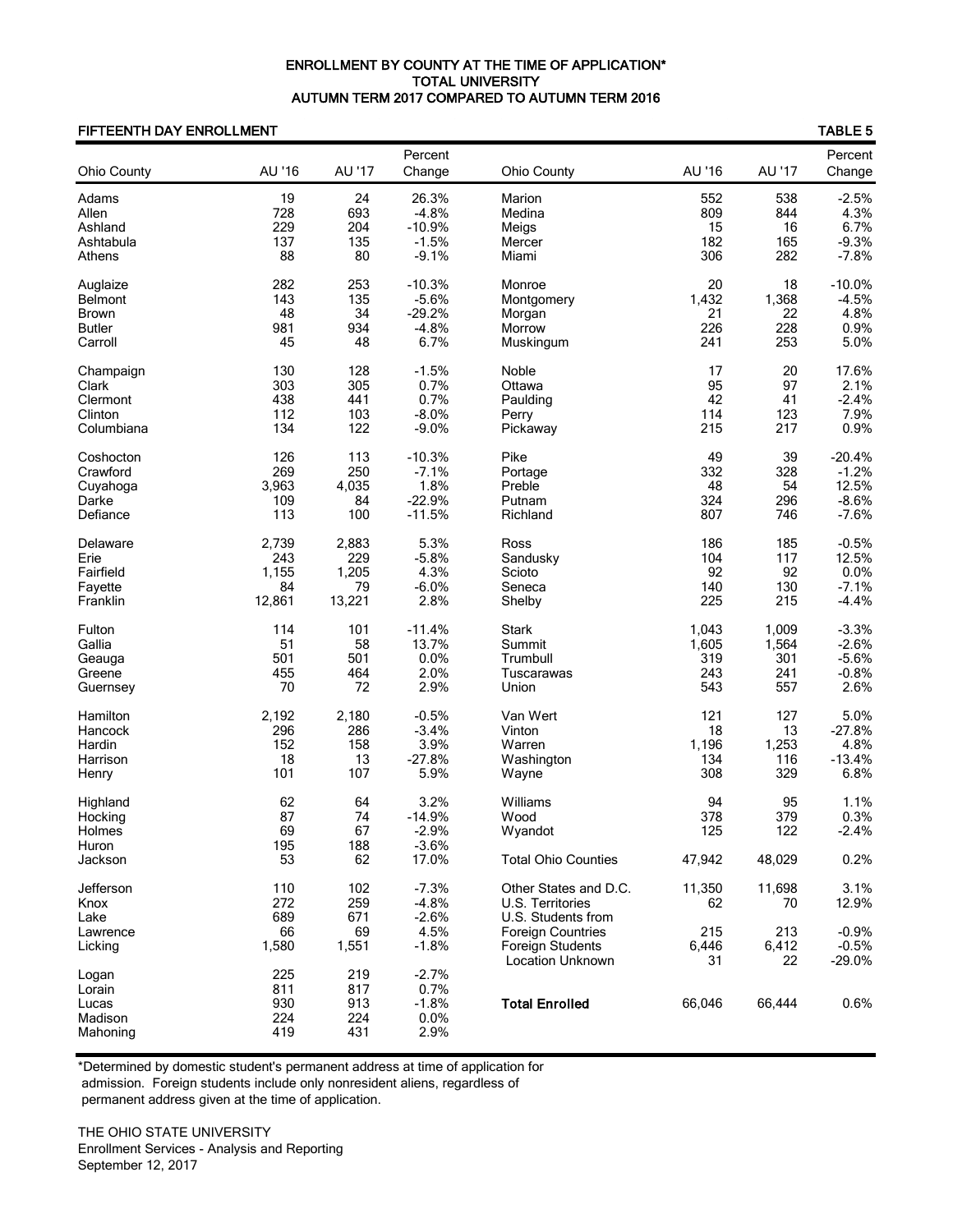## ENROLLMENT BY COUNTY AT THE TIME OF APPLICATION\* COLUMBUS CAMPUS AUTUMN TERM 2017 COMPARED TO AUTUMN TERM 2016

## FIFTEENTH DAY ENROLLMENT TABLE 6

|                     |            |            | Percent         |                            |        |        | Percent  |
|---------------------|------------|------------|-----------------|----------------------------|--------|--------|----------|
| <b>Ohio County</b>  | AU '16     | AU '17     | Change          | Ohio County                | AU '16 | AU '17 | Change   |
| Adams               | 19         | 21         | 10.5%           | Marion                     | 197    | 175    | $-11.2%$ |
| Allen               | 324        | 315        | $-2.8%$         | Medina                     | 714    | 743    | 4.1%     |
| Ashland             | 98         | 96         | $-2.0%$         | Meigs                      | 11     | 13     | 18.2%    |
| Ashtabula           | 127        | 124        | $-2.4%$         | Mercer                     | 151    | 138    | $-8.6%$  |
| Athens              | 81         | 75         | $-7.4%$         | Miami                      | 281    | 258    | $-8.2%$  |
| Auglaize            | 163        | 154        | $-5.5%$         | Monroe                     | 18     | 15     | $-16.7%$ |
| Belmont             | 138        | 128        | $-7.2%$         | Montgomery                 | 1,388  | 1,320  | $-4.9%$  |
| <b>Brown</b>        | 45         | 32         | $-28.9%$        | Morgan                     | 18     | 20     | 11.1%    |
| <b>Butler</b>       | 948        | 884        | $-6.8%$         | Morrow                     | 100    | 87     | $-13.0%$ |
| Carroll             | 39         | 35         | $-10.3%$        | Muskingum                  | 179    | 182    | 1.7%     |
| Champaign           | 112        | 113        | 0.9%            | Noble                      | 15     | 17     | 13.3%    |
| Clark               | 284        | 286        | 0.7%            | Ottawa                     | 85     | 88     | 3.5%     |
| Clermont            | 425        | 429        | 0.9%            | Paulding                   | 33     | 30     | $-9.1%$  |
| Clinton             | 100        | 95         | $-5.0%$         | Perry                      | 60     | 69     | 15.0%    |
| Columbiana          | 108        | 106        | $-1.9%$         | Pickaway                   | 195    | 201    | 3.1%     |
| Coshocton           | 86         | 78         | $-9.3%$         | Pike                       | 45     | 37     | $-17.8%$ |
| Crawford            | 130        | 103        | $-20.8%$        | Portage                    | 310    | 306    | $-1.3%$  |
| Cuyahoga            | 3,766      | 3,838      | 1.9%            | Preble                     | 44     | 51     | 15.9%    |
| Darke               | 98         | 78         | $-20.4%$        | Putnam                     | 207    | 186    | $-10.1%$ |
| Defiance            | 102        | 94         | $-7.8%$         | Richland                   | 393    | 338    | $-14.0%$ |
| Delaware            | 2,364      | 2,477      | 4.8%            | Ross                       | 181    | 177    | $-2.2%$  |
| Erie                | 228        | 216        | $-5.3%$         | Sandusky                   | 92     | 102    | 10.9%    |
| Fairfield           | 950        | 996        | 4.8%            | Scioto                     | 89     | 86     | $-3.4%$  |
| Fayette             | 77         | 75         | $-2.6%$         | Seneca                     | 127    | 109    | $-14.2%$ |
| Franklin            | 11,789     | 12,091     | 2.6%            | Shelby                     | 164    | 153    | $-6.7%$  |
| Fulton              | 87         | 77         | $-11.5%$        | <b>Stark</b>               | 956    | 931    | $-2.6%$  |
| Gallia              | 46         | 48         | 4.3%            | Summit                     | 1,522  | 1,489  | $-2.2%$  |
| Geauga              | 475        | 475        | 0.0%            | Trumbull                   | 303    | 288    | $-5.0%$  |
| Greene              | 436        | 448        | 2.8%            | Tuscarawas                 | 219    | 209    | $-4.6%$  |
| Guernsey            | 57         | 54         | $-5.3%$         | Union                      | 394    | 403    | 2.3%     |
| Hamilton            | 2,135      | 2,119      | $-0.7%$         | Van Wert                   | 70     | 77     | 10.0%    |
| Hancock             | 257        | 242        | $-5.8%$         | Vinton                     | 17     | 12     | $-29.4%$ |
| Hardin              | 77         | 71         | $-7.8%$         | Warren                     | 1,174  | 1,214  | 3.4%     |
| Harrison            | 17         | 11         | $-35.3%$        | Washington                 | 128    | 109    | $-14.8%$ |
| Henry               | 92         | 91         | $-1.1%$         | Wayne                      | 206    | 228    | 10.7%    |
| Highland            | 58         | 60         | 3.4%            | Williams                   | 81     | 83     | 2.5%     |
| Hocking             | 78         | 72         | $-7.7%$         | Wood                       | 359    | 357    | $-0.6%$  |
| Holmes              | 41         | 43         | 4.9%            | Wyandot                    | 62     | 68     | 9.7%     |
| Huron               | 140        | 126        | $-10.0%$        |                            |        |        |          |
| Jackson             | 48         | 53         | 10.4%           | <b>Total Ohio Counties</b> | 41,428 | 41,482 | 0.1%     |
| Jefferson           | 105        | 96         | $-8.6%$         | Other States and D.C.      | 11,311 | 11,653 | 3.0%     |
| Knox                | 160        | 161        | 0.6%            | U.S. Territories           | 62     | 70     | 12.9%    |
| Lake                | 654        | 657        | 0.5%            | U.S. Students from         |        |        |          |
| Lawrence            | 65         | 67         | 3.1%            | <b>Foreign Countries</b>   | 213    | 212    | $-0.5%$  |
| Licking             | 818        | 806        | $-1.5%$         | Foreign Students           | 6,437  | 6,399  | $-0.6%$  |
|                     |            |            |                 | Location Unknown           | 31     | 21     | $-32.3%$ |
| Logan               | 149        | 137        | $-8.1%$         |                            |        |        |          |
| Lorain              | 751        | 764        | 1.7%            | <b>Total Enrolled</b>      | 59,482 |        | 0.6%     |
| Lucas               | 888<br>211 | 875<br>200 | $-1.5%$         |                            |        | 59,837 |          |
| Madison<br>Mahoning | 394        | 421        | $-5.2%$<br>6.9% |                            |        |        |          |
|                     |            |            |                 |                            |        |        |          |

\*Determined by domestic student's permanent address at time of application for

 admission. Foreign students include only nonresident aliens, regardless of permanent address given at the time of application.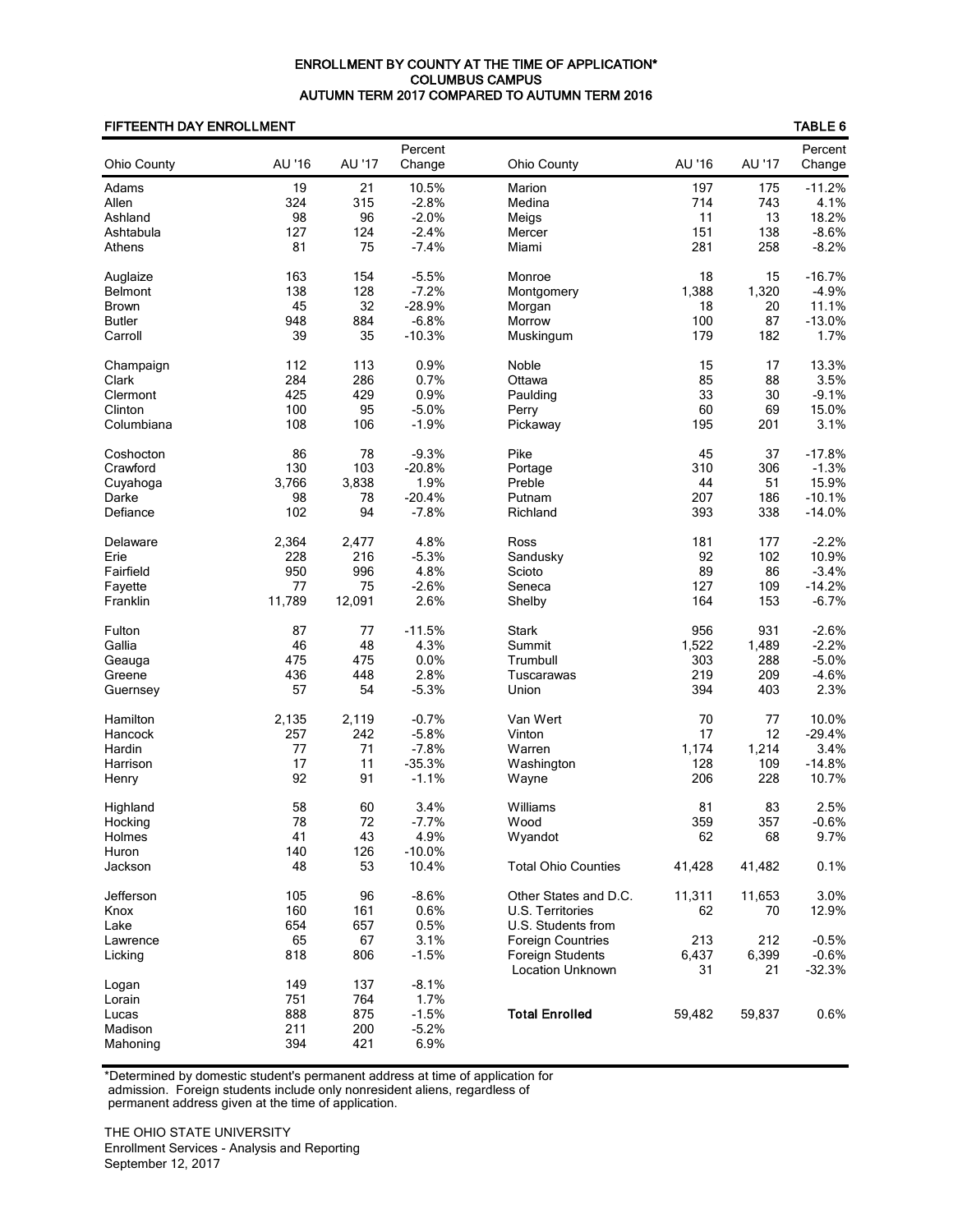## ENROLLMENT BY STATE AT THE TIME OF APPLICATION\* TOTAL UNIVERSITY AUTUMN TERM 2017 COMPARED TO AUTUMN TERM 2016

## FIFTEENTH DAY ENROLLMENT TABLE 7

|                       |        |        | Percent       |                             |              |                | Percent       |
|-----------------------|--------|--------|---------------|-----------------------------|--------------|----------------|---------------|
| State or Territory    | AU '16 |        | AU '17 Change | State or Territory          | AU '16       |                | AU '17 Change |
| OHIO                  | 47,942 | 48,029 | 0.2%          | <b>IOWA</b>                 | 50           | 49             | $-2.0%$       |
| <b>ILLINOIS</b>       | 1,321  | 1,406  | 6.4%          | <b>DELAWARE</b>             | 39           | 46             | 17.9%         |
| <b>NEW YORK</b>       | 1,291  | 1,305  | 1.1%          | <b>NEVADA</b>               | 45           | 46             | 2.2%          |
| PENNSYLVANIA          | 1,078  | 1,099  | 1.9%          | <b>DISTRICT OF COLUMBIA</b> | 37           | 43             | 16.2%         |
| <b>CALIFORNIA</b>     | 898    | 911    | 1.4%          | <b>OREGON</b>               | 41           | 42             | 2.4%          |
| <b>NEW JERSEY</b>     | 738    | 789    | 6.9%          | <b>LOUISIANA</b>            | 48           | 40             | $-16.7%$      |
| <b>MICHIGAN</b>       | 676    | 666    | $-1.5%$       | <b>MAINE</b>                | 36           | 38             | 5.6%          |
| <b>MARYLAND</b>       | 466    | 471    | 1.1%          | <b>NEBRASKA</b>             | 30           | 38             | 26.7%         |
| <b>FLORIDA</b>        | 406    | 424    | 4.4%          | <b>NEW MEXICO</b>           | 36           | 34             | $-5.6%$       |
| <b>TEXAS</b>          | 359    | 408    | 13.6%         | <b>ARKANSAS</b>             | 27           | 32             | 18.5%         |
| <b>VIRGINIA</b>       | 405    | 391    | $-3.5%$       | <b>OKLAHOMA</b>             | 38           | 31             | $-18.4%$      |
| <b>INDIANA</b>        | 352    | 374    | 6.3%          | <b>HAWAII</b>               | 26           | 28             | 7.7%          |
| <b>NORTH CAROLINA</b> | 276    | 281    | 1.8%          | <b>IDAHO</b>                | 25           | 26             | 4.0%          |
| <b>MASSACHUSETTS</b>  | 286    | 271    | $-5.2%$       | <b>MISSISSIPPI</b>          | 25           | 25             | 0.0%          |
| CONNECTICUT           | 227    | 237    | 4.4%          | RHODE ISLAND                | 26           | 24             | $-7.7%$       |
| <b>GEORGIA</b>        | 226    | 237    | 4.9%          | <b>VERMONT</b>              | 16           | 16             | 0.0%          |
| <b>KENTUCKY</b>       | 217    | 228    | 5.1%          | <b>ALASKA</b>               | 16           | 15             | $-6.3%$       |
| <b>TENNESSEE</b>      | 173    | 192    | 11.0%         | <b>MONTANA</b>              | 13           | 14             | 7.7%          |
| <b>MISSOURI</b>       | 168    | 189    | 12.5%         | <b>SOUTH DAKOTA</b>         | 11           | 14             | 27.3%         |
| <b>WISCONSIN</b>      | 186    | 183    | $-1.6%$       | <b>MILITARY ADDRESS</b>     | 15           | 11             | $-26.7%$      |
| <b>MINNESOTA</b>      | 176    | 177    | 0.6%          | <b>NORTH DAKOTA</b>         | 9            | 11             | 22.2%         |
| <b>COLORADO</b>       | 123    | 146    | 18.7%         | <b>WYOMING</b>              | 5            | $\overline{7}$ | 40.0%         |
| <b>WASHINGTON</b>     | 123    | 118    | $-4.1%$       | <b>GUAM</b>                 | 4            | $\overline{c}$ | $-50.0%$      |
| <b>WEST VIRGINIA</b>  | 118    | 114    | $-3.4%$       | <b>VIRGIN ISLANDS</b>       | 3            | $\overline{c}$ | $-33.3%$      |
| <b>ARIZONA</b>        | 103    | 106    | 2.9%          | AMERICAN SAMOA              | $\mathbf{1}$ | 1              | 0.0%          |
|                       |        |        |               | NORTHERN MARIANA ISLANDS    | 1            | 1              | 0.0%          |
| <b>UTAH</b>           | 103    | 99     | $-3.9%$       | US MINOR OUTLYING ISLANDS   | 1            | $\mathbf{1}$   | 0.0%          |
| <b>SOUTH CAROLINA</b> | 72     | 77     | 6.9%          |                             |              |                |               |
| <b>NEW HAMPSHIRE</b>  | 72     | 67     | $-6.9%$       | TOTAL U.S. STUDENTS         | 59,569       | 60,010         | 0.7%          |
| <b>PUERTO RICO</b>    | 52     | 63     | 21.2%         | <b>Ohio Students</b>        | 47,942       | 48,029         | 0.2%          |
| <b>KANSAS</b>         | 52     | 52     | 0.0%          | Non-Ohio U.S. Students      | 11,627       | 11,981         | 3.0%          |
| <b>ALABAMA</b>        | 45     | 50     | 11.1%         | includes U.S. Students      |              |                |               |
|                       |        |        |               | from Foreign Countries      | 215          | 213            | $-0.9%$       |

\*Determined by domestic student's permanent address at time of application for admission.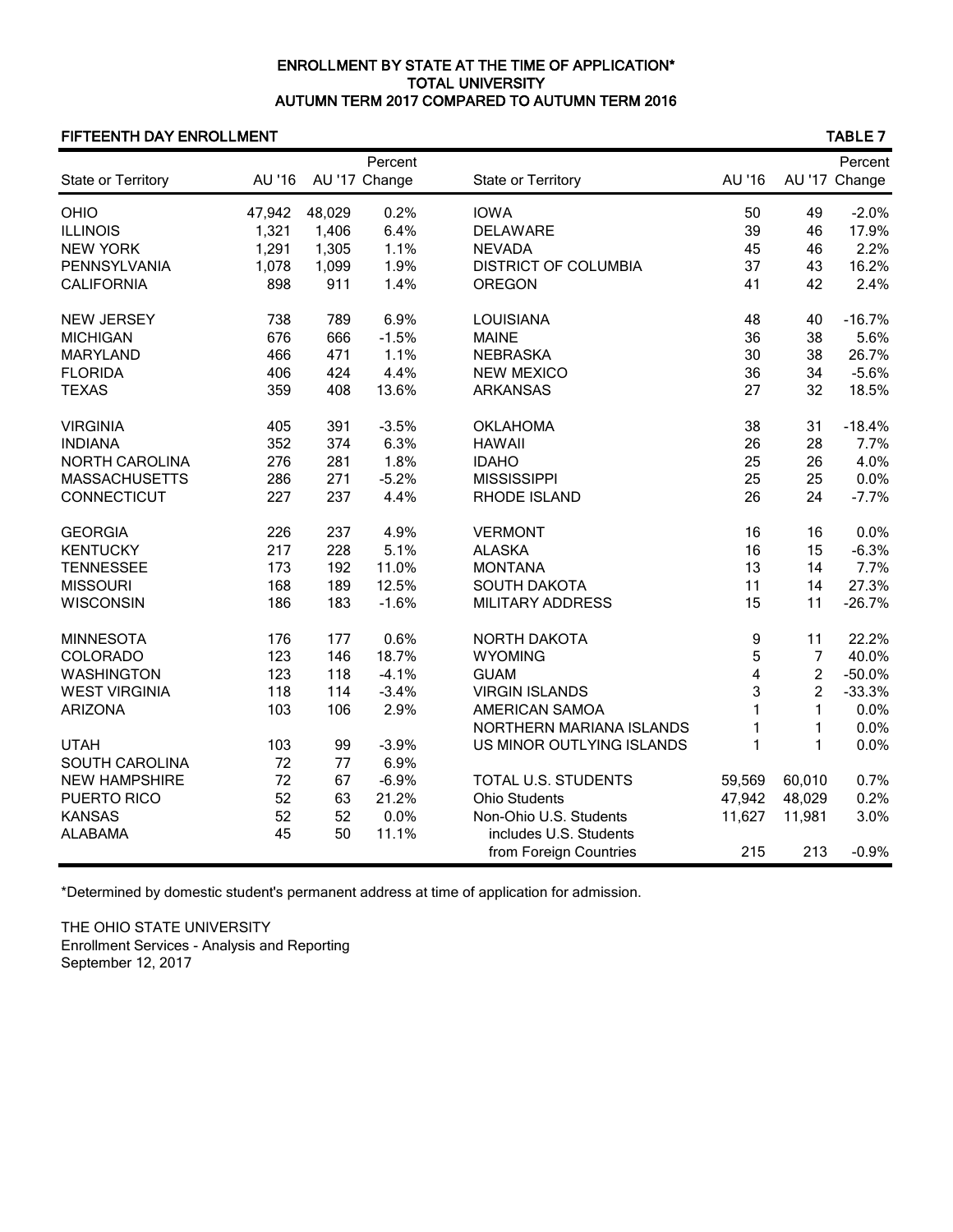## ENROLLMENT BY STATE AT THE TIME OF APPLICATION\* COLUMBUS CAMPUS AUTUMN TERM 2017 COMPARED TO AUTUMN TERM 2016

## FIFTEENTH DAY ENROLLMENT TABLE 8

| State or Territory    | AU '16 | AU '17 | Percent<br>Change | State or Territory          | AU '16                  | AU '17         | Percent<br>Change |
|-----------------------|--------|--------|-------------------|-----------------------------|-------------------------|----------------|-------------------|
| OHIO                  | 41,428 | 41,482 | 0.1%              | <b>IOWA</b>                 | 50                      | 49             | $-2.0%$           |
| <b>ILLINOIS</b>       | 1,319  | 1,399  | 6.1%              | <b>DELAWARE</b>             | 39                      | 46             | 17.9%             |
| <b>NEW YORK</b>       | 1,287  | 1,299  | 0.9%              | <b>NEVADA</b>               | 45                      | 46             | 2.2%              |
| PENNSYLVANIA          | 1,075  | 1,097  | 2.0%              | <b>DISTRICT OF COLUMBIA</b> | 37                      | 43             | 16.2%             |
| <b>CALIFORNIA</b>     | 898    | 911    | 1.4%              | <b>OREGON</b>               | 41                      | 41             | 0.0%              |
|                       |        |        |                   |                             |                         |                |                   |
| <b>NEW JERSEY</b>     | 736    | 785    | 6.7%              | LOUISIANA                   | 48                      | 40             | $-16.7%$          |
| <b>MICHIGAN</b>       | 675    | 663    | $-1.8%$           | <b>MAINE</b>                | 36                      | 38             | 5.6%              |
| <b>MARYLAND</b>       | 462    | 468    | 1.3%              | <b>NEBRASKA</b>             | 30                      | 38             | 26.7%             |
| <b>FLORIDA</b>        | 402    | 421    | 4.7%              | <b>NEW MEXICO</b>           | 36                      | 34             | $-5.6%$           |
| <b>TEXAS</b>          | 357    | 406    | 13.7%             | <b>ARKANSAS</b>             | 27                      | 32             | 18.5%             |
| <b>VIRGINIA</b>       | 402    | 388    | $-3.5%$           | <b>OKLAHOMA</b>             | 38                      | 31             | $-18.4%$          |
| <b>INDIANA</b>        | 350    | 372    | 6.3%              | <b>HAWAII</b>               | 26                      | 28             | 7.7%              |
| <b>NORTH CAROLINA</b> | 274    | 280    | 2.2%              | <b>IDAHO</b>                | 24                      | 26             | 8.3%              |
| <b>MASSACHUSETTS</b>  | 285    | 271    | $-4.9%$           | <b>MISSISSIPPI</b>          | 25                      | 25             | 0.0%              |
| CONNECTICUT           | 227    | 237    | 4.4%              | RHODE ISLAND                | 26                      | 24             | $-7.7%$           |
| <b>GEORGIA</b>        | 226    | 236    | 4.4%              | <b>VERMONT</b>              | 16                      | 16             | 0.0%              |
| <b>KENTUCKY</b>       | 216    | 225    | 4.2%              | <b>ALASKA</b>               | 16                      | 15             | $-6.3%$           |
| <b>TENNESSEE</b>      | 173    | 191    | 10.4%             | <b>MONTANA</b>              | 13                      | 14             | 7.7%              |
| <b>MISSOURI</b>       | 166    | 188    | 13.3%             | <b>SOUTH DAKOTA</b>         | 11                      | 14             | 27.3%             |
| <b>WISCONSIN</b>      | 184    | 182    | $-1.1%$           | MILITARY ADDRESS            | 15                      | 11             | $-26.7%$          |
|                       |        |        |                   |                             |                         |                |                   |
| <b>MINNESOTA</b>      | 176    | 177    | 0.6%              | NORTH DAKOTA                | 9                       | 11             | 22.2%             |
| COLORADO              | 123    | 146    | 18.7%             | <b>WYOMING</b>              | 5                       | $\overline{7}$ | 40.0%             |
| <b>WASHINGTON</b>     | 123    | 118    | $-4.1%$           | <b>GUAM</b>                 | $\overline{\mathbf{4}}$ | $\overline{c}$ | $-50.0%$          |
| <b>WEST VIRGINIA</b>  | 115    | 114    | $-0.9%$           | <b>VIRGIN ISLANDS</b>       | 3                       | $\overline{c}$ | $-33.3%$          |
| <b>ARIZONA</b>        | 103    | 106    | 2.9%              | AMERICAN SAMOA              | $\mathbf{1}$            | $\mathbf{1}$   | 0.0%              |
|                       |        |        |                   | NORTHERN MARIANA ISLANDS    | 1                       | $\mathbf{1}$   | 0.0%              |
| <b>UTAH</b>           | 103    | 99     | $-3.9%$           | US MINOR OUTLYING ISLANDS   | 1                       | $\mathbf{1}$   | 0.0%              |
| SOUTH CAROLINA        | 72     | 76     | 5.6%              |                             |                         |                |                   |
| <b>NEW HAMPSHIRE</b>  | 72     | 67     | $-6.9%$           | TOTAL U.S. STUDENTS         | 53,014                  | 53,417         | 0.8%              |
| PUERTO RICO           | 52     | 63     | 21.2%             | <b>Ohio Students</b>        | 41,428                  | 41,482         | 0.1%              |
| <b>KANSAS</b>         | 52     | 52     | 0.0%              | Non-Ohio U.S. Students      | 11,586                  | 11,935         | 3.0%              |
| <b>ALABAMA</b>        | 45     | 50     | 11.1%             | includes U.S. Students      |                         |                |                   |
|                       |        |        |                   | from Foreign Countries      | 213                     | 212            | $-0.5%$           |

\*Determined by domestic student's permanent address at time of application for admission.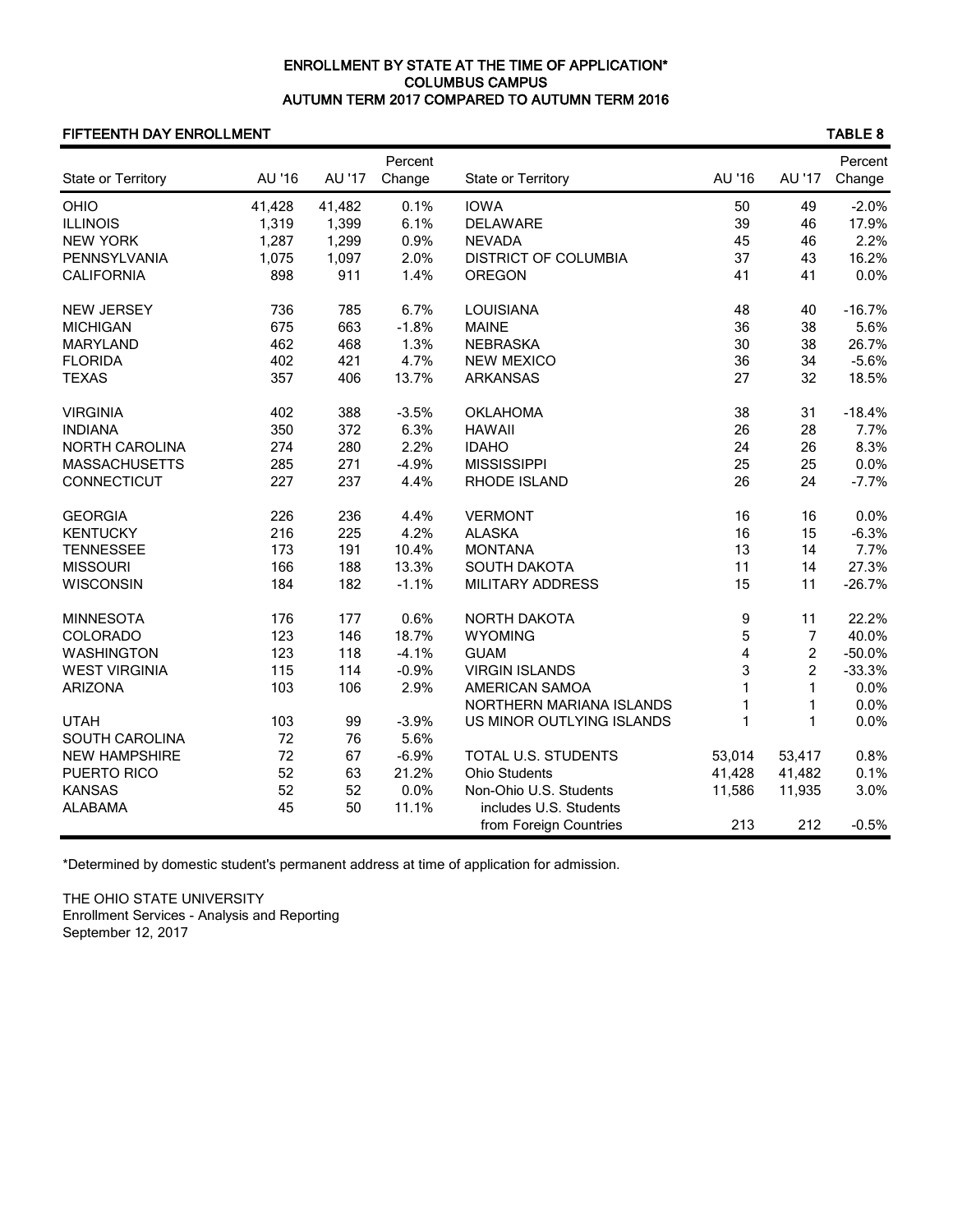### ENROLLMENT OF INTERNATIONAL STUDENTS TOTAL UNIVERSITY AUTUMN TERM 2017 COMPARED TO AUTUMN TERM 2016

### FIFTEENTH DAY ENROLLMENT TABLE 9

|                             |                     | AU '16              |                         |                     |                     | AU '17              |                         |                | Percent             |                                          |                         | AU '16                         |                |                         |                         | AU '17                       |                            |                                | Percent              |
|-----------------------------|---------------------|---------------------|-------------------------|---------------------|---------------------|---------------------|-------------------------|----------------|---------------------|------------------------------------------|-------------------------|--------------------------------|----------------|-------------------------|-------------------------|------------------------------|----------------------------|--------------------------------|----------------------|
| Location                    | UG                  | GRD                 | PRF                     | TOT                 | UG                  | GRD                 | PRF                     | TOT            | Change              | Location                                 | UG                      | GRD                            | PRF            | <b>TOT</b>              | UG                      | GRD                          | PRF                        | <b>TOT</b>                     | Change               |
|                             |                     |                     |                         |                     |                     |                     |                         |                |                     |                                          |                         |                                |                |                         |                         |                              |                            |                                |                      |
| China                       | 2,741               | 1,254<br>465        | 29                      | 4,024<br>591        | 2,854               | 1,197<br>454        | 41<br>4                 | 4,092<br>582   | 1.7%<br>$-1.5%$     | Venezuela                                | 3<br>1                  | 4<br>$\overline{2}$            | -1<br>0        | 8<br>3                  | -1<br>0                 | 2<br>$\overline{\mathbf{c}}$ | $\mathbf 0$<br>0           | 3<br>$\sqrt{2}$                | $-62.5%$<br>$-33.3%$ |
| India<br>Korea, Republic of | 121<br>152          | 214                 | 5<br>4                  | 370                 | 124<br>128          | 204                 | 3                       | 335            | $-9.5%$             | Costa Rica<br>Czech Republic             | 0                       | 3                              | 0              | 3                       | 0                       | $\overline{\mathbf{c}}$      | 0                          | $\overline{c}$                 | $-33.3%$             |
| Malaysia                    | 257                 | 9                   | 0                       | 266                 | 252                 | 11                  | 0                       | 263            | $-1.1%$             | Dominican Republic                       | 0                       | $\overline{\mathbf{c}}$        | 0              | $\sqrt{2}$              | 0                       | 2                            | 0                          | $\overline{c}$                 | 0.0%                 |
| Taiwan                      | 30                  | 91                  | 1                       | 122                 | 32                  | 80                  | 3                       | 115            | $-5.7%$             | Finland                                  | 1                       | $\mathbf{1}$                   | 0              | $\boldsymbol{2}$        | 1                       | $\mathbf{1}$                 | $\mathbf 0$                | $\sqrt{2}$                     | 0.0%                 |
| Canada                      | 46                  | 19                  | 4                       | 69                  | 45                  | 26                  | $\overline{\mathbf{c}}$ | 73             | 5.8%                | Kazakhstan                               | 1                       | $\mathbf{1}$                   | 0              | $\overline{\mathbf{c}}$ | $\mathbf{1}$            | 1                            | $\mathbf 0$                | $\overline{c}$                 | 0.0%                 |
| Iran (Islamic Republic Of)  | $\overline{1}$      | 56                  | $\mathbf 0$             | 57                  | $\overline{0}$      | 67                  | $\pmb{0}$               | 67             | 17.5%               | Macao                                    | 1                       | $\pmb{0}$                      | 0              | 1                       | $\sqrt{2}$              | 0                            | $\mathbf 0$                | $\overline{2}$                 | 100.0%               |
| Turkey                      | 8                   | 49                  | $\pmb{0}$               | 57                  | 8                   | 58                  | $\mathbf{1}$            | 67             | 17.5%               | Morocco                                  |                         | 0                              | 0              | 1                       | $\mathbf{1}$            | 1                            | 0                          | $\sqrt{2}$                     | 100.0%               |
| Saudi Arabia                | 25                  | 39                  | $\overline{c}$          | 66                  | 24                  | 38                  | 3                       | 65             | $-1.5%$             | Myanmar                                  | 0                       | 3                              | 0              | 3                       | 0                       | $\overline{\mathbf{c}}$      | 0                          | $\overline{c}$                 | $-33.3%$             |
| Indonesia                   | 43                  | 28                  | $\overline{c}$          | 73                  | 25                  | 29                  | $\pmb{0}$               | 54             | $-26.0%$            | Norway                                   | 0                       | $\overline{1}$                 | 0              | 1                       | -1                      | 1                            | $\mathbf 0$                | $\overline{2}$                 | 100.0%               |
| Brazil                      | 11                  | 47                  | 0                       | 58                  | $\overline{7}$      | 42                  | 0                       | 49             | $-15.5%$            | Republic of Serbia                       | 0                       | $\overline{c}$                 | 0              | $\overline{2}$          | $\mathbf 0$             | $\overline{2}$               | $\mathbf 0$                | $\overline{2}$                 | 0.0%                 |
| Japan                       | 30                  | 20                  | $\mathbf{1}$            | 51                  | 28                  | 19                  | $\mathbf{1}$            | 48             | $-5.9%$             | Tanzania, United Republic of             | 0                       | $\overline{\mathbf{c}}$        | 0              | $\sqrt{2}$              | $\mathbf 0$             | $\overline{\mathbf{c}}$      | 0                          | $\overline{c}$                 | 0.0%                 |
| Bangladesh                  | 6                   | 32                  | $\pmb{0}$               | 38                  | 6                   | 29                  | $\pmb{0}$               | 35             | $-7.9%$             | Uganda                                   | 1                       | $\overline{\mathbf{c}}$        | 0              | 3                       | 1                       | $\mathbf{1}$                 | $\mathbf 0$                | $\overline{c}$                 | $-33.3%$             |
| Mexico                      | 5                   | 17                  | $\overline{c}$          | 24                  | 5                   | 19                  | $\boldsymbol{2}$        | 26             | 8.3%                | Albania                                  | 0                       | 1                              | 0              | 1                       | 0                       | 1                            | $\mathbf 0$                | $\mathbf{1}$                   | 0.0%                 |
| Spain                       | 14                  | 15                  | 0                       | 29                  | 11                  | 15                  | $\pmb{0}$               | 26             | $-10.3%$            | Bahamas                                  | 1                       | 0                              | 0              | 1                       | -1                      | 0                            | $\mathbf 0$                | $\mathbf{1}$                   | 0.0%                 |
| Viet Nam                    | 12                  | 12                  | $\overline{\mathbf{c}}$ | 26                  | 5                   | 17                  | 3                       | 25             | $-3.8%$             | Belarus                                  | 0                       | $\overline{1}$                 | 0              | 1                       | $\mathbf 0$             | $\mathbf{1}$                 | $\mathbf 0$                | $\mathbf{1}$                   | 0.0%                 |
| Colombia                    | $\mathbf{1}$        | 20                  | $\overline{\mathbf{c}}$ | 23                  | $\mathbf{1}$        | 22                  | $\mathbf{1}$            | 24             | 4.3%                | Bosnia and Herzegovina                   | 1                       | $\mathbf{1}$                   | 0              | $\overline{2}$          | $\mathbf 0$             | 1                            | $\mathbf 0$                | $\mathbf{1}$                   | $-50.0%$             |
| Italy                       | 6                   | 18                  | $\pmb{0}$               | 24                  | 9                   | 15                  | $\pmb{0}$               | 24             | 0.0%                | Botswana                                 | 0                       | $\mathbf{1}$                   | 0              | 1                       | $\mathbf 0$             | 1                            | 0                          | 1                              | 0.0%                 |
| Egypt                       | 6                   | 23                  | $\mathbf 0$             | 29                  | 5                   | 17                  | $\overline{1}$          | 23             | $-20.7%$            | Bulgaria                                 | 0                       | $\mathbf 0$                    | 0              | $\pmb{0}$               | -1                      | 0                            | $\mathbf 0$                | $\mathbf{1}$                   |                      |
| Russian Federation          | $\overline{2}$      | 12                  | 0                       | 14                  | 6                   | 15                  | $\mathbf{1}$            | 22             | 57.1%               | Cambodia                                 | 0                       | $\mathbf{1}$                   | 0              | 1                       | 0                       | 1                            | $\mathbf 0$                | $\mathbf{1}$                   | 0.0%                 |
| Germany                     | 10                  | 16                  | $\pmb{0}$               | 26                  | 10                  | 11                  | 0                       | 21             | $-19.2%$            | Croatia                                  | 1                       | $\pmb{0}$                      | 0              | 1                       | 1                       | 0                            | 0                          | $\mathbf{1}$                   | 0.0%                 |
| Hong Kong                   | 16                  | $\overline{7}$      | $\pmb{0}$<br>0          | 23                  | 14                  | 7                   | $\pmb{0}$               | 21             | $-8.7%$             | Ethiopia                                 | 0<br>0                  | $\overline{c}$<br>$\mathbf{1}$ | 0              | $\overline{2}$<br>1     | $\mathbf 0$<br>$\Omega$ | $\mathbf{1}$                 | $\mathbf 0$<br>$\mathbf 0$ | $\mathbf{1}$                   | $-50.0%$             |
| Singapore<br>United Kingdom | 14<br>5             | 7<br>15             | 0                       | 21<br>20            | 12<br>3             | 8<br>14             | 0<br>$\pmb{0}$          | 20<br>17       | $-4.8%$<br>$-15.0%$ | Fmr Yugoslav Rep of Macedonia<br>Georgia | 0                       | $\mathbf{1}$                   | 0<br>0         | 1                       | $\mathbf 0$             | 1<br>1                       | 0                          | $\mathbf{1}$<br>1              | 0.0%<br>0.0%         |
| Sri Lanka                   | 3                   | 9                   | $\mathbf 0$             | 12                  | 3                   | 13                  | 0                       | 16             | 33.3%               | Guyana                                   | 0                       | $\overline{1}$                 | 0              | 1                       | $\mathbf 0$             | $\mathbf{1}$                 | $\mathbf 0$                | $\mathbf{1}$                   | 0.0%                 |
| Pakistan                    | 3                   | 11                  | 0                       | 14                  | $\overline{4}$      | 11                  | 0                       | 15             | 7.1%                | Haiti                                    | 0                       | 0                              | 0              | 0                       | 0                       | 1                            | $\mathbf 0$                | $\mathbf{1}$                   |                      |
| Thailand                    | $\mathbf{1}$        | 12                  | 1                       | 14                  | 3                   | 12                  | $\pmb{0}$               | 15             | 7.1%                | Honduras                                 | 0                       | 0                              | 0              | 0                       | 0                       | 1                            | $\mathbf 0$                | 1                              |                      |
| France                      | 7                   | 10                  | 0                       | 17                  | 8                   | 6                   | 0                       | 14             | $-17.6%$            | Jamaica                                  | 0                       | $\overline{2}$                 | 0              | $\overline{2}$          | -1                      | 0                            | $\mathbf 0$                | $\mathbf{1}$                   | $-50.0%$             |
| Nigeria                     | $\mathbf{1}$        | 9                   | 1                       | 11                  | 1                   | 11                  | $\mathbf{1}$            | 13             | 18.2%               | Kosovo                                   | 0                       | $\mathbf{1}$                   | -1             | $\overline{c}$          | 0                       | $\mathbf{1}$                 | $\mathbf 0$                | $\mathbf{1}$                   | $-50.0%$             |
| Nepal                       | 0                   | 18                  | 0                       | 18                  | 0                   | 12                  | 0                       | 12             | $-33.3%$            | Liberia                                  | 0                       | $\mathbf{1}$                   | 0              | 1                       | 0                       | 1                            | $\mathbf 0$                | 1                              | 0.0%                 |
| Australia                   | 12                  | 4                   | $\mathbf 0$             | 16                  | 6                   | $\overline{4}$      | $\pmb{0}$               | 10             | $-37.5%$            | Lithuania                                | 0                       | $\overline{\mathbf{c}}$        | 0              | $\overline{2}$          | $\mathbf 0$             | 1                            | $\mathbf 0$                | $\mathbf{1}$                   | $-50.0%$             |
| Kuwait                      | 8                   | 5                   | $\mathbf 0$             | 13                  | 5                   | 5                   | $\pmb{0}$               | 10             | $-23.1%$            | Madagascar                               | 0                       | $\mathbf{1}$                   | 0              | 1                       | $\Omega$                | 1                            | $\mathbf 0$                | $\mathbf{1}$                   | 0.0%                 |
| Chile                       | $\mathbf 0$         | 10                  | 0                       | 10                  | 1                   | 8                   | $\pmb{0}$               | 9              | $-10.0%$            | Malawi                                   | 0                       | $\mathbf{1}$                   | 0              | 1                       | 0                       | 1                            | $\mathbf 0$                | 1                              | 0.0%                 |
| Guatemala                   | -1                  | 6                   | $\pmb{0}$               | $\overline{7}$      | $\mathbf{1}$        | 6                   | $\overline{c}$          | 9              | 28.6%               | Mongolia                                 | 1                       | $\overline{1}$                 | 0              | $\sqrt{2}$              | 1                       | 0                            | 0                          | $\mathbf{1}$                   | $-50.0%$             |
| Ecuador                     |                     | $\overline{4}$      | 1                       | 6                   | 1                   | 7                   | $\pmb{0}$               | 8              | 33.3%               | Nicaragua                                | 0                       | $\overline{1}$                 | 0              | 1                       | 0                       | 1                            | $\mathbf 0$                | $\mathbf{1}$                   | 0.0%                 |
| Greece                      | Ω                   | $\overline{7}$      | 0                       | $\overline{7}$      | $\mathbf 0$         | 8                   | 0                       | 8              | 14.3%               | Panama                                   | 1                       | 0                              | 0              | 1                       | -1                      | 0                            | $\mathbf 0$                | $\mathbf{1}$                   | 0.0%                 |
| Libyan Arab Jamahiriya      | 4                   | 6                   | 0                       | 10                  | $\overline{4}$      | $\overline{4}$      | $\pmb{0}$               | 8              | $-20.0%$            | Poland                                   | 0                       | $\overline{c}$                 | 0              | $\overline{2}$          | $\mathbf 0$             | $\mathbf{1}$                 | $\mathbf 0$                | $\mathbf{1}$                   | $-50.0%$             |
| Netherlands                 |                     | $\overline{2}$      | $\mathbf 0$             | 6                   | 5                   | 3                   | $\pmb{0}$               | 8              | 33.3%               | Romania                                  | 1                       | $\mathbf 0$                    | 0              | 1                       | -1                      | 0                            | $\mathbf 0$                | $\mathbf{1}$                   | 0.0%                 |
| Kenya                       |                     | 5                   | 0                       | 6                   | 1                   | 6                   | 0                       | 7              | 16.7%               | Saint Lucia                              | 0                       | $\mathbf{1}$                   | 0              | 1                       | 0                       | 1                            | $\mathbf 0$                | $\mathbf{1}$                   | 0.0%                 |
| Argentina                   | $\Omega$            | 6                   | $\pmb{0}$               | 6                   | 1                   | 5                   | $\pmb{0}$               | 6              | 0.0%                | Slovenia                                 | 1                       | $\mathbf{1}$                   | 0              | $\sqrt{2}$              | 0                       | $\mathbf{1}$                 | 0                          | $\mathbf{1}$                   | $-50.0%$             |
| Israel                      |                     | 5                   | $\overline{c}$          | 8                   | 1                   | 4                   | $\mathbf{1}$            | 6              | $-25.0%$            | South Sudan                              | 1                       | 0                              | 0              | 1                       | -1                      | 0                            | $\mathbf 0$                | $\mathbf{1}$                   | 0.0%                 |
| Bolivia                     | -1                  | 3                   | 0                       | 4                   | 0                   | 5                   | 0                       | 5              | 25.0%               | Togo                                     | 0                       | 0                              | 0              | 0                       | $\mathbf 0$             | 1                            | $\mathbf 0$                | 1                              |                      |
| Jordan                      | $\overline{2}$<br>3 | 4                   | 0<br>0                  | 6                   | 1<br>$\overline{c}$ | $\overline{4}$<br>3 | 0<br>$\pmb{0}$          | 5              | $-16.7%$            | Tunisia                                  | 2<br>0                  | $\mathbf{1}$                   | 0              | 3<br>1                  | -1<br>$\mathbf 0$       | 0                            | 0<br>$\mathbf 0$           | $\mathbf{1}$<br>$\overline{1}$ | $-66.7%$             |
| New Zealand<br>Peru         | $\overline{2}$      | 1<br>$\overline{2}$ | 0                       | 4<br>$\overline{4}$ | 3                   | $\overline{2}$      | 0                       | 5<br>5         | 25.0%<br>25.0%      | Uruguay<br>Uzbekistan                    | 0                       | $\mathbf{1}$<br>$\mathbf{1}$   | 0<br>0         | 1                       | $\mathbf 0$             | $\mathbf{1}$<br>1            | $\mathbf 0$                | 1                              | 0.0%<br>0.0%         |
| Ukraine                     | $\mathbf 0$         | 3                   | $\mathbf 0$             | 3                   | 1                   | $\overline{4}$      | 0                       | 5              | 66.7%               | West Bank                                | 0                       | $\overline{c}$                 | 0              | $\sqrt{2}$              | 0                       | 1                            | 0                          | $\mathbf{1}$                   | $-50.0%$             |
| United Arab Emirates        | 5                   |                     | $\mathbf 0$             | 6                   | 3                   | $\overline{2}$      | 0                       | 5              | $-16.7%$            | Zambia                                   | 0                       | $\mathbf{1}$                   | 0              | 1                       | 0                       | 1                            | $\mathbf 0$                | $\mathbf{1}$                   | 0.0%                 |
| Austria                     | $\Omega$            | -1                  | 0                       | $\mathbf{1}$        | $\overline{c}$      | $\overline{2}$      | 0                       | $\overline{4}$ | 300.0%              | Hungary                                  | 2                       | $\mathbf{1}$                   | 0              | 3                       | $\mathbf 0$             | 0                            | 0                          | 0                              | $-100.0%$            |
| Belgium                     | $\Omega$            | 0                   | 0                       | 0                   | 3                   | 1                   | 0                       | 4              |                     | Cameroon                                 | 0                       | $\overline{c}$                 | 0              | $\sqrt{2}$              | $\mathbf 0$             | 0                            | $\pmb{0}$                  | 0                              | $-100.0%$            |
| El Salvador                 |                     | $\overline{2}$      | 0                       | $\overline{2}$      | $\mathbf 0$         | 4                   | 0                       |                | 100.0%              | Iraq                                     | 0                       | $\overline{2}$                 | 0              | $\overline{2}$          | 0                       | 0                            | $\mathbf 0$                | 0                              | $-100.0%$            |
| Ghana                       | $\mathbf{1}$        | $\overline{4}$      | $\mathbf 0$             | 5                   | $\mathbf{1}$        | 3                   | 0                       | 4              | $-20.0%$            | Sweden                                   | $\overline{\mathbf{c}}$ | 0                              | 0              | $\overline{2}$          | $\Omega$                | 0                            | $\mathbf 0$                | 0                              | $-100.0%$            |
| Ireland                     | 3                   |                     | $\Omega$                | $\Delta$            | 3                   |                     | $\Omega$                | 4              | 0.0%                | India                                    | 0                       | $\mathbf{1}$                   | $\Omega$       | 1                       | $\Omega$                | 0                            | $\Omega$                   | $\mathbf 0$                    | $-100.0%$            |
| Philippines                 | $\mathbf{1}$        | 3                   | 0                       | 4                   | 0                   | $\overline{4}$      | 0                       | $\overline{4}$ | 0.0%                | Afghanistan                              | 0                       | 0                              | $\overline{1}$ | 1                       | 0                       | 0                            | $\mathbf 0$                | 0                              | $-100.0%$            |
| South Africa                | $\overline{2}$      | 3                   | 0                       | 5                   | 2                   | $\overline{2}$      | 0                       | 4              | $-20.0%$            | Bermuda                                  | $\mathbf{1}$            | 0                              | 0              | $\mathbf{1}$            | 0                       | 0                            | 0                          | 0                              | $-100.0%$            |
| Zimbabwe                    | $\mathbf 0$         | 4                   | $\pmb{0}$               | $\overline{4}$      | 0                   | $\overline{4}$      | 0                       | $\overline{4}$ | 0.0%                | Cayman Islands                           | 1                       | 0                              | 0              | $\mathbf{1}$            | $\mathbf 0$             | 0                            | 0                          | 0                              | $-100.0%$            |
| Denmark                     | $\overline{1}$      | 0                   | 0                       | 1                   | 3                   | $\mathbf 0$         | 0                       | 3              | 200.0%              | Cyprus                                   | 0                       | $\mathbf{1}$                   | 0              | 1                       | 0                       | 0                            | 0                          | 0                              | $-100.0%$            |
| Lebanon                     | $\mathbf 0$         | 3                   | $\mathbf 0$             | 3                   | 0                   | $\mathbf{3}$        | 0                       | 3              | 0.0%                | Eritrea                                  | $\pmb{0}$               | $\mathbf{1}$                   | 0              | 1                       | 0                       | 0                            | $\mathbf 0$                | 0                              | $-100.0%$            |
| Paraguay                    | 0                   | 3                   | 0                       | 3                   | 1                   | $\overline{2}$      | 0                       | 3              | 0.0%                | Mauritius                                | 0                       | $\overline{1}$                 | 0              | 1                       | 0                       | 0                            | 0                          | 0                              | $-100.0%$            |
| Portugal                    | $\mathbf{1}$        | 3                   | 0                       | $\overline{4}$      | $\mathbf{1}$        | $\overline{2}$      | 0                       | 3              | $-25.0%$            | Oman                                     | $\pmb{0}$               | $\mathbf{1}$                   | 0              | $\mathbf{1}$            | 0                       | 0                            | $\mathbf 0$                | 0                              | $-100.0%$            |
| Senegal                     | $\mathbf 0$         | 4                   | $\mathbf 0$             | $\overline{4}$      | $\mathbf{1}$        | $\overline{2}$      | 0                       | 3              | $-25.0%$            |                                          |                         |                                |                |                         |                         |                              |                            |                                |                      |
| Switzerland                 | 3                   | -1                  | 0                       | 4                   | 1                   | $\overline{2}$      | 0                       | 3              | $-25.0%$            |                                          |                         |                                |                |                         |                         |                              |                            |                                |                      |
| Trinidad and Tobago         | $\mathbf 0$         | $\overline{2}$      | $\mathbf 0$             | 2                   | 0                   | 3                   | 0                       | 3              | 50.0%               | TOTAL INTERNATIONAL                      |                         |                                |                |                         |                         |                              |                            |                                |                      |
|                             |                     |                     |                         |                     |                     |                     |                         |                |                     | <b>STUDENTS</b>                          | 3,659 2,725             |                                |                | 62 6,446                | 3,704 2,638             |                              |                            | 70 6,412                       | $-0.5%$              |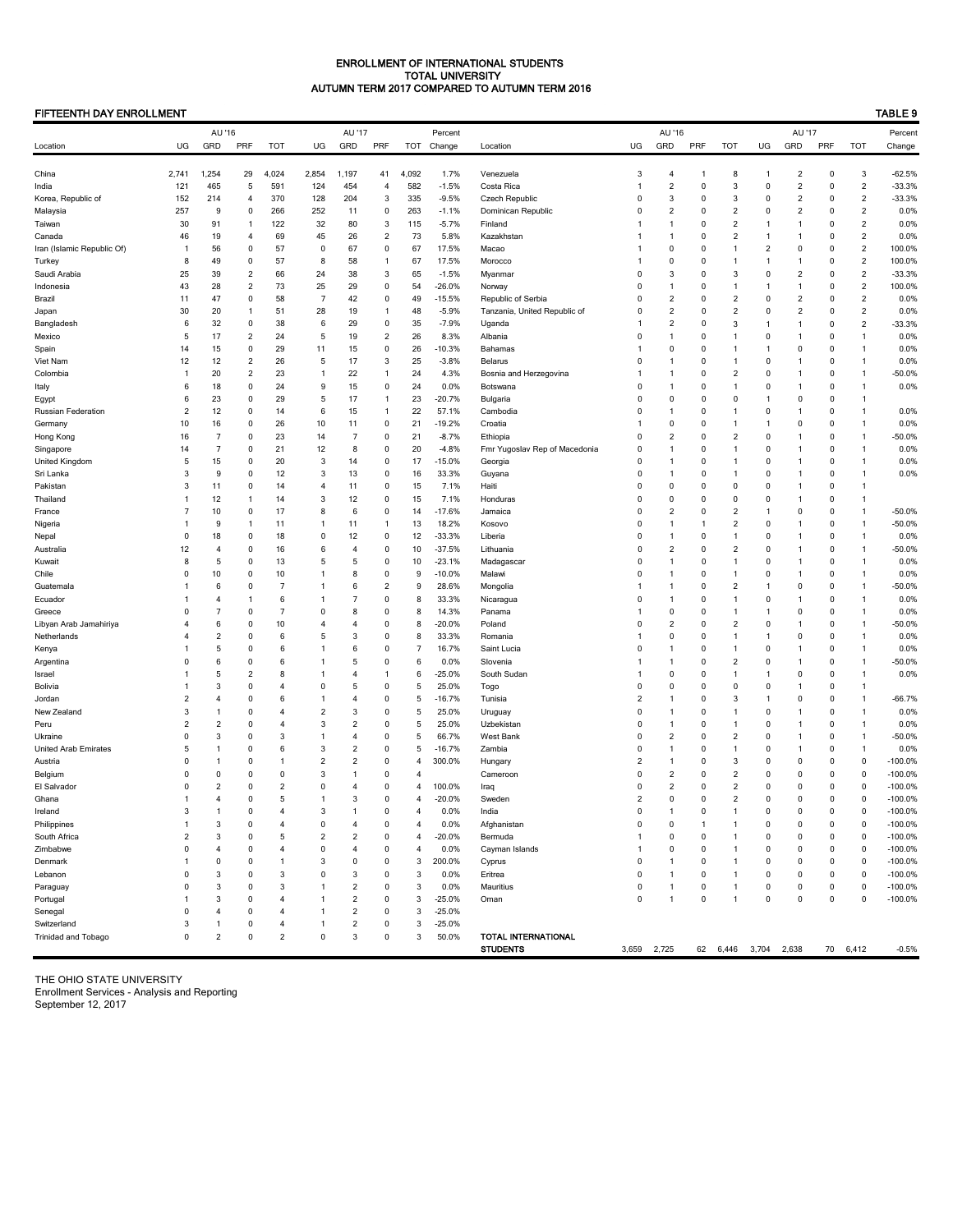### ENROLLMENT OF INTERNATIONAL STUDENTS BY CURRICULUM COLUMBUS CAMPUS AUTUMN TERM 2017 COMPARED TO AUTUMN TERM 2016

| FIFTEENTH DAY ENROLLMENT                                                                                                   |                                   |                                                         |                                                           | LIW ZUT, OOMIT ARED TO AUTOMIT TERM ZUTU             |                                            |                                                                           |                                              | <b>TABLE 10</b>                                      |
|----------------------------------------------------------------------------------------------------------------------------|-----------------------------------|---------------------------------------------------------|-----------------------------------------------------------|------------------------------------------------------|--------------------------------------------|---------------------------------------------------------------------------|----------------------------------------------|------------------------------------------------------|
|                                                                                                                            |                                   | <b>Enrollment in</b><br><b>Degree-Granting Programs</b> |                                                           |                                                      |                                            | <b>Enrollment by Graduate Students</b><br>in Curricular Academic Programs |                                              |                                                      |
|                                                                                                                            | AU '16                            | Percent of<br><b>Total Enrolled</b><br>in Curriculum    | AU '17                                                    | Percent of<br><b>Total Enrolled</b><br>in Curriculum | AU '16                                     | Percent of<br><b>Total Enrolled</b><br>in Curriculum                      | AU '17                                       | Percent of<br><b>Total Enrolled</b><br>in Curriculum |
|                                                                                                                            | <b>UNDERGRADUATE</b>              |                                                         |                                                           |                                                      | <b>GRADUATE</b>                            |                                                                           |                                              |                                                      |
| Arts and Sciences                                                                                                          | 1,540                             | 9.4%                                                    | 1,603                                                     | 9.7%                                                 | 758                                        | 27.9%                                                                     | 752                                          | 28.3%                                                |
| <b>Business</b>                                                                                                            | 981                               | 13.8%                                                   | 976                                                       | 13.3%                                                | 278                                        | 29.3%                                                                     | 237                                          | 24.1%                                                |
| <b>Continuing Education</b>                                                                                                | 83                                | 10.8%                                                   | 90                                                        | 12.0%                                                | n/a                                        | n/a                                                                       | n/a                                          | n/a                                                  |
| Dentistry: Dental Hygiene                                                                                                  | $\mathbf 0$                       | 0.0%                                                    | $\mathbf 0$                                               | 0.0%                                                 | n/a                                        | n/a                                                                       | n/a                                          | n/a                                                  |
| <b>Education and Human Ecology</b>                                                                                         | 92                                | 2.7%                                                    | 91                                                        | 2.7%                                                 | 202                                        | 19.3%                                                                     | 184                                          | 17.7%                                                |
| Engineering, Total<br>Engineering<br>Architecture                                                                          | 834<br>775<br>59                  | 9.6%<br>9.5%<br>12.3%                                   | 814<br>751<br>63                                          | 9.5%<br>9.4%<br>12.2%                                | 1,121<br>1,079<br>42                       | 57.4%<br>61.4%<br>21.5%                                                   | 1,097<br>1,062<br>35                         | 56.4%<br>61.0%<br>17.2%                              |
| <b>Exploration Program</b>                                                                                                 | $\overline{2}$                    | 0.1%                                                    | $\mathbf 0$                                               | 0.0%                                                 | n/a                                        | n/a                                                                       | n/a                                          | n/a                                                  |
| Food, Agricultural, and<br>Environmental Sciences (FAES), Total<br><b>Environment and Natural Resources</b><br><b>FAES</b> | 69<br>19<br>50                    | 2.7%<br>2.7%<br>2.8%                                    | 60<br>15<br>45                                            | 2.5%<br>2.0%<br>2.7%                                 | 163<br>6<br>157                            | 32.9%<br>5.9%<br>39.8%                                                    | 159<br>7<br>152                              | 32.5%<br>7.4%<br>38.5%                               |
| <b>Health and Rehabilitation Sciences</b>                                                                                  | 23                                | 1.4%                                                    | 24                                                        | 1.3%                                                 | $\overline{2}$                             | 0.6%                                                                      | $\mathbf{1}$                                 | 0.3%                                                 |
| Nursing                                                                                                                    | 4                                 | 0.4%                                                    | 5                                                         | 0.5%                                                 | 5                                          | 0.6%                                                                      | 4                                            | 0.5%                                                 |
| Other Graduate Interdisciplinary                                                                                           | n/a                               | n/a                                                     | n/a                                                       | n/a                                                  | 59                                         | 8.4%                                                                      | 60                                           | 8.2%                                                 |
| Pharmacy                                                                                                                   | 14                                | 3.5%                                                    | 17                                                        | 3.9%                                                 | 42                                         | 51.2%                                                                     | 44                                           | 50.0%                                                |
| <b>Public Affairs</b>                                                                                                      | $\overline{2}$                    | 0.8%                                                    | 5                                                         | 1.8%                                                 | 11                                         | 6.7%                                                                      | 12                                           | 6.9%                                                 |
| <b>Public Health</b>                                                                                                       | 1                                 | 0.3%                                                    | 3                                                         | 0.9%                                                 | 19                                         | 5.7%                                                                      | 18                                           | 5.7%                                                 |
| Social Work                                                                                                                | $\overline{4}$                    | 0.9%                                                    | $\mathbf{1}$                                              | 0.2%                                                 | 14                                         | 2.8%                                                                      | 16                                           | 2.7%                                                 |
| Undergraduate Student Academic Services                                                                                    | $\mathbf{1}$                      | 0.3%                                                    | $\overline{2}$                                            | 0.6%                                                 | n/a                                        | n/a                                                                       | n/a                                          | n/a                                                  |
| <b>TOTAL</b>                                                                                                               | 3,650                             | 8.0%                                                    | 3,691                                                     | 8.0%                                                 |                                            |                                                                           |                                              |                                                      |
|                                                                                                                            | <b>GRADUATE PROFESSIONAL</b>      |                                                         |                                                           |                                                      |                                            |                                                                           |                                              |                                                      |
| Dentistry<br>Law<br>Medicine<br>Optometry<br>Pharmacy, Doctor of                                                           | 2<br>40<br>$\mathbf 0$<br>1<br>13 | 0.5%<br>7.3%<br>0.0%<br>0.4%<br>2.5%                    | $\overline{2}$<br>45<br>$\mathbf 0$<br>$\mathbf{1}$<br>17 | 0.5%<br>7.6%<br>0.0%<br>0.4%<br>3.3%                 | 16<br>$\mathbf 0$<br>5<br>1<br>$\mathbf 0$ | 21.9%<br>0.0%<br>2.3%<br>9.1%                                             | 19<br>$\mathbf 0$<br>10<br>1<br>$\mathbf{0}$ | 24.4%<br>0.0%<br>3.6%<br>8.3%                        |
| Veterinary Medicine                                                                                                        | 6                                 | 0.9%                                                    | 5                                                         | 0.8%                                                 | 29                                         | 27.9%                                                                     | 24                                           | 25.0%                                                |
| <b>TOTAL</b>                                                                                                               | 62                                | 2.0%                                                    | 70                                                        | 2.2%                                                 | 2,725                                      | 26.0%                                                                     | 2,638                                        | 24.7%                                                |

THE OHIO STATE UNIVERSITY

Enrollment Services - Analysis and Reporting

September 12, 2017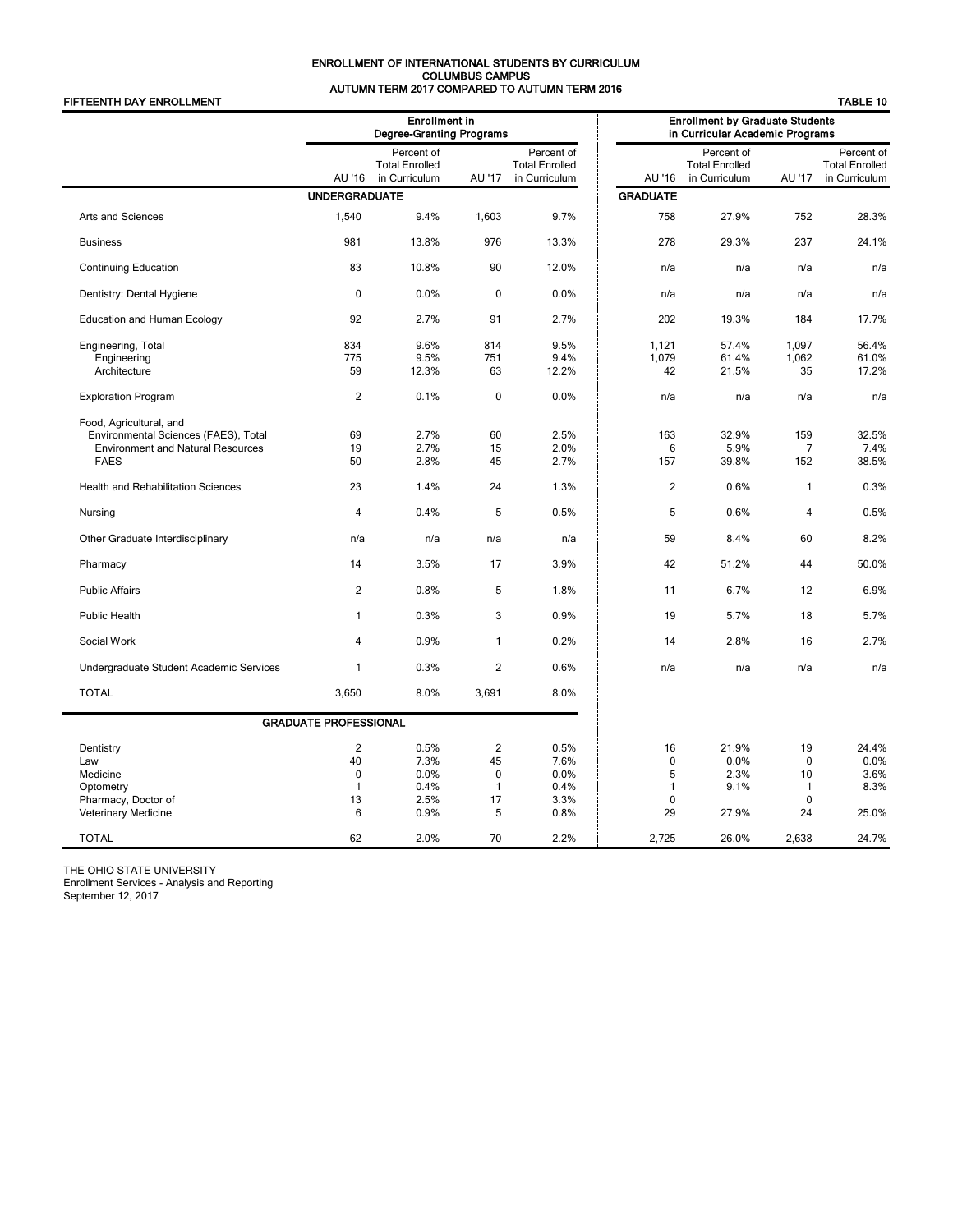### ENROLLMENT BY RACE AND CAMPUS AUTUMN TERM 2017 COMPARED TO AUTUMN TERM 2016

| FIFTEENTH DAY ENROLLMENT                  |                   |                  |                  |                |                |                   | TABLE 11          |
|-------------------------------------------|-------------------|------------------|------------------|----------------|----------------|-------------------|-------------------|
|                                           | Columbus          | Lima             | <b>Mansfield</b> | Marion         | <b>Newark</b>  | Wooster           | <b>TOTAL</b>      |
| Hispanic                                  |                   |                  |                  |                |                |                   |                   |
| AU '16                                    | 2,335             | 21               | 35               | 47             | 81             | 8                 | 2,527             |
| AU '17                                    | 2,511             | 36               | 37               | 42             | 91             | 11                | 2,728             |
| Change                                    | 176               | 15               | 2                | $-5$           | 10             | 3                 | 201               |
| % Change                                  | 7.5%              | 71.4%            | 5.7%             | $-10.6%$       | 12.3%          | 37.5%             | 8.0%              |
| American Indian/Alaska Native             |                   |                  |                  |                |                |                   |                   |
| AU '16                                    | 77                | 2                | 2                | 9              | 6              | 1                 | 97                |
| AU '17                                    | 66                | 0                | 3                | 6              | 4              | $\mathbf 0$       | 79                |
| Change                                    | $-11$             | $-2$             | 1                | -3             | $-2$           | $-1$              | $-18$             |
| % Change                                  | $-14.3%$          | $-100.0%$        | 50.0%            | $-33.3%$       | $-33.3%$       | $-100.0%$         | $-18.6%$          |
| Asian                                     |                   |                  |                  |                |                |                   |                   |
| AU '16                                    | 3,718             | 23               | 39               | 41             | 87             | 1                 | 3,909             |
| AU '17                                    | 3,885             | 18               | 26               | 44             | 98             | 3                 | 4,074             |
| Change                                    | 167               | $-5$             | $-13$            | 3              | 11             | $\overline{2}$    | 165               |
| % Change                                  | 4.5%              | $-21.7%$         | $-33.3%$         | 7.3%           | 12.6%          | 200.0%            | 4.2%              |
| African American                          |                   |                  |                  |                |                |                   |                   |
| AU '16                                    | 3,168             | 43               | 95               | 41             | 393            | 5                 | 3,745             |
| AU '17                                    | 3,401             | 45               | 91               | 41             | 395            | 6                 | 3,979             |
| Change                                    | 233               | $\overline{2}$   | $-4$             | 0              | 2              | 1                 | 234               |
| % Change                                  | 7.4%              | 4.7%             | $-4.2%$          | 0.0%           | 0.5%           | 20.0%             | 6.2%              |
| Native Hawaiian or Other Pacific Islander |                   |                  |                  |                |                |                   |                   |
| AU '16                                    | 31                | 1                | 0                | 3              | 3              | 0                 | 38                |
| AU '17                                    | 30                | 0                | 0                | $\mathbf{1}$   | 1              | 1                 | 33                |
| Change                                    | $-1$              | $-1$             | $\Omega$         | $-2$           | $-2$           | 1                 | $-5$              |
| % Change                                  | $-3.2%$           | $-100.0%$        |                  | $-66.7%$       | $-66.7%$       |                   | $-13.2%$          |
| <b>Two or More Races</b>                  |                   |                  |                  |                |                |                   |                   |
| AU '16                                    | 1,759             | 38               | 38               | 43             | 110            | 10                | 1,998             |
| AU '17                                    | 1,928             | 39               | 36               | 44             | 116            | 9                 | 2,172             |
| Change<br>% Change                        | 169<br>9.6%       | 1<br>2.6%        | $-2$<br>$-5.3%$  | 1<br>2.3%      | 6<br>5.5%      | $-1$<br>$-10.0%$  | 174<br>8.7%       |
|                                           |                   |                  |                  |                |                |                   |                   |
| <b>Total Minority Students</b>            |                   |                  |                  |                |                |                   |                   |
| $AU'$ 16<br>AU '17                        | 11.088            | 128<br>138       | 209<br>193       | 184<br>178     | 680<br>705     | 25<br>30          | 12,314<br>13,065  |
| Change                                    | 11,821<br>733     | 10               | $-16$            | -6             | 25             | 5                 | 751               |
| % Change                                  | 6.6%              | 7.8%             | $-7.7%$          | $-3.3%$        | 3.7%           | 20.0%             | 6.1%              |
|                                           |                   |                  |                  |                |                |                   |                   |
| White                                     |                   |                  |                  |                |                |                   |                   |
| AU '16                                    | 39,901            | 870              | 890              | 915            | 1.773          | 673               | 45,022            |
| AU '17                                    | 39,653            | 844              | 832              | 973            | 1,818          | 658               | 44,778            |
| Change<br>% Change                        | $-248$<br>$-0.6%$ | $-26$<br>$-3.0%$ | $-58$<br>$-6.5%$ | 58<br>6.3%     | 45<br>2.5%     | $-15$<br>$-2.2%$  | $-244$<br>$-0.5%$ |
|                                           |                   |                  |                  |                |                |                   |                   |
| International                             |                   |                  |                  |                |                |                   |                   |
| AU '16                                    | 6,437             | $\overline{c}$   | 1                | 4              | 1              | 1                 | 6,446             |
| AU '17                                    | 6,399             | $\boldsymbol{2}$ | 3                | 4              | 4              | 0                 | 6,412             |
| Change<br>% Change                        | $-38$             | 0<br>0.0%        | $\overline{2}$   | 0<br>0.0%      | 3              | $-1$<br>$-100.0%$ | $-34$             |
|                                           | $-0.6%$           |                  | 200.0%           |                | 300.0%         |                   | $-0.5%$           |
| <b>Unknown</b>                            |                   |                  |                  |                |                |                   |                   |
| AU '16                                    | 2,056             | 39               | 28               | 36             | 82             | 23                | 2,264             |
| AU '17<br>Change                          | 1,964<br>-92      | 34<br>$-5$       | 33<br>5          | 43<br>7        | 96<br>14       | 19<br>-4          | 2,189<br>-75      |
| % Change                                  | $-4.5%$           | $-12.8%$         | 17.9%            | 19.4%          | 17.1%          | $-17.4%$          | $-3.3%$           |
|                                           |                   |                  |                  |                |                |                   |                   |
| <b>TOTAL UNIVERSITY</b>                   |                   |                  |                  |                |                |                   |                   |
| AU '16<br>AU '17                          | 59,482<br>59,837  | 1,039<br>1,018   | 1,128<br>1,061   | 1,139<br>1,198 | 2,536<br>2,623 | 722<br>707        | 66,046<br>66,444  |
| Change                                    | 355               | $-21$            | $-67$            | 59             | 87             | $-15$             | 398               |
| % Change                                  | 0.6%              | $-2.0%$          | $-5.9%$          | 5.2%           | 3.4%           | $-2.1%$           | 0.6%              |
|                                           |                   |                  |                  |                |                |                   |                   |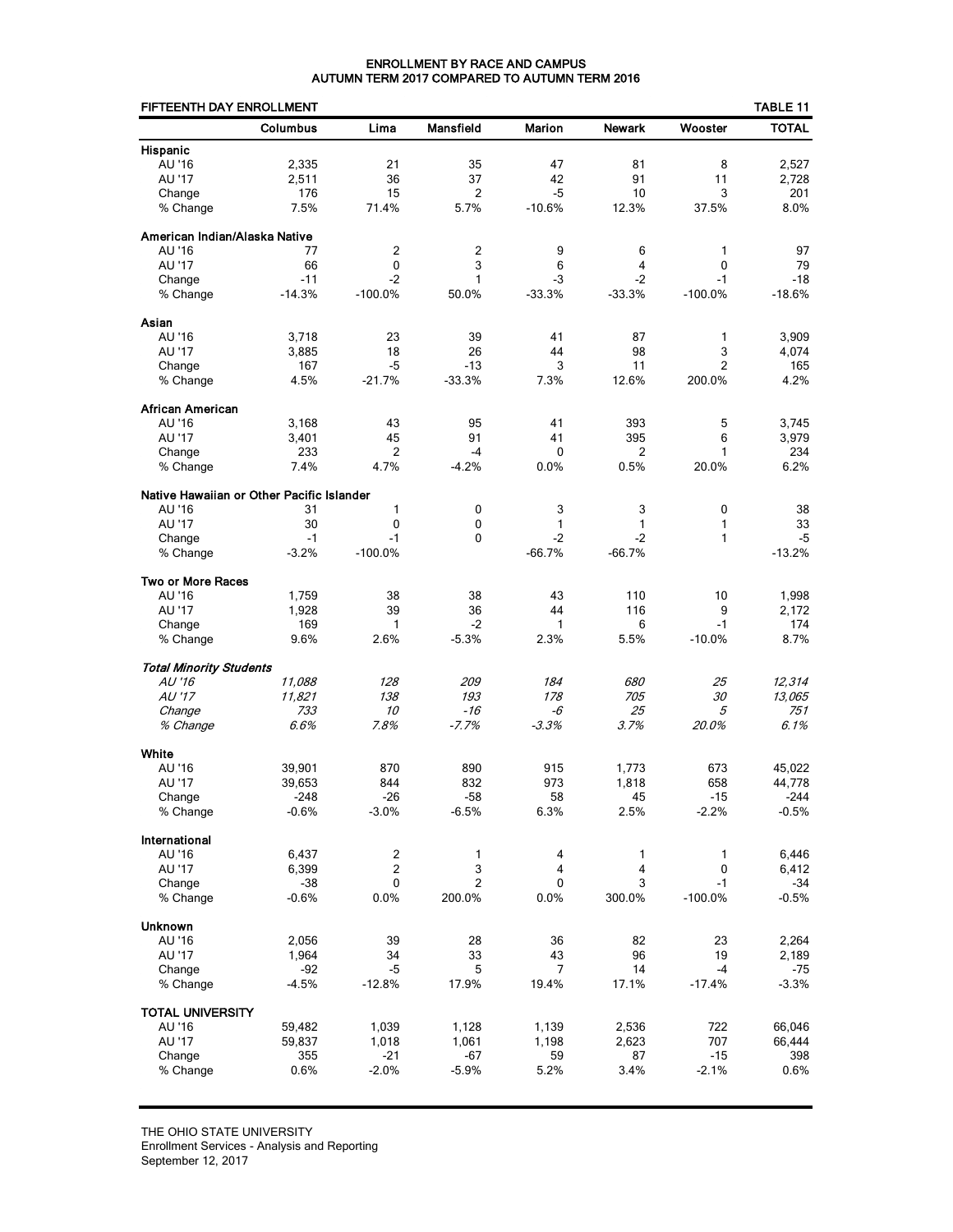### ENROLLMENT BY LEVEL, SOURCE, AND RACE TOTAL UNIVERSITY AUTUMN TERM 2017 COMPARED TO AUTUMN TERM 2016

## EIFTEENTH DAY ENROLL MENT

|                  | FIFTEENTH DAY ENROLLMENT                  |                   |                   |                   |                          |                 | <b>TABLE 12</b> |
|------------------|-------------------------------------------|-------------------|-------------------|-------------------|--------------------------|-----------------|-----------------|
|                  |                                           |                   | Undergraduate     |                   | Graduate<br>Professional | Graduate        | <b>TOTAL</b>    |
|                  |                                           | <b>NFYS</b>       | Other             | Total             |                          |                 |                 |
| <b>Hispanic</b>  |                                           |                   |                   |                   |                          |                 |                 |
|                  | AU '16                                    | 374               | 1,583             | 1,957             | 208                      | 362             | 2,527           |
|                  | AU '17                                    | 451               | 1,668             | 2,119             | 216                      | 393             | 2,728           |
|                  | Change                                    | 77                | 85                | 162               | 8                        | 31              | 201             |
|                  | % Change                                  | 20.6%             | 5.4%              | 8.3%              | 3.8%                     | 8.6%            | 8.0%            |
|                  | American Indian/Alaska Native             |                   |                   |                   |                          |                 |                 |
|                  | AU '16                                    | 18                | 58                | 76                | 5                        | 16              | 97              |
|                  | AU '17                                    | 7                 | 56                | 63                | 3                        | 13              | 79              |
|                  | Change                                    | $-11$             | $-2$              | $-13$             | $-2$                     | -3              | $-18$           |
|                  | % Change                                  | $-61.1%$          | $-3.4%$           | $-17.1%$          | $-40.0%$                 | $-18.8%$        | $-18.6%$        |
| Asian            |                                           |                   |                   |                   |                          |                 |                 |
|                  | AU '16                                    | 703               | 2,456             | 3,159             | 372                      | 378             | 3,909           |
|                  | AU '17                                    | 682               | 2,625             | 3,307             | 356                      | 411             | 4,074           |
|                  | Change                                    | $-21$             | 169               | 148               | $-16$                    | 33              | 165             |
|                  | % Change                                  | $-3.0%$           | 6.9%              | 4.7%              | $-4.3%$                  | 8.7%            | 4.2%            |
| African American |                                           |                   |                   |                   |                          |                 |                 |
|                  | AU '16                                    | 671               | 2,441             | 3,112             | 171                      | 462             | 3,745           |
|                  | AU '17                                    | 657               | 2,582             | 3,239             | 193                      | 547             | 3,979           |
|                  | Change                                    | $-14$             | 141               | 127               | 22                       | 85              | 234             |
|                  | % Change                                  | $-2.1%$           | 5.8%              | 4.1%              | 12.9%                    | 18.4%           | 6.2%            |
|                  | Native Hawaiian or Other Pacific Islander |                   |                   |                   |                          |                 |                 |
|                  | AU '16                                    | 5                 | 28                | 33                | 0                        | 5               | 38              |
|                  | AU '17                                    | $\mathbf{1}$      | 28                | 29                | 0                        | 4               | 33              |
|                  | Change                                    | $-4$              | 0                 | $-4$              | 0                        | $-1$            | -5              |
|                  | % Change                                  | $-80.0%$          | 0.0%              | $-12.1%$          |                          | $-20.0%$        | $-13.2%$        |
|                  | <b>Two or More Races</b>                  |                   |                   |                   |                          |                 |                 |
|                  | AU '16                                    | 336               | 1,344             | 1,680             | 101                      | 217             | 1,998           |
|                  | AU '17                                    | 404               | 1,398             | 1,802             | 124                      | 246             | 2,172           |
|                  | Change                                    | 68                | 54                | 122               | 23                       | 29              | 174             |
|                  | % Change                                  | 20.2%             | 4.0%              | 7.3%              | 22.8%                    | 13.4%           | 8.7%            |
|                  | <b>Total Minority Students</b>            |                   |                   |                   |                          |                 |                 |
|                  | AU '16                                    | 2,107             | 7.910             | 10.017            | 857                      | 1,440           | 12,314          |
|                  | AU '17                                    | 2,202             | 8.357             | 10,559            | 892                      | 1.614           | 13.065          |
|                  | Change                                    | 95                | 447               | 542               | 35                       | 174             | 751             |
|                  | % Change                                  | 4.5%              | 5.7%              | 5.4%              | 4.1%                     | 12.1%           | 6.1%            |
| White            |                                           |                   |                   |                   |                          |                 |                 |
|                  | AU '16                                    | 7,323             | 29,514            | 36,837            | 2,096                    | 6,089           | 45,022          |
|                  | AU '17                                    | 6,781             | 29,738            | 36,519            | 2,077                    | 6,182           | 44,778          |
|                  | Change                                    | -542              | 224               | -318              | -19                      | 93              | -244            |
|                  | % Change                                  | $-7.4%$           | 0.8%              | $-0.9%$           | $-0.9%$                  | 1.5%            | $-0.5%$         |
| International    |                                           |                   |                   |                   |                          |                 |                 |
|                  | AU '16                                    | 851               | 2,808             | 3,659             | 62                       | 2,725           | 6,446           |
|                  | AU '17                                    | 593               | 3,111             | 3,704             | 70                       | 2,638           | 6,412           |
|                  | Change                                    | $-258$            | 303               | 45                | 8                        | -87             | -34             |
|                  | % Change                                  | $-30.3%$          | 10.8%             | 1.2%              | 12.9%                    | $-3.2%$         | $-0.5%$         |
|                  |                                           |                   |                   |                   |                          |                 |                 |
| <b>Unknown</b>   | AU '16                                    |                   |                   |                   |                          |                 |                 |
|                  |                                           | 400               | 1,436             | 1,836             | 153                      | 275             | 2,264           |
|                  | AU '17                                    | 402               | 1,333             | 1,735             | 180                      | 274             | 2,189           |
|                  | Change<br>% Change                        | 2<br>0.5%         | $-103$<br>$-7.2%$ | $-101$<br>$-5.5%$ | 27<br>17.6%              | $-1$<br>$-0.4%$ | -75<br>$-3.3%$  |
|                  |                                           |                   |                   |                   |                          |                 |                 |
|                  | <b>TOTAL UNIVERSITY</b>                   |                   |                   |                   |                          |                 |                 |
|                  | AU '16                                    | 10,681            | 41,668            | 52,349            | 3,168                    | 10,529          | 66,046          |
|                  | AU '17                                    | 9,978             | 42,539            | 52,517            | 3,219                    | 10,708          | 66,444          |
|                  | Change                                    | $-703$<br>$-6.6%$ | 871<br>2.1%       | 168<br>0.3%       | 51<br>1.6%               | 179<br>1.7%     | 398<br>0.6%     |
|                  | % Change                                  |                   |                   |                   |                          |                 |                 |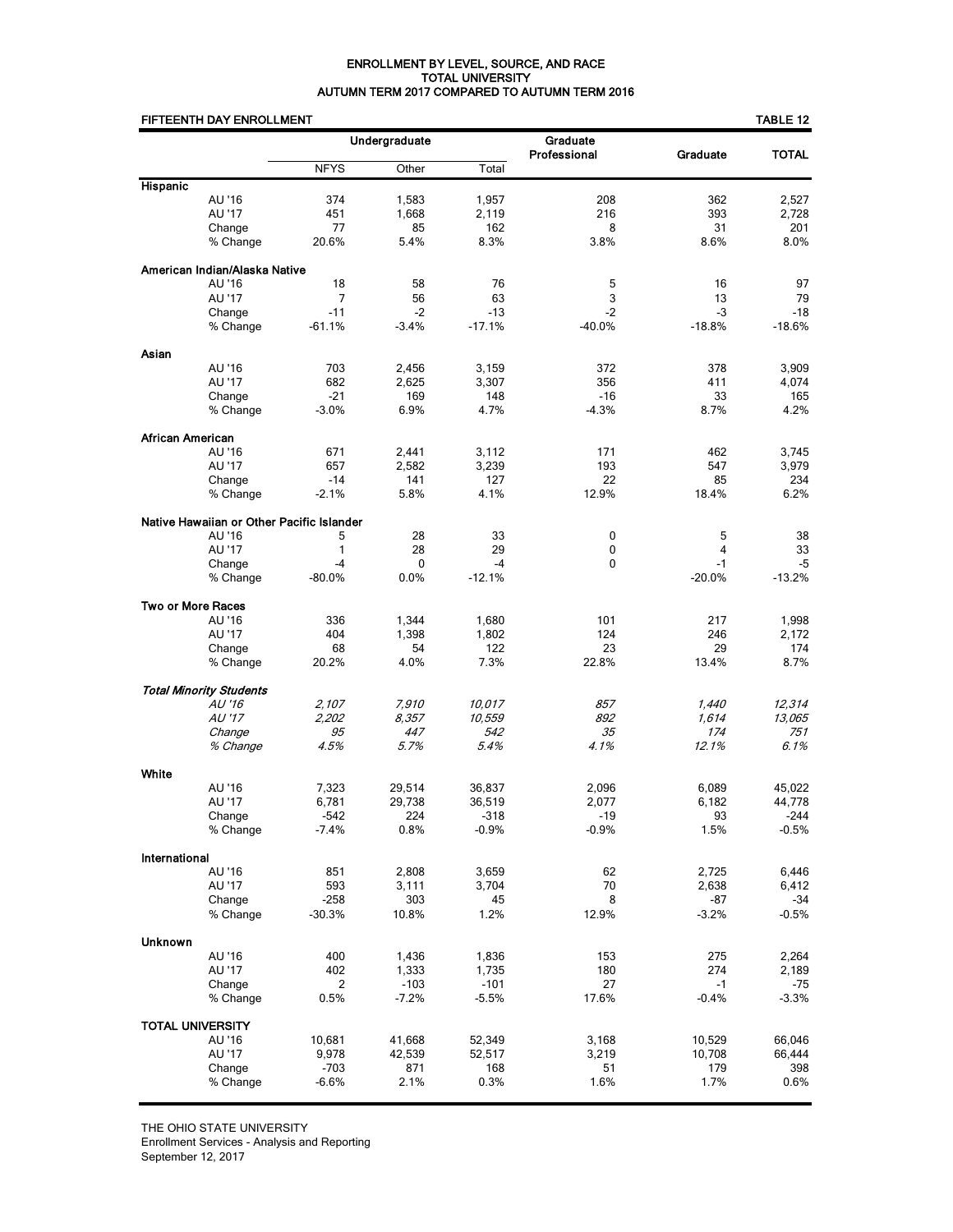### ENROLLMENT BY LEVEL, SOURCE, AND RACE COLUMBUS CAMPUS AUTUMN TERM 2017 COMPARED TO AUTUMN TERM 2016

|                   | FIFTEENTH DAY ENROLLMENT                  |                    |               |                 |                          |                | TABLE 13        |
|-------------------|-------------------------------------------|--------------------|---------------|-----------------|--------------------------|----------------|-----------------|
|                   |                                           |                    | Undergraduate |                 | Graduate<br>Professional | Graduate       | <b>TOTAL</b>    |
|                   |                                           | <b>NFYS</b>        | Other         | Total           |                          |                |                 |
| Hispanic          |                                           |                    |               |                 |                          |                |                 |
|                   | AU '16                                    | 296                | 1,470         | 1,766           | 208                      | 361            | 2,335           |
|                   | AU '17                                    | 342                | 1,561         | 1,903           | 216                      | 392            | 2,511           |
|                   | Change<br>% Change                        | 46<br>15.5%        | 91<br>6.2%    | 137<br>7.8%     | 8<br>3.8%                | 31<br>8.6%     | 176<br>7.5%     |
|                   |                                           |                    |               |                 |                          |                |                 |
|                   | American Indian/Alaska Native<br>AU '16   | 8                  | 48            | 56              | 5                        | 16             | 77              |
|                   | AU '17                                    | $\overline{4}$     | 46            | 50              | 3                        | 13             | 66              |
|                   | Change                                    | $-4$               | $-2$          | $-6$            | $-2$                     | $-3$           | $-11$           |
|                   | % Change                                  | $-50.0\%$          | $-4.2%$       | $-10.7%$        | -40.0%                   | $-18.8%$       | $-14.3%$        |
| Asian             |                                           |                    |               |                 |                          |                |                 |
|                   | AU '16                                    | 582                | 2,386         | 2,968           | 372                      | 378            | 3,718           |
|                   | AU '17                                    | 570                | 2,549         | 3,119           | 356                      | 410            | 3,885           |
|                   | Change                                    | $-12$              | 163           | 151             | $-16$                    | 32             | 167             |
|                   | % Change                                  | $-2.1%$            | 6.8%          | 5.1%            | $-4.3%$                  | 8.5%           | 4.5%            |
| African American  |                                           |                    |               |                 |                          |                |                 |
|                   | AU '16                                    | 338                | 2,199         | 2,537           | 171                      | 460            | 3,168           |
|                   | AU '17                                    | 346                | 2,317         | 2,663           | 193                      | 545            | 3,401           |
|                   | Change                                    | 8                  | 118           | 126             | 22                       | 85             | 233             |
|                   | % Change                                  | 2.4%               | 5.4%          | 5.0%            | 12.9%                    | 18.5%          | 7.4%            |
|                   | Native Hawaiian or Other Pacific Islander |                    |               |                 |                          |                |                 |
|                   | AU '16                                    | 3                  | 23            | 26              | 0                        | 5              | 31              |
|                   | AU '17                                    | 1                  | 25            | 26              | 0                        | 4<br>$-1$      | 30              |
|                   | Change<br>% Change                        | $-2$<br>$-66.7%$   | 2<br>8.7%     | 0<br>0.0%       | 0                        | $-20.0%$       | $-1$<br>$-3.2%$ |
|                   |                                           |                    |               |                 |                          |                |                 |
| Two or More Races | AU '16                                    | 222                | 1,219         | 1,441           | 101                      | 217            | 1,759           |
|                   | AU '17                                    | 279                | 1,280         | 1,559           | 124                      | 245            | 1,928           |
|                   | Change                                    | 57                 | 61            | 118             | 23                       | 28             | 169             |
|                   | % Change                                  | 25.7%              | 5.0%          | 8.2%            | 22.8%                    | 12.9%          | 9.6%            |
|                   | <b>Total Minority Students</b>            |                    |               |                 |                          |                |                 |
|                   | AU '16                                    | 1,449              | 7,345         | 8,794           | 857                      | 1,437          | 11,088          |
|                   | AU '17                                    | 1,542              | 7,778         | 9,320           | 892                      | 1.609          | 11,821          |
|                   | Change                                    | 93                 | 433           | 526             | 35                       | 172            | 733             |
|                   | % Change                                  | 6.4%               | 5.9%          | 6.0%            | 4.1%                     | 12.0%          | 6.6%            |
| White             |                                           |                    |               |                 |                          |                |                 |
|                   | AU '16                                    | 5,294              | 26,465        | 31,759          | 2,096                    | 6,046          | 39,901          |
|                   | AU '17                                    | 4,711              | 26,712        | 31,423          | 2,077                    | 6,153          | 39,653          |
|                   | Change<br>% Change                        | -583<br>$-11.0%$   | 247<br>0.9%   | -336<br>$-1.1%$ | -19<br>$-0.9%$           | 107<br>1.8%    | -248<br>$-0.6%$ |
|                   |                                           |                    |               |                 |                          |                |                 |
| International     |                                           |                    |               |                 |                          |                |                 |
|                   | AU '16                                    | 848                | 2,802         | 3,650           | 62                       | 2,725          | 6,437           |
|                   | AU '17                                    | 588                | 3,103         | 3,691           | 70                       | 2,638          | 6,399           |
|                   | Change<br>% Change                        | $-260$<br>$-30.7%$ | 301<br>10.7%  | 41<br>1.1%      | 8<br>12.9%               | -87<br>$-3.2%$ | -38<br>$-0.6%$  |
|                   |                                           |                    |               |                 |                          |                |                 |
| Unknown           | AU '16                                    | 294                | 1,334         | 1,628           | 153                      | 275            | 2,056           |
|                   | AU '17                                    | 295                | 1,217         | 1,512           | 180                      | 272            | 1,964           |
|                   | Change                                    | 1                  | $-117$        | $-116$          | 27                       | -3             | -92             |
|                   | % Change                                  | 0.3%               | $-8.8%$       | $-7.1%$         | 17.6%                    | $-1.1%$        | $-4.5%$         |
| <b>TOTAL</b>      |                                           |                    |               |                 |                          |                |                 |
|                   | AU '16                                    | 7,885              | 37,946        | 45,831          | 3,168                    | 10,483         | 59,482          |
|                   | AU '17                                    | 7,136              | 38,810        | 45,946          | 3,219                    | 10,672         | 59,837          |
|                   | Change                                    | -749               | 864           | 115             | 51                       | 189            | 355             |
|                   | % Change                                  | $-9.5%$            | 2.3%          | 0.3%            | 1.6%                     | 1.8%           | 0.6%            |

THE OHIO STATE UNIVERSITY

Enrollment Services - Analysis and Reporting

September 12, 2017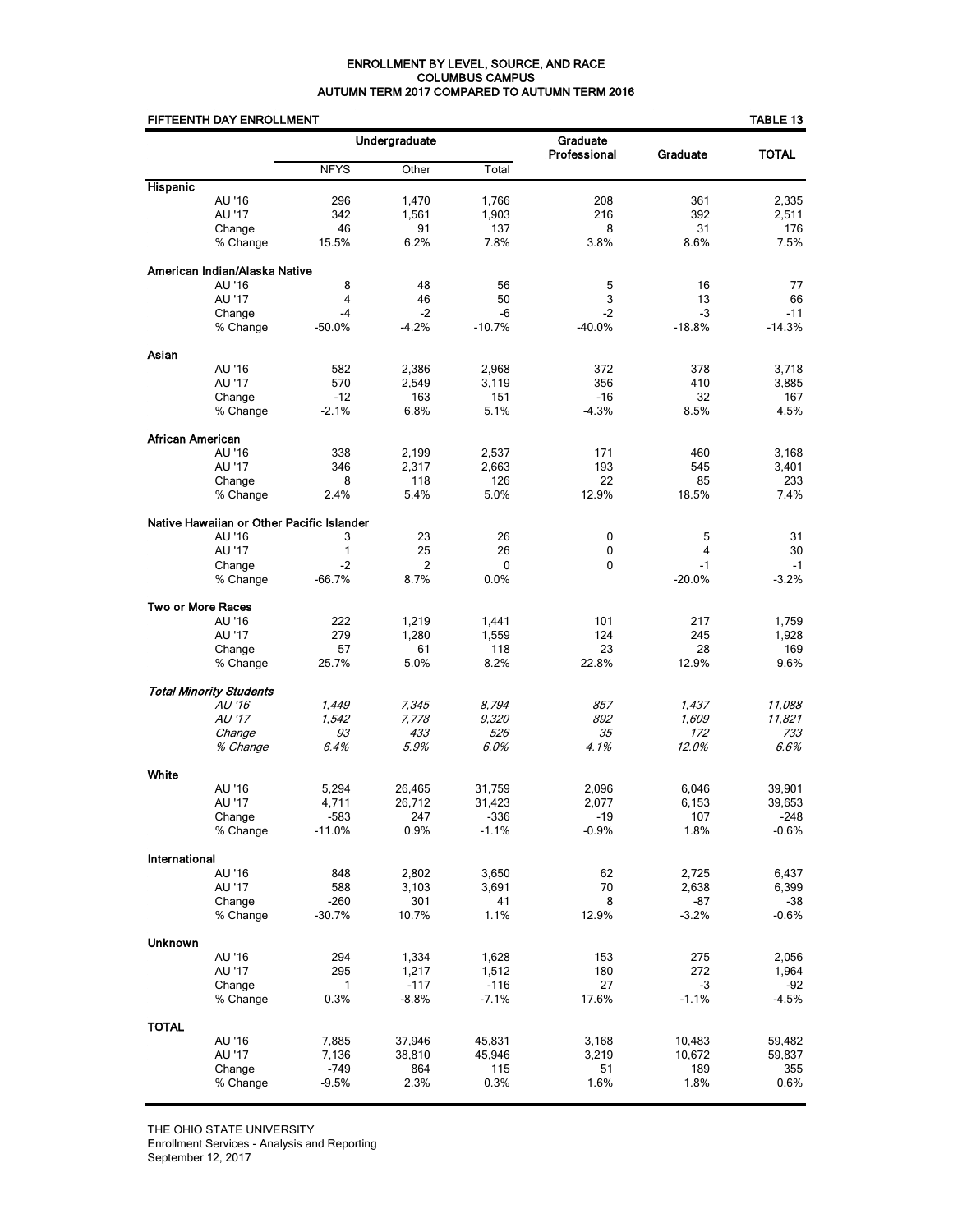### ENROLLMENT BY LEVEL, RACE, AND RESIDENCY TOTAL UNIVERSITY AUTUMN TERM 2017 COMPARED TO AUTUMN TERM 2016

### FIFTEENTH DAY ENROLLMENT TABLE 14

|                |                                           |                   | Undergraduate           |                   |                          | Graduate<br>Professional |                            | Graduate         |                         |                  |  |  |
|----------------|-------------------------------------------|-------------------|-------------------------|-------------------|--------------------------|--------------------------|----------------------------|------------------|-------------------------|------------------|--|--|
|                |                                           | Ohio<br>Resident  | Not<br>Ohio<br>Resident | Total             | Ohio<br>Resident         | Not<br>Ohio<br>Resident  | Total                      | Ohio<br>Resident | Not<br>Ohio<br>Resident | Total            |  |  |
| Hispanic       |                                           |                   |                         |                   |                          |                          |                            |                  |                         |                  |  |  |
|                | AU '16                                    | 1,467             | 490                     | 1,957             | 153                      | 55                       | 208                        | 182              | 180                     | 362              |  |  |
|                | AU '17                                    | 1,586             | 533                     | 2,119             | 165                      | 51                       | 216                        | 182              | 211                     | 393              |  |  |
|                | Change                                    | 119               | 43                      | 162               | 12                       | $-4$                     | 8                          | 0                | 31                      | 31               |  |  |
|                | % Change                                  | 8.1%              | 8.8%                    | 8.3%              | 7.8%                     | $-7.3%$                  | 3.8%                       | 0.0%             | 17.2%                   | 8.6%             |  |  |
|                | American Indian/Alaska Native             |                   |                         |                   |                          |                          |                            |                  |                         |                  |  |  |
|                | AU '16                                    | 64                | 12                      | 76                | 4                        | 1                        | 5                          | 10               | 6                       | 16               |  |  |
|                | AU '17                                    | 53                | 10                      | 63                | 3                        | $\mathbf 0$              | 3                          | $\overline{7}$   | 6                       | 13               |  |  |
|                | Change<br>% Change                        | $-11$<br>$-17.2%$ | $-2$<br>$-16.7%$        | $-13$<br>$-17.1%$ | $-1$<br>$-25.0%$         | $-1$<br>$-100.0%$        | $-2$<br>$-40.0%$           | $-3$<br>$-30.0%$ | $\mathbf 0$<br>0.0%     | $-3$<br>$-18.8%$ |  |  |
|                |                                           |                   |                         |                   |                          |                          |                            |                  |                         |                  |  |  |
| Asian          |                                           |                   |                         |                   |                          |                          |                            |                  |                         |                  |  |  |
|                | AU '16                                    | 2,537             | 622                     | 3,159             | 307                      | 65                       | 372                        | 238              | 140                     | 378              |  |  |
|                | AU '17                                    | 2,669             | 638                     | 3,307             | 314                      | 42                       | 356                        | 260              | 151                     | 411              |  |  |
|                | Change                                    | 132               | 16                      | 148               | 7                        | $-23$                    | $-16$                      | 22               | 11                      | 33               |  |  |
|                | % Change                                  | 5.2%              | 2.6%                    | 4.7%              | 2.3%                     | $-35.4%$                 | $-4.3%$                    | 9.2%             | 7.9%                    | 8.7%             |  |  |
|                | <b>African American</b>                   |                   |                         |                   |                          |                          |                            |                  |                         |                  |  |  |
|                | AU '16                                    | 2,710             | 402                     | 3,112             | 144                      | 27                       | 171                        | 342              | 120                     | 462              |  |  |
|                | AU '17                                    | 2,822             | 417                     | 3,239             | 160                      | 33                       | 193                        | 392              | 155                     | 547              |  |  |
|                | Change                                    | 112               | 15                      | 127               | 16                       | 6                        | 22                         | 50               | 35                      | 85               |  |  |
|                | % Change                                  | 4.1%              | 3.7%                    | 4.1%              | 11.1%                    | 22.2%                    | 12.9%                      | 14.6%            | 29.2%                   | 18.4%            |  |  |
|                | Native Hawaiian or Other Pacific Islander |                   |                         |                   |                          |                          |                            |                  |                         |                  |  |  |
|                | AU '16                                    | 24                | 9                       | 33                | $\pmb{0}$                | $\mathbf 0$              | $\mathbf 0$                | 3                | $\overline{c}$          | 5                |  |  |
|                | AU '17                                    | 18                | 11                      | 29<br>$-4$        | $\pmb{0}$<br>$\mathbf 0$ | $\pmb{0}$<br>$\mathbf 0$ | $\mathbf 0$<br>$\mathbf 0$ | 3<br>0           | $\mathbf{1}$            | $\overline{4}$   |  |  |
|                | Change<br>% Change                        | -6<br>$-25.0%$    | $\overline{2}$<br>22.2% | $-12.1%$          |                          |                          |                            | 0.0%             | $-1$<br>$-50.0%$        | $-1$<br>$-20.0%$ |  |  |
|                |                                           |                   |                         |                   |                          |                          |                            |                  |                         |                  |  |  |
|                | <b>Two or More Races</b>                  |                   |                         |                   |                          |                          |                            |                  |                         |                  |  |  |
|                | AU '16                                    | 1,432             | 248                     | 1,680             | 88                       | 13                       | 101                        | 146              | 71                      | 217              |  |  |
|                | AU '17                                    | 1,539             | 263                     | 1,802             | 108                      | 16                       | 124                        | 166              | 80                      | 246              |  |  |
|                | Change<br>% Change                        | 107<br>7.5%       | 15<br>6.0%              | 122<br>7.3%       | 20<br>22.7%              | 3<br>23.1%               | 23<br>22.8%                | 20<br>13.7%      | 9<br>12.7%              | 29<br>13.4%      |  |  |
|                |                                           |                   |                         |                   |                          |                          |                            |                  |                         |                  |  |  |
|                | <b>Total Minority Students</b>            |                   |                         |                   |                          |                          |                            |                  |                         |                  |  |  |
|                | AU '16                                    | 8,234             | 1,783                   | 10.017            | 696                      | 161                      | 857                        | 921              | 519                     | 1,440            |  |  |
|                | AU'17                                     | 8.687             | 1,872                   | 10,559            | 750                      | 142                      | 892                        | 1.010            | 604                     | 1.614            |  |  |
|                | Change                                    | 453               | 89                      | 542               | 54                       | $-19$                    | 35                         | 89               | 85                      | 174              |  |  |
|                | % Change                                  | 5.5%              | 5.0%                    | 5.4%              | 7.8%                     | $-11.8%$                 | 4.1%                       | 9.7%             | 16.4%                   | 12.1%            |  |  |
| White          |                                           |                   |                         |                   |                          |                          |                            |                  |                         |                  |  |  |
|                | AU '16                                    | 31,756            | 5,081                   | 36,837            | 1,902                    | 194                      | 2,096                      | 4,527            | 1,562                   | 6,089            |  |  |
|                | AU '17                                    | 31,414            | 5,105                   | 36,519            | 1,885                    | 192                      | 2,077                      | 4,532            | 1,650                   | 6,182            |  |  |
|                | Change                                    | $-342$            | 24                      | $-318$            | $-17$                    | $-2$                     | $-19$                      | 5                | 88                      | 93               |  |  |
|                | % Change                                  | $-1.1%$           | 0.5%                    | $-0.9%$           | $-0.9%$                  | $-1.0%$                  | $-0.9%$                    | 0.1%             | 5.6%                    | 1.5%             |  |  |
|                | International                             |                   |                         |                   |                          |                          |                            |                  |                         |                  |  |  |
|                | AU '16                                    |                   | 3,659                   | 3,659             |                          | 62                       | 62                         |                  | 2,725                   | 2,725            |  |  |
|                | AU '17                                    |                   | 3,704                   | 3,704             |                          | 70                       | 70                         |                  | 2,638                   | 2,638            |  |  |
|                | Change                                    |                   | 45                      | 45                |                          | 8                        | 8                          |                  | -87                     | -87              |  |  |
|                | % Change                                  |                   | 1.2%                    | 1.2%              |                          | 12.9%                    | 12.9%                      |                  | $-3.2%$                 | $-3.2%$          |  |  |
| <b>Unknown</b> |                                           |                   |                         |                   |                          |                          |                            |                  |                         |                  |  |  |
|                | AU '16                                    | 1,492             | 344                     | 1,836             | 136                      | 17                       | 153                        | 148              | 127                     | 275              |  |  |
|                | AU '17                                    | 1,421             | 314                     | 1,735             | 142                      | 38                       | 180                        | 148              | 126                     | 274              |  |  |
|                | Change                                    | $-71$             | $-30$                   | $-101$            | 6                        | 21                       | 27                         | 0                | $-1$                    | $-1$             |  |  |
|                | % Change                                  | $-4.8%$           | $-8.7%$                 | $-5.5%$           | 4.4%                     | 123.5%                   | 17.6%                      | $0.0\%$          | $-0.8%$                 | $-0.4%$          |  |  |
|                | TOTAL UNIVERSITY                          |                   |                         |                   |                          |                          |                            |                  |                         |                  |  |  |
|                | AU '16                                    | 41,482            | 10,867                  | 52,349            | 2,734                    | 434                      | 3,168                      | 5,596            | 4,933                   | 10,529           |  |  |
|                | AU '17                                    | 41,522            | 10,995                  | 52,517            | 2,777                    | 442                      | 3,219                      | 5,690            | 5,018                   | 10,708           |  |  |
|                | Change                                    | 40                | 128                     | 168               | 43                       | 8                        | 51                         | 94               | 85                      | 179              |  |  |
|                | % Change                                  | 0.1%              | 1.2%                    | 0.3%              | 1.6%                     | 1.8%                     | 1.6%                       | 1.7%             | 1.7%                    | 1.7%             |  |  |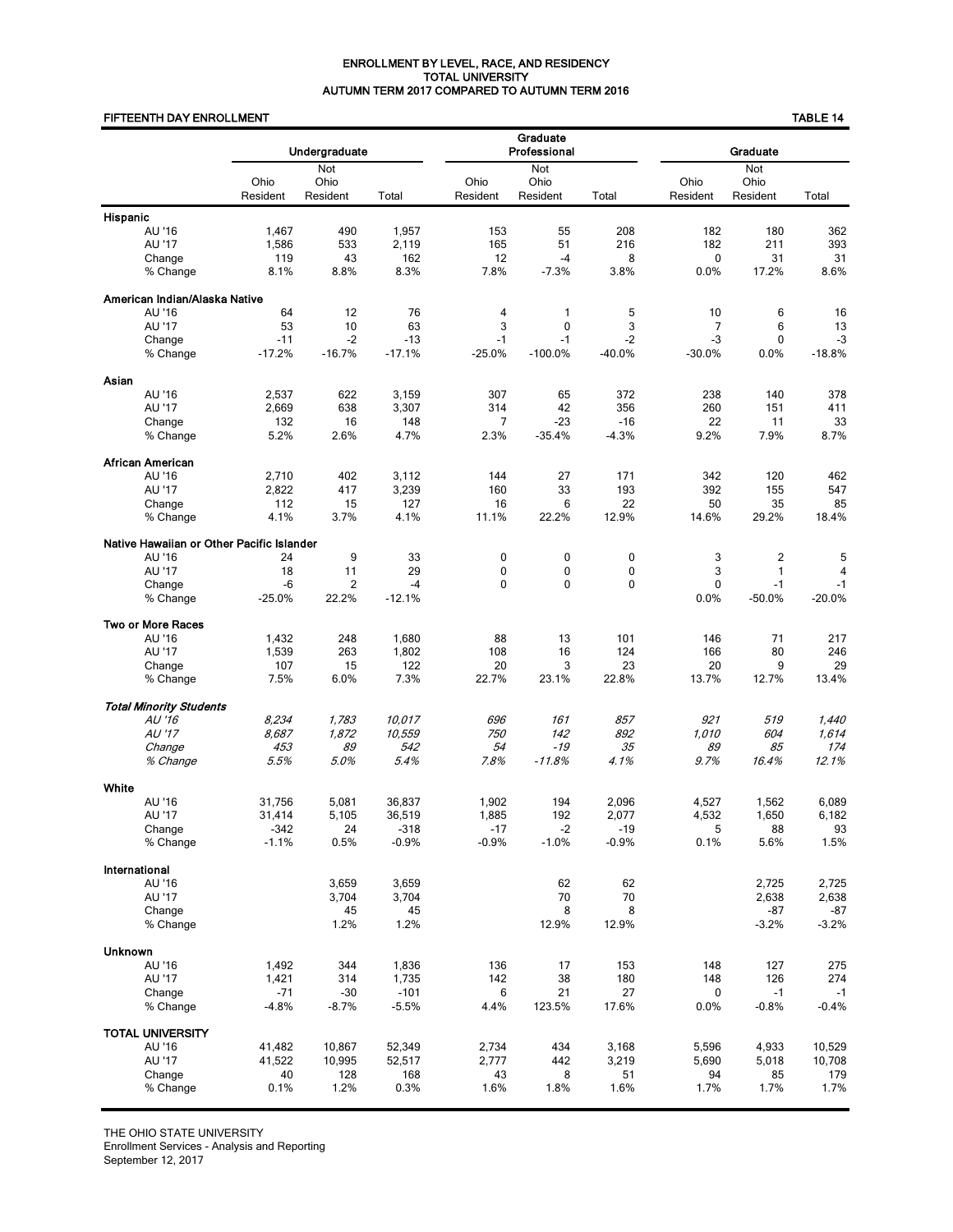## ENROLLMENT BY FULL-TIME/PART-TIME, LEVEL, AND AGE RANGE TOTAL UNIVERSITY AUTUMN TERM 2017

## FIFTEENTH DAY ENROLLMENT TABLE 15

|                                        |        | <b>FULL-TIME*</b> |                  |       | <b>PART-TIME</b> |                         | <b>TOTAL</b> |        |              |  |
|----------------------------------------|--------|-------------------|------------------|-------|------------------|-------------------------|--------------|--------|--------------|--|
|                                        | Men    | Women             | Total            | Men   | Women            | Total                   | Men          | Women  | Total        |  |
| <b>UNDERGRADUATE</b>                   |        |                   |                  |       |                  |                         |              |        |              |  |
|                                        |        |                   |                  |       |                  |                         |              |        |              |  |
| 14 to 17                               | 339    | 516               | 855              | 258   | 228              | 486                     | 597          | 744    | 1,341        |  |
| 18 to 19                               | 9,345  | 9,879             | 19,224           | 138   | 138              | 276                     | 9,483        | 10,017 | 19,500       |  |
| 20 to 21                               | 9,558  | 9,526             | 19,084           | 442   | 373              | 815                     | 10,000       | 9,899  | 19,899       |  |
| 22 to 24                               | 3,863  | 2,447             | 6,310            | 814   | 613              | 1,427                   | 4,677        | 3,060  | 7,737        |  |
| 25 to 29                               | 917    | 476               | 1,393            | 447   | 426              | 873                     | 1,364        | 902    | 2,266        |  |
| 30 to 34                               | 237    | 134               | 371              | 181   | 196              | 377                     | 418          | 330    | 748          |  |
| 35 to 39                               | 84     | 70                | 154              | 123   | 142              | 265                     | 207          | 212    | 419          |  |
| 40 to 49                               | 59     | 60                | 119              | 116   | 167              | 283                     | 175          | 227    | 402          |  |
| 50 to 64                               | 13     | 22                | 35               | 63    | 93               | 156                     | 76           | 115    | 191          |  |
| 65 and over                            | 4      | 1                 | 5                | 6     | 2                | 8                       | 10           | 3      | 13           |  |
| Unknown                                | 0      | 0                 | 0                | 1     | 0                | 1                       | 1            | 0      | $\mathbf{1}$ |  |
| <b>TOTAL</b>                           | 24,419 | 23,131            | 47,550           | 2,589 | 2,378            | 4,967                   | 27,008       | 25,509 | 52,517       |  |
| <b>GRADUATE</b>                        |        |                   |                  |       |                  |                         |              |        |              |  |
|                                        |        |                   |                  |       |                  |                         |              |        |              |  |
| 14 to 17                               | 0      | 0                 | 0                | 0     | 0                | 0                       | 0            | 0      | 0            |  |
| 18 to 19                               | 0      | 0                 | 0                | 0     | 0                | 0                       | 0            | 0      | 0            |  |
| 20 to 21                               | 92     | 127               | 219              | 1     | $\boldsymbol{2}$ | 3                       | 93           | 129    | 222          |  |
| 22 to 24                               | 1,244  | 1,581             | 2,825            | 113   | 168              | 281                     | 1,357        | 1,749  | 3,106        |  |
| 25 to 29                               | 1,218  | 1,217             | 2,435            | 824   | 787              | 1,611                   | 2,042        | 2,004  | 4,046        |  |
| 30 to 34                               | 387    | 383               | 770              | 395   | 431              | 826                     | 782          | 814    | 1,596        |  |
| 35 to 39                               | 142    | 170               | 312              | 188   | 259              | 447                     | 330          | 429    | 759          |  |
| 40 to 49                               | 79     | 128               | 207              | 148   | 311              | 459                     | 227          | 439    | 666          |  |
| 50 to 64                               | 25     | 52                | 77               | 70    | 156              | 226                     | 95           | 208    | 303          |  |
| 65 and over                            | 1      | $\pmb{0}$         | 1                | 3     | 6                | 9                       | 4            | 6      | $10$         |  |
| Unknown                                | 0      | 0                 | 0                | 0     | 0                | 0                       | 0            | 0      | 0            |  |
| <b>TOTAL</b>                           | 3,188  | 3,658             | 6,846            | 1,742 | 2,120            | 3,862                   | 4,930        | 5,778  | 10,708       |  |
| <b>GRADUATE</b><br><b>PROFESSIONAL</b> |        |                   |                  |       |                  |                         |              |        |              |  |
| 14 to 17                               | 0      | 0                 | 0                | 0     | 0                | 0                       | 0            | 0      | $\pmb{0}$    |  |
| 18 to 19                               | 0      | 1                 | 1                | 0     | 0                | 0                       | 0            | 1      | 1            |  |
| 20 to 21                               | 27     | 41                | 68               | 0     | <sup>n</sup>     | 0                       | 27           | 41     | 68           |  |
| 22 to 24                               | 678    | 1,016             | 1,694            | 0     | 1                | 1                       | 678          | 1,017  | 1,695        |  |
| 25 to 29                               | 563    | 686               | 1,249            | 1     |                  | $\overline{\mathbf{c}}$ | 564          | 687    | 1,251        |  |
| 30 to 34                               | 79     | 64                | 143              | 0     | 0                | 0                       | 79           | 64     | 143          |  |
| 35 to 39                               | 18     | 16                | 34               | 0     | 0                | 0                       | 18           | 16     | 34           |  |
| 40 to 49                               | 14     | 10                | 24               | 0     | 1                | 1                       | 14           | 11     | 25           |  |
| 50 to 64                               | 1      | 1                 | $\boldsymbol{2}$ | 0     | 0                | 0                       | 1            | 1      | $\sqrt{2}$   |  |
| 65 and over                            | 0      | 0                 | 0                | 0     | 0                | 0                       | 0            | 0      | $\pmb{0}$    |  |
| Unknown                                | 0      | 0                 | 0                | 0     | 0                | 0                       | 0            | 0      | $\pmb{0}$    |  |
| <b>TOTAL</b>                           | 1,380  | 1,835             | 3,215            | 1     | 3                | 4                       | 1,381        | 1,838  | 3,219        |  |

 \* Undergraduate students are classified as full-time if they register for 12 or more credits. Graduate or graduate professional students are classified as full-time if they register for 8 or more credits.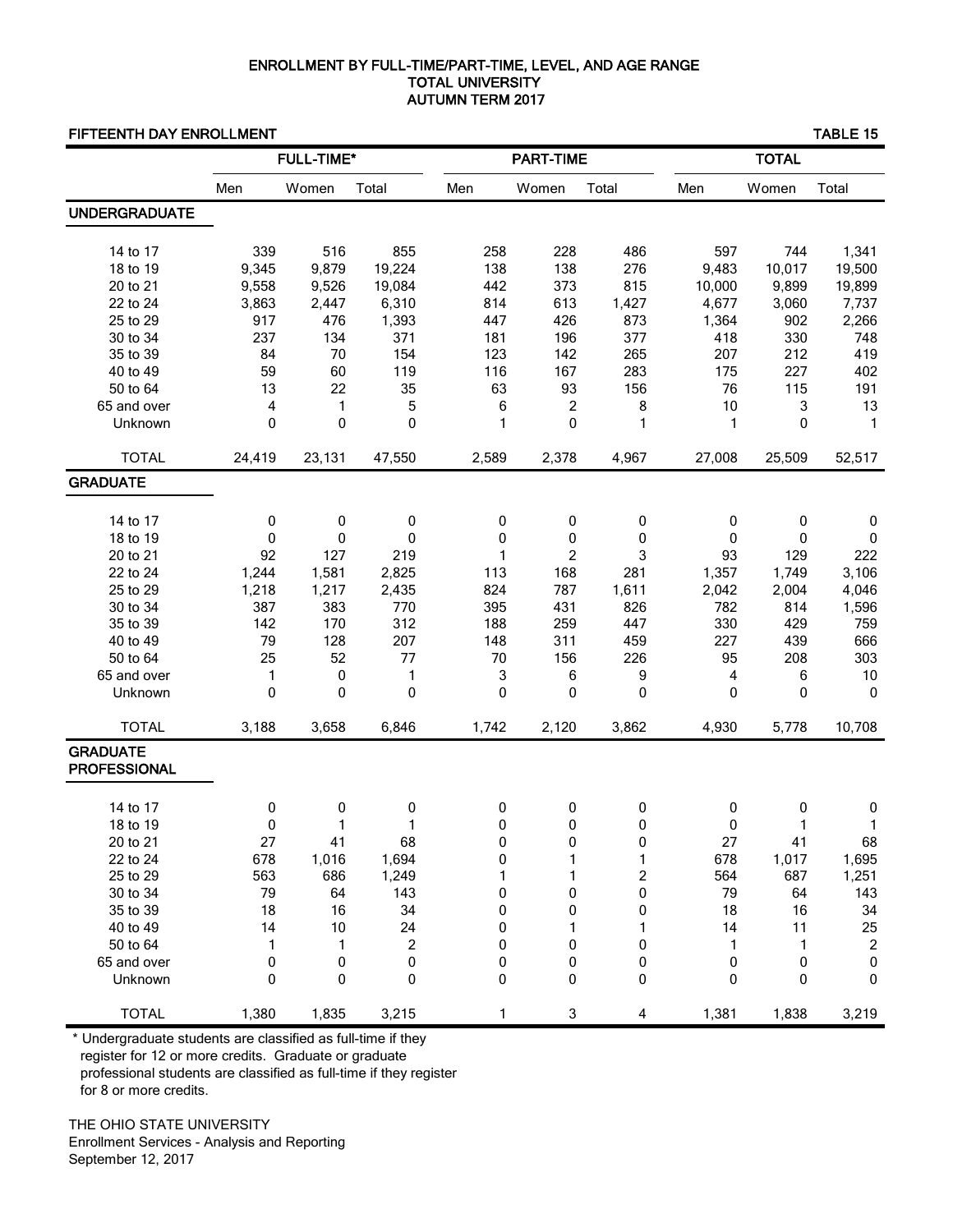## ENROLLMENT BY FULL-TIME/PART-TIME, LEVEL, AND AGE RANGE COLUMBUS CAMPUS AUTUMN TERM 2017

## FIFTEENTH DAY ENROLLMENT TABLE 16

|                                        |        | <b>FULL-TIME*</b> |                  |       | <b>PART-TIME</b> |              | <b>TOTAL</b> |                |                 |  |
|----------------------------------------|--------|-------------------|------------------|-------|------------------|--------------|--------------|----------------|-----------------|--|
|                                        | Men    | Women             | Total            | Men   | Women            | Total        | Men          | Women          | Total           |  |
| <b>UNDERGRADUATE</b>                   |        |                   |                  |       |                  |              |              |                |                 |  |
| 14 to 17                               | 258    | 389               | 647              | 148   | 105              | 253          | 406          | 494            | 900             |  |
| 18 to 19                               | 7,521  |                   | 15,688           | 55    | 59               | 114          | 7,576        |                | 15,802          |  |
| 20 to 21                               | 9,123  | 8,167<br>8,955    | 18,078           | 360   | 287              | 647          | 9,483        | 8,226<br>9,242 |                 |  |
| 22 to 24                               | 3,663  | 2,204             | 5,867            | 728   | 518              | 1,246        | 4,391        | 2,722          | 18,725<br>7,113 |  |
| 25 to 29                               | 838    | 386               | 1,224            | 397   | 373              | 770          | 1,235        | 759            | 1,994           |  |
| 30 to 34                               | 190    | 90                | 280              | 159   | 162              | 321          | 349          | 252            | 601             |  |
| 35 to 39                               | 65     | 48                | 113              | 104   | 112              | 216          | 169          | 160            | 329             |  |
| 40 to 49                               | 47     | 34                | 81               | 104   | 136              | 240          | 151          | 170            | 321             |  |
| 50 to 64                               | 10     | 11                | 21               | 55    | 73               | 128          | 65           | 84             | 149             |  |
| 65 and over                            | 4      | 0                 | 4                | 6     | 1                | 7            | 10           | $\mathbf{1}$   | 11              |  |
| Unknown                                | 0      | 0                 | 0                | 1     | 0                | 1            | 1            | 0              | $\mathbf{1}$    |  |
|                                        |        |                   |                  |       |                  |              |              |                |                 |  |
| <b>TOTAL</b>                           | 21,719 | 20,284            | 42,003           | 2,117 | 1,826            | 3,943        | 23,836       | 22,110         | 45,946          |  |
| <b>GRADUATE</b>                        |        |                   |                  |       |                  |              |              |                |                 |  |
|                                        |        |                   |                  |       |                  |              |              |                |                 |  |
| 14 to 17                               | 0      | $\mathbf 0$       | 0                | 0     | 0                | 0            | 0            | 0              | 0               |  |
| 18 to 19                               | 0      | 0                 | $\mathbf 0$      | 0     | 0                | $\Omega$     | 0            | 0              | 0               |  |
| 20 to 21                               | 92     | 127               | 219              | 1     | 2                | 3            | 93           | 129            | 222             |  |
| 22 to 24                               | 1,244  | 1,578             | 2,822            | 112   | 161              | 273          | 1,356        | 1,739          | 3,095           |  |
| 25 to 29                               | 1,218  | 1,217             | 2,435            | 824   | 783              | 1,607        | 2,042        | 2,000          | 4,042           |  |
| 30 to 34                               | 387    | 380               | 767              | 394   | 429              | 823          | 781          | 809            | 1,590           |  |
| 35 to 39                               | 142    | 170               | 312              | 187   | 255              | 442          | 329          | 425            | 754             |  |
| 40 to 49                               | 79     | 128               | 207              | 147   | 305              | 452          | 226          | 433            | 659             |  |
| 50 to 64                               | 25     | 51                | 76               | 70    | 156              | 226          | 95           | 207            | 302             |  |
| 65 and over                            | 1      | $\pmb{0}$         | $\mathbf{1}$     | 3     | 4                | 7            | 4            | 4              | 8               |  |
| Unknown                                | 0      | 0                 | 0                | 0     | $\mathbf 0$      | $\mathbf{0}$ | 0            | 0              | $\Omega$        |  |
| <b>TOTAL</b>                           | 3,188  | 3,651             | 6,839            | 1,738 | 2,095            | 3,833        | 4,926        | 5,746          | 10,672          |  |
| <b>GRADUATE</b><br><b>PROFESSIONAL</b> |        |                   |                  |       |                  |              |              |                |                 |  |
|                                        |        |                   |                  |       |                  |              |              |                |                 |  |
| 14 to 17                               | 0      | 0                 | 0                | 0     | 0                | 0            | 0            | 0              | 0               |  |
| 18 to 19                               | 0      | 1                 | 1                | 0     | 0                | 0            | 0            | 1              | 1               |  |
| 20 to 21                               | 27     | 41                | 68               | 0     |                  | 0            | 27           | 41             | 68              |  |
| 22 to 24                               | 678    | 1,016             | 1,694            | 0     | 1                | 1            | 678          | 1,017          | 1,695           |  |
| 25 to 29                               | 563    | 686               | 1,249            | 1     | 1                | 2            | 564          | 687            | 1,251           |  |
| 30 to 34                               | 79     | 64                | 143              | 0     | 0                | 0            | 79           | 64             | 143             |  |
| 35 to 39                               | 18     | 16                | 34               | 0     | 0                | 0            | 18           | 16             | 34              |  |
| 40 to 49                               | 14     | 10                | 24               | 0     | 1                | 1            | 14           | 11             | 25              |  |
| 50 to 64                               | 1      | 1                 | $\boldsymbol{2}$ | 0     | 0                | 0            | 1            | 1              | $\overline{c}$  |  |
| 65 and over                            | 0      | 0                 | 0                | 0     | 0                | 0            | 0            | 0              | $\pmb{0}$       |  |
| Unknown                                | 0      | 0                 | 0                | 0     | 0                | 0            | 0            | 0              | $\pmb{0}$       |  |
| <b>TOTAL</b>                           | 1,380  | 1,835             | 3,215            | 1     | 3                | 4            | 1,381        | 1,838          | 3,219           |  |

 \* Undergraduate students are classified as full-time if they register for 12 or more credits. Graduate or graduate professional students are classified as full-time if they register for 8 or more credits.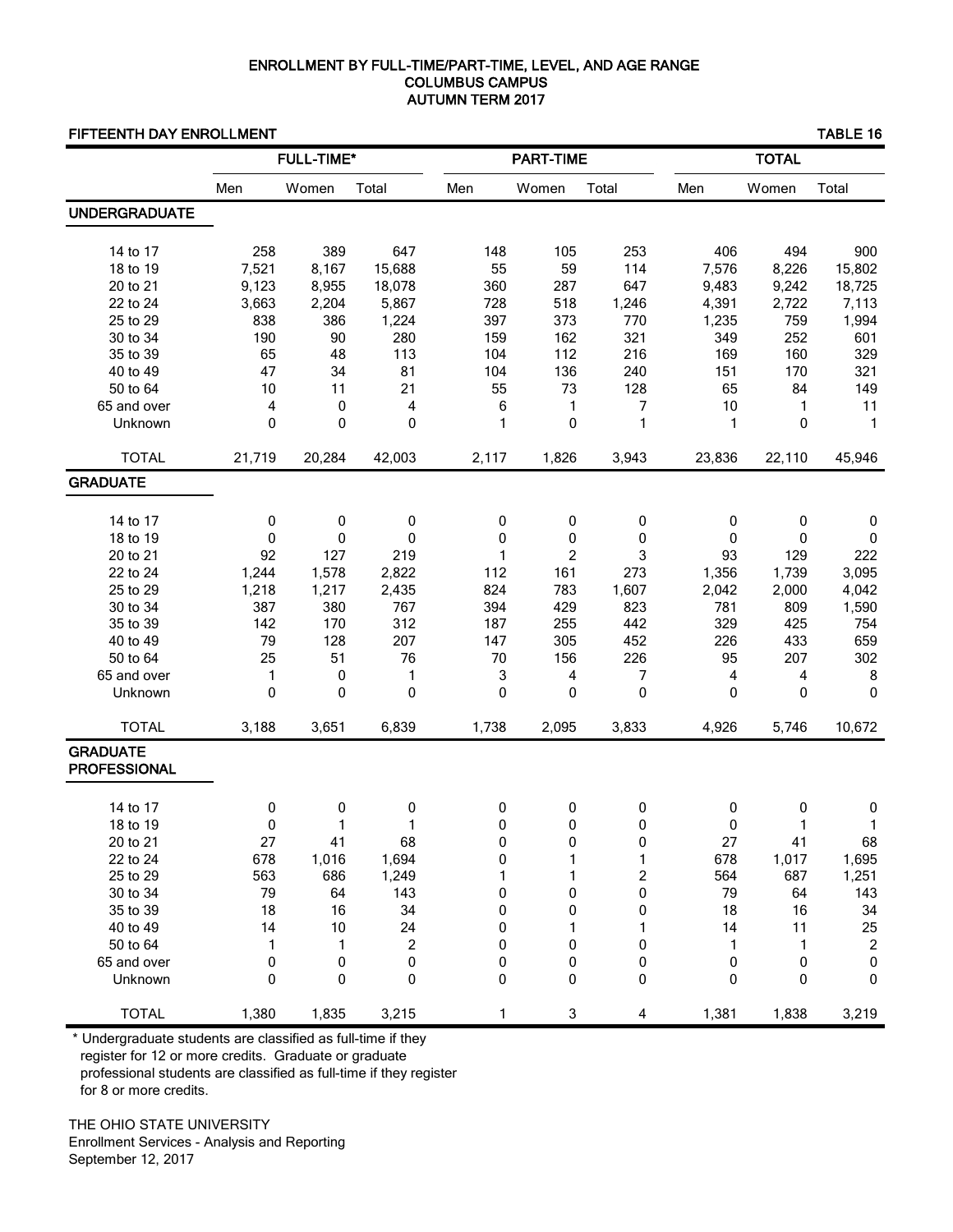## **SUPPLEMENTAL TABLES**

| Supplement:    | <u>Title:</u>                                                                                        |
|----------------|------------------------------------------------------------------------------------------------------|
| $\mathbf 1$    | Total University by College, Campus, and Sex                                                         |
| $\overline{2}$ | Total University by College, Rank, and Sex                                                           |
| 3              | Columbus Campus by College, Rank, and Sex                                                            |
| 4              | Extended Campuses by College, Rank, and Sex                                                          |
| 5              | Total University by College, Race, and Sex                                                           |
| 6              | Columbus Campus by College, Race, and Sex                                                            |
| $\overline{7}$ | Extended Campuses by College, Race, and Sex                                                          |
| 8              | Total University Hispanic Students by College and School, by Source                                  |
| 9              | Total University American Indian/Alaska Native Students by College and School, by Source             |
| 10             | Total University Asian Students by College and School, by Source                                     |
| 11             | Total University African American Students by College and School, by Source                          |
| 12             | Total University Native Hawaiian or Other Pacific Islander Students by College and School, by Source |
| 13             | Total University Two or More Races Students by College and School, by Source                         |
| 14             | Total University White Students by College and School, by Source                                     |
| 15             | Total University International Students by College and School, by Source                             |
| 16             | Total University Race Unknown Students by College and School, by Source                              |
| 17             | Total University Total Enrollment by College and School, by Source                                   |
| 18             | Columbus Campus Hispanic Students by College and School, by Source                                   |
| 19             | Columbus Campus American Indian/Alaska Native Students by College and School, by Source              |
| 20             | Columbus Campus Asian Native Students by College and School, by Source                               |
| 21             | Columbus Campus African American Students by College and School, by Source                           |
| 22             | Columbus Campus Native Hawaiian or Other Pacific Islander Students by College and School, by Source  |
| 23             | Columbus Campus Two or More Races Students by College and School, by Source                          |
| 24             | Columbus Campus White Students by College and School, by Source                                      |
| 25             | Columbus Campus International Students by College and School, by Source                              |
| 26             | Columbus Campus Race Unknown Students by College and School, by Source                               |
| 27             | Columbus Campus Total Enrollment by College and School, by Source                                    |
| 28             | Total University Students With Disabilities by College and School, by Source                         |
| 29             | Total University Full-time/Part-time Students by Level, Sex, and Source                              |
| 30             | Columbus Campus Full-time/Part-time Students by Level, Sex, and Source                               |
| 31             | Extended Campuses Full-time/Part-time Students by Level, Sex, and Source                             |
| 32             | Total University Enrollment by College and School, Level, Sex, and Full-time/Part-time               |
| 33             | Total University Enrollment by Campus, Level, Sex, and Full-time/Part-time Status                    |
| 34             | Columbus Campus Enrollment by Level, Sex, and Age                                                    |
| 35             | Columbus Campus Enrollment of New Undergraduate Students by Sex and Age                              |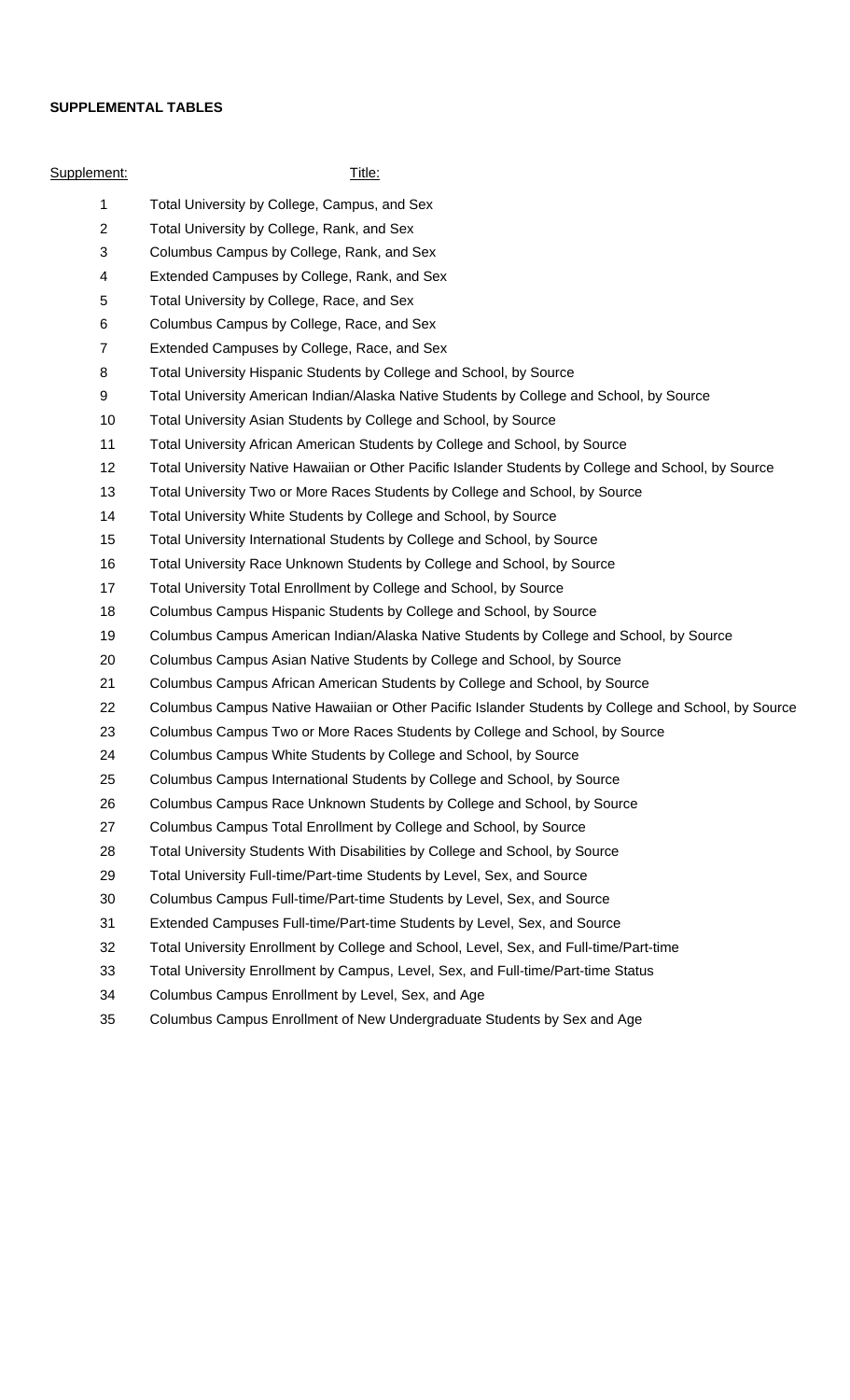## **TOTAL UNIVERSITY BY COLLEGE, CAMPUS, AND SEX AUTUMN TERM 2017**

| FIFTEENTH DAY ENROLLMENT                                 |                |                 |        |                |                |                |                |                  |                |                |                |                |                |                | <b>SUPPLEMENT 1</b> |     |                |       |        |        |        |
|----------------------------------------------------------|----------------|-----------------|--------|----------------|----------------|----------------|----------------|------------------|----------------|----------------|----------------|----------------|----------------|----------------|---------------------|-----|----------------|-------|--------|--------|--------|
| College, School,                                         |                | <b>Columbus</b> |        |                | Lima           |                |                | <b>Mansfield</b> |                |                | <b>Marion</b>  |                |                | <b>Newark</b>  |                     |     | <b>Wooster</b> |       |        | Total  |        |
| or Division                                              | Men            | Women           | Total  | Men            | Women          | Total          | Men            | Women            | Total          | Men            | Women          | Total          | Men            | Women          | Total               | Men | Women          | Total | Men    | Women  | Total  |
| Undergraduate                                            |                |                 |        |                |                |                |                |                  |                |                |                |                |                |                |                     |     |                |       |        |        |        |
| Arts and Sciences                                        | 7,646          | 8,918           | 16,564 | 123            | 173            | 296            | 144            | 152              | 296            | 132            | 177            | 309            | 345            | 397            | 742                 |     |                |       | 8,390  | 9,817  | 18,207 |
| <b>Business</b>                                          | 4,427          | 2,932           | 7,359  | 28             | 23             | 51             | 34             | 18               | 52             | 34             | 27             | 61             | 88             | 33             | 121                 |     |                |       | 4,611  | 3,033  | 7,644  |
| <b>Continuing Education</b>                              | 290            | 457             | 747    | 3              | 19             | 22             | 5              | 3                | 8              | $\overline{2}$ | $\overline{7}$ | 9              | 18             | 8              | 26                  |     |                |       | 318    | 494    | 812    |
| Dentistry: Dental Hygiene                                | $\overline{2}$ | 118             | 120    | $\mathbf 0$    | $\overline{7}$ | $\overline{7}$ | $\overline{4}$ | 5                | 9              | $\overline{2}$ | 6              | 8              | $\overline{7}$ | 25             | 32                  |     |                |       | 15     | 161    | 176    |
| <b>Education and Human Ecology</b>                       | 1,230          | 2,084           | 3,314  | 56             | 141            | 197            | 48             | 108              | 156            | 50             | 132            | 182            | 86             | 234            | 320                 |     |                |       | 1,470  | 2,699  | 4,169  |
| Engineering, Total                                       | 6,495          | 2,042           | 8,537  | 9              | $\Omega$       | 9              | 15             |                  | 16             | 37             | 3              | 40             | 32             | $\overline{7}$ | 39                  |     |                |       | 6,588  | 2,053  | 8,641  |
| Engineering                                              | 6,216          | 1,806           | 8,022  | 8              | $\Omega$       | 8              | 14             | $\mathbf 0$      | 14             | 35             | $\overline{2}$ | 37             | 23             | 5              | 28                  |     |                |       | 6,296  | 1,813  | 8,109  |
| Architecture                                             | 279            | 236             | 515    | $\mathbf{1}$   | $\Omega$       | $\mathbf{1}$   | $\overline{1}$ | $\overline{1}$   | $\overline{2}$ | $\overline{2}$ | $\overline{1}$ | 3              | 9              | $\overline{2}$ | 11                  |     |                |       | 292    | 240    | 532    |
| <b>Exploration Program</b>                               | 1,360          | 1,003           | 2,363  | 146            | 68             | 214            | 183            | 108              | 291            | 236            | 107            | 343            | 591            | 379            | 970                 |     |                |       | 2,516  | 1,665  | 4,181  |
| Food, Agricultural and<br>Environmental Sciences (FAES), |                |                 |        |                |                |                |                |                  |                |                |                |                |                |                |                     |     |                |       |        |        |        |
| Total                                                    | 1,160          | 1,241           | 2,401  | 13             | 13             | 26             | 16             | 17               | 33             | 13             | 21             | 34             | 32             | 34             | 66                  | 359 | 348            | 707   | 1,593  | 1,674  | 3,267  |
| <b>Environment and Natural</b>                           |                |                 |        |                |                |                |                |                  |                |                |                |                |                |                |                     |     |                |       |        |        |        |
| Resources                                                | 363            | 375             | 738    | 3              | $\mathbf 0$    | 3              | 5              | 3                | 8              | $\overline{2}$ | 3              | 5              | 10             | $\overline{4}$ | 14                  |     |                |       | 383    | 385    | 768    |
| <b>FAES</b>                                              | 797            | 866             | 1,663  | 10             | 13             | 23             | 11             | 14               | 25             | 11             | 18             | 29             | 22             | 30             | 52                  | 359 | 348            | 707   | 1,210  | 1,289  | 2,499  |
| Health and Rehabilitation                                |                |                 |        |                |                |                |                |                  |                |                |                |                |                |                |                     |     |                |       |        |        |        |
| Sciences                                                 | 507            | 1,313           | 1,820  | 10             | 23             | 33             | 9              | 20               | 29             | 9              | 13             | 22             | 31             | 54             | 85                  |     |                |       | 566    | 1,423  | 1,989  |
| Nursing                                                  | 137            | 807             | 944    | $\overline{2}$ | $\overline{7}$ | $\mathbf{Q}$   | $\overline{2}$ | $\overline{7}$   | 9              | 4              | 19             | 23             | $\overline{2}$ | 13             | 15                  |     |                |       | 147    | 853    | 1,000  |
| Pharmacy                                                 | 152            | 279             | 431    | $\mathbf 0$    | $\Omega$       |                | 0              | 0                | $\mathbf 0$    |                | $\overline{2}$ | 3              | 3              | $\overline{2}$ | 5                   |     |                |       | 156    | 283    | 439    |
| <b>Public Affairs</b>                                    | 118            | 161             | 279    | $\mathbf 0$    |                |                | $\mathbf 0$    | 0                | $\mathbf 0$    |                | $\mathbf{1}$   | $\overline{2}$ | 0              | $\overline{2}$ | $\overline{2}$      |     |                |       | 119    | 165    | 284    |
| Public Health                                            | 62             | 256             | 318    | $\mathbf 0$    | $\mathbf{1}$   |                | 0              |                  | $\overline{1}$ | $\mathbf 0$    |                | $\overline{1}$ | 0              | $\mathbf 0$    | $\Omega$            |     |                |       | 62     | 259    | 321    |
| Social Work                                              | 60             | 348             | 408    | 17             | 66             | 83             | 16             | 54               | 70             | 11             | 58             | 69             | 27             | 93             | 120                 |     |                |       | 131    | 619    | 750    |
| Undergraduate Student                                    |                |                 |        |                |                |                |                |                  |                |                |                |                |                |                |                     |     |                |       |        |        |        |
| <b>Academic Services</b>                                 | 190            | 151             | 341    | 26             | 32             | 58             | 42             | 44               | 86             | 37             | 51             | 88             | 31             | 33             | 64                  |     |                |       | 326    | 311    | 637    |
| Total                                                    | 23,836         | 22,110          | 45,946 | 433            | 574            | 1.007          | 518            | 538              | 1.056          | 569            | 625            | 1.194          | 1,293          | 1,314          | 2.607               | 359 | 348            | 707   | 27,008 | 25,509 | 52,517 |
| <b>Graduate Professional</b>                             |                |                 |        |                |                |                |                |                  |                |                |                |                |                |                |                     |     |                |       |        |        |        |
| Dentistry                                                | 263            | 176             | 439    |                |                |                |                |                  |                |                |                |                |                |                |                     |     |                |       | 263    | 176    | 439    |
| Law                                                      | 312            | 282             | 594    |                |                |                |                |                  |                |                |                |                |                |                |                     |     |                |       | 312    | 282    | 594    |
| Medicine                                                 | 370            | 400             | 770    |                |                |                |                |                  |                |                |                |                |                |                |                     |     |                |       | 370    | 400    | 770    |
| Optometry                                                | 86             | 178             | 264    |                |                |                |                |                  |                |                |                |                |                |                |                     |     |                |       | 86     | 178    | 264    |
| Doctor of Pharmacy                                       | 223            | 297             | 520    |                |                |                |                |                  |                |                |                |                |                |                |                     |     |                |       | 223    | 297    | 520    |
| Veterinary Medicine                                      | 127            | 505             | 632    |                |                |                |                |                  |                |                |                |                |                |                |                     |     |                |       | 127    | 505    | 632    |
| Total                                                    | 1,381          | 1,838           | 3,219  |                |                |                |                |                  |                |                |                |                |                |                |                     |     |                |       | 1,381  | 1,838  | 3,219  |
| Graduate                                                 |                |                 |        |                |                |                |                |                  |                |                |                |                |                |                |                     |     |                |       |        |        |        |
| Total                                                    | 4.926          | 5,746           | 10,672 |                | 10             | 11             |                |                  | 5              | $\Omega$       |                |                | 2              | 14             | 16                  |     |                |       | 4,930  | 5,778  | 10,708 |
| <b>GRAND TOTAL</b>                                       | 30,143         | 29,694          | 59,837 | 434            | 584            | 1,018          | 519            | 542              | 1,061          | 569            | 629            | 1,198          | 1,295          | 1,328          | 2,623               | 359 | 348            | 707   | 33,319 | 33,125 | 66,444 |
|                                                          |                |                 |        |                |                |                |                |                  |                |                |                |                |                |                |                     |     |                |       |        |        |        |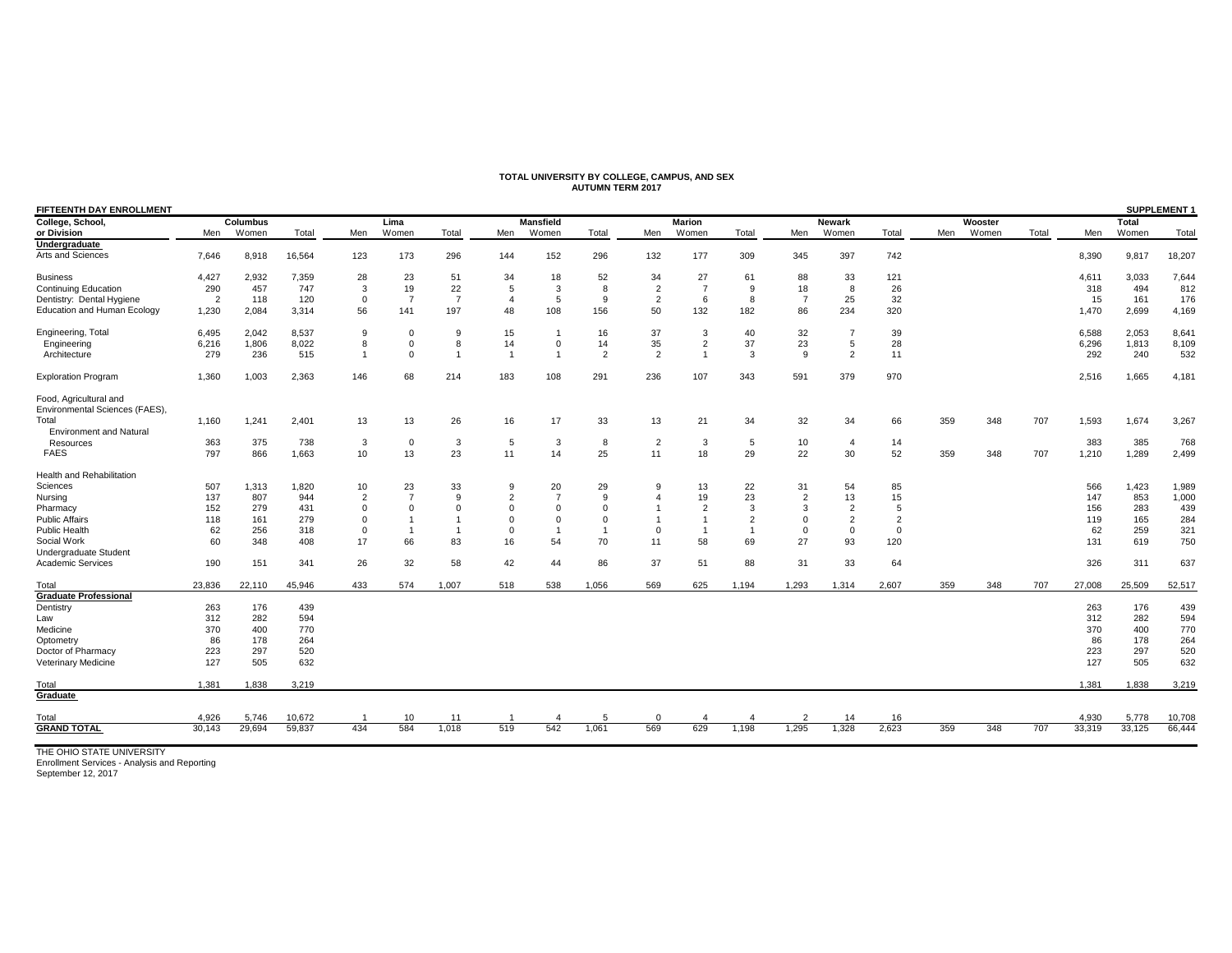### **TOTAL UNIVERSITY BY COLLEGE, RANK, AND SEX AUTUMN TERM 2017**

| <b>FIFTEENTH DAY ENROLLMENT</b>                          |       |          |        |                |            |        |                |                |                |                |                |                |     |                |       |        |              | <b>SUPPLEMENT 2</b> |
|----------------------------------------------------------|-------|----------|--------|----------------|------------|--------|----------------|----------------|----------------|----------------|----------------|----------------|-----|----------------|-------|--------|--------------|---------------------|
| College, School,                                         |       | Freshmen |        |                | Sophomores |        |                | <b>Juniors</b> |                |                | <b>Seniors</b> |                |     | <b>Visitor</b> |       |        | <b>Total</b> |                     |
| or Division                                              | Men   | Women    | Total  | Men            | Women      | Total  | Men            | Women          | Total          | Men            | Women          | Total          | Men | Women          | Total | Men    | Women        | Total               |
| Undergraduate                                            |       |          |        |                |            |        |                |                |                |                |                |                |     |                |       |        |              |                     |
| Arts and Sciences                                        | 1,367 | 1,825    | 3,192  | 1,786          | 2,217      | 4,003  | 2,006          | 2,323          | 4,329          | 3,231          | 3,452          | 6,683          |     |                |       | 8,390  | 9,817        | 18,207              |
| <b>Business</b>                                          | 710   | 434      | 1,144  | 1,105          | 730        | 1,835  | 1,182          | 805            | 1,987          | 1,614          | 1,064          | 2,678          |     |                |       | 4,611  | 3,033        | 7,644               |
| <b>Continuing Education</b>                              | 62    | 108      | 170    | 3              | 9          | 12     | $\overline{4}$ | 9              | 13             | 169            | 299            | 468            | 80  | 69             | 149   | 318    | 494          | 812                 |
| Dentistry: Dental Hygiene                                | 8     | 44       | 52     | 3              | 24         | 27     | $\overline{2}$ | 31             | 33             | $\overline{2}$ | 62             | 64             |     |                |       | 15     | 161          | 176                 |
| <b>Education and Human Ecology</b>                       | 214   | 383      | 597    | 294            | 576        | 870    | 372            | 661            | 1,033          | 590            | 1,079          | 1,669          |     |                |       | 1,470  | 2,699        | 4,169               |
| Engineering, Total                                       | 852   | 272      | 1,124  | 1,381          | 451        | 1,832  | 1,445          | 452            | 1,897          | 2,910          | 878            | 3,788          |     |                |       | 6,588  | 2,053        | 8,641               |
| Engineering                                              | 809   | 243      | 1,052  | 1,315          | 386        | 1,701  | 1,375          | 396            | 1,771          | 2,797          | 788            | 3,585          |     |                |       | 6,296  | 1,813        | 8,109               |
| Architecture                                             | 43    | 29       | 72     | 66             | 65         | 131    | 70             | 56             | 126            | 113            | 90             | 203            |     |                |       | 292    | 240          | 532                 |
| <b>Exploration Program</b>                               | 1,195 | 875      | 2,070  | 875            | 576        | 1,451  | 311            | 170            | 481            | 135            | 44             | 179            |     |                |       | 2,516  | 1,665        | 4,181               |
| Food, Agricultural and<br>Environmental Sciences (FAES), |       |          |        |                |            |        |                |                |                |                |                |                |     |                |       |        |              |                     |
| Total                                                    | 316   | 383      | 699    | 377            | 429        | 806    | 293            | 340            | 633            | 607            | 522            | 1,129          |     |                |       | 1,593  | 1,674        | 3,267               |
| <b>Environment and Natural</b>                           |       |          |        |                |            |        |                |                |                |                |                |                |     |                |       |        |              |                     |
| Resources                                                | 48    | 48       | 96     | 65             | 86         | 151    | 79             | 107            | 186            | 191            | 144            | 335            |     |                |       | 383    | 385          | 768                 |
| <b>FAES</b>                                              | 268   | 335      | 603    | 312            | 343        | 655    | 214            | 233            | 447            | 416            | 378            | 794            |     |                |       | 1,210  | 1,289        | 2,499               |
| <b>Health and Rehabilitation</b>                         |       |          |        |                |            |        |                |                |                |                |                |                |     |                |       |        |              |                     |
| Sciences                                                 | 103   | 258      | 361    | 146            | 338        | 484    | 122            | 324            | 446            | 195            | 503            | 698            |     |                |       | 566    | 1,423        | 1,989               |
| Nursing                                                  | 23    | 169      | 192    | 34             | 171        | 205    | 26             | 164            | 190            | 64             | 349            | 413            |     |                |       | 147    | 853          | 1,000               |
| Pharmacy                                                 | 33    | 53       | 86     | 32             | 59         | 91     | 34             | 66             | 100            | 57             | 105            | 162            |     |                |       | 156    | 283          | 439                 |
| <b>Public Affairs</b>                                    | 6     | 18       | 24     | 29             | 36         | 65     | 41             | 55             | 96             | 43             | 56             | 99             |     |                |       | 119    | 165          | 284                 |
| Public Health                                            | 3     | 18       | 21     | $\overline{7}$ | 45         | 52     | 22             | 76             | 98             | 30             | 120            | 150            |     |                |       | 62     | 259          | 321                 |
| Social Work                                              | 19    | 71       | 90     | 24             | 94         | 118    | 34             | 160            | 194            | 54             | 294            | 348            |     |                |       | 131    | 619          | 750                 |
| Undergraduate Student                                    |       |          |        |                |            |        |                |                |                |                |                |                |     |                |       |        |              |                     |
| <b>Academic Services</b>                                 | 296   | 288      | 584    | 29             | 20         | 49     | $\overline{1}$ | 3              | $\overline{4}$ | $\Omega$       | $\mathbf 0$    | $\Omega$       |     |                |       | 326    | 311          | 637                 |
| Total                                                    | 5,207 | 5,199    | 10,406 | 6,125          | 5,775      | 11,900 | 5,895          | 5,639          | 11,534         | 9,701          | 8,827          | 18,528         | 80  | 69             | 149   | 27,008 | 25,509       | 52,517              |
| <b>Graduate Professional</b>                             |       |          |        |                |            |        |                |                |                |                |                |                |     |                |       |        |              |                     |
| Dentistry                                                | 58    | 51       | 109    | 69             | 43         | 112    | 72             | 40             | 112            | 64             | 42             | 106            |     |                |       | 263    | 176          | 439                 |
| Law                                                      | 137   | 113      | 250    | 93             | 76         | 169    | 82             | 93             | 175            | $\Omega$       | $\Omega$       | $\overline{0}$ |     |                |       | 312    | 282          | 594                 |
| Medicine                                                 | 97    | 109      | 206    | 87             | 107        | 194    | 84             | 91             | 175            | 102            | 93             | 195            |     |                |       | 370    | 400          | 770                 |
| Optometry                                                | 24    | 42       | 66     | 27             | 38         | 65     | 14             | 51             | 65             | 21             | 47             | 68             |     |                |       | 86     | 178          | 264                 |
| Doctor of Pharmacy                                       | 55    | 72       | 127    | 49             | 83         | 132    | 66             | 72             | 138            | 53             | 70             | 123            |     |                |       | 223    | 297          | 520                 |
| Veterinary Medicine                                      | 44    | 117      | 161    | 33             | 132        | 165    | 21             | 132            | 153            | 29             | 124            | 153            |     |                |       | 127    | 505          | 632                 |
| Total                                                    | 415   | 504      | 919    | 358            | 479        | 837    | 339            | 479            | 818            | 269            | 376            | 645            |     |                |       | 1,381  | 1,838        | 3,219               |
| Graduate                                                 |       |          |        |                |            |        |                |                |                |                |                |                |     |                |       |        |              |                     |
| Total                                                    |       |          |        |                |            |        |                |                |                |                |                |                |     |                |       | 4,930  | 5,778        | 10,708              |
| <b>GRAND TOTAL</b>                                       | 5,622 | 5,703    | 11,325 | 6,483          | 6,254      | 12,737 | 6,234          | 6,118          | 12,352         | 9,970          | 9,203          | 19,173         | 80  | 69             | 149   | 33,319 | 33,125       | 66,444              |
|                                                          |       |          |        |                |            |        |                |                |                |                |                |                |     |                |       |        |              |                     |

THE OHIO STATE UNIVERSITY

Enrollment Services - Analysis and Reporting September 12, 2017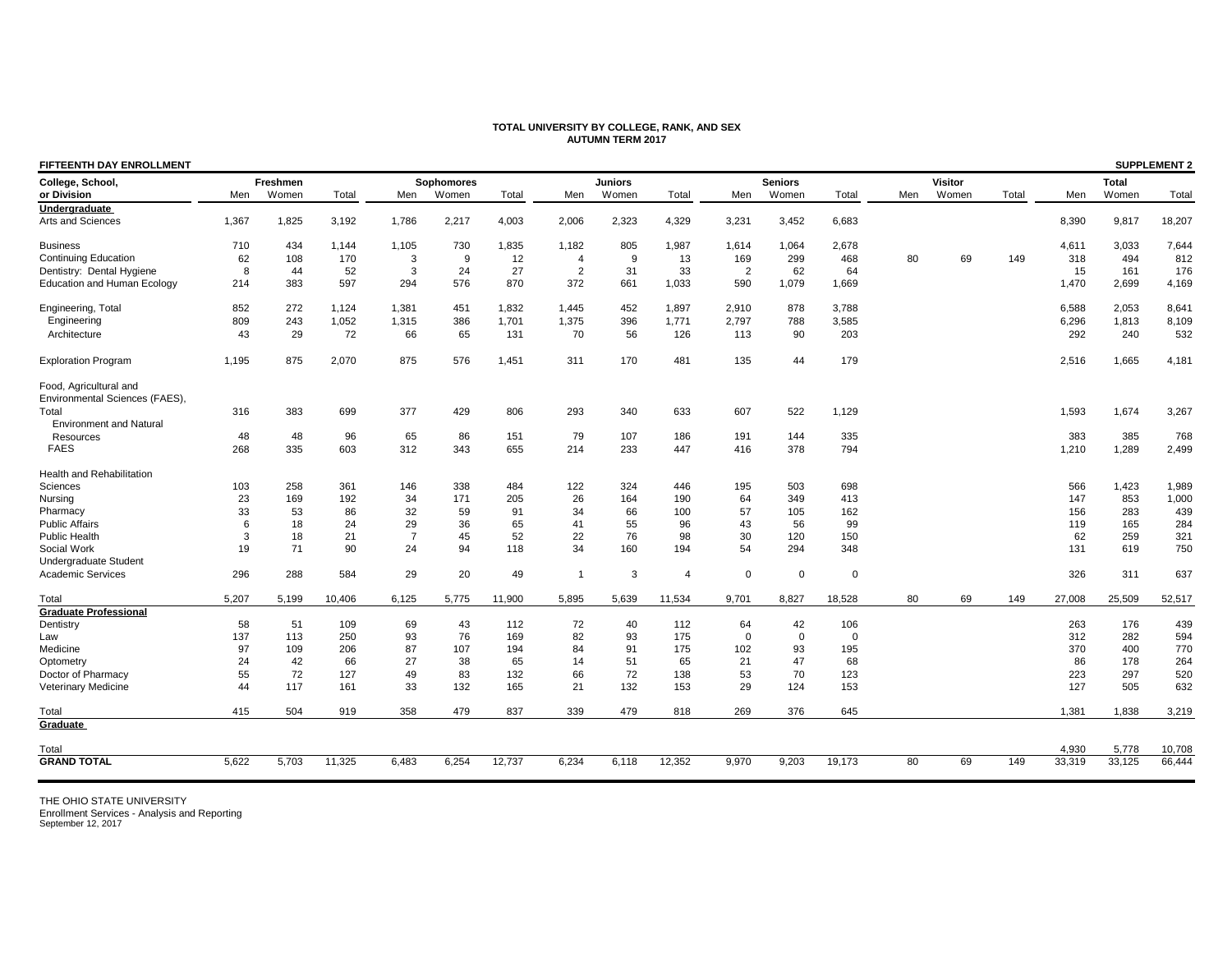| FIFTEENTH DAY ENROLLMENT                                 |                |          |       |                |                   |        |                |                |        |          |                |             |     |                |       |        |              | <b>SUPPLEMENT 3</b> |
|----------------------------------------------------------|----------------|----------|-------|----------------|-------------------|--------|----------------|----------------|--------|----------|----------------|-------------|-----|----------------|-------|--------|--------------|---------------------|
| College, School,                                         |                | Freshmen |       |                | <b>Sophomores</b> |        |                | <b>Juniors</b> |        |          | <b>Seniors</b> |             |     | <b>Visitor</b> |       |        | <b>Total</b> |                     |
| or Division                                              | Men            | Women    | Total | Men            | Women             | Total  | Men            | Women          | Total  | Men      | Women          | Total       | Men | Women          | Total | Men    | Women        | Total               |
| Undergraduate<br>Arts and Sciences                       | 954            | 1,366    | 2,320 | 1,632          | 2,046             | 3,678  | 1,924          | 2,188          | 4,112  | 3,136    | 3,318          | 6,454       |     |                |       | 7.646  | 8,918        | 16,564              |
| <b>Business</b>                                          | 648            | 400      | 1,048 | 1,066          | 712               | 1,778  | 1,146          | 784            | 1,930  | 1,567    | 1,036          | 2,603       |     |                |       | 4,427  | 2,932        | 7,359               |
| <b>Continuing Education</b>                              | 53             | 95       | 148   | 3              | 9                 | 12     | $\overline{4}$ | $\overline{7}$ | 11     | 162      | 281            | 443         | 68  | 65             | 133   | 290    | 457          | 747                 |
| Dentistry: Dental Hygiene                                | $\overline{0}$ | 11       | 11    | $\Omega$       | 16                | 16     | $\Omega$       | 29             | 29     | 2        | 62             | 64          |     |                |       | 2      | 118          | 120                 |
| <b>Education and Human Ecology</b>                       | 112            | 171      | 283   | 242            | 450               | 692    | 338            | 563            | 901    | 538      | 900            | 1,438       |     |                |       | 1,230  | 2,084        | 3,314               |
| Engineering, Total                                       | 786            | 264      | 1,050 | 1.364          | 449               | 1.813  | 1.438          | 451            | 1.889  | 2.907    | 878            | 3,785       |     |                |       | 6.495  | 2,042        | 8,537               |
| Engineering                                              | 754            | 239      | 993   | 1,300          | 384               | 1,684  | 1,368          | 395            | 1,763  | 2,794    | 788            | 3,582       |     |                |       | 6,216  | 1,806        | 8,022               |
| Architecture                                             | 32             | 25       | 57    | 64             | 65                | 129    | 70             | 56             | 126    | 113      | 90             | 203         |     |                |       | 279    | 236          | 515                 |
| <b>Exploration Program</b>                               | 289            | 376      | 665   | 693            | 461               | 1,154  | 267            | 139            | 406    | 111      | 27             | 138         |     |                |       | 1,360  | 1,003        | 2,363               |
| Food, Agricultural and<br>Environmental Sciences (FAES), |                |          |       |                |                   |        |                |                |        |          |                |             |     |                |       |        |              |                     |
| Total                                                    | 70             | 126      | 196   | 194            | 262               | 456    | 290            | 335            | 625    | 606      | 518            | 1,124       |     |                |       | 1,160  | 1,241        | 2,401               |
| <b>Environment and Natural</b>                           |                |          |       |                |                   |        |                |                |        |          |                |             |     |                |       |        |              |                     |
| Resources                                                | 31             | 43       | 74    | 63             | 83                | 146    | 78             | 105            | 183    | 191      | 144            | 335         |     |                |       | 363    | 375          | 738                 |
| <b>FAES</b>                                              | 39             | 83       | 122   | 131            | 179               | 310    | 212            | 230            | 442    | 415      | 374            | 789         |     |                |       | 797    | 866          | 1,663               |
| <b>Health and Rehabilitation</b>                         |                |          |       |                |                   |        |                |                |        |          |                |             |     |                |       |        |              |                     |
| Sciences                                                 | 62             | 175      | 237   | 135            | 322               | 457    | 118            | 315            | 433    | 192      | 501            | 693         |     |                |       | 507    | 1,313        | 1,820               |
| Nursing                                                  | 17             | 139      | 156   | 33             | 165               | 198    | 23             | 163            | 186    | 64       | 340            | 404         |     |                |       | 137    | 807          | 944                 |
| Pharmacy                                                 | 31             | 50       | 81    | 30             | 59                | 89     | 34             | 66             | 100    | 57       | 104            | 161         |     |                |       | 152    | 279          | 431                 |
| <b>Public Affairs</b>                                    | 6              | 16       | 22    | 28             | 35                | 63     | 41             | 54             | 95     | 43       | 56             | 99          |     |                |       | 118    | 161          | 279                 |
| <b>Public Health</b>                                     | 3              | 16       | 19    | $\overline{7}$ | 45                | 52     | 22             | 75             | 97     | 30       | 120            | 150         |     |                |       | 62     | 256          | 318                 |
| Social Work                                              | $\overline{2}$ | 21       | 23    | 11             | 54                | 65     | 19             | 92             | 111    | 28       | 181            | 209         |     |                |       | 60     | 348          | 408                 |
| Undergraduate Student                                    |                |          |       |                |                   |        |                |                |        |          |                |             |     |                |       |        |              |                     |
| <b>Academic Services</b>                                 | 161            | 129      | 290   | 28             | 20                | 48     | $\overline{1}$ | $\overline{2}$ | 3      | 0        | $\mathbf 0$    | $\Omega$    |     |                |       | 190    | 151          | 341                 |
| Total                                                    | 3.194          | 3.355    | 6.549 | 5.466          | 5.105             | 10,571 | 5.665          | 5,263          | 10.928 | 9.443    | 8.322          | 17,765      | 68  | 65             | 133   | 23.836 | 22.110       | 45,946              |
| <b>Graduate Professional</b>                             |                |          |       |                |                   |        |                |                |        |          |                |             |     |                |       |        |              |                     |
| Dentistry                                                | 58             | 51       | 109   | 69             | 43                | 112    | 72             | 40             | 112    | 64       | 42             | 106         |     |                |       | 263    | 176          | 439                 |
| Law                                                      | 137            | 113      | 250   | 93             | 76                | 169    | 82             | 93             | 175    | $\Omega$ | $\mathbf 0$    | $\mathbf 0$ |     |                |       | 312    | 282          | 594                 |
| Medicine                                                 | 97             | 109      | 206   | 87             | 107               | 194    | 84             | 91             | 175    | 102      | 93             | 195         |     |                |       | 370    | 400          | 770                 |
| Optometry                                                | 24             | 42       | 66    | 27             | 38                | 65     | 14             | 51             | 65     | 21       | 47             | 68          |     |                |       | 86     | 178          | 264                 |
| Doctor of Pharmacy                                       | 55             | 72       | 127   | 49             | 83                | 132    | 66             | 72             | 138    | 53       | 70             | 123         |     |                |       | 223    | 297          | 520                 |
| Veterinary Medicine                                      | 44             | 117      | 161   | 33             | 132               | 165    | 21             | 132            | 153    | 29       | 124            | 153         |     |                |       | 127    | 505          | 632                 |
| Total                                                    | 415            | 504      | 919   | 358            | 479               | 837    | 339            | 479            | 818    | 269      | 376            | 645         |     |                |       | 1,381  | 1,838        | 3,219               |
| Graduate                                                 |                |          |       |                |                   |        |                |                |        |          |                |             |     |                |       |        |              |                     |
| Total                                                    |                |          |       |                |                   |        |                |                |        |          |                |             |     |                |       | 4,926  | 5,746        | 10,672              |
| <b>GRAND TOTAL</b>                                       | 3,609          | 3,859    | 7,468 | 5,824          | 5,584             | 11,408 | 6,004          | 5,742          | 11,746 | 9,712    | 8,698          | 18,410      | 68  | 65             | 133   | 30,143 | 29,694       | 59,837              |
|                                                          |                |          |       |                |                   |        |                |                |        |          |                |             |     |                |       |        |              |                     |

### **COLUMBUS CAMPUS BY COLLEGE, RANK, AND SEX AUTUMN TERM 2017**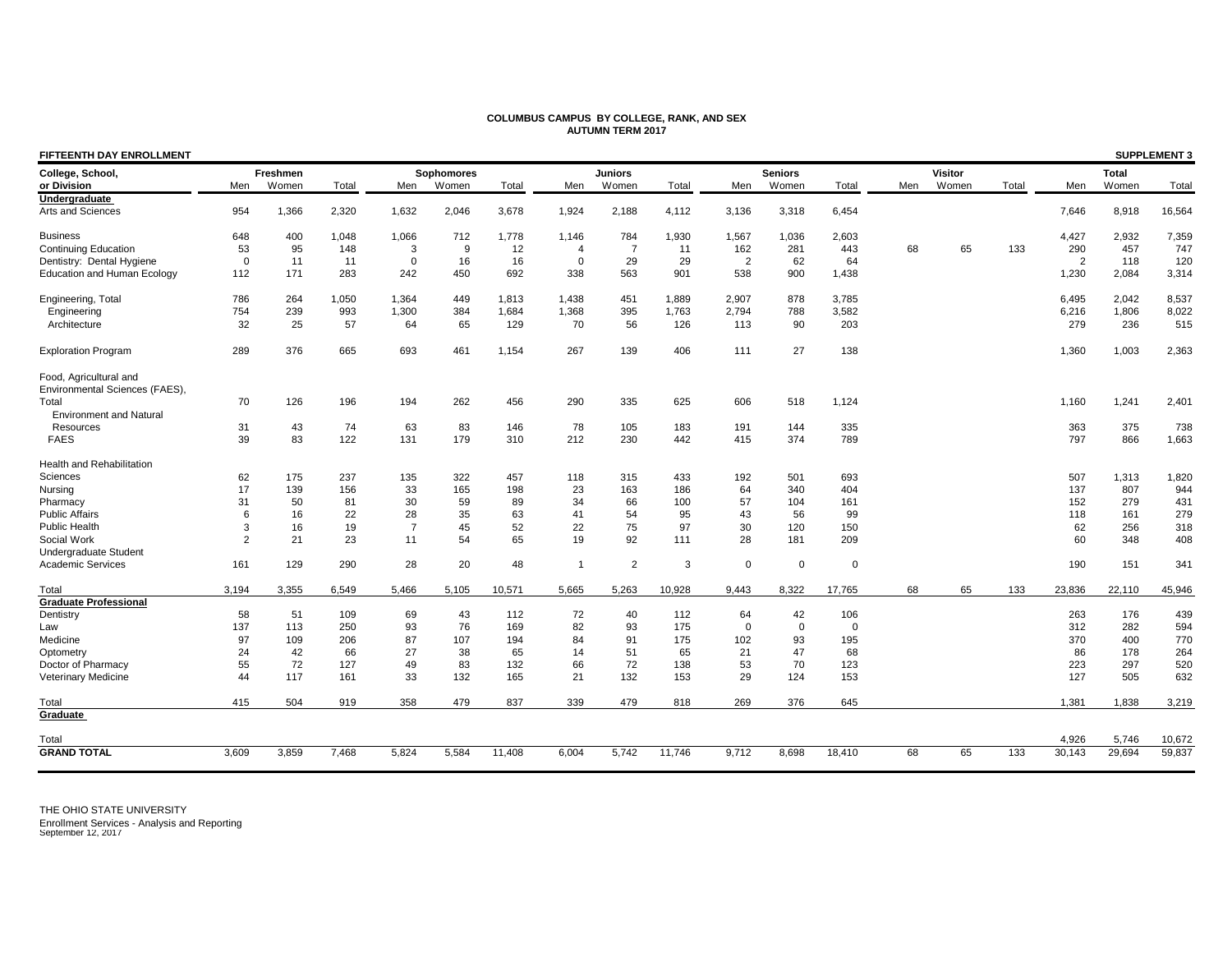### **EXTENDED CAMPUSES BY COLLEGE, RANK, AND SEX AUTUMN TERM 2017**

| FIFTEENTH DAY ENROLLMENT                                 |                |                |                |                |                   |                |                |                |                |                |                |             |     |                |       |          |                | <b>SUPPLEMENT 4</b> |
|----------------------------------------------------------|----------------|----------------|----------------|----------------|-------------------|----------------|----------------|----------------|----------------|----------------|----------------|-------------|-----|----------------|-------|----------|----------------|---------------------|
| College, School,                                         |                | Freshmen       |                |                | <b>Sophomores</b> |                |                | <b>Juniors</b> |                |                | <b>Seniors</b> |             |     | <b>Visitor</b> |       |          | <b>Total</b>   |                     |
| or Division                                              | Men            | Women          | Total          | Men            | Women             | Total          | Men            | Women          | Total          | Men            | Women          | Total       | Men | Women          | Total | Men      | Women          | Total               |
| Undergraduate                                            |                |                |                |                |                   |                |                |                |                |                |                |             |     |                |       |          |                |                     |
| Arts and Sciences                                        | 413            | 459            | 872            | 154            | 171               | 325            | 82             | 135            | 217            | 95             | 134            | 229         |     |                |       | 744      | 899            | 1,643               |
| <b>Business</b>                                          | 62             | 34             | 96             | 39             | 18                | 57             | 36             | 21             | 57             | 47             | 28             | 75          |     |                |       | 184      | 101            | 285                 |
| <b>Continuing Education</b>                              | 9              | 13             | 22             | $\mathbf 0$    | $\Omega$          | $\Omega$       | $\mathbf 0$    | $\overline{2}$ | $\overline{2}$ | $\overline{7}$ | 18             | 25          | 12  | $\overline{4}$ | 16    | 28       | 37             | 65                  |
| Dentistry: Dental Hygiene                                | 8              | 33             | 41             | 3              | 8                 | 11             | $\overline{2}$ | $\overline{2}$ | $\overline{4}$ | $\mathbf 0$    | $\mathbf 0$    | $\mathbf 0$ |     |                |       | 13       | 43             | 56                  |
| <b>Education and Human Ecology</b>                       | 102            | 212            | 314            | 52             | 126               | 178            | 34             | 98             | 132            | 52             | 179            | 231         |     |                |       | 240      | 615            | 855                 |
| Engineering, Total                                       | 66             | 8              | 74             | 17             | 2                 | 19             | $\overline{7}$ | $\mathbf{1}$   | 8              | 3              | $\mathbf 0$    | 3           |     |                |       | 93       | 11             | 104                 |
| Engineering                                              | 55             | 4              | 59             | 15             | 2                 | 17             | $\overline{7}$ | $\mathbf{1}$   | 8              | 3              | 0              | 3           |     |                |       | 80       | $\overline{7}$ | 87                  |
| Architecture                                             | 11             | 4              | 15             | 2              | $\Omega$          | $\overline{2}$ | $\Omega$       | $\mathbf{0}$   | $\mathbf 0$    | $\mathbf 0$    | $\Omega$       | $\Omega$    |     |                |       | 13       | $\overline{4}$ | 17                  |
| <b>Exploration Program</b>                               | 906            | 499            | 1,405          | 182            | 115               | 297            | 44             | 31             | 75             | 24             | 17             | 41          |     |                |       | 1,156    | 662            | 1,818               |
| Food, Agricultural and<br>Environmental Sciences (FAES), |                |                |                |                |                   |                |                |                |                |                |                |             |     |                |       |          |                |                     |
| Total                                                    | 246            | 257            | 503            | 183            | 167               | 350            | 3              | 5              | 8              |                | $\Delta$       | 5           |     |                |       | 433      | 433            | 866                 |
| <b>Environment and Natural</b>                           |                |                |                |                |                   |                |                |                |                |                |                |             |     |                |       |          |                |                     |
| Resources                                                | 17             | 5              | 22             | $\overline{2}$ | 3                 | 5              | $\overline{1}$ | $\overline{2}$ | 3              | $\mathbf 0$    | $\Omega$       | $\mathbf 0$ |     |                |       | 20       | 10             | 30                  |
| <b>FAES</b>                                              | 229            | 252            | 481            | 181            | 164               | 345            | $\overline{2}$ | 3              | 5              | $\overline{1}$ | $\Delta$       | 5           |     |                |       | 413      | 423            | 836                 |
|                                                          |                |                |                |                |                   |                |                |                |                |                |                |             |     |                |       |          |                |                     |
| Health and Rehabilitation                                |                |                |                |                |                   |                |                |                |                |                |                |             |     |                |       |          |                |                     |
| Sciences                                                 | 41             | 83             | 124            | 11             | 16                | 27             | $\overline{4}$ | 9              | 13             | 3              | $\overline{2}$ | 5           |     |                |       | 59       | 110            | 169                 |
| Nursing                                                  | 6              | 30             | 36             | $\overline{1}$ | 6                 | $\overline{7}$ | 3              | $\mathbf 1$    | $\overline{4}$ | $\Omega$       | <sub>9</sub>   | 9           |     |                |       | 10       | 46             | 56                  |
| Pharmacy                                                 | $\overline{2}$ | 3              | 5              | 2              | $\Omega$          | $\overline{2}$ | $\Omega$       | $\mathbf 0$    | $\mathbf 0$    | $\Omega$       |                | $\mathbf 1$ |     |                |       |          | $\Delta$       | 8                   |
| <b>Public Affairs</b>                                    | $\Omega$       | $\overline{2}$ | $\overline{2}$ | $\mathbf{1}$   | $\overline{1}$    | 2              | $\Omega$       | $\overline{1}$ | $\overline{1}$ | $\Omega$       |                | $\mathbf 0$ |     |                |       |          |                | 5                   |
| Public Health                                            | $\mathbf 0$    | $\overline{2}$ | $\overline{2}$ | $\mathbf 0$    | $\mathbf 0$       | $\mathbf 0$    | $\mathbf 0$    | $\overline{1}$ | $\mathbf{1}$   | $\mathbf 0$    | $\Omega$       | $\mathbf 0$ |     |                |       | 0        | 3              | 3                   |
| Social Work                                              | 17             | 50             | 67             | 13             | 40                | 53             | 15             | 68             | 83             | 26             | 113            | 139         |     |                |       | 71       | 271            | 342                 |
| Undergraduate Student                                    |                |                |                |                |                   |                |                |                |                |                |                |             |     |                |       |          |                |                     |
| Academic Services                                        | 135            | 159            | 294            | $\mathbf{1}$   | $\mathbf 0$       | $\overline{1}$ | $\mathbf 0$    | $\mathbf{1}$   | $\overline{1}$ | $\mathbf 0$    | $\mathbf 0$    | $\mathbf 0$ |     |                |       | 136      | 160            | 296                 |
| Total                                                    | 2,013          | 1,844          | 3,857          | 659            | 670               | 1,329          | 230            | 376            | 606            | 258            | 505            | 763         | 12  | $\overline{4}$ | 16    | 3,172    | 3,399          | 6,571               |
| <b>Graduate Professional</b>                             |                |                |                |                |                   |                |                |                |                |                |                |             |     |                |       |          |                |                     |
| Dentistry                                                | $\mathbf 0$    | 0              | $\mathbf 0$    | $\mathbf 0$    | $\mathbf 0$       | $\Omega$       | $\mathbf 0$    | $\mathbf 0$    | 0              | $\mathbf 0$    | $\mathbf 0$    | $\mathbf 0$ |     |                |       | $\Omega$ | $\mathbf 0$    | $\Omega$            |
| Law                                                      | $\Omega$       | $\mathbf 0$    | $\mathbf 0$    | $\mathbf 0$    | $\mathbf 0$       | $\Omega$       | $\mathbf 0$    | $\mathbf 0$    | $\mathbf 0$    | $\Omega$       | $\Omega$       | $\mathbf 0$ |     |                |       |          | $\mathbf 0$    | $\Omega$            |
| Medicine                                                 | $\Omega$       | $\Omega$       | $\mathbf 0$    | $\mathbf 0$    | $\mathbf 0$       | $\Omega$       | $\Omega$       | $\mathbf 0$    | $\mathbf 0$    | $\mathbf 0$    | $\Omega$       | $\mathbf 0$ |     |                |       |          | $\mathbf 0$    | $\mathbf 0$         |
| Optometry                                                | $\Omega$       | $\Omega$       | $\mathbf 0$    | $\mathbf 0$    | $\mathbf 0$       | $\Omega$       | $\Omega$       | $\mathbf 0$    | $\mathbf 0$    | $\mathbf 0$    | $\Omega$       | $\mathbf 0$ |     |                |       |          | $\Omega$       | $\Omega$            |
| Doctor of Pharmacy                                       | $\Omega$       | $\Omega$       | 0              | 0              | $\mathbf 0$       | $\Omega$       | $\Omega$       | $\mathbf 0$    | $\mathbf 0$    | $\mathbf 0$    | $\Omega$       | $\mathbf 0$ |     |                |       | $\Omega$ | $\Omega$       | $\Omega$            |
| Veterinary Medicine                                      | $\Omega$       | $\mathbf 0$    | $\mathbf 0$    | $\mathbf 0$    | $\Omega$          | $\Omega$       | $\Omega$       | $\mathbf 0$    | $\mathbf 0$    | $\mathbf 0$    | $\Omega$       | $\mathbf 0$ |     |                |       | $\Omega$ | $\Omega$       | $\Omega$            |
| Total                                                    | $\Omega$       | $\Omega$       | $\mathbf 0$    | $\mathbf 0$    | $\Omega$          | $\Omega$       | $\Omega$       | $\Omega$       | $\Omega$       | $\mathbf{0}$   | $\Omega$       | $\Omega$    |     |                |       | $\Omega$ | $\Omega$       | $\Omega$            |
| Graduate                                                 |                |                |                |                |                   |                |                |                |                |                |                |             |     |                |       |          |                |                     |
| Total                                                    |                |                |                |                |                   |                |                |                |                |                |                |             |     |                |       | 4        | 32             | 36                  |
| <b>GRAND TOTAL</b>                                       | 2,013          | 1,844          | 3,857          | 659            | 670               | 1,329          | 230            | 376            | 606            | 258            | 505            | 763         | 12  | $\overline{4}$ | 16    | 3,176    | 3,431          | 6,607               |
|                                                          |                |                |                |                |                   |                |                |                |                |                |                |             |     |                |       |          |                |                     |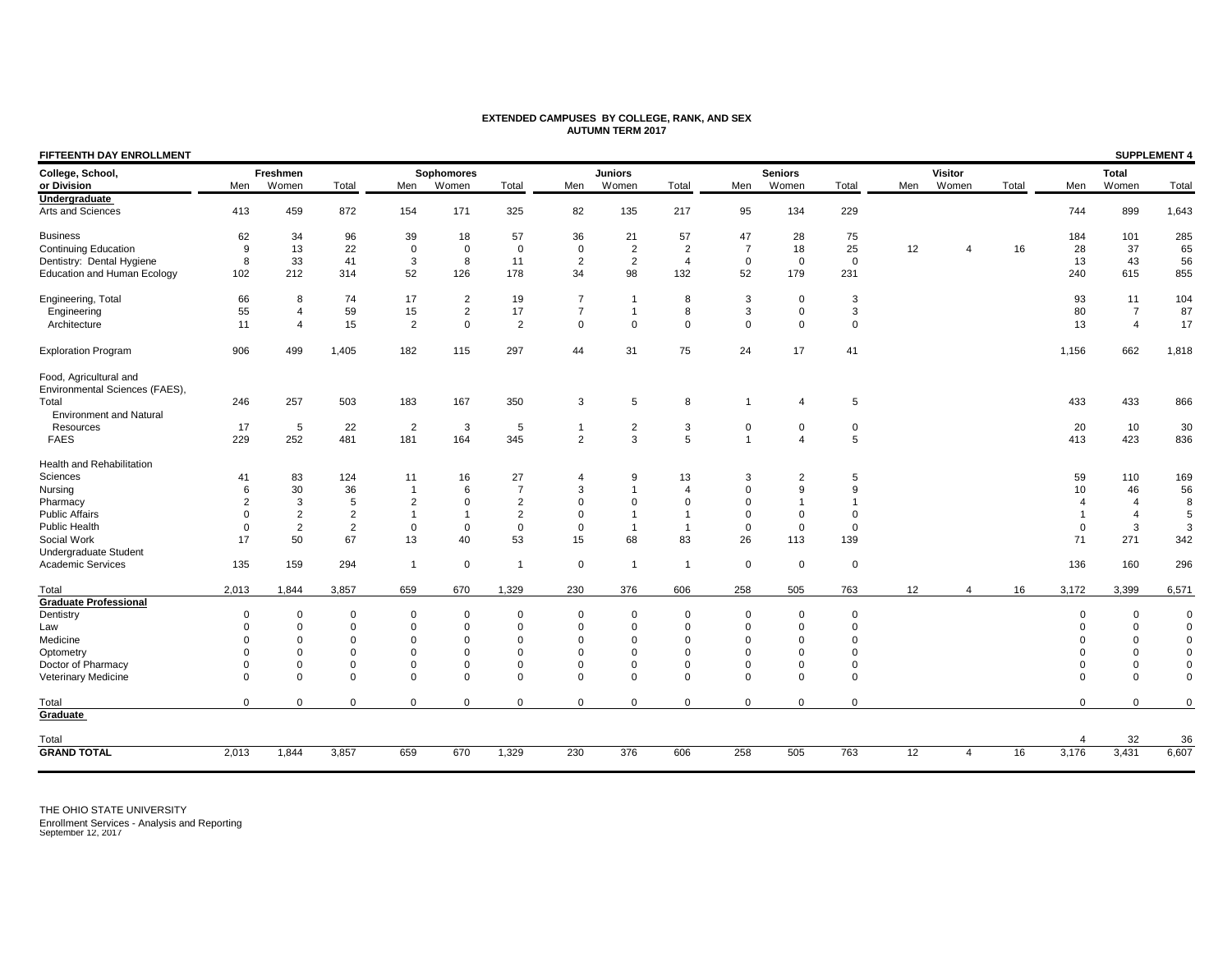| TOTAL UNIVERSITY BY COLLEGE, RACE, AND SEX |
|--------------------------------------------|
|                                            |
| <b>AUTUMN TERM 2017</b>                    |
|                                            |

|                                                          |                |                |          |            | American Indian or Alaska |       |              |       |          |                |                         |                 | Native Hawaiian or Other Pacific |                |                |              |                   |                |        |        |        |          |               |                         |              |                |                |        |        |        |
|----------------------------------------------------------|----------------|----------------|----------|------------|---------------------------|-------|--------------|-------|----------|----------------|-------------------------|-----------------|----------------------------------|----------------|----------------|--------------|-------------------|----------------|--------|--------|--------|----------|---------------|-------------------------|--------------|----------------|----------------|--------|--------|--------|
| College, School,                                         |                | Hispanic       |          |            | <b>Native</b>             |       |              | Asian |          |                | <b>African American</b> |                 |                                  | Islander       |                |              | Two or More Races |                |        | White  |        |          | International |                         |              | <b>Unknown</b> |                |        | Total  |        |
| or Division                                              | Men            | Women          | Total    | Men        | Women                     | Total | Men          | Women | Total    | Men            | Women                   | Total           | Men                              | Women          | Total          | Men          | Women             | Total          | Men    | Women  | Total  | Men      | Women         | Total                   | Men          | Women          | Total          | Men    | Women  | Total  |
| Undergraduate                                            |                |                |          |            |                           |       |              |       |          |                |                         |                 |                                  |                |                |              |                   |                |        |        |        |          |               |                         |              |                |                |        |        |        |
| Arts and Sciences                                        | 353            | 447            | 800      | 15         | 10                        | 25    | 609          | 664   | 1,273    | 545            | 764                     | 1,309           | 11                               |                | 15             | 272          | 421               | 693            | 5,475  | 6,415  | 11,890 | 840      | 769           | 1,609                   | 270          | 323            | 593            | 8,390  | 9,817  | 18,207 |
| <b>Business</b>                                          | 157            | 104            | 261      |            |                           |       | 245          | 186   | 431      | 115            | 106                     | 221             |                                  |                |                | 102          | 66                | 168            | 3,418  | 1,907  | 5,325  | 405      | 57            | 976                     | 165          | 89             | 254            | 4,611  | 3,033  | 7,644  |
| <b>Continuing Education</b>                              | 13             | 20             | 33       |            |                           |       | 15           | 25    | 40       | 36             | 44                      | 80              |                                  |                |                | $\mathbf{q}$ | 13                | 22             | 187    | 332    | 519    | 48       | 44            | 92                      | $\mathbf{Q}$ | 14             | 23             | 318    | 494    | 812    |
| Dentistry: Dental Hygiene                                | $\overline{1}$ | 8              | <b>Q</b> | $^{\circ}$ | $^{\circ}$                |       |              |       | -8       | $\overline{2}$ | 13                      | 15              | $\Omega$                         | $\Omega$       |                | $\Omega$     |                   | $\overline{7}$ | 11     | 124    | 135    | $\Omega$ | $\Omega$      | $\overline{\mathbf{0}}$ | $\Omega$     | $\overline{2}$ | $\overline{2}$ | 15     | 161    | 176    |
| Education and Human Ecology                              | 48             | 98             | 146      |            |                           |       | 42           | 53    | 95       | 139            | 190                     | 329             |                                  |                |                | 61           | 88                | 149            | 1.083  | 2,119  | 3,202  | 36       | 55            | 91                      | 57           | 90             | 147            | 1,470  | 2,699  | 4,169  |
| Engineering, Total                                       | 245            | 85             | 330      |            |                           |       | 533          | 218   | 751      | 165            | 82                      | 247             |                                  |                |                | 206          | 62                | 268            | 4,529  | 1,353  | 5,882  | 635      | 180           | 815                     | 271          | 71             | 342            | 6,588  | 2,053  | 8,641  |
| Engineering                                              | 230            | 72             | 302      | 3          |                           |       | 520          | 204   | 724      | 149            | 69                      | 218             |                                  |                |                | 185          | 57                | 242            | 4,332  | 1,203  | 5,535  | 609      | 143           | 752                     | 267          | 64             | 331            | 6,296  | 1,813  | 8,109  |
| Architecture                                             | 15             | 13             | 28       | $\Omega$   |                           |       | 13           | 14    | 27       | 16             | 13                      | 29              | $\Omega$                         |                |                | 21           | 5                 | 26             | 197    | 150    | 347    | 26       | 37            | 63                      | $\Delta$     |                | 11             | 292    | 240    | 532    |
| <b>Exploration Program</b>                               | 116            |                | 201      |            |                           |       | 162          | 94    | 256      | 302            | 210                     | 512             |                                  |                |                | 94           | 91                | 185            | 1,737  | 1,134  | 2,87'  |          |               |                         | 96           | 47             | 143            | 2,516  | 1.665  | 4,181  |
| Food, Agricultural and<br>Environmental Sciences (FAES), |                |                |          |            |                           |       |              |       |          |                |                         |                 |                                  |                |                |              |                   |                |        |        |        |          |               |                         |              |                |                |        |        |        |
| Total                                                    | 28             | 54             | 82       |            |                           |       | 33           | 36    | 69       | 38             | 44                      |                 |                                  |                |                | 37           | 42                | 79             | 1,385  | 1,412  | 2,797  | 22       | 38            | 60                      |              |                | 93             | 1,593  | 1.674  | 3,267  |
| <b>Environment and Natural</b>                           |                |                |          |            |                           |       |              |       |          |                |                         |                 |                                  |                |                |              |                   |                |        |        |        |          |               |                         |              |                |                |        |        |        |
| Resources                                                | 11             | 17             | 28       |            |                           |       | 10           | 12    | 22       | -3             | 8                       |                 |                                  |                |                | 15           | 13                | 28             | 324    | 311    | 635    |          |               | 15                      | 12           | 15             | 27             | 383    | 385    | 768    |
| FAES                                                     | 17             | 37             | 54       |            | $\Omega$                  |       | 23           | 24    | 47       | 35             | 36                      | 71              |                                  | $\Omega$       | $\mathcal{P}$  | 22           | 29                | 51             | 1,061  | 1,101  | 2.162  | 15       | 30            | 45                      | 34           | 32             | 66             | 1,210  | 1,289  | 2,499  |
| Health and Rehabilitation                                |                |                |          |            |                           |       |              |       |          |                |                         |                 |                                  |                |                |              |                   |                |        |        |        |          |               |                         |              |                |                |        |        |        |
| Sciences                                                 |                | 59             | 93       |            |                           |       | 43           |       | 141      | 66             | 95                      | 16 <sup>°</sup> |                                  |                |                |              | 58                | 79             | 380    | 1.060  | 1.440  |          |               | 24                      |              | 32             | 46             | 566    | .423   | 1,989  |
| Nursing                                                  |                | 40             | 48       |            |                           |       | $\mathbf{q}$ | 28    | 37       | 10             | 35                      | 45              |                                  |                |                |              | 28                | 33             | 114    | 705    | 819    |          |               |                         |              | 12             | 13             | 147    | 853    | 1,000  |
| Pharmacy                                                 |                | 14             | 18       |            |                           |       | 32           |       | 86       | 10             | 21                      | 31              |                                  |                |                |              | 10                | 15             | 102    | 164    | 266    |          |               | 17                      |              |                |                | 156    | 283    | 439    |
| <b>Public Affairs</b>                                    |                |                |          |            |                           |       |              |       | $\alpha$ | 11             | 24                      | 35              | $\Omega$                         |                |                | 3            | 11                | 14             | 97     | 111    | 208    |          |               | 5                       |              |                | $\overline{4}$ | 119    | 165    | 284    |
| Public Health                                            |                | 16             | 17       |            |                           |       | 10           | 23    | 33       | 9              | 27                      | 36              | $\Omega$                         |                |                | -3           | 15                | 18             | 37     | 172    | 209    |          |               |                         |              | $\overline{2}$ | $\overline{4}$ | 62     | 259    | 321    |
| Social Work                                              |                | 34             | 42       |            |                           |       |              | 11    | 11       | 19             | 91                      | 110             | $\Omega$                         |                |                | 11           | 28                | 39             | 86     | 436    | 522    |          |               |                         |              | 17             | 23             | 131    | 619    | 750    |
| Undergraduate Student Academic                           |                |                |          |            |                           |       |              |       |          |                |                         |                 |                                  |                |                |              |                   |                |        |        |        |          |               |                         |              |                |                |        |        |        |
| Services                                                 | 15             | 16             | 31       |            |                           |       | 38           | 29    | 67       |                | 18                      | 26              | -C                               |                |                | 15           |                   | 33             | 219    | 215    | 434    |          |               |                         | 29           |                | 43             | 326    | 311    | 637    |
|                                                          |                |                |          |            |                           |       |              |       |          |                |                         |                 |                                  |                |                |              |                   |                |        |        |        |          |               |                         |              |                |                |        |        |        |
| Total<br><b>Graduate Professional</b>                    | 1,032          | 1.087          | 2,119    | 32         | 31                        | 63    | 1.774        | 1,533 | 3,307    | 1,475          | 1,764                   | 3,239           | 22                               | $\overline{7}$ | 29             | 844          | 958               | 1,802          | 18,860 | 17,659 | 36,519 | 2,000    | 1,704         | 3,704                   | 969          | 766            | 1,735          | 27,008 | 25,509 | 52,517 |
|                                                          |                |                |          |            |                           |       |              |       |          |                |                         |                 |                                  |                |                |              |                   |                |        |        |        |          |               |                         |              |                |                |        |        |        |
| Dentistry                                                | 10             | 10             | 20       |            |                           |       | 28           |       | 46       |                |                         | 15              |                                  |                |                |              |                   | 19             | 204    | 124    | 328    |          |               |                         |              |                |                | 263    | 176    | 439    |
| Law                                                      | 21             | 17             | 38       |            |                           |       | 10           | 13    | 23       | 17             | 21                      | 38              |                                  |                |                | 11           | 15                | 26             | 218    | 181    | 399    | 19       |               | 45                      | 16           |                | 25             | 312    | 282    | 594    |
| Medicine                                                 | 27             | 47             | 74       |            |                           |       | 79           | 72    | 151      | 34             | 45                      | 79              |                                  |                |                | 15           | 27                | 42             | 203    | 191    | 394    |          |               |                         | 12           | 18             | 30             | 370    | 400    | 770    |
| Optometry                                                |                |                |          |            |                           |       |              | 11    | 17       | $\overline{4}$ | 6                       | 10              | $\Omega$                         |                |                | -3           |                   |                | 70     | 145    | 215    |          |               |                         |              |                | $\mathbf{q}$   | 86     | 178    | 264    |
| Doctor of Pharmacy                                       |                | 10             | 18       |            | $\Omega$                  |       | 38           | 55    | 93       | 19             | 20                      | 39              | $\Omega$                         |                |                |              |                   | 12             | 111    | 133    | 244    |          | 13            | 17                      | 40           | 57             | 97             | 223    | 297    | 520    |
| Veterinary Medicine                                      | 11             | 4 <sup>c</sup> | 60       |            |                           |       |              | 24    | 26       |                | 11                      | 12              | $\Omega$                         |                |                |              | 15                | 19             | 105    | 392    | 497    |          |               |                         |              |                | 11             | 127    | 505    | 632    |
| Total                                                    | 78             | 138            | 216      | $\Omega$   | $\mathbf{3}$              | 3     | 163          | 193   | 356      | 82             | 111                     | 193             | $^{\circ}$                       | $\overline{0}$ | $\overline{0}$ | 44           | 80                | 124            | 911    | 1.166  | 2.077  | 25       | 45            | 70                      | 78           | 102            | 180            | 1.381  | 1.838  | 3,219  |
| Graduate                                                 |                |                |          |            |                           |       |              |       |          |                |                         |                 |                                  |                |                |              |                   |                |        |        |        |          |               |                         |              |                |                |        |        |        |
| Total                                                    | 188            | 205            | 393      | ٠Q         | $\mathbf{A}$              | 13    | 180          | 231   | 411      | 190            | 357                     | 547             |                                  |                | 4              | 97           | 149               | 246            | 2.550  | 3.632  | 6.182  | 1.586    | 1.052         | 2.638                   | 127          | 147            | 274            | 4.930  | 5.778  | 10,708 |
|                                                          |                |                |          |            |                           |       |              |       |          |                |                         |                 |                                  |                |                |              |                   |                |        |        |        |          |               |                         |              |                |                |        |        |        |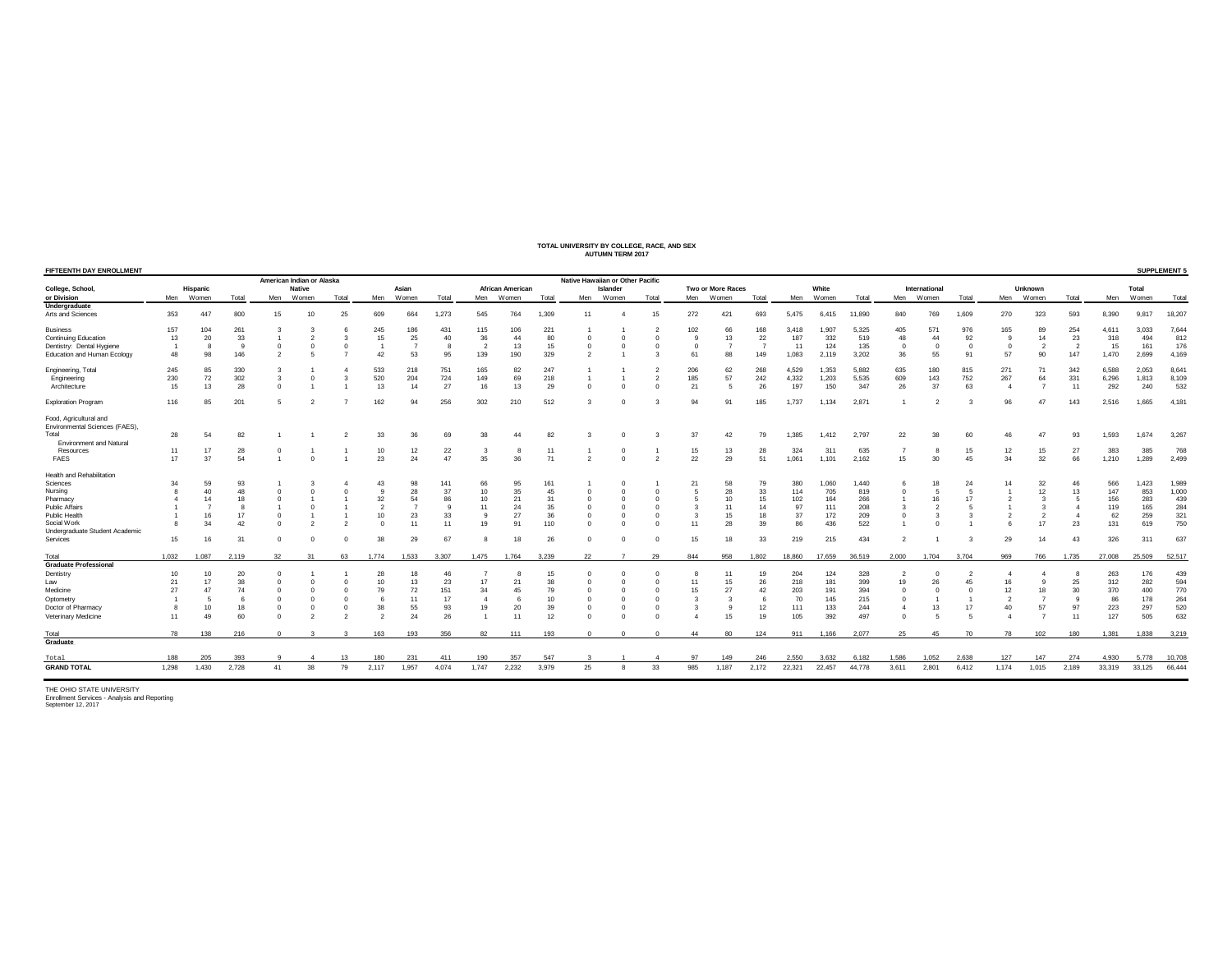### **COLUMBUS CAMPUS BY COLLEGE, RACE, AND SEX AUTUMN TERM 2017**

| <b>FIFTEENTH DAY ENROLLMENT</b>                          |                |          |       |             | American Indian or Alaska |       |                |           |                |                |                         |       |          | Native Hawaiian or Other |                |     |                          |       |        |        |        |            |               |       |                |                |                |                |        | SUPPLEMENT 6 |
|----------------------------------------------------------|----------------|----------|-------|-------------|---------------------------|-------|----------------|-----------|----------------|----------------|-------------------------|-------|----------|--------------------------|----------------|-----|--------------------------|-------|--------|--------|--------|------------|---------------|-------|----------------|----------------|----------------|----------------|--------|--------------|
| College, School,                                         |                | Hispanic |       |             | <b>Native</b>             |       |                | Asian     |                |                | <b>African American</b> |       |          | <b>Pacific Islander</b>  |                |     | <b>Two or More Races</b> |       |        | White  |        |            | International |       |                | Unknown        |                |                | Total  |              |
| or Division                                              | Men            | Women    | Total | Men         | Women                     | Total |                | Men Women | Total          |                | Men Women               | Total | Men      | Women                    | Total          | Men | Women                    | Total | Men    | Women  | Total  | Men        | Women         | Total |                | Men Women      | Total          | Men            | Women  | Total        |
| Undergraduate<br>Arts and Sciences                       | 327            | 412      | 739   |             |                           |       | 579            | 636       | 1,215          | 477            | 655                     | 1,132 | 11       |                          | 14             | 235 | 383                      | 618   | 4,915  | 5.768  | 10,683 | 838        | 765           | 1,603 | 255            | 287            | 542            | 7.646          | 8.91   | 16,564       |
| <b>Business</b>                                          | 153            | 99       | 252   |             |                           |       | 239            | 184       | 423            | 113            | 105                     | 218   |          |                          |                |     | 63                       | 161   | 3,255  | 1,820  | 5.075  | 405        | 57            | 976   | 160            | 87             | 247            | 4,427          | 2.932  | 7,359        |
| Continuing Education                                     | 13             | 20       | 33    |             |                           |       | 13             | 25        | 38             | 26             | 41                      | 67    |          | $\Omega$                 |                |     | 12                       | 20    | 174    | 302    | 476    | 46         | 44            | 90    | 9              | 11             | 20             | 290            | 457    | 747          |
| Dentistry: Dental Hygiene                                | $\overline{1}$ |          |       | 0           | $\overline{0}$            |       | $\circ$        |           | $\overline{7}$ | $\overline{0}$ | 8                       |       |          |                          | $\Omega$       |     | 5                        | 5     |        | 89     | 90     | $^{\circ}$ | $\Omega$      |       | $\Omega$       | $\overline{2}$ | $\overline{2}$ | $\overline{2}$ | 118    | 120          |
| Education and Human Ecology                              | 42             | 81       | 123   |             |                           |       | 39             | 50        | 89             | 127            | 164                     | 291   |          |                          |                | 52  | 74                       | 126   | 888    | 1,584  | 2.472  | 36         | 55            | 91    | 42             | 71             | 113            | 1,230          | 2.084  | 3,314        |
| Engineering, Total                                       | 242            | 85       | 327   | 3           |                           |       | 529            | 217       | 746            | 162            | 82                      | 244   |          |                          |                | 200 | 61                       | 261   | 4.455  | 1,344  | 5.799  | 634        | 180           | 814   | 269            | 71             | 340            | 6,495          | 2.042  | 8,537        |
| Engineering                                              | 228            | 72       | 300   | 3           | $\overline{0}$            |       | 516            | 203       | 719            | 149            | 69                      | 218   |          |                          |                | 180 | 56                       | 236   | 4,266  | 1,198  | 5,464  | 608        | 143           | 751   | 265            | 64             | 329            | 6,216          | 1,806  | 8,022        |
| Architecture                                             | 14             | 13       | 27    | $\mathbf 0$ |                           |       | 13             | 14        | 27             | 13             | 13                      | 26    |          | $\Omega$                 |                | 20  | 5                        | 25    | 189    | 146    | 335    | 26         | 37            | 63    | $\overline{4}$ |                | 11             | 279            | 236    | 515          |
| <b>Exploration Program</b>                               | 71             | 60       | 131   |             |                           |       | 108            | 65        | 173            | 151            | 105                     | 256   |          |                          |                | 59  | 55                       | 114   | 917    | 685    | 1,602  |            |               |       | 49             | 31             | 80             | 1,360          | 1,003  | 2,363        |
| Food, Agricultural and<br>Environmental Sciences (FAES), |                |          |       |             |                           |       |                |           |                |                |                         |       |          |                          |                |     |                          |       |        |        |        |            |               |       |                |                |                |                |        |              |
| Total<br><b>Environment and Natural</b>                  | 20             | 47       | 67    |             |                           |       | 30             | 35        | 65             | 32             | 40                      | 72    |          |                          |                | 33  | 34                       | 67    | 988    | 1,011  | 1,999  | 22         | 38            | 60    | 32             | 35             | 67             | 1,160          | 1,241  | 2,401        |
| Resources                                                | 11             | 17       | 28    |             |                           |       | 10             | 12        | 22             | 3              | 8                       | 11    |          |                          |                | 15  | 13                       | 28    | 304    | 301    | 605    |            | -8            | 15    | 12             | 15             | 27             | 363            | 375    | 738          |
| FAES                                                     | $\overline{9}$ | 30       | 39    |             | $\Omega$                  |       | 20             | 23        | 43             | 29             | 32                      | 61    |          | $\Omega$                 |                | 18  | 21                       | 39    | 684    | 710    | 1,394  | 15         | 30            | 45    | 20             | 20             | 40             | 797            | 866    | 1,663        |
| Health and Rehabilitation                                |                |          |       |             |                           |       |                |           |                |                |                         |       |          |                          |                |     |                          |       |        |        |        |            |               |       |                |                |                |                |        |              |
| Sciences                                                 | 32             | 55       | 87    |             |                           |       | 40             | 89        | 129            | 53             | 81                      | 134   |          |                          |                | 19  | 53                       | 72    | 344    | 987    | 1,331  |            | 18            | -24   | 11             | 27             | 38             | 507            | 1.313  | 1,820        |
| Nursing                                                  |                | 38       | 46    |             | $\Omega$                  |       | q              | 28        | 37             | 10             | 32                      | 42    |          |                          |                |     | 26                       | 31    | 104    | 666    | 770    |            | 5             |       |                | 12             | 13             | 137            | 807    | 944          |
| Pharmacy                                                 |                | 14       | 18    |             |                           |       | 31             | 54        | 85             | 9              | 20                      | 29    |          |                          |                |     | 10                       | 15    | 100    | 161    | 261    |            | 16            | 17    |                |                |                | 152            | 279    | 431          |
| Public Affairs                                           |                |          |       |             | $\Omega$                  |       | $\overline{2}$ |           | $\mathbf{q}$   | 11             | 24                      | 35    |          |                          |                |     | 11                       | 14    | 96     | 108    | 204    |            |               |       |                |                |                | 118            | 161    | 279          |
| Public Health                                            |                | 15       | 16    | O           |                           |       | 10             | 23        | 33             | 9              | 27                      | 36    |          | $\mathsf{C}$             | $\Omega$       |     | 14                       | 17    | 37     | 171    | 208    |            | 3             |       |                | $\overline{2}$ | $\Delta$       | 62             | 256    | 318          |
| Social Work                                              | $\mathbf{R}$   | 24       | 27    | $\Omega$    | $\Omega$                  |       | $\Omega$       |           | -8             | 12             | 65                      | 77    | $\Omega$ | $\Omega$                 | $\Omega$       |     | 13                       | 18    | 36     | 230    | 266    |            | $\Omega$      |       | -3             | 8              | 11             | 60             | 348    | 408          |
| Undergraduate Student                                    |                |          |       |             |                           |       |                |           |                |                |                         |       |          |                          |                |     |                          |       |        |        |        |            |               |       |                |                |                |                |        |              |
| Academic Services                                        | 10             |          | 21    | n           | $\Omega$                  |       | 34             | 28        | 62             | -8             | 14                      | 22    |          |                          | ſ              |     |                          | 20    | 104    | -83    | 187    |            |               |       | 21             |                | 27             | 190            | 151    | 34           |
| Total                                                    | 928            | 975      | 1.903 | 24          | 26                        | 50    | 1.663          | 1,456     | 3.119          | 1,200          | 1,463                   | 2.663 | 20       | -6                       | 26             | 736 | 823                      | 1,559 | 16.414 | 15.009 | 31,423 | 1.994      | 1.697         | 3.691 | 857            | 655            | 1.512          | 23,836         | 22,110 | 45,946       |
| <b>Graduate Professional</b>                             |                |          |       |             |                           |       |                |           |                |                |                         |       |          |                          |                |     |                          |       |        |        |        |            |               |       |                |                |                |                |        |              |
| Dentistry                                                | 10             | 10       | 20    |             |                           |       | 28             | 18        | 46             |                |                         | 15    |          |                          |                |     | 11                       | 19    | 204    | 124    | 328    |            |               |       |                |                |                | 263            | 176    | 439          |
| Law                                                      | 21             | 17       | 38    |             | $\Omega$                  |       | 10             | 13        | 23             | 17             | 21                      | 38    |          |                          |                | 11  | 15                       | 26    | 218    | 181    | 399    | 19         | 26            | 45    | 16             | 9              | 25             | 312            | 282    | 594          |
| Medicine                                                 | 27             | 47       | 74    |             | $\Omega$                  |       | 79             | 72        | 151            | 34             | 45                      | 79    |          | $\Omega$                 |                | 15  | 27                       | 42    | 203    | 191    | 394    |            | $\Omega$      |       | 12             | 18             | 30             | 370            | 400    | 770          |
| Optometry                                                |                |          |       |             | $\Omega$                  |       | -6             | 11        | 17             | $\overline{4}$ |                         | 10    |          |                          |                |     |                          | 6     | 70     | 145    | 215    |            |               |       |                |                | $\mathbf{q}$   | 86             | 178    | 264          |
| Doctor of Pharmacy                                       | 8              | 10       | 18    | O           | $\overline{0}$            |       | 38             | 55        | 93             | 19             | 20                      | 39    |          | $\Omega$                 | $\Omega$       |     | $\mathbf{q}$             | 12    | 111    | 133    | 244    |            | 13            | 17    | 40             | 57             | 97             | 223            | 297    | 520          |
| Veterinary Medicine                                      | 11             | 49       | 60    | $\Omega$    | $\overline{2}$            |       | $\mathcal{D}$  | 24        | 26             |                | 11                      | 12    |          | $\Omega$                 | $\Omega$       |     | 15                       | 19    | 105    | 392    | 497    |            | 5             |       | $\Delta$       | $\overline{z}$ | 11             | 127            | 505    | 632          |
| Total                                                    | 78             | 138      | 216   |             | $\mathbf{z}$              |       | 163            | 193       | 356            | 82             | 111                     | 193   |          | $\Omega$                 | $\Omega$       | 44  | 80                       | 124   | 911    | 1,166  | 2,077  | 25         | 45            | 70    | 78             | 102            | 180            | 1.381          | 1.838  | 3,219        |
| Graduate                                                 |                |          |       |             |                           |       |                |           |                |                |                         |       |          |                          |                |     |                          |       |        |        |        |            |               |       |                |                |                |                |        |              |
| Total                                                    | 188            | 204      | 392   | q           | $\overline{4}$            | 13    | 180            | 230       | 410            | 189            | 356                     | 545   |          |                          | $\overline{4}$ | 97  | 148                      | 245   | 2,547  | 3,606  | 6,153  | 1,586      | 1,052         | 2,638 | 127            | 145            | 272            | 4,926          | 5,746  | 10,672       |
| <b>GRAND TOTAL</b>                                       | 1.194          | 1,317    | 2,511 | 33          | 33                        | 66    | 2,006          | 1.879     | 3.885          | 1.471          | 1.930                   | 3.401 | 23       | $\overline{7}$           | 30             | 877 | 1,051                    | 1,928 | 19,872 | 19,781 | 39,653 | 3,605      | 2.794         | 6,399 | 1.062          | 902            | 1,964          | 30,143         | 29,694 | 59,837       |
|                                                          |                |          |       |             |                           |       |                |           |                |                |                         |       |          |                          |                |     |                          |       |        |        |        |            |               |       |                |                |                |                |        |              |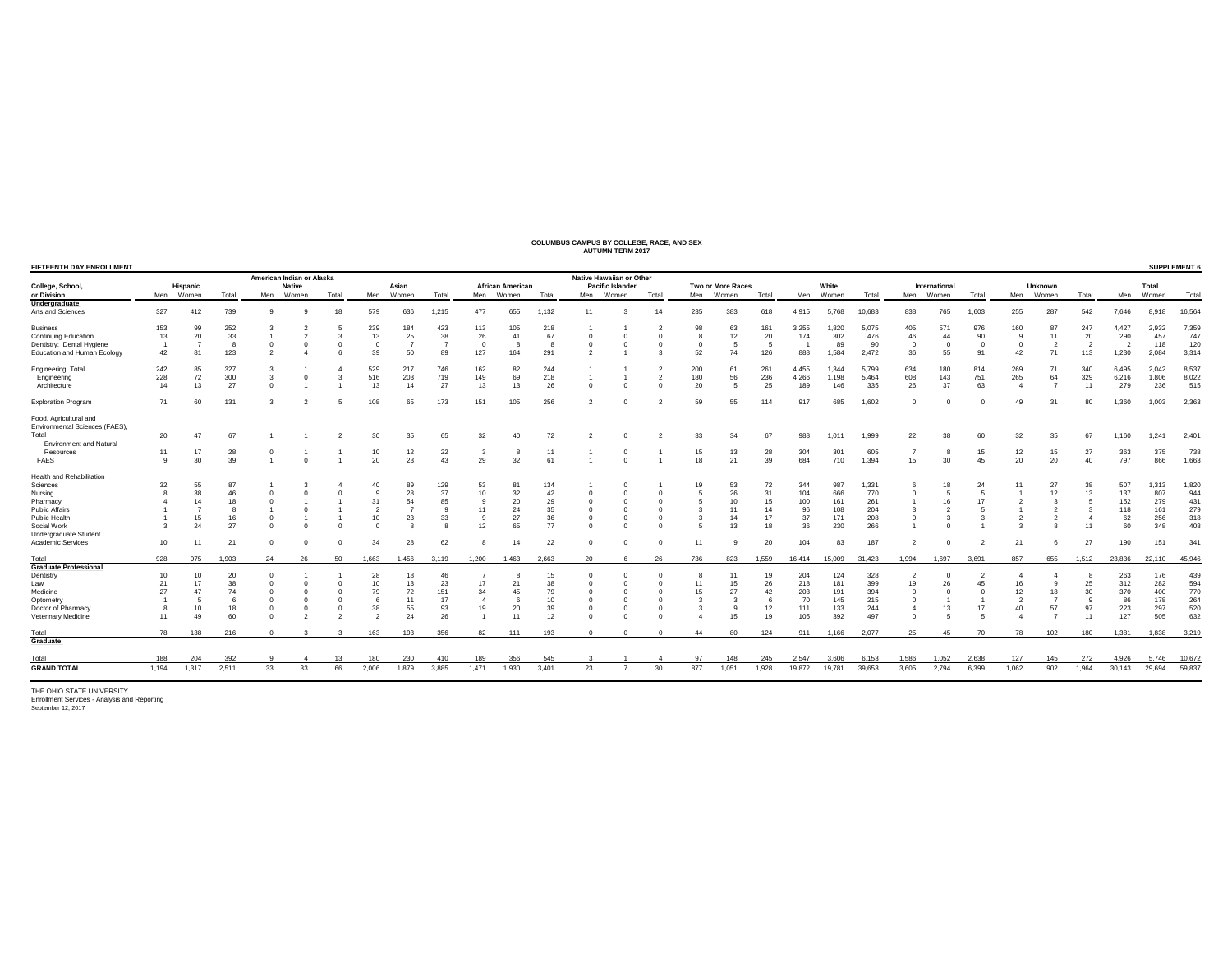## **EXTENDED CAMPUSES BY COLLEGE, RACE, AND SEX AUTUMN TERM 2017**

| FIFTEENTH DAY ENROLLMENT                                 |                |                |          |          | American Indian or Alaska |          |              |           |          |                |                         |          | Native Hawaiian or Other |                  |                         |              |                   |                |                |            |          |            |               |            |                |                |                |                |                | <b>SUPPLEMENT 7</b> |
|----------------------------------------------------------|----------------|----------------|----------|----------|---------------------------|----------|--------------|-----------|----------|----------------|-------------------------|----------|--------------------------|------------------|-------------------------|--------------|-------------------|----------------|----------------|------------|----------|------------|---------------|------------|----------------|----------------|----------------|----------------|----------------|---------------------|
| College, School,                                         |                | Hispanic       |          |          | <b>Native</b>             |          |              | Asian     |          |                | <b>African American</b> |          |                          | Pacific Islander |                         |              | Two or More Races |                |                | White      |          |            | International |            |                | <b>Unknown</b> |                |                | Total          |                     |
| or Division                                              | Men            | Women          | Total    | Men      | Women                     | Total    |              | Men Women | Total    |                | Men Women               | Total    | Men Women                |                  | Total                   | Men Women    |                   | Total          |                | Men Women  | Total    |            | Men Women     | Total      | Men            | Women          | Total          | Men            | Women          | Total               |
| Undergraduate                                            |                |                |          |          |                           |          |              |           |          |                |                         |          |                          |                  |                         |              |                   |                |                |            |          |            |               |            |                |                |                |                |                |                     |
| Arts and Sciences                                        | 26             | 35             | 61       |          |                           |          | 30           | 28        | 58       | 68             | 109                     | 177      |                          |                  |                         | 37           | 38                | 75             | 560            | 647        | 1,207    |            |               |            | 15             | 36             | 51             | 744            | 899            | 1,643               |
| <b>Business</b>                                          |                |                |          |          |                           |          |              |           |          |                |                         |          |                          |                  |                         |              |                   |                | 163            | 87         | 250      |            |               |            |                |                |                | 184            | 101            | 285                 |
| <b>Continuing Education</b>                              | $\Omega$       |                |          |          |                           |          |              |           |          | 10             |                         | 13       |                          | $\Omega$         |                         |              |                   | $\overline{2}$ | 13             | 30         | 43       |            |               |            |                |                |                | 28             | 37             | 65                  |
| Dentistry: Dental Hygiene                                | $\Omega$       |                |          |          |                           |          |              |           |          | $\overline{2}$ | 5                       |          |                          | $\Omega$         | $\Omega$                |              | $\overline{2}$    | $\overline{2}$ | 10             | 35         | 45       | $\Omega$   |               | $\Omega$   | $\Omega$       | $\circ$        | $\overline{0}$ | 13             | 43             | 56                  |
| Education and Human Ecology                              | 6              | 17             | 23       |          |                           |          |              |           |          | 12             | 26                      | 38       |                          | $\Omega$         |                         |              | 14                | 23             | 195            | 535        | 730      | $\Omega$   |               | $\Omega$   | 15             | 19             | 34             | 240            | 615            | 855                 |
| Engineering, Total                                       |                |                |          |          |                           |          |              |           |          | 3              |                         |          |                          | $\Omega$         |                         |              |                   | -7             | 74             |            | 83       |            | $\Omega$      |            | $\overline{2}$ | $\Omega$       |                | 93             | 11             | 104                 |
| Engineering                                              | $\overline{2}$ | $\Omega$       |          |          | $\Omega$                  |          |              |           |          | $\Omega$       |                         |          |                          | $\Omega$         |                         |              |                   | 6              | 66             |            | 71       |            |               |            | $\overline{2}$ | $\Omega$       | $\overline{2}$ | 80             | $\overline{7}$ | 87                  |
| Architecture                                             |                |                |          |          |                           |          |              |           |          |                |                         |          |                          | $\Omega$         |                         |              | $\Omega$          |                | $\mathbf{a}$   |            | 12       |            |               |            |                |                |                | 13             |                | 17                  |
| <b>Exploration Program</b>                               | 45             | 25             | 70       |          | $\Omega$                  |          | 54           | 29        | 83       | 151            | 105                     | 256      |                          | $\Omega$         |                         | 35           | 36                | 71             | 820            | 449        | 1,269    |            |               |            | 47             | 16             | 63             | 1,156          | 662            | 1,818               |
| Food, Agricultural and<br>Environmental Sciences (FAES), |                |                |          |          |                           |          |              |           |          |                |                         |          |                          |                  |                         |              |                   |                |                |            |          |            |               |            |                |                |                |                |                |                     |
| Total                                                    | 8              |                | 15       | $\Omega$ |                           |          |              |           |          | 6              |                         | 10       |                          | $^{\circ}$       |                         |              | 8                 | 12             | 397            | 401        | 798      | $\Omega$   |               | $\Omega$   | 14             | 12             | 26             | 433            | 433            | 866                 |
| <b>Environment and Natural</b>                           |                |                |          |          |                           |          |              |           |          |                |                         |          |                          |                  |                         |              |                   |                |                |            |          |            |               |            |                |                |                |                |                |                     |
| Resources                                                | $\Omega$       | 0              | $\Omega$ |          | $^{\circ}$                |          |              |           |          | $^{\circ}$     |                         | $\Omega$ |                          | $\Omega$         |                         |              | $^{\circ}$        | $\overline{0}$ | 20             | 10         | 30       | $^{\circ}$ |               | $^{\circ}$ | $\bf{0}$       | $\circ$        | $^{\circ}$     | 20             | 10             | 30                  |
| FAES                                                     | $\mathbf{R}$   | $\overline{ }$ | 15       |          | $\Omega$                  |          | $\mathbf{R}$ |           |          | 6              |                         | 10       |                          | $\Omega$         |                         |              | 8                 | 12             | 377            | 391        | 768      | $\Omega$   | $\Omega$      | $\Omega$   | 14             | 12             | 26             | 413            | 423            | 836                 |
|                                                          |                |                |          |          |                           |          |              |           |          |                |                         |          |                          |                  |                         |              |                   |                |                |            |          |            |               |            |                |                |                |                |                |                     |
| Health and Rehabilitation                                |                |                |          |          |                           |          |              |           |          |                |                         |          |                          |                  |                         |              |                   |                |                |            |          |            |               |            |                |                |                |                |                |                     |
| Sciences                                                 |                |                |          |          |                           |          |              |           |          | 13             | 14                      | 27       |                          | $\Omega$         |                         |              |                   |                | 36             | 73         | 109      |            |               |            |                |                |                | 59             | 110            | 169                 |
| Nursing                                                  | $\Omega$       |                |          |          |                           |          |              |           |          | $\Omega$       |                         |          |                          | $\Omega$         |                         |              |                   |                | 10             | 39         | 49       |            |               |            |                |                |                | 10             | 46             | 56                  |
| Pharmacy                                                 |                |                |          |          |                           |          |              |           |          |                |                         |          |                          | $\Omega$         |                         |              | $\Omega$          |                |                |            | 5        |            |               |            |                |                |                |                |                |                     |
| Public Affairs                                           |                |                |          |          |                           |          |              |           |          | $\Omega$       |                         |          |                          | $\Omega$         |                         |              | $\Omega$          |                |                |            |          |            |               |            |                |                |                |                |                |                     |
| Public Health                                            | $\Omega$       |                |          | $\Omega$ | $\overline{0}$            |          | $\Omega$     |           | $\Omega$ | $\Omega$       | $\Omega$                | $\Omega$ | $\Omega$                 | $\Omega$         | $\Omega$                |              |                   |                | $\overline{0}$ |            |          | $\Omega$   | $\Omega$      | $\Omega$   |                | $\Omega$       | $\Omega$       | $\Omega$       | 3              |                     |
| Social Work                                              |                | 10             | 15       |          | $\overline{2}$            |          |              |           |          |                | 26                      | 33       |                          | $\Omega$         |                         |              | 15                | 21             | 50             | 206        | 256      | $\Omega$   |               | $\Omega$   |                |                | 12             | 71             | 271            | 342                 |
| Undergraduate Student                                    |                |                |          |          |                           |          |              |           |          |                |                         |          |                          |                  |                         |              |                   |                |                |            |          |            |               |            |                |                |                |                |                |                     |
| Academic Services                                        | 5              | 5              | 10       | $\Omega$ | $\Omega$                  |          | -4           |           |          | $\Omega$       |                         |          |                          | $\Omega$         | $\Omega$                |              | $\alpha$          | 13             | 115            | 132        | 247      | $\Omega$   |               |            |                |                | 16             | 136            | 160            | 296                 |
| Total                                                    | 104            | 112            | 216      |          | 5                         | 13       | 111          | 77        | 188      | 275            | 301                     | 576      |                          |                  | -3                      | 108          | 135               | 243            | 2.446          | 2,650      | 5.096    | 6          |               | 13         | 112            | 111            | 223            | 3,172          | 3.399          | 6,571               |
| <b>Graduate Professional</b>                             |                |                |          |          |                           |          |              |           |          |                |                         |          |                          |                  |                         |              |                   |                |                |            |          |            |               |            |                |                |                |                |                |                     |
| Dentistry                                                |                |                |          |          |                           |          |              |           |          | $\Omega$       |                         |          |                          | $\Omega$         |                         |              | $\Omega$          |                |                |            |          |            |               |            |                |                |                |                |                |                     |
| Law                                                      |                |                |          |          |                           |          |              |           |          | $\Omega$       |                         |          |                          | $\Omega$         |                         |              | $\Omega$          |                |                |            | $\Omega$ |            |               |            |                |                |                |                |                |                     |
| Medicine                                                 |                |                |          |          |                           |          |              |           |          | $^{\circ}$     |                         |          |                          | $\Omega$         |                         |              | $^{\circ}$        |                | $\Omega$       |            | $\Omega$ |            |               | $\Omega$   |                |                |                |                |                |                     |
| Optometry                                                | $\Omega$       | $\Omega$       | $\Omega$ | $\Omega$ | $\Omega$                  |          | $\Omega$     |           | $\Omega$ | $^{\circ}$     | $\Omega$                |          | $\Omega$                 | $\Omega$         | $\Omega$                | $\mathbf 0$  | $^{\circ}$        | $\Omega$       | $\Omega$       |            | $\Omega$ | $\Omega$   | $\Omega$      | $\Omega$   |                | $\Omega$       | $\Omega$       |                |                |                     |
| Doctor of Pharmacy                                       | $\Omega$       |                |          |          | $\Omega$                  |          | $\Omega$     |           | $\Omega$ | $\Omega$       |                         |          |                          | $\Omega$         | $\Omega$                |              | $\Omega$          | $\mathbf{C}$   | $\Omega$       |            | $\Omega$ | $\Omega$   | $\Omega$      | $\Omega$   |                | $\Omega$       | $\Omega$       |                |                |                     |
| Veterinary Medicine                                      | $\Omega$       |                |          |          |                           |          |              |           |          |                |                         |          |                          | $\Omega$         |                         |              | $\Omega$          |                |                |            |          |            |               |            |                |                |                |                |                |                     |
| Total                                                    | $\Omega$       | $\Omega$       |          | $\Omega$ | $\Omega$                  | $\Omega$ | $\Omega$     | $\Omega$  | $\Omega$ | $^{\circ}$     | $\Omega$                | $\Omega$ | $\overline{0}$           | $^{\circ}$       | $\Omega$                | $\mathbf{0}$ | $^{\circ}$        | $\Omega$       | $^{\circ}$     | $^{\circ}$ | $\Omega$ | $\Omega$   | $\Omega$      | $\Omega$   | $\Omega$       | $\Omega$       | $\Omega$       | $\overline{0}$ | $^{\circ}$     |                     |
| Graduate                                                 |                |                |          |          |                           |          |              |           |          |                |                         |          |                          |                  |                         |              |                   |                |                |            |          |            |               |            |                |                |                |                |                |                     |
| Total                                                    | $\Omega$       |                |          | $\Omega$ | $\Omega$                  |          | $\Omega$     |           |          |                |                         |          | $\Omega$                 | $\Omega$         | $\Omega$                | $\Omega$     |                   |                | $\mathbf{3}$   | 26         | 29       | $\Omega$   | $\Omega$      | $\Omega$   | $\Omega$       | $\overline{2}$ | 2              | $\Delta$       | 32             | 36                  |
| <b>GRAND TOTAL</b>                                       | 104            | 113            | 217      | -8       | -5                        | 13       | 111          | 78        | 189      | 276            | 302                     | 578      |                          | $\overline{1}$   | $\overline{\mathbf{3}}$ | 108          | 136               | 244            | 2.449          | 2,676      | 5,125    | 6          |               | 13         | 112            | 113            | 225            | 3,176          | 3,431          | 6.607               |
|                                                          |                |                |          |          |                           |          |              |           |          |                |                         |          |                          |                  |                         |              |                   |                |                |            |          |            |               |            |                |                |                |                |                |                     |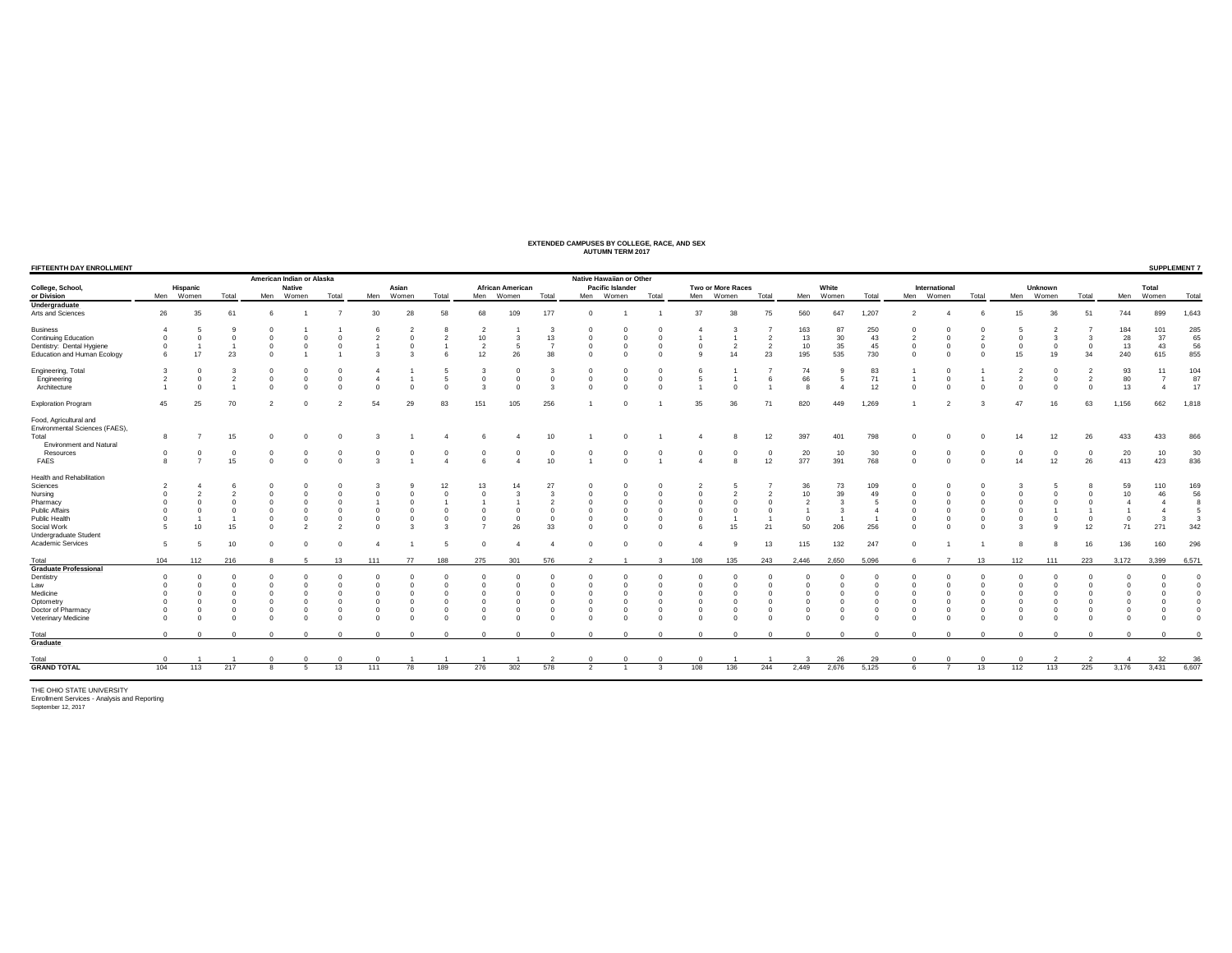# **HISPANIC STUDENTS BY COLLEGE AND SCHOOL, BY SOURCE TOTAL UNIVERSITY AUTUMN TERM 2017**

| FIFTEENTH DAY ENROLLMENT                                    |                |                               |                               |                 |                |                | <b>SUPPLEMENT 8</b> |
|-------------------------------------------------------------|----------------|-------------------------------|-------------------------------|-----------------|----------------|----------------|---------------------|
| College, School, or Division                                | <b>NFYS</b>    | <b>Transfers</b><br>Ranks 1&2 | <b>Transfers</b><br>Ranks 3&4 | Contin-<br>uing | Former         | Non-<br>Degree | Total               |
| Undergraduate                                               |                |                               |                               |                 |                |                |                     |
| Arts and Sciences                                           | 129            | 27                            | 30                            | 596             | 17             | $\mathbf{1}$   | 800                 |
| <b>Business</b>                                             | 66             | 11                            | 5                             | 175             | 4              | $\mathbf 0$    | 261                 |
| <b>Continuing Education</b>                                 | $\mathbf 0$    | $\pmb{0}$                     | $\mathbf 0$                   | $\pmb{0}$       | $\mathbf 0$    | 33             | 33                  |
| Dentistry: Dental Hygiene                                   | $\overline{2}$ | 0                             | $\mathbf{1}$                  | 6               | $\mathbf 0$    | $\mathbf 0$    | 9                   |
| <b>Education and Human Ecology</b>                          | 24             | 6                             | 6                             | 106             | $\overline{4}$ | $\mathbf 0$    | 146                 |
| Engineering, Total                                          | 75             | 3                             | 3                             | 244             | 5              | $\mathbf 0$    | 330                 |
| Engineering                                                 | 70             | $\overline{c}$                | $\overline{2}$                | 224             | 4              | $\mathbf 0$    | 302                 |
| Architecture                                                | 5              | $\mathbf{1}$                  | $\mathbf{1}$                  | 20              | 1              | $\mathbf 0$    | 28                  |
| <b>Exploration Program</b>                                  | 84             | 13                            | 9                             | 90              | 5              | $\mathbf 0$    | 201                 |
| Food, Agricultural and Environmental Sciences (FAES), Total | 20             | 3                             | $\overline{2}$                | 57              | 0              | $\mathbf 0$    | 82                  |
| <b>Environment and Natural Resources</b>                    | $\overline{1}$ | $\boldsymbol{2}$              | $\mathbf{1}$                  | 24              | $\pmb{0}$      | $\mathsf 0$    | 28                  |
| <b>FAES</b>                                                 | 19             | $\mathbf{1}$                  | $\mathbf{1}$                  | 33              | $\mathbf 0$    | $\mathbf 0$    | 54                  |
| <b>Health and Rehabilitation Sciences</b>                   | 18             | 3                             | $\overline{4}$                | 65              | 3              | $\mathbf 0$    | 93                  |
| Nursing                                                     | 17             | $\mathbf{1}$                  | 3                             | 24              | 3              | $\mathbf 0$    | 48                  |
| Pharmacy                                                    | 7              | 0                             | $\mathbf 0$                   | 11              | $\Omega$       | $\mathbf 0$    | 18                  |
| <b>Public Affairs</b>                                       | $\overline{c}$ | 0                             | $\Omega$                      | 6               | $\Omega$       | $\mathbf 0$    | 8                   |
| Public Health                                               | $\overline{c}$ | $\overline{c}$                | $\mathbf 0$                   | 13              | 0              | $\mathbf 0$    | 17                  |
| Social Work                                                 | 5              | 4                             | 3                             | 29              | 1              | $\mathbf 0$    | 42                  |
| Undergraduate Student Academic Services                     | $\mathbf 0$    | 0                             | $\Omega$                      | $\mathbf 0$     | $\mathbf 0$    | 31             | 31                  |
| Total                                                       | 451            | 73                            | 66                            | 1,422           | 42             | 65             | 2,119               |
|                                                             |                | New to<br>osu                 | New from<br>osu               | Contin-<br>uing | Former         | Non-<br>Degree | Total               |
| <b>Graduate Professional</b>                                |                |                               |                               |                 |                |                |                     |
| Dentistry                                                   |                | $\mathbf{1}$                  | 3                             | 16              | 0              | $\mathbf 0$    | 20                  |
| Law                                                         |                | 13                            | $\mathbf{1}$                  | 24              | $\Omega$       | $\mathbf 0$    | 38                  |
| Medicine                                                    |                | 11                            | 6                             | 56              | 1              | $\mathbf 0$    | 74                  |
| Optometry                                                   |                | $\mathbf{1}$                  | $\mathbf 0$                   | 5               | $\mathbf 0$    | $\mathbf 0$    | 6                   |
| Pharmacy                                                    |                | $\overline{2}$                | $\mathbf{1}$                  | 15              | $\mathbf 0$    | $\mathbf 0$    | 18                  |
| Veterinary Medicine                                         |                | 16                            | $\overline{4}$                | 40              | $\mathbf 0$    | $\Omega$       | 60                  |
| Total                                                       |                | 44                            | 15                            | 156             | $\mathbf{1}$   | $\mathbf 0$    | 216                 |
|                                                             |                | New to<br>osu                 | New from<br>osu               | Contin-<br>uing | Former         | Non-<br>Degree | Total               |
| Graduate                                                    |                |                               |                               |                 |                |                |                     |
| Total                                                       |                | 82                            | 32                            | 269             | $\overline{2}$ | 8              | 393                 |
|                                                             |                |                               |                               |                 |                |                |                     |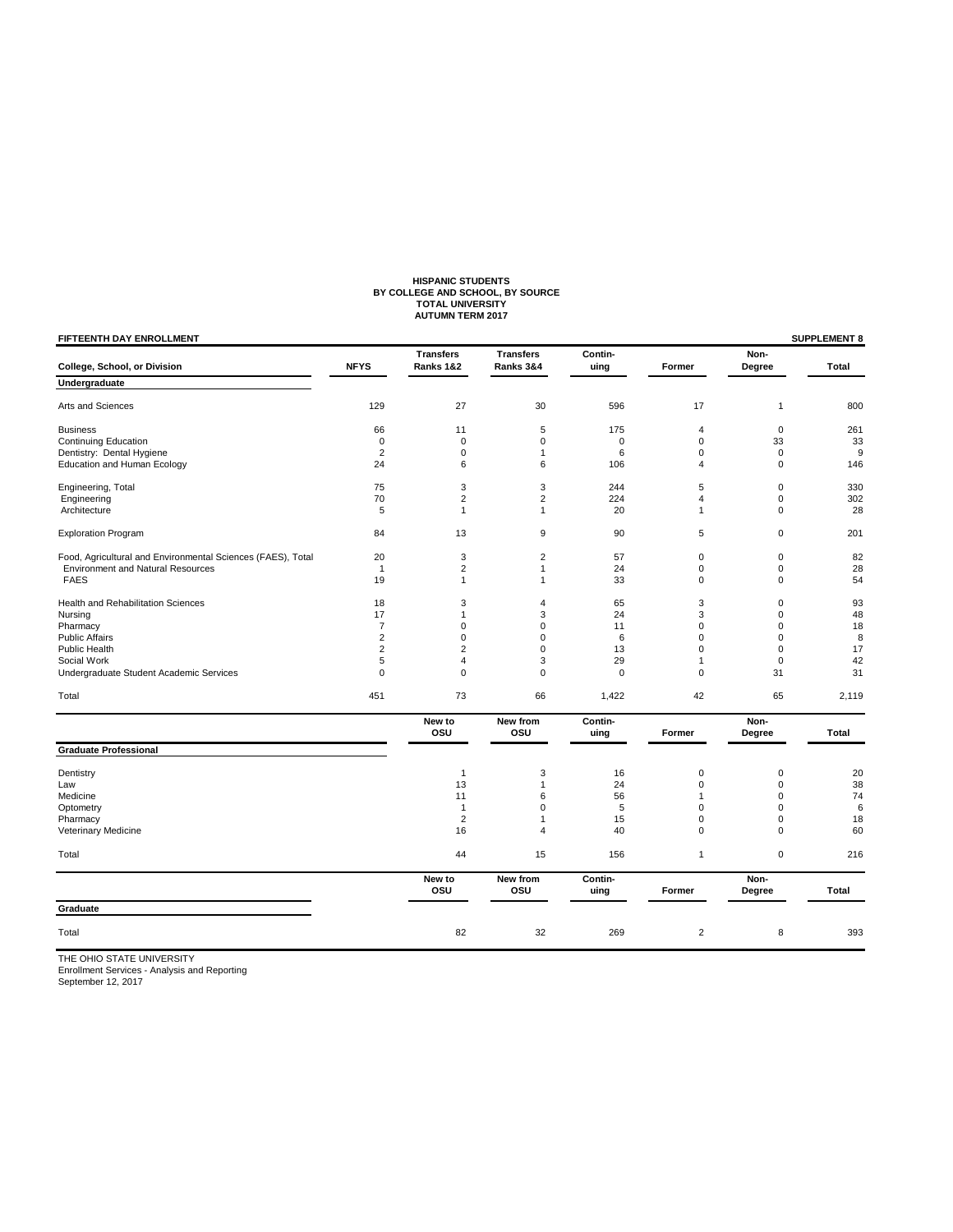# **AMERICAN INDIAN/ALASKA NATIVE STUDENTS BY COLLEGE AND SCHOOL, BY SOURCE TOTAL UNIVERSITY AUTUMN TERM 2017**

| <b>Transfers</b><br><b>Transfers</b><br>Contin-<br>Non-<br><b>NFYS</b><br>College, School, or Division<br>Ranks 1&2<br>Ranks 3&4<br>Former<br>Degree<br>uing<br>Undergraduate<br>$\mathbf 2$<br>Arts and Sciences<br>21<br>$\mathbf 0$<br>$\mathbf 0$<br>1<br>$\mathbf{1}$<br><b>Business</b><br>0<br>$\mathbf{1}$<br>$\mathbf 0$<br>5<br>0<br>0<br>$\mathbf 0$<br>$\mathbf 0$<br><b>Continuing Education</b><br>$\mathbf 0$<br>$\mathbf 0$<br>$\mathbf 0$<br>3<br>Dentistry: Dental Hygiene<br>$\pmb{0}$<br>$\pmb{0}$<br>$\mathbf 0$<br>$\mathbf 0$<br>$\pmb{0}$<br>$\mathbf 0$<br><b>Education and Human Ecology</b><br>$\mathbf 0$<br>$\mathbf 0$<br>6<br>$\mathbf 0$<br>$\Omega$<br>$\mathbf{1}$<br>Engineering, Total<br>0<br>3<br>$\mathbf 0$<br>$\mathbf{1}$<br>$\mathbf 0$<br>$\mathbf 0$<br>$\pmb{0}$<br>$\pmb{0}$<br>3<br>$\pmb{0}$<br>Engineering<br>$\mathbf 0$<br>$\mathbf 0$<br>Architecture<br>$\mathbf 0$<br>$\mathbf 0$<br>$\mathbf 0$<br>$\mathbf 0$<br>$\mathbf 0$<br>$\mathbf{1}$<br>$\sqrt{5}$<br>$\mathbf 0$<br>$\mathbf 0$<br><b>Exploration Program</b><br>$\mathbf 0$<br>$\mathbf{1}$<br>$\mathbf{1}$<br>Food, Agricultural and Environmental Sciences (FAES), Total<br>0<br>0<br>$\overline{2}$<br>$\mathbf 0$<br>$\mathbf 0$<br>$\mathbf 0$<br><b>Environment and Natural Resources</b><br>$\mathbf 0$<br>$\mathbf 0$<br>$\mathbf 0$<br>$\mathbf{1}$<br>$\mathbf 0$<br>$\mathbf 0$<br><b>FAES</b><br>$\mathbf 0$<br>$\mathbf 0$<br>$\mathbf 0$<br>$\mathbf{1}$<br>$\mathbf 0$<br>$\Omega$<br>Health and Rehabilitation Sciences<br>$\mathbf 0$<br>$\mathbf 0$<br>3<br>$\mathbf 0$<br>$\mathbf 0$<br>$\mathbf{1}$<br>0<br>$\mathbf 0$<br>$\mathbf 0$<br>Nursing<br>0<br>$\mathbf 0$<br>0<br>Pharmacy<br>$\mathbf 0$<br>$\mathbf 0$<br>$\mathbf 0$<br>$\mathbf 0$<br>$\mathbf 0$<br>$\mathbf{1}$<br><b>Public Affairs</b><br>0<br>0<br>$\Omega$<br>0<br>$\Omega$<br>1<br><b>Public Health</b><br>$\Omega$<br>$\Omega$<br>$\Omega$<br>$\Omega$<br>$\Omega$<br>$\mathbf{1}$<br>$\pmb{0}$<br>Social Work<br>$\mathbf{1}$<br>0<br>$\mathbf 0$<br>$\mathbf{1}$<br>$\mathbf 0$<br>Undergraduate Student Academic Services<br>$\mathbf 0$<br>$\mathbf 0$<br>$\mathbf 0$<br>$\mathbf 0$<br>$\Omega$<br>$\Omega$<br>$\overline{7}$<br>3<br>$\overline{2}$<br>48<br>$\mathbf 0$<br>3<br>Total<br>New to<br>Contin-<br>Non-<br>New from<br>osu<br>osu<br>uing<br>Former<br>Degree<br><b>Graduate Professional</b><br>Dentistry<br>$\mathbf 0$<br>$\mathbf 0$<br>$\mathbf 0$<br>$\mathbf 0$<br>$\mathbf{1}$<br>$\mathbf 0$<br>$\Omega$<br>$\mathbf 0$<br>$\mathbf 0$<br>$\Omega$<br>Law<br>$\mathbf 0$<br>$\mathbf 0$<br>$\Omega$<br>$\mathbf 0$<br>$\Omega$<br>Medicine<br>$\mathbf 0$<br>Optometry<br>$\mathbf 0$<br>$\mathbf 0$<br>$\mathbf 0$<br>$\Omega$<br>Pharmacy<br>$\mathbf 0$<br>$\mathbf 0$<br>$\mathbf 0$<br>$\mathbf 0$<br>$\mathbf 0$<br>2<br>Veterinary Medicine<br>$\mathbf 0$<br>$\mathbf 0$<br>$\mathbf 0$<br>$\Omega$ | <b>SUPPLEMENT 9</b>     |             |           |   |             |           | <b>FIFTEENTH DAY ENROLLMENT</b> |
|--------------------------------------------------------------------------------------------------------------------------------------------------------------------------------------------------------------------------------------------------------------------------------------------------------------------------------------------------------------------------------------------------------------------------------------------------------------------------------------------------------------------------------------------------------------------------------------------------------------------------------------------------------------------------------------------------------------------------------------------------------------------------------------------------------------------------------------------------------------------------------------------------------------------------------------------------------------------------------------------------------------------------------------------------------------------------------------------------------------------------------------------------------------------------------------------------------------------------------------------------------------------------------------------------------------------------------------------------------------------------------------------------------------------------------------------------------------------------------------------------------------------------------------------------------------------------------------------------------------------------------------------------------------------------------------------------------------------------------------------------------------------------------------------------------------------------------------------------------------------------------------------------------------------------------------------------------------------------------------------------------------------------------------------------------------------------------------------------------------------------------------------------------------------------------------------------------------------------------------------------------------------------------------------------------------------------------------------------------------------------------------------------------------------------------------------------------------------------------------------------------------------------------------------------------------------------------------------------------------------------------------------------------------------------------------------------------------------------------------------------------------------------------------------------------------------------------------------------------------------------------------------------------------------------------------------------------|-------------------------|-------------|-----------|---|-------------|-----------|---------------------------------|
|                                                                                                                                                                                                                                                                                                                                                                                                                                                                                                                                                                                                                                                                                                                                                                                                                                                                                                                                                                                                                                                                                                                                                                                                                                                                                                                                                                                                                                                                                                                                                                                                                                                                                                                                                                                                                                                                                                                                                                                                                                                                                                                                                                                                                                                                                                                                                                                                                                                                                                                                                                                                                                                                                                                                                                                                                                                                                                                                                        | Total                   |             |           |   |             |           |                                 |
|                                                                                                                                                                                                                                                                                                                                                                                                                                                                                                                                                                                                                                                                                                                                                                                                                                                                                                                                                                                                                                                                                                                                                                                                                                                                                                                                                                                                                                                                                                                                                                                                                                                                                                                                                                                                                                                                                                                                                                                                                                                                                                                                                                                                                                                                                                                                                                                                                                                                                                                                                                                                                                                                                                                                                                                                                                                                                                                                                        |                         |             |           |   |             |           |                                 |
|                                                                                                                                                                                                                                                                                                                                                                                                                                                                                                                                                                                                                                                                                                                                                                                                                                                                                                                                                                                                                                                                                                                                                                                                                                                                                                                                                                                                                                                                                                                                                                                                                                                                                                                                                                                                                                                                                                                                                                                                                                                                                                                                                                                                                                                                                                                                                                                                                                                                                                                                                                                                                                                                                                                                                                                                                                                                                                                                                        | 25                      |             |           |   |             |           |                                 |
|                                                                                                                                                                                                                                                                                                                                                                                                                                                                                                                                                                                                                                                                                                                                                                                                                                                                                                                                                                                                                                                                                                                                                                                                                                                                                                                                                                                                                                                                                                                                                                                                                                                                                                                                                                                                                                                                                                                                                                                                                                                                                                                                                                                                                                                                                                                                                                                                                                                                                                                                                                                                                                                                                                                                                                                                                                                                                                                                                        | 6                       |             |           |   |             |           |                                 |
|                                                                                                                                                                                                                                                                                                                                                                                                                                                                                                                                                                                                                                                                                                                                                                                                                                                                                                                                                                                                                                                                                                                                                                                                                                                                                                                                                                                                                                                                                                                                                                                                                                                                                                                                                                                                                                                                                                                                                                                                                                                                                                                                                                                                                                                                                                                                                                                                                                                                                                                                                                                                                                                                                                                                                                                                                                                                                                                                                        | 3                       |             |           |   |             |           |                                 |
|                                                                                                                                                                                                                                                                                                                                                                                                                                                                                                                                                                                                                                                                                                                                                                                                                                                                                                                                                                                                                                                                                                                                                                                                                                                                                                                                                                                                                                                                                                                                                                                                                                                                                                                                                                                                                                                                                                                                                                                                                                                                                                                                                                                                                                                                                                                                                                                                                                                                                                                                                                                                                                                                                                                                                                                                                                                                                                                                                        | 0                       |             |           |   |             |           |                                 |
|                                                                                                                                                                                                                                                                                                                                                                                                                                                                                                                                                                                                                                                                                                                                                                                                                                                                                                                                                                                                                                                                                                                                                                                                                                                                                                                                                                                                                                                                                                                                                                                                                                                                                                                                                                                                                                                                                                                                                                                                                                                                                                                                                                                                                                                                                                                                                                                                                                                                                                                                                                                                                                                                                                                                                                                                                                                                                                                                                        | 7                       |             |           |   |             |           |                                 |
|                                                                                                                                                                                                                                                                                                                                                                                                                                                                                                                                                                                                                                                                                                                                                                                                                                                                                                                                                                                                                                                                                                                                                                                                                                                                                                                                                                                                                                                                                                                                                                                                                                                                                                                                                                                                                                                                                                                                                                                                                                                                                                                                                                                                                                                                                                                                                                                                                                                                                                                                                                                                                                                                                                                                                                                                                                                                                                                                                        | 4                       |             |           |   |             |           |                                 |
|                                                                                                                                                                                                                                                                                                                                                                                                                                                                                                                                                                                                                                                                                                                                                                                                                                                                                                                                                                                                                                                                                                                                                                                                                                                                                                                                                                                                                                                                                                                                                                                                                                                                                                                                                                                                                                                                                                                                                                                                                                                                                                                                                                                                                                                                                                                                                                                                                                                                                                                                                                                                                                                                                                                                                                                                                                                                                                                                                        | 3                       |             |           |   |             |           |                                 |
|                                                                                                                                                                                                                                                                                                                                                                                                                                                                                                                                                                                                                                                                                                                                                                                                                                                                                                                                                                                                                                                                                                                                                                                                                                                                                                                                                                                                                                                                                                                                                                                                                                                                                                                                                                                                                                                                                                                                                                                                                                                                                                                                                                                                                                                                                                                                                                                                                                                                                                                                                                                                                                                                                                                                                                                                                                                                                                                                                        | 1                       |             |           |   |             |           |                                 |
|                                                                                                                                                                                                                                                                                                                                                                                                                                                                                                                                                                                                                                                                                                                                                                                                                                                                                                                                                                                                                                                                                                                                                                                                                                                                                                                                                                                                                                                                                                                                                                                                                                                                                                                                                                                                                                                                                                                                                                                                                                                                                                                                                                                                                                                                                                                                                                                                                                                                                                                                                                                                                                                                                                                                                                                                                                                                                                                                                        | 7                       |             |           |   |             |           |                                 |
|                                                                                                                                                                                                                                                                                                                                                                                                                                                                                                                                                                                                                                                                                                                                                                                                                                                                                                                                                                                                                                                                                                                                                                                                                                                                                                                                                                                                                                                                                                                                                                                                                                                                                                                                                                                                                                                                                                                                                                                                                                                                                                                                                                                                                                                                                                                                                                                                                                                                                                                                                                                                                                                                                                                                                                                                                                                                                                                                                        | 2                       |             |           |   |             |           |                                 |
|                                                                                                                                                                                                                                                                                                                                                                                                                                                                                                                                                                                                                                                                                                                                                                                                                                                                                                                                                                                                                                                                                                                                                                                                                                                                                                                                                                                                                                                                                                                                                                                                                                                                                                                                                                                                                                                                                                                                                                                                                                                                                                                                                                                                                                                                                                                                                                                                                                                                                                                                                                                                                                                                                                                                                                                                                                                                                                                                                        | $\mathbf{1}$            |             |           |   |             |           |                                 |
|                                                                                                                                                                                                                                                                                                                                                                                                                                                                                                                                                                                                                                                                                                                                                                                                                                                                                                                                                                                                                                                                                                                                                                                                                                                                                                                                                                                                                                                                                                                                                                                                                                                                                                                                                                                                                                                                                                                                                                                                                                                                                                                                                                                                                                                                                                                                                                                                                                                                                                                                                                                                                                                                                                                                                                                                                                                                                                                                                        | 1                       |             |           |   |             |           |                                 |
|                                                                                                                                                                                                                                                                                                                                                                                                                                                                                                                                                                                                                                                                                                                                                                                                                                                                                                                                                                                                                                                                                                                                                                                                                                                                                                                                                                                                                                                                                                                                                                                                                                                                                                                                                                                                                                                                                                                                                                                                                                                                                                                                                                                                                                                                                                                                                                                                                                                                                                                                                                                                                                                                                                                                                                                                                                                                                                                                                        | 4                       |             |           |   |             |           |                                 |
|                                                                                                                                                                                                                                                                                                                                                                                                                                                                                                                                                                                                                                                                                                                                                                                                                                                                                                                                                                                                                                                                                                                                                                                                                                                                                                                                                                                                                                                                                                                                                                                                                                                                                                                                                                                                                                                                                                                                                                                                                                                                                                                                                                                                                                                                                                                                                                                                                                                                                                                                                                                                                                                                                                                                                                                                                                                                                                                                                        | 0                       |             |           |   |             |           |                                 |
|                                                                                                                                                                                                                                                                                                                                                                                                                                                                                                                                                                                                                                                                                                                                                                                                                                                                                                                                                                                                                                                                                                                                                                                                                                                                                                                                                                                                                                                                                                                                                                                                                                                                                                                                                                                                                                                                                                                                                                                                                                                                                                                                                                                                                                                                                                                                                                                                                                                                                                                                                                                                                                                                                                                                                                                                                                                                                                                                                        | 1                       |             |           |   |             |           |                                 |
|                                                                                                                                                                                                                                                                                                                                                                                                                                                                                                                                                                                                                                                                                                                                                                                                                                                                                                                                                                                                                                                                                                                                                                                                                                                                                                                                                                                                                                                                                                                                                                                                                                                                                                                                                                                                                                                                                                                                                                                                                                                                                                                                                                                                                                                                                                                                                                                                                                                                                                                                                                                                                                                                                                                                                                                                                                                                                                                                                        | 1                       |             |           |   |             |           |                                 |
|                                                                                                                                                                                                                                                                                                                                                                                                                                                                                                                                                                                                                                                                                                                                                                                                                                                                                                                                                                                                                                                                                                                                                                                                                                                                                                                                                                                                                                                                                                                                                                                                                                                                                                                                                                                                                                                                                                                                                                                                                                                                                                                                                                                                                                                                                                                                                                                                                                                                                                                                                                                                                                                                                                                                                                                                                                                                                                                                                        | 1                       |             |           |   |             |           |                                 |
|                                                                                                                                                                                                                                                                                                                                                                                                                                                                                                                                                                                                                                                                                                                                                                                                                                                                                                                                                                                                                                                                                                                                                                                                                                                                                                                                                                                                                                                                                                                                                                                                                                                                                                                                                                                                                                                                                                                                                                                                                                                                                                                                                                                                                                                                                                                                                                                                                                                                                                                                                                                                                                                                                                                                                                                                                                                                                                                                                        | 2                       |             |           |   |             |           |                                 |
|                                                                                                                                                                                                                                                                                                                                                                                                                                                                                                                                                                                                                                                                                                                                                                                                                                                                                                                                                                                                                                                                                                                                                                                                                                                                                                                                                                                                                                                                                                                                                                                                                                                                                                                                                                                                                                                                                                                                                                                                                                                                                                                                                                                                                                                                                                                                                                                                                                                                                                                                                                                                                                                                                                                                                                                                                                                                                                                                                        | 0                       |             |           |   |             |           |                                 |
|                                                                                                                                                                                                                                                                                                                                                                                                                                                                                                                                                                                                                                                                                                                                                                                                                                                                                                                                                                                                                                                                                                                                                                                                                                                                                                                                                                                                                                                                                                                                                                                                                                                                                                                                                                                                                                                                                                                                                                                                                                                                                                                                                                                                                                                                                                                                                                                                                                                                                                                                                                                                                                                                                                                                                                                                                                                                                                                                                        | 63                      |             |           |   |             |           |                                 |
|                                                                                                                                                                                                                                                                                                                                                                                                                                                                                                                                                                                                                                                                                                                                                                                                                                                                                                                                                                                                                                                                                                                                                                                                                                                                                                                                                                                                                                                                                                                                                                                                                                                                                                                                                                                                                                                                                                                                                                                                                                                                                                                                                                                                                                                                                                                                                                                                                                                                                                                                                                                                                                                                                                                                                                                                                                                                                                                                                        | <b>Total</b>            |             |           |   |             |           |                                 |
|                                                                                                                                                                                                                                                                                                                                                                                                                                                                                                                                                                                                                                                                                                                                                                                                                                                                                                                                                                                                                                                                                                                                                                                                                                                                                                                                                                                                                                                                                                                                                                                                                                                                                                                                                                                                                                                                                                                                                                                                                                                                                                                                                                                                                                                                                                                                                                                                                                                                                                                                                                                                                                                                                                                                                                                                                                                                                                                                                        |                         |             |           |   |             |           |                                 |
|                                                                                                                                                                                                                                                                                                                                                                                                                                                                                                                                                                                                                                                                                                                                                                                                                                                                                                                                                                                                                                                                                                                                                                                                                                                                                                                                                                                                                                                                                                                                                                                                                                                                                                                                                                                                                                                                                                                                                                                                                                                                                                                                                                                                                                                                                                                                                                                                                                                                                                                                                                                                                                                                                                                                                                                                                                                                                                                                                        |                         |             |           |   |             |           |                                 |
|                                                                                                                                                                                                                                                                                                                                                                                                                                                                                                                                                                                                                                                                                                                                                                                                                                                                                                                                                                                                                                                                                                                                                                                                                                                                                                                                                                                                                                                                                                                                                                                                                                                                                                                                                                                                                                                                                                                                                                                                                                                                                                                                                                                                                                                                                                                                                                                                                                                                                                                                                                                                                                                                                                                                                                                                                                                                                                                                                        | 1                       |             |           |   |             |           |                                 |
|                                                                                                                                                                                                                                                                                                                                                                                                                                                                                                                                                                                                                                                                                                                                                                                                                                                                                                                                                                                                                                                                                                                                                                                                                                                                                                                                                                                                                                                                                                                                                                                                                                                                                                                                                                                                                                                                                                                                                                                                                                                                                                                                                                                                                                                                                                                                                                                                                                                                                                                                                                                                                                                                                                                                                                                                                                                                                                                                                        | 0                       |             |           |   |             |           |                                 |
|                                                                                                                                                                                                                                                                                                                                                                                                                                                                                                                                                                                                                                                                                                                                                                                                                                                                                                                                                                                                                                                                                                                                                                                                                                                                                                                                                                                                                                                                                                                                                                                                                                                                                                                                                                                                                                                                                                                                                                                                                                                                                                                                                                                                                                                                                                                                                                                                                                                                                                                                                                                                                                                                                                                                                                                                                                                                                                                                                        | 0                       |             |           |   |             |           |                                 |
|                                                                                                                                                                                                                                                                                                                                                                                                                                                                                                                                                                                                                                                                                                                                                                                                                                                                                                                                                                                                                                                                                                                                                                                                                                                                                                                                                                                                                                                                                                                                                                                                                                                                                                                                                                                                                                                                                                                                                                                                                                                                                                                                                                                                                                                                                                                                                                                                                                                                                                                                                                                                                                                                                                                                                                                                                                                                                                                                                        | $\Omega$                |             |           |   |             |           |                                 |
|                                                                                                                                                                                                                                                                                                                                                                                                                                                                                                                                                                                                                                                                                                                                                                                                                                                                                                                                                                                                                                                                                                                                                                                                                                                                                                                                                                                                                                                                                                                                                                                                                                                                                                                                                                                                                                                                                                                                                                                                                                                                                                                                                                                                                                                                                                                                                                                                                                                                                                                                                                                                                                                                                                                                                                                                                                                                                                                                                        | 0                       |             |           |   |             |           |                                 |
|                                                                                                                                                                                                                                                                                                                                                                                                                                                                                                                                                                                                                                                                                                                                                                                                                                                                                                                                                                                                                                                                                                                                                                                                                                                                                                                                                                                                                                                                                                                                                                                                                                                                                                                                                                                                                                                                                                                                                                                                                                                                                                                                                                                                                                                                                                                                                                                                                                                                                                                                                                                                                                                                                                                                                                                                                                                                                                                                                        | $\overline{\mathbf{c}}$ |             |           |   |             |           |                                 |
|                                                                                                                                                                                                                                                                                                                                                                                                                                                                                                                                                                                                                                                                                                                                                                                                                                                                                                                                                                                                                                                                                                                                                                                                                                                                                                                                                                                                                                                                                                                                                                                                                                                                                                                                                                                                                                                                                                                                                                                                                                                                                                                                                                                                                                                                                                                                                                                                                                                                                                                                                                                                                                                                                                                                                                                                                                                                                                                                                        | 3                       | $\mathbf 0$ | $\pmb{0}$ | 3 | $\mathbf 0$ | $\pmb{0}$ | Total                           |
| New to<br>New from<br>Contin-<br>Non-<br>osu<br>osu<br>uing<br>Former<br>Degree                                                                                                                                                                                                                                                                                                                                                                                                                                                                                                                                                                                                                                                                                                                                                                                                                                                                                                                                                                                                                                                                                                                                                                                                                                                                                                                                                                                                                                                                                                                                                                                                                                                                                                                                                                                                                                                                                                                                                                                                                                                                                                                                                                                                                                                                                                                                                                                                                                                                                                                                                                                                                                                                                                                                                                                                                                                                        | Total                   |             |           |   |             |           |                                 |
| Graduate                                                                                                                                                                                                                                                                                                                                                                                                                                                                                                                                                                                                                                                                                                                                                                                                                                                                                                                                                                                                                                                                                                                                                                                                                                                                                                                                                                                                                                                                                                                                                                                                                                                                                                                                                                                                                                                                                                                                                                                                                                                                                                                                                                                                                                                                                                                                                                                                                                                                                                                                                                                                                                                                                                                                                                                                                                                                                                                                               |                         |             |           |   |             |           |                                 |
| 3<br>$\mathsf 0$<br>10<br>$\pmb{0}$<br>$\mathbf 0$<br>Total                                                                                                                                                                                                                                                                                                                                                                                                                                                                                                                                                                                                                                                                                                                                                                                                                                                                                                                                                                                                                                                                                                                                                                                                                                                                                                                                                                                                                                                                                                                                                                                                                                                                                                                                                                                                                                                                                                                                                                                                                                                                                                                                                                                                                                                                                                                                                                                                                                                                                                                                                                                                                                                                                                                                                                                                                                                                                            | 13                      |             |           |   |             |           |                                 |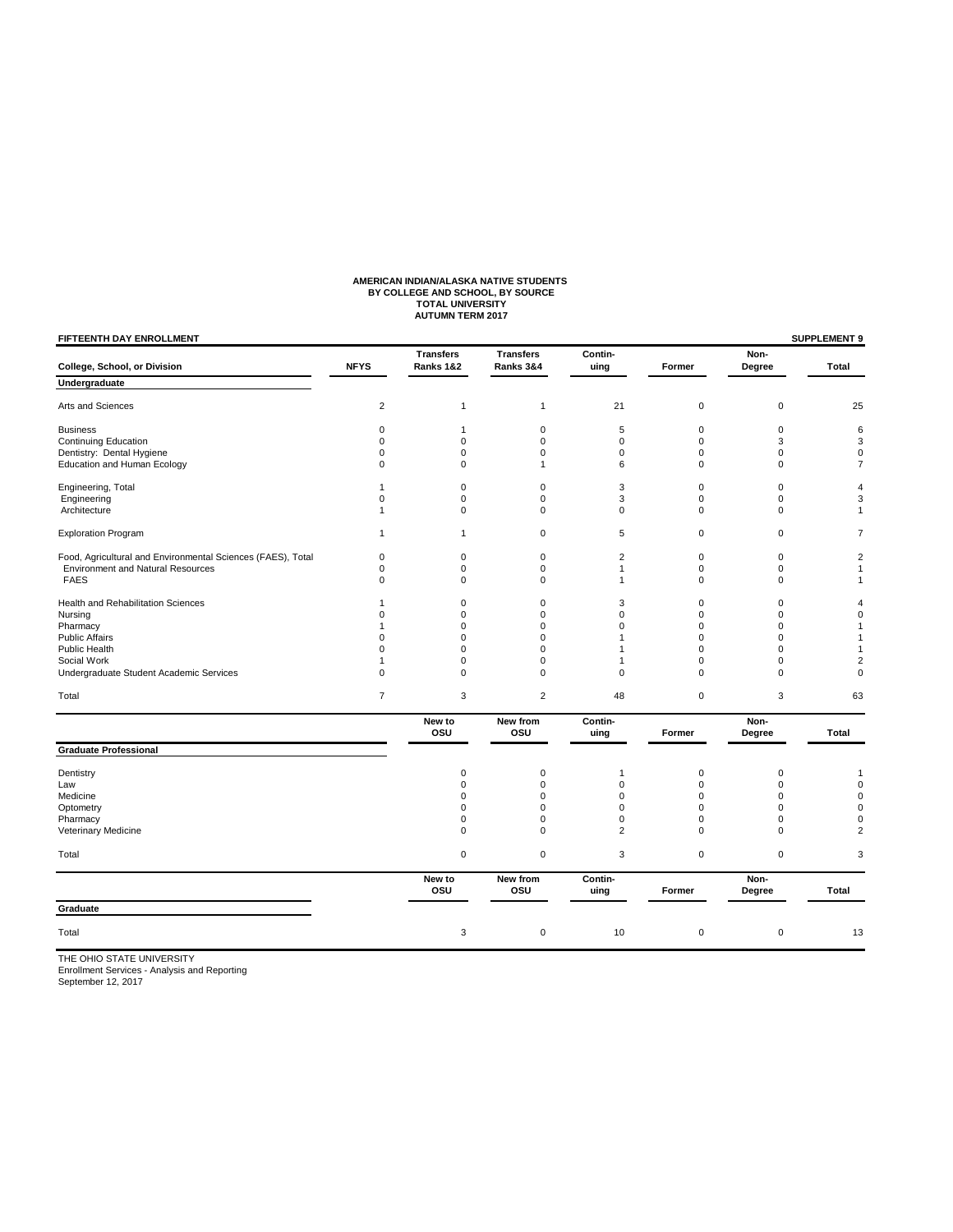# ASIAN STUDENTS<br>BY COLLEGE AND SCHOOL, BY SOURCE<br>TOTAL UNIVERSITY<br>AUTUMN TERM 2017

| <b>Transfers</b><br><b>Transfers</b><br>Contin-<br><b>NFYS</b><br>Ranks 3&4<br>College, School, or Division<br>Ranks 1&2<br>uing<br>Former<br>Undergraduate<br>21<br>22<br>Arts and Sciences<br>265<br>951<br>14<br>17<br>$\overline{c}$<br><b>Business</b><br>69<br>11<br>332<br>$\mathbf 0$<br>$\mathsf 0$<br>$\mathbf 0$<br><b>Continuing Education</b><br>$\mathbf 0$<br>0<br>Dentistry: Dental Hygiene<br>3<br>0<br>0<br>4<br>$\mathbf{1}$<br>9<br><b>Education and Human Ecology</b><br>4<br>76<br>$\overline{2}$<br>$\overline{\mathbf{4}}$<br>$\overline{7}$<br>Engineering, Total<br>169<br>570<br>4<br>1<br>168<br>6<br>545<br>Engineering<br>4<br>1<br>$\overline{1}$<br>$\mathbf{1}$<br>0<br>25<br>$\mathbf 0$<br>Architecture<br><b>Exploration Program</b><br>97<br>19<br>8<br>126<br>6<br>4<br>61<br>$\overline{2}$<br>Food, Agricultural and Environmental Sciences (FAES), Total<br>$\mathbf{1}$<br>$\mathbf{1}$ | Non-<br>Degree<br>$\mathbf 0$<br>$\mathbf 0$<br>40<br>$\mathbf 0$<br>$\mathbf 0$<br>$\mathbf 0$<br>$\mathbf 0$<br>$\mathbf 0$<br>$\mathbf 0$ | Total<br>1,273<br>431<br>40<br>8<br>95<br>751<br>724<br>27<br>256 |
|-----------------------------------------------------------------------------------------------------------------------------------------------------------------------------------------------------------------------------------------------------------------------------------------------------------------------------------------------------------------------------------------------------------------------------------------------------------------------------------------------------------------------------------------------------------------------------------------------------------------------------------------------------------------------------------------------------------------------------------------------------------------------------------------------------------------------------------------------------------------------------------------------------------------------------------|----------------------------------------------------------------------------------------------------------------------------------------------|-------------------------------------------------------------------|
|                                                                                                                                                                                                                                                                                                                                                                                                                                                                                                                                                                                                                                                                                                                                                                                                                                                                                                                                   |                                                                                                                                              |                                                                   |
|                                                                                                                                                                                                                                                                                                                                                                                                                                                                                                                                                                                                                                                                                                                                                                                                                                                                                                                                   |                                                                                                                                              |                                                                   |
|                                                                                                                                                                                                                                                                                                                                                                                                                                                                                                                                                                                                                                                                                                                                                                                                                                                                                                                                   |                                                                                                                                              |                                                                   |
|                                                                                                                                                                                                                                                                                                                                                                                                                                                                                                                                                                                                                                                                                                                                                                                                                                                                                                                                   |                                                                                                                                              |                                                                   |
|                                                                                                                                                                                                                                                                                                                                                                                                                                                                                                                                                                                                                                                                                                                                                                                                                                                                                                                                   |                                                                                                                                              |                                                                   |
|                                                                                                                                                                                                                                                                                                                                                                                                                                                                                                                                                                                                                                                                                                                                                                                                                                                                                                                                   |                                                                                                                                              |                                                                   |
|                                                                                                                                                                                                                                                                                                                                                                                                                                                                                                                                                                                                                                                                                                                                                                                                                                                                                                                                   |                                                                                                                                              |                                                                   |
|                                                                                                                                                                                                                                                                                                                                                                                                                                                                                                                                                                                                                                                                                                                                                                                                                                                                                                                                   |                                                                                                                                              |                                                                   |
|                                                                                                                                                                                                                                                                                                                                                                                                                                                                                                                                                                                                                                                                                                                                                                                                                                                                                                                                   |                                                                                                                                              |                                                                   |
|                                                                                                                                                                                                                                                                                                                                                                                                                                                                                                                                                                                                                                                                                                                                                                                                                                                                                                                                   |                                                                                                                                              |                                                                   |
|                                                                                                                                                                                                                                                                                                                                                                                                                                                                                                                                                                                                                                                                                                                                                                                                                                                                                                                                   |                                                                                                                                              |                                                                   |
|                                                                                                                                                                                                                                                                                                                                                                                                                                                                                                                                                                                                                                                                                                                                                                                                                                                                                                                                   | $\mathbf 0$                                                                                                                                  | 69                                                                |
| <b>Environment and Natural Resources</b><br>2<br>$\mathbf 0$<br>18<br>$\mathbf{1}$<br>$\mathbf{1}$                                                                                                                                                                                                                                                                                                                                                                                                                                                                                                                                                                                                                                                                                                                                                                                                                                | $\mathbf 0$                                                                                                                                  | 22                                                                |
| $\overline{c}$<br><b>FAES</b><br>0<br>43<br>$\mathbf{1}$<br>1                                                                                                                                                                                                                                                                                                                                                                                                                                                                                                                                                                                                                                                                                                                                                                                                                                                                     | $\mathbf 0$                                                                                                                                  | 47                                                                |
| Health and Rehabilitation Sciences<br>33<br>$\overline{2}$<br>3<br>103<br>$\mathbf 0$                                                                                                                                                                                                                                                                                                                                                                                                                                                                                                                                                                                                                                                                                                                                                                                                                                             | $\mathbf 0$                                                                                                                                  | 141                                                               |
| $\overline{7}$<br>1<br>1<br>26<br>$\overline{2}$<br>Nursing                                                                                                                                                                                                                                                                                                                                                                                                                                                                                                                                                                                                                                                                                                                                                                                                                                                                       | $\mathbf 0$                                                                                                                                  | 37                                                                |
| 20<br>0<br>$\mathbf 0$<br>65<br>Pharmacy<br>1                                                                                                                                                                                                                                                                                                                                                                                                                                                                                                                                                                                                                                                                                                                                                                                                                                                                                     | $\mathbf 0$                                                                                                                                  | 86                                                                |
| 0<br>9<br><b>Public Affairs</b><br>$\mathbf 0$<br>0<br>$\mathbf 0$                                                                                                                                                                                                                                                                                                                                                                                                                                                                                                                                                                                                                                                                                                                                                                                                                                                                | $\pmb{0}$                                                                                                                                    | $\boldsymbol{9}$                                                  |
| 5<br>27<br><b>Public Health</b><br>0<br>0<br>1                                                                                                                                                                                                                                                                                                                                                                                                                                                                                                                                                                                                                                                                                                                                                                                                                                                                                    | $\mathbf 0$                                                                                                                                  | 33                                                                |
| Social Work<br>0<br>0<br>10<br>$\mathbf 0$<br>1                                                                                                                                                                                                                                                                                                                                                                                                                                                                                                                                                                                                                                                                                                                                                                                                                                                                                   | $\mathbf 0$                                                                                                                                  | 11                                                                |
| Undergraduate Student Academic Services<br>0<br>0<br>$\mathbf 0$<br>0<br>$\mathbf 0$                                                                                                                                                                                                                                                                                                                                                                                                                                                                                                                                                                                                                                                                                                                                                                                                                                              | 67                                                                                                                                           | 67                                                                |
| 72<br>682<br>55<br>2,360<br>Total<br>31                                                                                                                                                                                                                                                                                                                                                                                                                                                                                                                                                                                                                                                                                                                                                                                                                                                                                           | 107                                                                                                                                          | 3,307                                                             |
| Contin-<br>New to<br>New from<br>osu<br>osu<br>uing<br>Former                                                                                                                                                                                                                                                                                                                                                                                                                                                                                                                                                                                                                                                                                                                                                                                                                                                                     | Non-<br>Degree                                                                                                                               | Total                                                             |
| <b>Graduate Professional</b>                                                                                                                                                                                                                                                                                                                                                                                                                                                                                                                                                                                                                                                                                                                                                                                                                                                                                                      |                                                                                                                                              |                                                                   |
| 8<br>34<br>Dentistry<br>4<br>$\mathbf 0$                                                                                                                                                                                                                                                                                                                                                                                                                                                                                                                                                                                                                                                                                                                                                                                                                                                                                          | $\mathbf 0$                                                                                                                                  | 46                                                                |
| 8<br>$\mathbf 0$<br>Law<br>$\overline{1}$<br>14                                                                                                                                                                                                                                                                                                                                                                                                                                                                                                                                                                                                                                                                                                                                                                                                                                                                                   | $\mathbf 0$                                                                                                                                  | 23                                                                |
| Medicine<br>17<br>14<br>120<br>$\mathbf 0$                                                                                                                                                                                                                                                                                                                                                                                                                                                                                                                                                                                                                                                                                                                                                                                                                                                                                        | $\mathbf 0$                                                                                                                                  | 151                                                               |
| $\overline{2}$<br>$\overline{1}$<br>$\mathbf 0$<br>Optometry<br>14                                                                                                                                                                                                                                                                                                                                                                                                                                                                                                                                                                                                                                                                                                                                                                                                                                                                | $\mathbf 0$                                                                                                                                  | 17                                                                |
| 11<br>Pharmacy<br>8<br>74<br>$\mathbf 0$                                                                                                                                                                                                                                                                                                                                                                                                                                                                                                                                                                                                                                                                                                                                                                                                                                                                                          | 0                                                                                                                                            | 93                                                                |
| 22<br>$\mathsf 0$<br>Veterinary Medicine<br>4<br>$\mathbf 0$                                                                                                                                                                                                                                                                                                                                                                                                                                                                                                                                                                                                                                                                                                                                                                                                                                                                      | $\mathbf 0$                                                                                                                                  | 26                                                                |
| 43<br>35<br>278<br>$\mathbf 0$<br>Total                                                                                                                                                                                                                                                                                                                                                                                                                                                                                                                                                                                                                                                                                                                                                                                                                                                                                           | $\mathbf 0$                                                                                                                                  | 356                                                               |
| New to<br>New from<br>Contin-<br>osu<br>osu<br>uing<br>Former                                                                                                                                                                                                                                                                                                                                                                                                                                                                                                                                                                                                                                                                                                                                                                                                                                                                     | Non-<br>Degree                                                                                                                               | Total                                                             |
| Graduate                                                                                                                                                                                                                                                                                                                                                                                                                                                                                                                                                                                                                                                                                                                                                                                                                                                                                                                          |                                                                                                                                              |                                                                   |
| $\overline{2}$<br>Total<br>58<br>37<br>295                                                                                                                                                                                                                                                                                                                                                                                                                                                                                                                                                                                                                                                                                                                                                                                                                                                                                        | 19                                                                                                                                           | 411                                                               |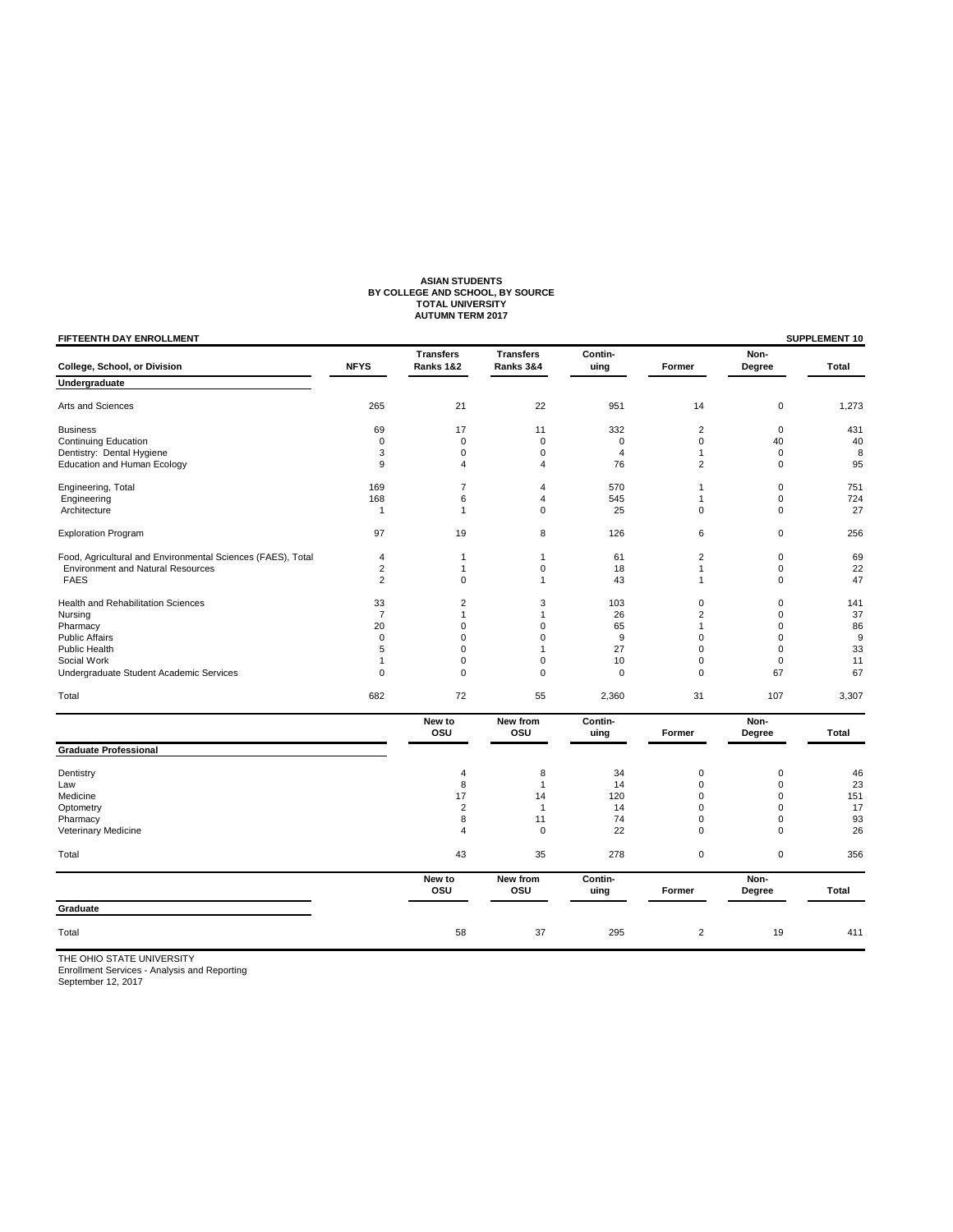# **AFRICAN AMERICAN STUDENTS BY COLLEGE AND SCHOOL, BY SOURCE TOTAL UNIVERSITY AUTUMN TERM 2017**

| FIFTEENTH DAY ENROLLMENT                                    |                |                               |                               |                 |                |                | SUPPLEMENT 11 |
|-------------------------------------------------------------|----------------|-------------------------------|-------------------------------|-----------------|----------------|----------------|---------------|
| College, School, or Division                                | <b>NFYS</b>    | <b>Transfers</b><br>Ranks 1&2 | <b>Transfers</b><br>Ranks 3&4 | Contin-<br>uing | Former         | Non-<br>Degree | Total         |
| Undergraduate                                               |                |                               |                               |                 |                |                |               |
| Arts and Sciences                                           | 248            | 53                            | 37                            | 921             | 49             | $\mathbf{1}$   | 1,309         |
| <b>Business</b>                                             | 47             | 15                            | 3                             | 153             | 3              | $\mathbf 0$    | 221           |
| <b>Continuing Education</b>                                 | $\mathbf 0$    | $\mathbf 0$                   | $\Omega$                      | 0               | $\mathbf 0$    | 80             | 80            |
| Dentistry: Dental Hygiene                                   | 5              | $\mathbf 0$                   | $\mathbf{1}$                  | 9               | 0              | $\mathbf 0$    | 15            |
| Education and Human Ecology                                 | 29             | 10                            | 13                            | 267             | 10             | $\mathbf 0$    | 329           |
| Engineering, Total                                          | 52             | 5                             | 4                             | 182             | $\overline{4}$ | $\mathbf 0$    | 247           |
| Engineering                                                 | 48             | 3                             | 4                             | 160             | 3              | $\mathbf 0$    | 218           |
| Architecture                                                | $\overline{4}$ | $\overline{2}$                | $\Omega$                      | 22              | $\mathbf{1}$   | $\Omega$       | 29            |
| <b>Exploration Program</b>                                  | 201            | 40                            | 20                            | 239             | 12             | $\mathbf 0$    | 512           |
| Food, Agricultural and Environmental Sciences (FAES), Total | 8              | $\mathbf 0$                   | $\overline{2}$                | 69              | 3              | $\mathbf 0$    | 82            |
| <b>Environment and Natural Resources</b>                    | $\mathbf{1}$   | 0                             | 0                             | 10              | $\mathbf 0$    | $\mathbf 0$    | 11            |
| <b>FAES</b>                                                 | $\overline{7}$ | 0                             | $\overline{c}$                | 59              | 3              | $\mathbf 0$    | 71            |
| Health and Rehabilitation Sciences                          | 32             | 3                             | 7                             | 111             | 8              | $\mathbf 0$    | 161           |
| Nursing                                                     | 9              | 0                             | $\mathbf{1}$                  | 34              | $\mathbf{1}$   | $\mathbf 0$    | 45            |
| Pharmacy                                                    | 11             | 1                             | 1                             | 18              | 0              | $\mathbf 0$    | 31            |
| <b>Public Affairs</b>                                       | $\mathbf 0$    | 1                             | 0                             | 32              | $\overline{2}$ | $\mathbf 0$    | 35            |
| <b>Public Health</b>                                        | $\overline{1}$ | 0                             | $\overline{c}$                | 33              | $\Omega$       | $\mathbf 0$    | 36            |
| Social Work                                                 | 14             | 5                             | $\overline{7}$                | 78              | 6              | $\mathbf 0$    | 110           |
| Undergraduate Student Academic Services                     | $\mathbf 0$    | 0                             | $\mathbf 0$                   | $\mathbf 0$     | 0              | 26             | 26            |
| Total                                                       | 657            | 133                           | 98                            | 2,146           | 98             | 107            | 3,239         |
|                                                             |                | New to<br>osu                 | New from<br>osu               | Contin-<br>uing | Former         | Non-<br>Degree | Total         |
| <b>Graduate Professional</b>                                |                |                               |                               |                 |                |                |               |
| Dentistry                                                   |                | $\mathbf 0$                   | $\overline{2}$                | 13              | $\mathbf 0$    | $\mathbf 0$    | 15            |
| Law                                                         |                | 13                            | 0                             | 25              | 0              | $\mathbf 0$    | 38            |
| Medicine                                                    |                | 14                            | 11                            | 53              | 1              | $\Omega$       | 79            |
| Optometry                                                   |                | $\overline{2}$                | $\mathbf 0$                   | 8               | $\Omega$       | $\mathbf 0$    | 10            |
| Pharmacy                                                    |                | 4                             | 5                             | 30              | 0              | $\mathbf 0$    | 39            |
| Veterinary Medicine                                         |                | 5                             | $\mathbf{1}$                  | 6               | 0              | $\mathbf 0$    | 12            |
| Total                                                       |                | 38                            | 19                            | 135             | $\mathbf{1}$   | $\mathbf 0$    | 193           |
|                                                             |                | New to                        | New from                      | Contin-         |                | Non-           |               |
| Graduate                                                    |                | OSU                           | OSU                           | uing            | Former         | Degree         | Total         |
|                                                             |                |                               |                               |                 |                |                |               |
| Total                                                       |                | 101                           | 34                            | 337             | 5              | 70             | 547           |
| <b>IF OUIO CTATE UNIVERSITY</b>                             |                |                               |                               |                 |                |                |               |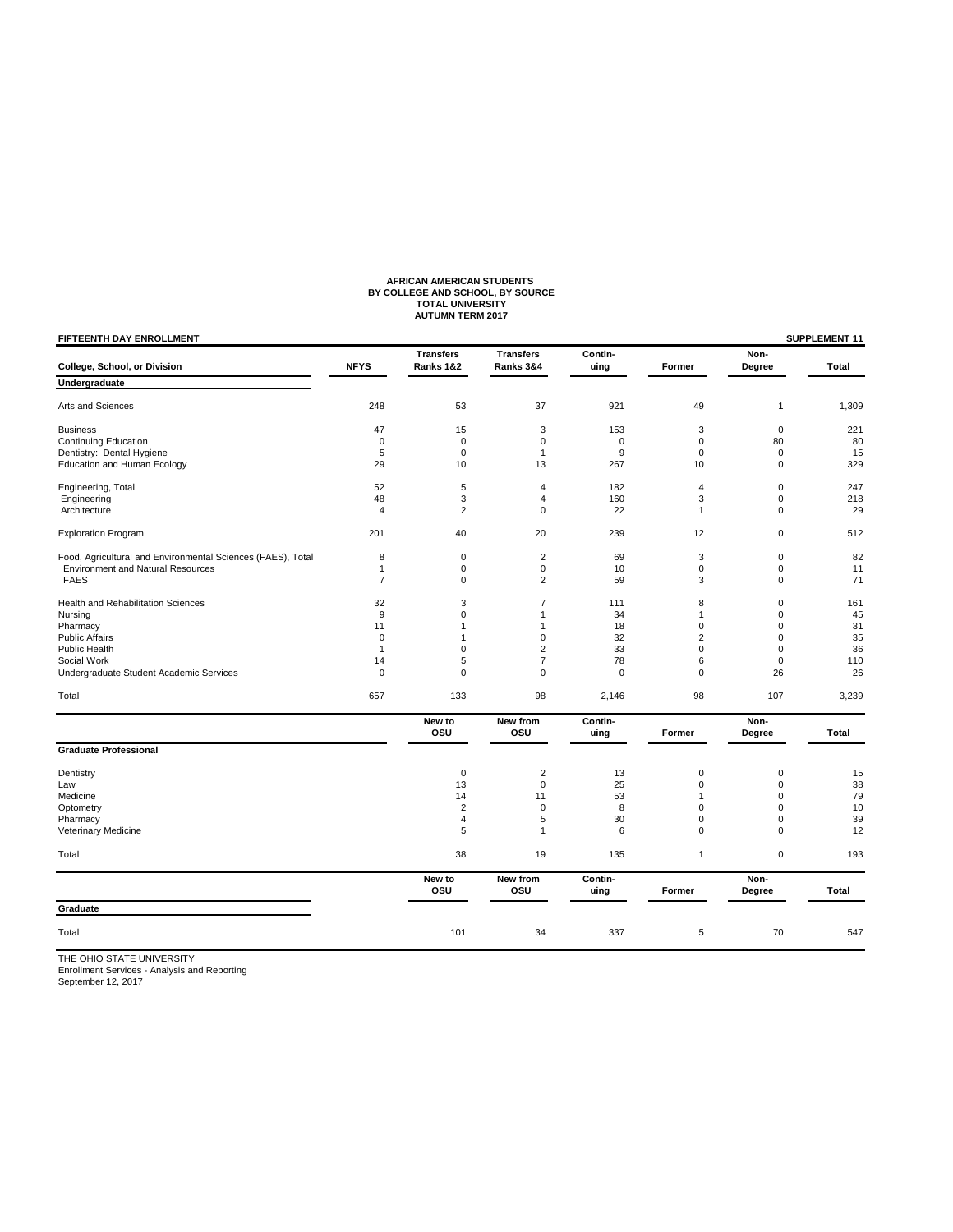# **NATIVE HAWAIIAN OR OTHER PACIFIC ISLANDER STUDENTS<br>BY COLLEGE AND SCHOOL, BY SOURCE<br>TOTAL UNIVERSITY<br>AUTUMN TERM 2017**

| College, School, or Division                                |              |                               |                               |                 |              |                |                         |
|-------------------------------------------------------------|--------------|-------------------------------|-------------------------------|-----------------|--------------|----------------|-------------------------|
|                                                             | <b>NFYS</b>  | <b>Transfers</b><br>Ranks 1&2 | <b>Transfers</b><br>Ranks 3&4 | Contin-<br>uing | Former       | Non-<br>Degree | Total                   |
| Undergraduate                                               |              |                               |                               |                 |              |                |                         |
| Arts and Sciences                                           | 0            | $\mathbf{1}$                  | $\mathbf{1}$                  | 12              | $\mathbf{1}$ | $\mathbf 0$    | 15                      |
| <b>Business</b>                                             | 1            | $\mathbf 0$                   | $\mathbf 0$                   | $\mathbf{1}$    | $\mathbf 0$  | $\mathbf 0$    | $\overline{\mathbf{c}}$ |
| <b>Continuing Education</b>                                 | 0            | 0                             | $\mathbf 0$                   | $\mathbf 0$     | $\mathbf 0$  | 0              | 0                       |
| Dentistry: Dental Hygiene                                   | $\mathbf 0$  | $\mathbf 0$                   | $\Omega$                      | $\mathbf 0$     | $\Omega$     | $\Omega$       | 0                       |
| <b>Education and Human Ecology</b>                          | $\pmb{0}$    | $\pmb{0}$                     | $\mathbf 0$                   | 3               | $\pmb{0}$    | $\mathbf 0$    | 3                       |
| Engineering, Total                                          | 0            | 0                             | $\mathbf 0$                   | 2               | $\pmb{0}$    | $\mathbf 0$    | $\overline{c}$          |
| Engineering                                                 | 0            | 0                             | $\mathbf 0$                   | $\overline{2}$  | $\mathbf 0$  | $\mathbf 0$    | $\overline{c}$          |
| Architecture                                                | $\mathbf 0$  | $\mathbf 0$                   | $\mathbf 0$                   | $\mathbf 0$     | $\mathbf 0$  | $\mathbf 0$    | $\overline{0}$          |
| <b>Exploration Program</b>                                  | 0            | 0                             | $\mathbf 0$                   | 3               | $\mathbf 0$  | $\mathbf 0$    | 3                       |
| Food, Agricultural and Environmental Sciences (FAES), Total | $\pmb{0}$    | $\mathbf 0$                   | $\mathbf 0$                   | 3               | $\mathbf 0$  | $\mathbf 0$    | 3                       |
| <b>Environment and Natural Resources</b>                    | $\mathbf 0$  | $\mathbf 0$                   | $\mathbf 0$                   | $\mathbf{1}$    | $\mathbf 0$  | $\mathbf 0$    | 1                       |
| <b>FAES</b>                                                 | $\mathbf 0$  | $\mathbf 0$                   | $\mathbf 0$                   | $\overline{2}$  | $\mathbf 0$  | $\mathbf 0$    | 2                       |
| Health and Rehabilitation Sciences                          | $\mathbf 0$  | $\mathbf 0$                   | $\mathbf 0$                   | $\mathbf{1}$    | $\mathbf 0$  | $\mathbf 0$    | 1                       |
| Nursing                                                     | $\mathbf 0$  | $\mathbf 0$                   | $\Omega$                      | $\Omega$        | $\mathbf 0$  | $\Omega$       | 0                       |
| Pharmacy                                                    | $\mathbf 0$  | $\mathbf 0$                   | $\mathbf 0$                   | $\mathbf 0$     | $\mathbf 0$  | $\mathbf 0$    | 0                       |
| <b>Public Affairs</b>                                       | $\mathbf 0$  | $\mathbf 0$                   | $\Omega$                      | $\mathbf 0$     | 0            | $\Omega$       | 0                       |
| Public Health                                               | $\mathbf 0$  | $\mathbf 0$                   | $\Omega$                      | $\mathbf 0$     | 0            | $\Omega$       | 0                       |
| Social Work                                                 | $\mathbf 0$  | $\mathbf 0$                   | $\mathbf 0$                   | $\mathbf 0$     | $\mathbf 0$  | $\Omega$       | 0                       |
| Undergraduate Student Academic Services                     | 0            | 0                             | $\mathbf 0$                   | $\mathbf 0$     | $\mathbf 0$  | $\mathbf 0$    | 0                       |
| Total                                                       | $\mathbf{1}$ | $\mathbf{1}$                  | $\mathbf{1}$                  | 25              | $\mathbf{1}$ | $\pmb{0}$      | 29                      |
|                                                             |              | New to<br>osu                 | New from<br>osu               | Contin-<br>uing | Former       | Non-<br>Degree | Total                   |
| <b>Graduate Professional</b>                                |              |                               |                               |                 |              |                |                         |
| Dentistry                                                   |              | $\mathbf 0$                   | $\mathbf 0$                   | $\mathbf 0$     | $\pmb{0}$    | $\mathbf 0$    | 0                       |
| Law                                                         |              | $\mathbf 0$                   | $\mathbf 0$                   | $\mathbf 0$     | $\mathbf 0$  | $\mathbf 0$    | 0                       |
| Medicine                                                    |              | $\Omega$                      | $\Omega$                      | $\Omega$        | $\Omega$     | $\Omega$       | $\Omega$                |
| Optometry                                                   |              | $\mathbf 0$                   | $\mathbf 0$                   | $\mathbf 0$     | $\mathbf 0$  | $\mathbf 0$    | $\overline{0}$          |
| Pharmacy                                                    |              | $\mathbf 0$                   | $\mathbf 0$                   | $\mathbf 0$     | $\mathbf 0$  | $\mathbf 0$    | 0                       |
| Veterinary Medicine                                         |              | $\mathbf 0$                   | $\mathbf 0$                   | $\mathbf 0$     | $\mathbf 0$  | $\mathbf 0$    | 0                       |
| Total                                                       |              | $\mathbf 0$                   | $\mathbf 0$                   | $\mathbf 0$     | $\pmb{0}$    | $\mathbf 0$    | 0                       |
|                                                             |              | New to<br>osu                 | New from<br>osu               | Contin-<br>uing | Former       | Non-<br>Degree | Total                   |
| Graduate                                                    |              |                               |                               |                 |              |                |                         |
| Total                                                       |              | $\pmb{0}$                     | $\mathbf 0$                   | $\overline{4}$  | $\pmb{0}$    | $\mathbf 0$    | 4                       |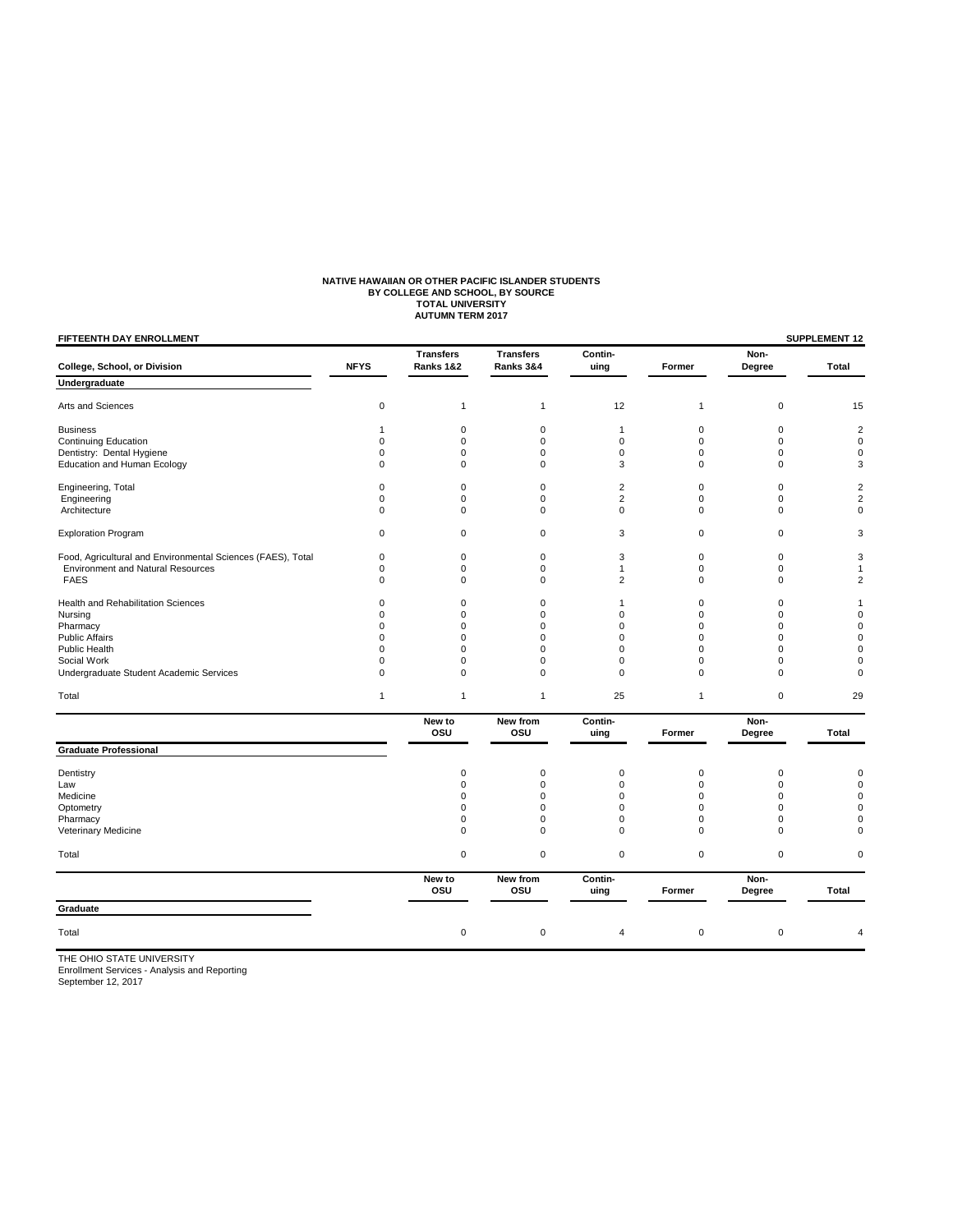# **TWO OR MORE RACES STUDENTS BY COLLEGE AND SCHOOL, BY SOURCE TOTAL UNIVERSITY AUTUMN TERM 2017**

| <b>Transfers</b><br><b>Transfers</b><br>Contin-<br><b>NFYS</b><br>Ranks 3&4<br>College, School, or Division<br>Ranks 1&2<br>uing<br>Former<br>Undergraduate<br>31<br>17<br>Arts and Sciences<br>149<br>478<br>18<br>8<br>$\pmb{0}$<br>5<br><b>Business</b><br>35<br>120<br>0<br><b>Continuing Education</b><br>0<br>0<br>0<br>$\mathbf 0$<br>Dentistry: Dental Hygiene<br>3<br>0<br>$\mathbf 0$<br>$\mathbf 0$<br>$\overline{4}$<br>Education and Human Ecology<br>16<br>8<br>11<br>113<br>$\mathbf{1}$<br>6<br>3<br>Engineering, Total<br>77<br>$\mathbf 0$<br>182<br>72<br>$\overline{\mathbf{c}}$<br>$\mathbf 0$<br>166<br>2<br>Engineering<br>Architecture<br>5<br>4<br>$\mathbf 0$<br>16<br>$\mathbf{1}$<br>69<br>13<br>11<br>86<br>6<br><b>Exploration Program</b><br>21<br>$\overline{\mathbf{c}}$<br>54<br>$\mathbf 0$<br>Food, Agricultural and Environmental Sciences (FAES), Total<br>$\mathbf{1}$<br><b>Environment and Natural Resources</b><br>$\overline{2}$<br>$\mathbf{1}$<br>24<br>$\mathbf 0$<br>$\mathbf{1}$ | Non-<br>Degree<br>Total<br>$\mathbf 0$<br>693<br>$\mathbf 0$<br>168<br>22<br>22<br>$\mathbf 0$<br>$\overline{7}$<br>$\mathbf 0$<br>149<br>$\mathbf 0$<br>268<br>$\mathbf 0$<br>242<br>$\mathbf 0$<br>26<br>$\mathbf 0$<br>185<br>79<br>$\mathbf{1}$<br>28<br>$\mathbf 0$<br>51<br>$\mathbf{1}$<br>79<br>$\mathbf 0$ |
|----------------------------------------------------------------------------------------------------------------------------------------------------------------------------------------------------------------------------------------------------------------------------------------------------------------------------------------------------------------------------------------------------------------------------------------------------------------------------------------------------------------------------------------------------------------------------------------------------------------------------------------------------------------------------------------------------------------------------------------------------------------------------------------------------------------------------------------------------------------------------------------------------------------------------------------------------------------------------------------------------------------------------------|---------------------------------------------------------------------------------------------------------------------------------------------------------------------------------------------------------------------------------------------------------------------------------------------------------------------|
|                                                                                                                                                                                                                                                                                                                                                                                                                                                                                                                                                                                                                                                                                                                                                                                                                                                                                                                                                                                                                                  |                                                                                                                                                                                                                                                                                                                     |
|                                                                                                                                                                                                                                                                                                                                                                                                                                                                                                                                                                                                                                                                                                                                                                                                                                                                                                                                                                                                                                  |                                                                                                                                                                                                                                                                                                                     |
|                                                                                                                                                                                                                                                                                                                                                                                                                                                                                                                                                                                                                                                                                                                                                                                                                                                                                                                                                                                                                                  |                                                                                                                                                                                                                                                                                                                     |
|                                                                                                                                                                                                                                                                                                                                                                                                                                                                                                                                                                                                                                                                                                                                                                                                                                                                                                                                                                                                                                  |                                                                                                                                                                                                                                                                                                                     |
|                                                                                                                                                                                                                                                                                                                                                                                                                                                                                                                                                                                                                                                                                                                                                                                                                                                                                                                                                                                                                                  |                                                                                                                                                                                                                                                                                                                     |
|                                                                                                                                                                                                                                                                                                                                                                                                                                                                                                                                                                                                                                                                                                                                                                                                                                                                                                                                                                                                                                  |                                                                                                                                                                                                                                                                                                                     |
|                                                                                                                                                                                                                                                                                                                                                                                                                                                                                                                                                                                                                                                                                                                                                                                                                                                                                                                                                                                                                                  |                                                                                                                                                                                                                                                                                                                     |
|                                                                                                                                                                                                                                                                                                                                                                                                                                                                                                                                                                                                                                                                                                                                                                                                                                                                                                                                                                                                                                  |                                                                                                                                                                                                                                                                                                                     |
|                                                                                                                                                                                                                                                                                                                                                                                                                                                                                                                                                                                                                                                                                                                                                                                                                                                                                                                                                                                                                                  |                                                                                                                                                                                                                                                                                                                     |
|                                                                                                                                                                                                                                                                                                                                                                                                                                                                                                                                                                                                                                                                                                                                                                                                                                                                                                                                                                                                                                  |                                                                                                                                                                                                                                                                                                                     |
|                                                                                                                                                                                                                                                                                                                                                                                                                                                                                                                                                                                                                                                                                                                                                                                                                                                                                                                                                                                                                                  |                                                                                                                                                                                                                                                                                                                     |
|                                                                                                                                                                                                                                                                                                                                                                                                                                                                                                                                                                                                                                                                                                                                                                                                                                                                                                                                                                                                                                  |                                                                                                                                                                                                                                                                                                                     |
|                                                                                                                                                                                                                                                                                                                                                                                                                                                                                                                                                                                                                                                                                                                                                                                                                                                                                                                                                                                                                                  |                                                                                                                                                                                                                                                                                                                     |
| 19<br>$\mathbf 0$<br><b>FAES</b><br>30<br>0<br>1                                                                                                                                                                                                                                                                                                                                                                                                                                                                                                                                                                                                                                                                                                                                                                                                                                                                                                                                                                                 |                                                                                                                                                                                                                                                                                                                     |
| Health and Rehabilitation Sciences<br>17<br>8<br>$\overline{2}$<br>52<br>$\mathbf 0$                                                                                                                                                                                                                                                                                                                                                                                                                                                                                                                                                                                                                                                                                                                                                                                                                                                                                                                                             |                                                                                                                                                                                                                                                                                                                     |
| 23<br>8<br>0<br>Nursing<br>1<br>1                                                                                                                                                                                                                                                                                                                                                                                                                                                                                                                                                                                                                                                                                                                                                                                                                                                                                                                                                                                                | 33<br>$\mathbf 0$                                                                                                                                                                                                                                                                                                   |
| $\overline{7}$<br>0<br>8<br>$\mathbf 0$<br>Pharmacy<br>$\Omega$                                                                                                                                                                                                                                                                                                                                                                                                                                                                                                                                                                                                                                                                                                                                                                                                                                                                                                                                                                  | 15<br>$\mathbf 0$                                                                                                                                                                                                                                                                                                   |
| 0<br>12<br><b>Public Affairs</b><br>$\mathbf{1}$<br>$\mathbf 0$<br>1                                                                                                                                                                                                                                                                                                                                                                                                                                                                                                                                                                                                                                                                                                                                                                                                                                                                                                                                                             | $\mathbf 0$<br>14                                                                                                                                                                                                                                                                                                   |
| Public Health<br>0<br>3<br>14<br>1<br>0                                                                                                                                                                                                                                                                                                                                                                                                                                                                                                                                                                                                                                                                                                                                                                                                                                                                                                                                                                                          | 18<br>$\mathbf 0$                                                                                                                                                                                                                                                                                                   |
| Social Work<br>2<br>2<br>33<br>1<br>1                                                                                                                                                                                                                                                                                                                                                                                                                                                                                                                                                                                                                                                                                                                                                                                                                                                                                                                                                                                            | 39<br>$\mathbf 0$                                                                                                                                                                                                                                                                                                   |
| $\mathbf 0$<br>Undergraduate Student Academic Services<br>0<br>0<br>$\mathbf 0$<br>$\mathbf 0$                                                                                                                                                                                                                                                                                                                                                                                                                                                                                                                                                                                                                                                                                                                                                                                                                                                                                                                                   | 33<br>33                                                                                                                                                                                                                                                                                                            |
| 404<br>80<br>47<br>1,179<br>36<br>Total                                                                                                                                                                                                                                                                                                                                                                                                                                                                                                                                                                                                                                                                                                                                                                                                                                                                                                                                                                                          | 56<br>1,802                                                                                                                                                                                                                                                                                                         |
| New to<br>New from<br>Contin-<br>osu<br>osu<br>uing<br>Former                                                                                                                                                                                                                                                                                                                                                                                                                                                                                                                                                                                                                                                                                                                                                                                                                                                                                                                                                                    | Non-<br>Total<br>Degree                                                                                                                                                                                                                                                                                             |
| <b>Graduate Professional</b>                                                                                                                                                                                                                                                                                                                                                                                                                                                                                                                                                                                                                                                                                                                                                                                                                                                                                                                                                                                                     |                                                                                                                                                                                                                                                                                                                     |
| $\overline{2}$<br>$\mathbf 2$<br>Dentistry<br>15<br>$\mathbf 0$                                                                                                                                                                                                                                                                                                                                                                                                                                                                                                                                                                                                                                                                                                                                                                                                                                                                                                                                                                  | $\mathbf 0$<br>19                                                                                                                                                                                                                                                                                                   |
| $\overline{0}$<br>Law<br>11<br>$\overline{1}$<br>14                                                                                                                                                                                                                                                                                                                                                                                                                                                                                                                                                                                                                                                                                                                                                                                                                                                                                                                                                                              | 26<br>$\mathbf 0$                                                                                                                                                                                                                                                                                                   |
| Medicine<br>8<br>30<br>$\overline{4}$<br>0                                                                                                                                                                                                                                                                                                                                                                                                                                                                                                                                                                                                                                                                                                                                                                                                                                                                                                                                                                                       | 42<br>$\mathbf 0$                                                                                                                                                                                                                                                                                                   |
| 5<br>$\mathbf 0$<br>0<br>Optometry<br>1                                                                                                                                                                                                                                                                                                                                                                                                                                                                                                                                                                                                                                                                                                                                                                                                                                                                                                                                                                                          | 6<br>$\mathbf 0$                                                                                                                                                                                                                                                                                                    |
| 0<br>$\boldsymbol{9}$<br>Pharmacy<br>3<br>0                                                                                                                                                                                                                                                                                                                                                                                                                                                                                                                                                                                                                                                                                                                                                                                                                                                                                                                                                                                      | $\mathbf 0$<br>12                                                                                                                                                                                                                                                                                                   |
| 3<br>3<br>$\overline{0}$<br>Veterinary Medicine<br>13                                                                                                                                                                                                                                                                                                                                                                                                                                                                                                                                                                                                                                                                                                                                                                                                                                                                                                                                                                            | $\mathbf 0$<br>19                                                                                                                                                                                                                                                                                                   |
| 25<br>13<br>86<br>$\mathbf 0$<br>Total                                                                                                                                                                                                                                                                                                                                                                                                                                                                                                                                                                                                                                                                                                                                                                                                                                                                                                                                                                                           | $\mathbf 0$<br>124                                                                                                                                                                                                                                                                                                  |
| New to<br>New from<br>Contin-<br>osu<br>osu<br>Former<br>uing                                                                                                                                                                                                                                                                                                                                                                                                                                                                                                                                                                                                                                                                                                                                                                                                                                                                                                                                                                    | Non-<br><b>Total</b><br>Degree                                                                                                                                                                                                                                                                                      |
| Graduate                                                                                                                                                                                                                                                                                                                                                                                                                                                                                                                                                                                                                                                                                                                                                                                                                                                                                                                                                                                                                         |                                                                                                                                                                                                                                                                                                                     |
| Total<br>38<br>29<br>167<br>$\mathbf{1}$                                                                                                                                                                                                                                                                                                                                                                                                                                                                                                                                                                                                                                                                                                                                                                                                                                                                                                                                                                                         | 11<br>246                                                                                                                                                                                                                                                                                                           |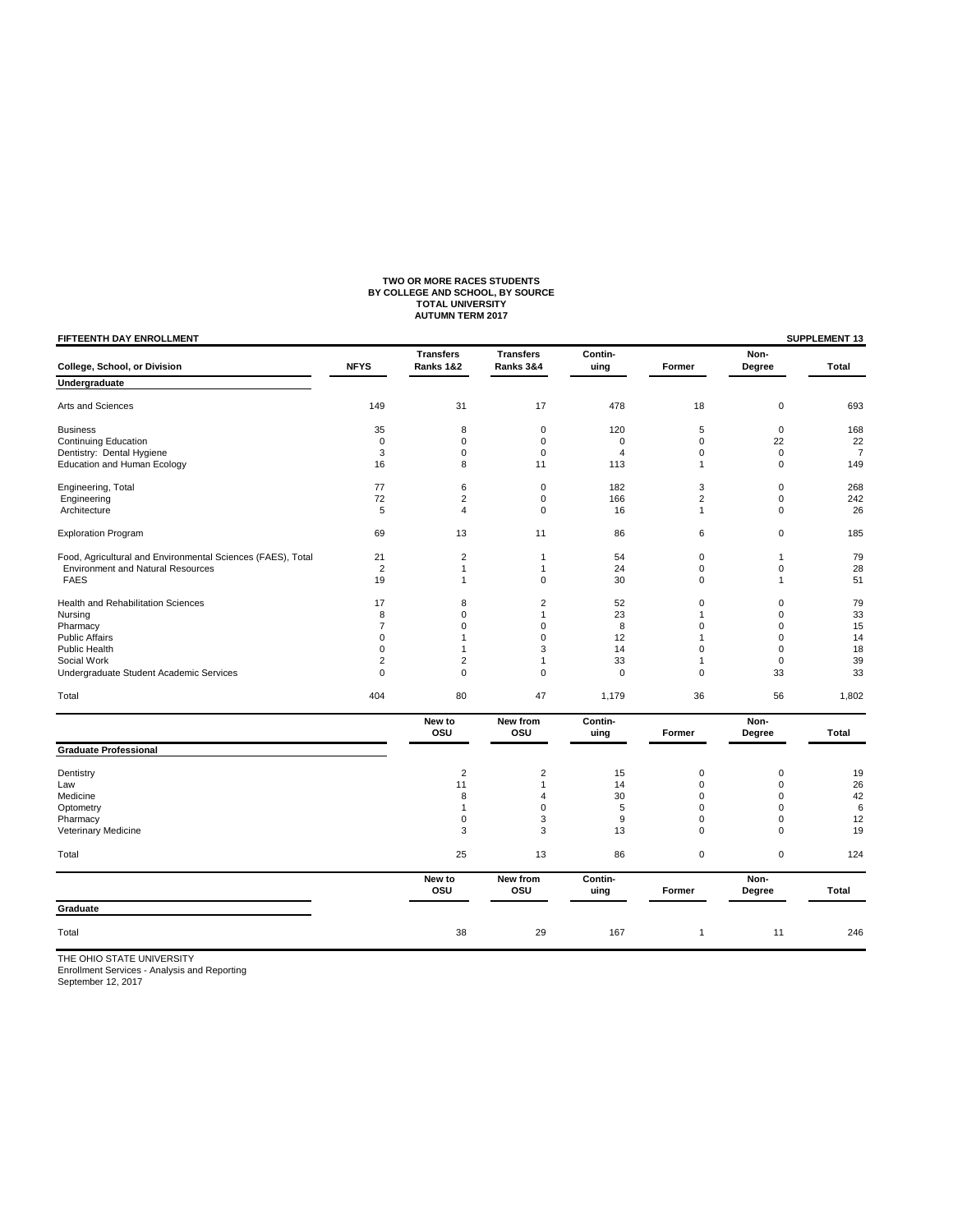# WHITE STUDENTS<br>BY COLLEGE AND SCHOOL, BY SOURCE<br>TOTAL UNIVERSITY<br>AUTUMN TERM 2017

| FIFTEENTH DAY ENROLLMENT                                    |             |                               |                               |                 |                |                | SUPPLEMENT 14 |
|-------------------------------------------------------------|-------------|-------------------------------|-------------------------------|-----------------|----------------|----------------|---------------|
| College, School, or Division                                | <b>NFYS</b> | <b>Transfers</b><br>Ranks 1&2 | <b>Transfers</b><br>Ranks 3&4 | Contin-<br>uing | Former         | Non-<br>Degree | Total         |
| Undergraduate                                               |             |                               |                               |                 |                |                |               |
| Arts and Sciences                                           | 2,069       | 403                           | 286                           | 8,882           | 249            | 1              | 11,890        |
| <b>Business</b>                                             | 848         | 194                           | 73                            | 4,169           | 41             | $\mathbf 0$    | 5,325         |
| <b>Continuing Education</b>                                 | $\mathbf 0$ | $\mathbf 0$                   | $\mathbf 0$                   | 0               | $\mathbf 0$    | 519            | 519           |
| Dentistry: Dental Hygiene                                   | 31          | 12                            | 12                            | 76              | $\overline{4}$ | $\pmb{0}$      | 135           |
| Education and Human Ecology                                 | 353         | 163                           | 85                            | 2,522           | 77             | $\overline{2}$ | 3,202         |
| Engineering, Total                                          | 1,184       | 45                            | 53                            | 4,544           | 56             | $\mathbf 0$    | 5,882         |
| Engineering                                                 | 1,129       | 40                            | 49                            | 4,265           | 52             | $\mathbf 0$    | 5,535         |
| Architecture                                                | 55          | 5                             | 4                             | 279             | $\overline{4}$ | $\mathbf 0$    | 347           |
| <b>Exploration Program</b>                                  | 1,196       | 216                           | 105                           | 1,272           | 82             | $\mathbf 0$    | 2,871         |
| Food, Agricultural and Environmental Sciences (FAES), Total | 521         | 63                            | 52                            | 2,069           | 58             | 34             | 2,797         |
| <b>Environment and Natural Resources</b>                    | 80          | 15                            | 20                            | 507             | 13             | $\mathbf 0$    | 635           |
| <b>FAES</b>                                                 | 441         | 48                            | 32                            | 1,562           | 45             | 34             | 2,162         |
| Health and Rehabilitation Sciences                          | 264         | 43                            | 28                            | 1,089           | 16             | $\pmb{0}$      | 1,440         |
| Nursing                                                     | 169         | 22                            | 28                            | 579             | 21             | $\pmb{0}$      | 819           |
| Pharmacy                                                    | 72          | $\mathbf 0$                   | 3                             | 191             | $\mathbf 0$    | $\mathbf 0$    | 266           |
| <b>Public Affairs</b>                                       | 26          | $\overline{2}$                | 6                             | 174             | 0              | $\mathbf 0$    | 208           |
| Public Health                                               | 21          | $\overline{2}$                | 3                             | 183             | $\Omega$       | $\mathbf 0$    | 209           |
| Social Work                                                 | 27          | 17                            | 26                            | 445             | $\overline{7}$ | $\mathbf 0$    | 522           |
| Undergraduate Student Academic Services                     | $\mathbf 0$ | $\mathbf 0$                   | $\mathbf 0$                   | $\mathbf 0$     | $\mathbf{1}$   | 433            | 434           |
| Total                                                       | 6,781       | 1,182                         | 760                           | 26,195          | 612            | 989            | 36,519        |
|                                                             |             | New to<br>OSU                 | New from<br>osu               | Contin-<br>uing | Former         | Non-<br>Degree | Total         |
| <b>Graduate Professional</b>                                |             |                               |                               |                 |                |                |               |
| Dentistry                                                   |             | 49                            | 33                            | 246             | 0              | $\mathbf 0$    | 328           |
| Law                                                         |             | 108                           | 54                            | 237             | 0              | $\pmb{0}$      | 399           |
| Medicine                                                    |             | 56                            | 46                            | 291             | 1              | $\mathbf 0$    | 394           |
| Optometry                                                   |             | 40                            | 15                            | 160             | 0              | $\mathbf 0$    | 215           |
| Pharmacy                                                    |             | $\mathbf 0$                   | 35                            | 209             | 0              | $\mathbf 0$    | 244           |
| <b>Veterinary Medicine</b>                                  |             | 74                            | 45                            | 376             | $\overline{2}$ | $\mathbf 0$    | 497           |
| Total                                                       |             | 327                           | 228                           | 1,519           | 3              | $\pmb{0}$      | 2,077         |
|                                                             |             | New to<br>OSU                 | New from<br>OSU               | Contin-<br>uing | Former         | Non-<br>Degree | Total         |
| Graduate                                                    |             |                               |                               |                 |                |                |               |
| Total                                                       |             | 885                           | 537                           | 4,264           | 72             | 424            | 6,182         |
|                                                             |             |                               |                               |                 |                |                |               |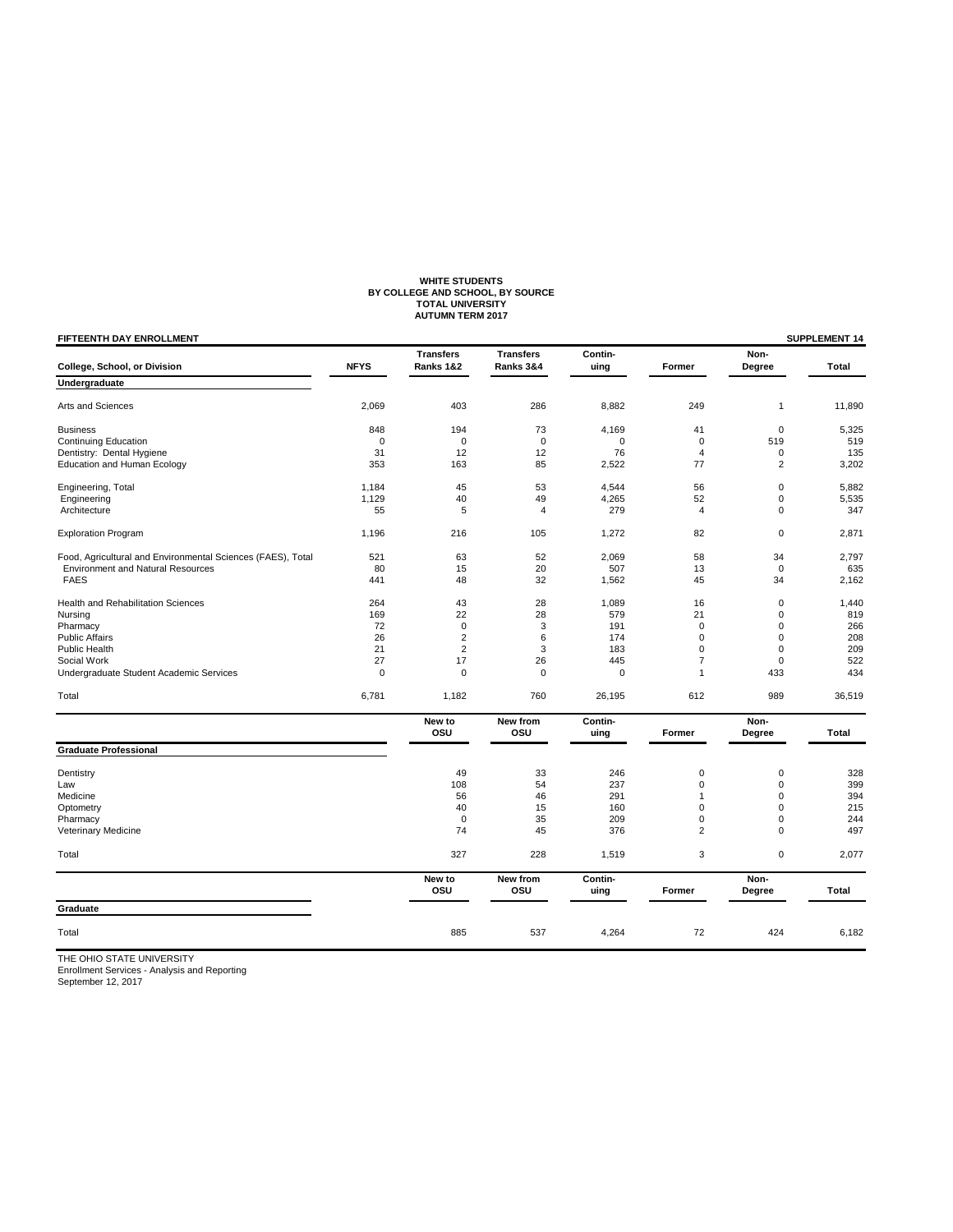# **INTERNATIONAL STUDENTS BY COLLEGE AND SCHOOL, BY SOURCE TOTAL UNIVERSITY AUTUMN TERM 2017**

| FIFTEENTH DAY ENROLLMENT                                    |                |                               |                               |                 |                |                | SUPPLEMENT 15           |
|-------------------------------------------------------------|----------------|-------------------------------|-------------------------------|-----------------|----------------|----------------|-------------------------|
| College, School, or Division                                | <b>NFYS</b>    | <b>Transfers</b><br>Ranks 1&2 | <b>Transfers</b><br>Ranks 3&4 | Contin-<br>uing | Former         | Non-<br>Degree | Total                   |
| Undergraduate                                               |                |                               |                               |                 |                |                |                         |
| Arts and Sciences                                           | 378            | 71                            | 25                            | 1,120           | 15             | $\mathbf 0$    | 1,609                   |
| <b>Business</b>                                             | 120            | 47                            | 27                            | 773             | 9              | $\mathbf 0$    | 976                     |
| <b>Continuing Education</b>                                 | $\Omega$       | $\mathbf 0$                   | $\mathbf 0$                   | $\Omega$        | $\Omega$       | 92             | 92                      |
| Dentistry: Dental Hygiene                                   | $\mathbf 0$    | 0                             | $\mathbf 0$                   | $\mathbf 0$     | 0              | $\mathbf 0$    | $\mathbf 0$             |
| <b>Education and Human Ecology</b>                          | 23             | 6                             | $\mathbf{1}$                  | 61              | $\mathbf 0$    | $\mathbf 0$    | 91                      |
| Engineering, Total                                          | 52             | 38                            | 31                            | 692             | $\overline{2}$ | $\mathbf 0$    | 815                     |
| Engineering                                                 | 50             | 35                            | 31                            | 634             | $\overline{2}$ | $\mathbf 0$    | 752                     |
| Architecture                                                | $\overline{2}$ | 3                             | $\mathbf 0$                   | 58              | $\Omega$       | $\Omega$       | 63                      |
| <b>Exploration Program</b>                                  | 3              | 0                             | $\mathbf 0$                   | $\mathbf 0$     | 0              | $\mathbf 0$    | 3                       |
| Food, Agricultural and Environmental Sciences (FAES), Total | 8              | 3                             | $\mathbf 0$                   | 49              | $\pmb{0}$      | $\mathbf 0$    | 60                      |
| <b>Environment and Natural Resources</b>                    | 4              | 0                             | $\mathbf 0$                   | 11              | $\mathbf 0$    | $\mathbf 0$    | 15                      |
| <b>FAES</b>                                                 | 4              | 3                             | $\mathbf 0$                   | 38              | $\mathbf 0$    | $\mathbf 0$    | 45                      |
| Health and Rehabilitation Sciences                          | $\mathbf 0$    | 0                             | $\mathbf 0$                   | 24              | $\mathbf 0$    | $\mathbf 0$    | 24                      |
| Nursing                                                     | 3              | 0                             | $\mathbf 0$                   | $\overline{2}$  | $\mathbf 0$    | $\mathbf 0$    | 5                       |
| Pharmacy                                                    | 3              | 0                             | $\mathbf 0$                   | 14              | 0              | $\mathbf 0$    | 17                      |
| <b>Public Affairs</b>                                       | $\overline{2}$ | 1                             | $\mathbf 0$                   | $\mathbf{1}$    | 1              | $\mathbf 0$    | 5                       |
| <b>Public Health</b>                                        | $\mathbf 0$    | 1                             | $\mathbf{1}$                  | $\mathbf{1}$    | $\Omega$       | $\mathbf 0$    | 3                       |
| Social Work                                                 | $\overline{1}$ | 0                             | $\mathbf 0$                   | 0               | $\mathbf 0$    | $\mathbf 0$    | $\mathbf{1}$            |
| Undergraduate Student Academic Services                     | $\mathbf 0$    | 0                             | $\mathbf 0$                   | $\mathbf 0$     | 0              | 3              | 3                       |
| Total                                                       | 593            | 167                           | 85                            | 2,737           | 27             | 95             | 3,704                   |
|                                                             |                | New to<br>osu                 | New from<br>osu               | Contin-<br>uing | Former         | Non-<br>Degree | Total                   |
| <b>Graduate Professional</b>                                |                |                               |                               |                 |                |                |                         |
| Dentistry                                                   |                | $\pmb{0}$                     | $\mathbf 0$                   | $\overline{2}$  | $\mathbf 0$    | $\mathbf 0$    | $\overline{\mathbf{c}}$ |
| Law                                                         |                | 35                            | $\mathbf 0$                   | 10              | 0              | $\mathbf 0$    | 45                      |
| Medicine                                                    |                | $\mathbf 0$                   | $\Omega$                      | $\mathbf 0$     | $\Omega$       | $\Omega$       | $\pmb{0}$               |
| Optometry                                                   |                | 0                             | $\mathbf 0$                   | $\mathbf{1}$    | 0              | $\mathbf 0$    | $\mathbf{1}$            |
| Pharmacy                                                    |                | 4                             | $\mathbf{1}$                  | 12              | $\Omega$       | $\mathbf 0$    | 17                      |
| Veterinary Medicine                                         |                | $\overline{2}$                | $\mathbf 0$                   | 3               | $\mathbf 0$    | $\mathbf 0$    | 5                       |
| Total                                                       |                | 41                            | $\mathbf{1}$                  | 28              | $\mathbf 0$    | $\mathbf 0$    | 70                      |
|                                                             |                | New to<br>OSU                 | New from<br>osu               | Contin-<br>uing | Former         | Non-<br>Degree | Total                   |
| Graduate                                                    |                |                               |                               |                 |                |                |                         |
| Total                                                       |                | 645                           | 54                            | 1,871           | 35             | 33             | 2,638                   |
| <b>UE OUIO CTATE UNIVERSITY</b>                             |                |                               |                               |                 |                |                |                         |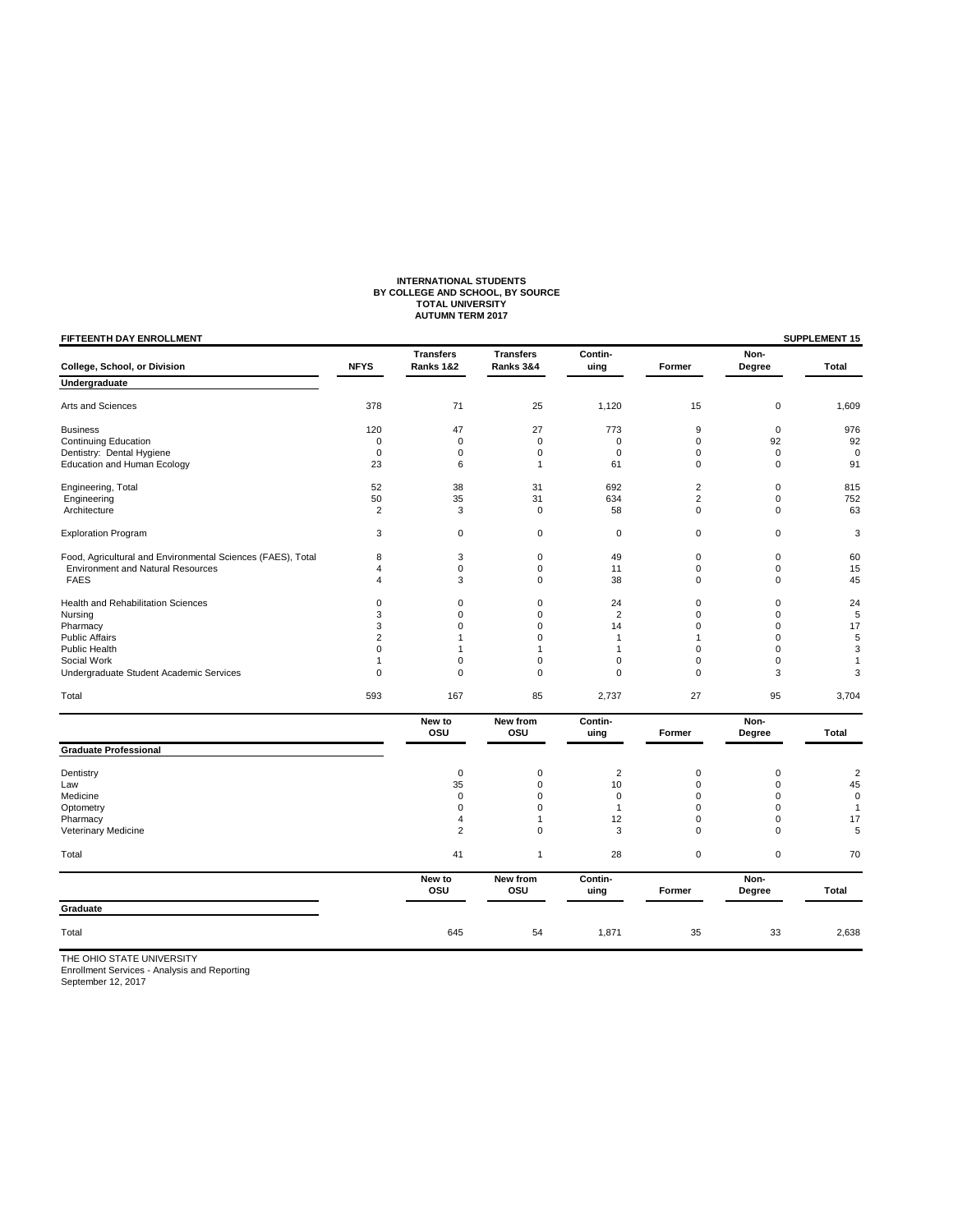# RACE UNKNOWN STUDENTS<br>BY COLLEGE AND SCHOOL, BY SOURCE<br>TOTAL UNIVERSITY<br>AUTUMN TERM 2017

| FIFTEENTH DAY ENROLLMENT                                    |                |                               |                               |                 |              |                | SUPPLEMENT 16  |
|-------------------------------------------------------------|----------------|-------------------------------|-------------------------------|-----------------|--------------|----------------|----------------|
| College, School, or Division                                | <b>NFYS</b>    | <b>Transfers</b><br>Ranks 1&2 | <b>Transfers</b><br>Ranks 3&4 | Contin-<br>uing | Former       | Non-<br>Degree | <b>Total</b>   |
| Undergraduate                                               |                |                               |                               |                 |              |                |                |
| Arts and Sciences                                           | 117            | 20                            | 17                            | 426             | 13           | $\mathbf 0$    | 593            |
| <b>Business</b>                                             | 58             | 3                             | $\overline{4}$                | 186             | 3            | $\mathbf 0$    | 254            |
| <b>Continuing Education</b>                                 | $\mathbf 0$    | $\mathbf 0$                   | $\mathbf 0$                   | $\mathbf 0$     | $\mathbf 0$  | 23             | 23             |
| Dentistry: Dental Hygiene                                   | $\mathbf 0$    | $\mathbf 0$                   | $\mathbf{1}$                  | 1               | $\mathbf 0$  | $\mathbf 0$    | $\overline{2}$ |
| Education and Human Ecology                                 | 18             | 11                            | 9                             | 105             | 4            | $\mathbf 0$    | 147            |
| Engineering, Total                                          | 85             | $\pmb{0}$                     | 1                             | 253             | 3            | $\mathbf 0$    | 342            |
| Engineering                                                 | 84             | $\mathbf 0$                   | $\mathbf{1}$                  | 243             | 3            | $\mathbf 0$    | 331            |
| Architecture                                                | 1              | $\mathbf 0$                   | $\mathbf 0$                   | 10              | $\mathbf 0$  | 0              | 11             |
| <b>Exploration Program</b>                                  | 72             | 11                            | 5                             | 52              | 3            | $\pmb{0}$      | 143            |
| Food, Agricultural and Environmental Sciences (FAES), Total | 23             | 6                             | $\mathbf{1}$                  | 60              | 3            | $\mathbf 0$    | 93             |
| <b>Environment and Natural Resources</b>                    | $\overline{7}$ | $\overline{2}$                | $\mathbf 0$                   | 18              | $\mathbf 0$  | $\mathsf 0$    | 27             |
| <b>FAES</b>                                                 | 16             | $\overline{4}$                | $\mathbf{1}$                  | 42              | 3            | $\Omega$       | 66             |
| Health and Rehabilitation Sciences                          | 20             | 4                             | $\mathbf{1}$                  | 21              | $\mathbf 0$  | $\mathbf 0$    | 46             |
| Nursing                                                     | 6              | $\mathbf 0$                   | $\mathbf 0$                   | $\overline{7}$  | $\mathbf 0$  | $\mathbf 0$    | 13             |
| Pharmacy                                                    | $\Omega$       | $\Omega$                      | $\Omega$                      | 5               | $\mathbf 0$  | $\Omega$       | 5              |
| <b>Public Affairs</b>                                       | $\overline{2}$ | 0                             | $\mathbf 0$                   | $\overline{2}$  | $\mathbf 0$  | $\mathbf 0$    | $\overline{4}$ |
| Public Health                                               | 0              | 0                             | $\mathbf 0$                   | $\overline{4}$  | $\mathbf 0$  | $\mathbf 0$    | $\overline{4}$ |
| Social Work                                                 | 1              | $\overline{2}$                | 3                             | 16              | $\mathbf{1}$ | $\mathbf 0$    | 23             |
| Undergraduate Student Academic Services                     | 0              | $\mathbf 0$                   | $\mathbf 0$                   | $\mathbf 0$     | $\mathbf 0$  | 43             | 43             |
| Total                                                       | 402            | 57                            | 42                            | 1,138           | 30           | 66             | 1,735          |
|                                                             |                | New to<br>osu                 | New from<br>osu               | Contin-<br>uing | Former       | Non-<br>Degree | <b>Total</b>   |
| <b>Graduate Professional</b>                                |                |                               |                               |                 |              |                |                |
| Dentistry                                                   |                | 3                             | 1                             | 4               | 0            | $\mathbf 0$    | 8              |
| Law                                                         |                | 8                             | $\mathbf 0$                   | 17              | $\mathbf 0$  | $\pmb{0}$      | 25             |
| Medicine                                                    |                | 7                             | $\mathbf 0$                   | 23              | $\mathbf 0$  | $\mathbf 0$    | 30             |
| Optometry                                                   |                | 4                             | $\mathbf 0$                   | 5               | $\mathbf 0$  | $\mathbf 0$    | 9              |
| Pharmacy                                                    |                | 42                            | 9                             | 46              | $\mathbf 0$  | 0              | 97             |
| Veterinary Medicine                                         |                | 3                             | $\mathbf{1}$                  | $\overline{7}$  | $\mathbf 0$  | $\mathbf 0$    | 11             |
| Total                                                       |                | 67                            | 11                            | 102             | $\mathbf 0$  | $\mathbf 0$    | 180            |
|                                                             |                | New to<br>osu                 | New from<br>osu               | Contin-<br>uing | Former       | Non-<br>Degree | <b>Total</b>   |
| Graduate                                                    |                |                               |                               |                 |              |                |                |
| Total                                                       |                | 64                            | 6                             | 181             | 3            | 20             | 274            |
| $F \cap U \cap T$                                           |                |                               |                               |                 |              |                |                |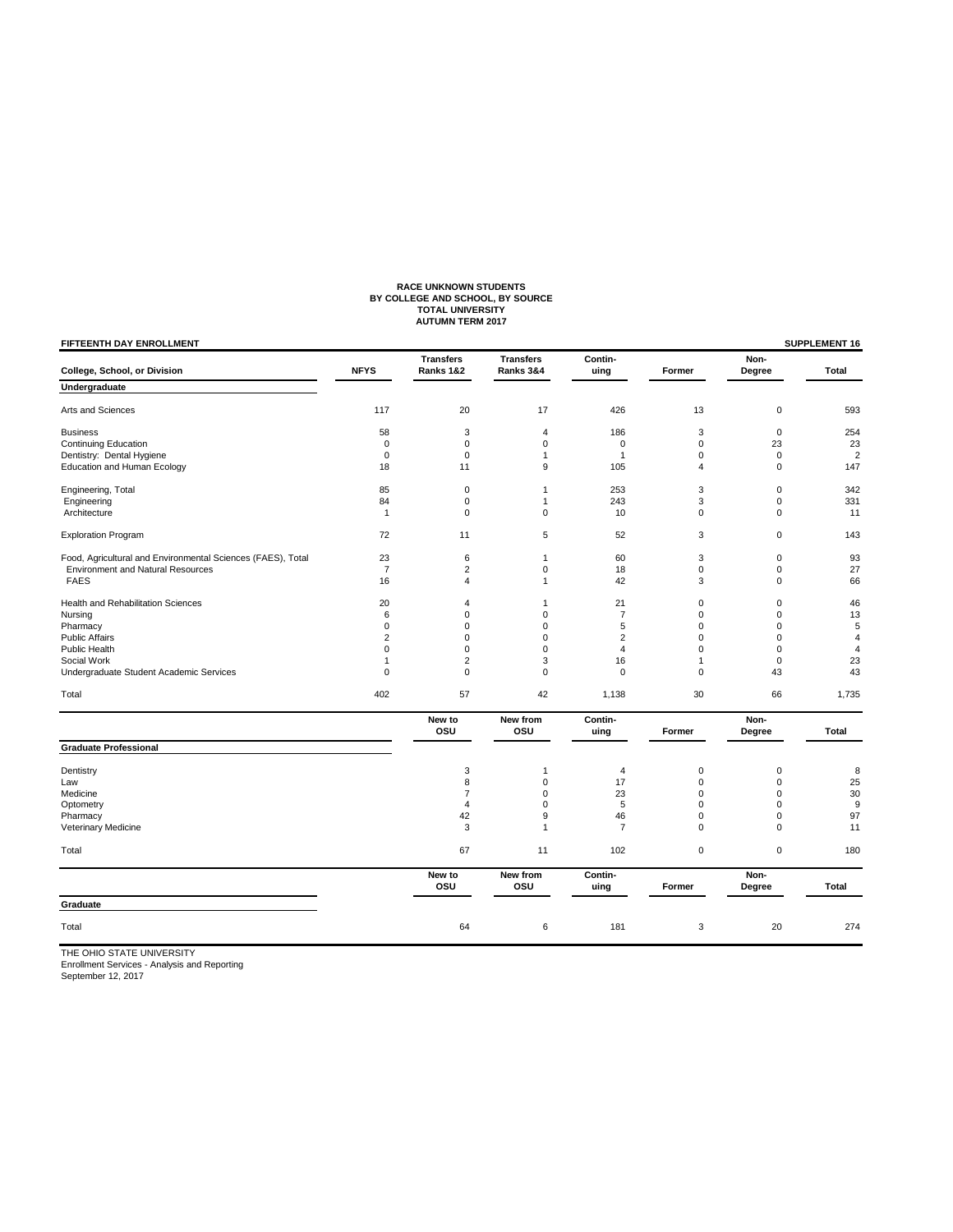# **TOTAL ENROLLMENT BY COLLEGE AND SCHOOL, BY SOURCE TOTAL UNIVERSITY AUTUMN TERM 2017**

| FIFTEENTH DAY ENROLLMENT                                    |             |                               |                               |                 |                |                | SUPPLEMENT 17 |
|-------------------------------------------------------------|-------------|-------------------------------|-------------------------------|-----------------|----------------|----------------|---------------|
| College, School, or Division                                | <b>NFYS</b> | <b>Transfers</b><br>Ranks 1&2 | <b>Transfers</b><br>Ranks 3&4 | Contin-<br>uing | Former         | Non-<br>Degree | Total         |
| Undergraduate                                               |             |                               |                               |                 |                |                |               |
| Arts and Sciences                                           | 3,357       | 628                           | 436                           | 13,407          | 376            | 3              | 18,207        |
| <b>Business</b>                                             | 1,244       | 296                           | 123                           | 5,914           | 67             | $\mathbf 0$    | 7,644         |
| <b>Continuing Education</b>                                 | 0           | $\mathbf 0$                   | $\Omega$                      | $\mathbf 0$     | $\mathbf 0$    | 812            | 812           |
| Dentistry: Dental Hygiene                                   | 44          | 12                            | 15                            | 100             | 5              | 0              | 176           |
| <b>Education and Human Ecology</b>                          | 472         | 208                           | 130                           | 3,259           | 98             | $\overline{2}$ | 4,169         |
| Engineering, Total                                          | 1,695       | 104                           | 96                            | 6,672           | 74             | 0              | 8,641         |
| Engineering                                                 | 1,621       | 88                            | 91                            | 6,242           | 67             | 0              | 8,109         |
| Architecture                                                | 74          | 16                            | 5                             | 430             | $\overline{7}$ | 0              | 532           |
| <b>Exploration Program</b>                                  | 1,723       | 313                           | 158                           | 1,873           | 114            | $\pmb{0}$      | 4,181         |
| Food, Agricultural and Environmental Sciences (FAES), Total | 605         | 78                            | 59                            | 2,424           | 66             | 35             | 3,267         |
| <b>Environment and Natural Resources</b>                    | 97          | 21                            | 22                            | 614             | 14             | $\pmb{0}$      | 768           |
| <b>FAES</b>                                                 | 508         | 57                            | 37                            | 1,810           | 52             | 35             | 2,499         |
| <b>Health and Rehabilitation Sciences</b>                   | 385         | 63                            | 45                            | 1,469           | 27             | $\mathbf 0$    | 1,989         |
| Nursing                                                     | 219         | 24                            | 34                            | 695             | 28             | 0              | 1,000         |
| Pharmacy                                                    | 121         | $\mathbf{1}$                  | $\overline{4}$                | 312             | $\mathbf{1}$   | 0              | 439           |
| <b>Public Affairs</b>                                       | 32          | 5                             | 6                             | 237             | $\overline{4}$ | 0              | 284           |
| Public Health                                               | 29          | 6                             | 10                            | 276             | $\mathbf 0$    | $\mathbf 0$    | 321           |
| Social Work                                                 | 52          | 30                            | 40                            | 612             | 16             | 0              | 750           |
| Undergraduate Student Academic Services                     | $\mathbf 0$ | $\mathbf 0$                   | $\mathbf 0$                   | $\mathbf 0$     | $\mathbf{1}$   | 636            | 637           |
| Total                                                       | 9,978       | 1,768                         | 1,156                         | 37,250          | 877            | 1,488          | 52,517        |
|                                                             |             | New to<br>osu                 | New from<br>OSU               | Contin-<br>uing | Former         | Non-<br>Degree | Total         |
| <b>Graduate Professional</b>                                |             |                               |                               |                 |                |                |               |
| Dentistry                                                   |             | 59                            | 49                            | 331             | 0              | $\pmb{0}$      | 439           |
| Law                                                         |             | 196                           | 57                            | 341             | $\mathbf 0$    | 0              | 594           |
| Medicine                                                    |             | 113                           | 81                            | 573             | 3              | 0              | 770           |
| Optometry                                                   |             | 50                            | 16                            | 198             | $\mathbf 0$    | $\Omega$       | 264           |
| Pharmacy                                                    |             | 60                            | 65                            | 395             | $\mathbf 0$    | 0              | 520           |
| Veterinary Medicine                                         |             | 107                           | 54                            | 469             | $\overline{2}$ | $\mathbf 0$    | 632           |
| Total                                                       |             | 585                           | 322                           | 2,307           | 5              | $\pmb{0}$      | 3,219         |
|                                                             |             | New to<br>osu                 | New from<br>osu               | Contin-<br>uing | Former         | Non-<br>Degree | Total         |
| Graduate                                                    |             |                               |                               |                 |                |                |               |
| Total                                                       |             | 1,876                         | 729                           | 7,398           | 120            | 585            | 10,708        |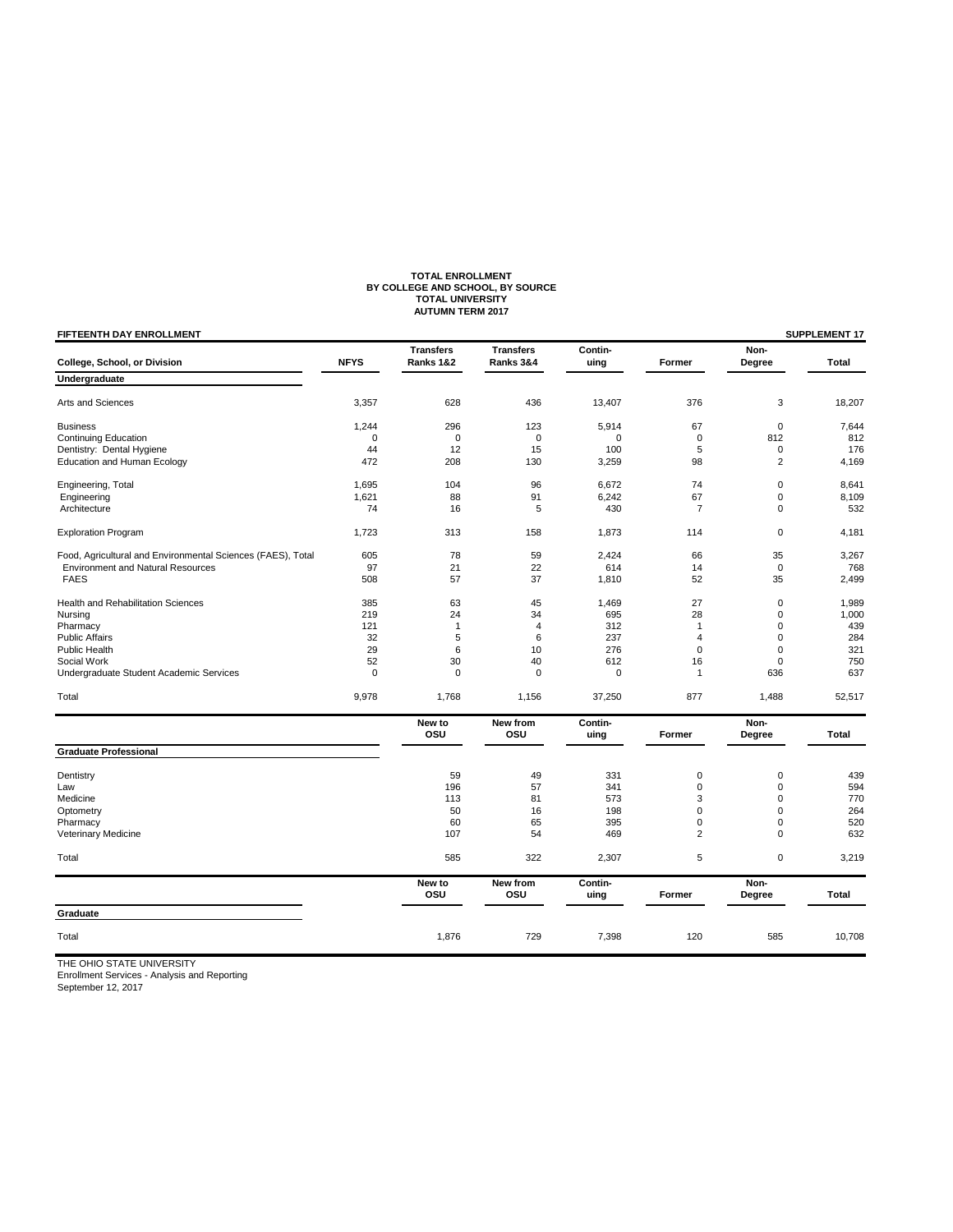# **HISPANIC STUDENTS BY COLLEGE AND SCHOOL, BY SOURCE COLUMBUS CAMPUS AUTUMN TERM 2017**

| FIFTEENTH DAY ENROLLMENT                                    |                |                               |                               |                 |                |                | SUPPLEMENT 18 |
|-------------------------------------------------------------|----------------|-------------------------------|-------------------------------|-----------------|----------------|----------------|---------------|
| College, School, or Division                                | <b>NFYS</b>    | <b>Transfers</b><br>Ranks 1&2 | <b>Transfers</b><br>Ranks 3&4 | Contin-<br>uing | Former         | Non-<br>Degree | Total         |
| Undergraduate                                               |                |                               |                               |                 |                |                |               |
| Arts and Sciences                                           | 101            | 27                            | 28                            | 568             | 14             | 1              | 739           |
| <b>Business</b>                                             | 62             | 11                            | 5                             | 170             | 4              | $\mathbf 0$    | 252           |
| <b>Continuing Education</b>                                 | $\mathbf 0$    | $\mathbf 0$                   | $\Omega$                      | $\mathbf 0$     | $\mathbf 0$    | 33             | 33            |
| Dentistry: Dental Hygiene                                   | $\mathbf{1}$   | $\mathbf 0$                   | $\mathbf{1}$                  | 6               | $\mathbf 0$    | $\mathbf 0$    | 8             |
| <b>Education and Human Ecology</b>                          | 15             | 4                             | 5                             | 96              | 3              | 0              | 123           |
| Engineering, Total                                          | 73             | 3                             | 3                             | 243             | 5              | 0              | 327           |
| Engineering                                                 | 69             | $\overline{2}$                | $\overline{2}$                | 223             | $\overline{4}$ | 0              | 300           |
| Architecture                                                | 4              | $\mathbf{1}$                  | $\mathbf{1}$                  | 20              | $\mathbf{1}$   | 0              | 27            |
| <b>Exploration Program</b>                                  | 37             | 12                            | 9                             | 69              | 4              | 0              | 131           |
| Food, Agricultural and Environmental Sciences (FAES), Total | 12             | 2                             | $\overline{2}$                | 51              | 0              | 0              | 67            |
| <b>Environment and Natural Resources</b>                    | $\mathbf{1}$   | $\overline{2}$                | 1                             | 24              | $\mathbf 0$    | 0              | 28            |
| <b>FAES</b>                                                 | 11             | $\mathbf 0$                   | $\mathbf{1}$                  | 27              | $\mathbf 0$    | 0              | 39            |
| Health and Rehabilitation Sciences                          | 13             | 3                             | $\overline{4}$                | 64              | 3              | 0              | 87            |
| Nursing                                                     | 16             | 1                             | 3                             | 23              | 3              | 0              | 46            |
| Pharmacy                                                    | $\overline{7}$ | 0                             | 0                             | 11              | $\mathbf 0$    | 0              | 18            |
| <b>Public Affairs</b>                                       | $\overline{2}$ | 0                             | 0                             | 6               | 0              | 0              | 8             |
| <b>Public Health</b>                                        | 1              | $\overline{2}$                | 0                             | 13              | $\mathbf 0$    | 0              | 16            |
| Social Work                                                 | 2              | 3                             | 3                             | 19              | 0              | 0              | 27            |
| Undergraduate Student Academic Services                     | $\mathbf 0$    | $\mathbf 0$                   | $\mathbf 0$                   | $\mathbf 0$     | $\mathbf 0$    | 21             | 21            |
| Total                                                       | 342            | 68                            | 63                            | 1,339           | 36             | 55             | 1,903         |
|                                                             |                | New to<br>osu                 | New from<br>osu               | Contin-<br>uing | Former         | Non-<br>Degree | Total         |
| <b>Graduate Professional</b>                                |                |                               |                               |                 |                |                |               |
| Dentistry                                                   |                | $\mathbf{1}$                  | 3                             | 16              | 0              | 0              | 20            |
| Law                                                         |                | 13                            | 1                             | 24              | 0              | 0              | 38            |
| Medicine                                                    |                | 11                            | 6                             | 56              | $\mathbf{1}$   | 0              | 74            |
| Optometry                                                   |                | $\mathbf{1}$                  | 0                             | 5               | 0              | 0              | 6             |
| Pharmacy                                                    |                | $\overline{2}$                | $\mathbf{1}$                  | 15              | 0              | 0              | 18            |
| Veterinary Medicine                                         |                | 16                            | $\overline{4}$                | 40              | $\mathbf 0$    | 0              | 60            |
| Total                                                       |                | 44                            | 15                            | 156             | $\mathbf{1}$   | 0              | 216           |
|                                                             |                | New to<br>osu                 | New from<br>osu               | Contin-<br>uing | Former         | Non-<br>Degree | Total         |
| Graduate                                                    |                |                               |                               |                 |                |                |               |
| Total                                                       |                | 82                            | 32                            | 268             | $\overline{2}$ | 8              | 392           |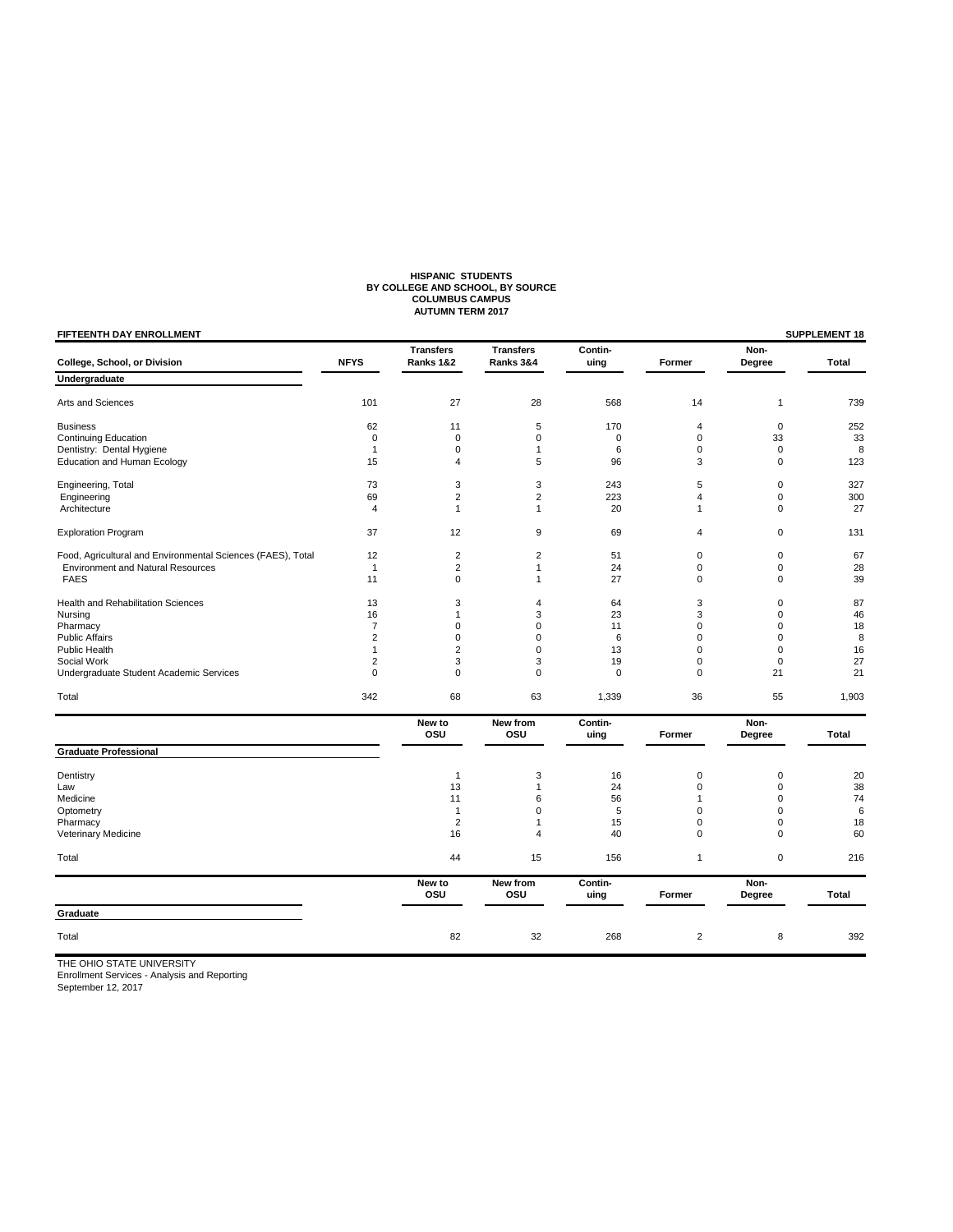# **AMERICAN INDIAN / ALASKA NATIVE STUDENTS<br>BY COLLEGE AND SCHOOL, BY SOURCE<br>COLUMBUS CAMPUS<br>AUTUMN TERM 2017**

| <b>FIFTEENTH DAY ENROLLMENT</b>                             |                |                               |                               |                 |             |                | <b>SUPPLEMENT 19</b> |
|-------------------------------------------------------------|----------------|-------------------------------|-------------------------------|-----------------|-------------|----------------|----------------------|
| College, School, or Division                                | <b>NFYS</b>    | <b>Transfers</b><br>Ranks 1&2 | <b>Transfers</b><br>Ranks 3&4 | Contin-<br>uing | Former      | Non-<br>Degree | <b>Total</b>         |
| Undergraduate                                               |                |                               |                               |                 |             |                |                      |
| Arts and Sciences                                           | $\mathbf{1}$   | 1                             | $\mathbf 0$                   | 16              | $\mathbf 0$ | $\mathbf 0$    | 18                   |
| <b>Business</b>                                             | 0              | 1                             | $\mathbf 0$                   | $\overline{4}$  | $\mathbf 0$ | $\mathbf 0$    | 5                    |
| <b>Continuing Education</b>                                 | 0              | 0                             | $\mathbf 0$                   | $\mathbf 0$     | 0           | 3              | 3                    |
| Dentistry: Dental Hygiene                                   | $\mathbf 0$    | 0                             | $\mathbf 0$                   | $\mathbf 0$     | $\mathbf 0$ | $\mathbf 0$    | $\mathbf 0$          |
| <b>Education and Human Ecology</b>                          | $\mathbf 0$    | 0                             | 1                             | 5               | $\mathbf 0$ | $\mathbf 0$    | 6                    |
| Engineering, Total                                          |                | 0                             | $\mathbf 0$                   | 3               | $\mathbf 0$ | $\mathbf 0$    | 4                    |
| Engineering                                                 | 0              | 0                             | 0                             | 3               | $\mathbf 0$ | 0              | 3                    |
| Architecture                                                | 1              | 0                             | $\mathbf 0$                   | $\mathbf 0$     | $\mathbf 0$ | $\mathbf 0$    | 1                    |
| <b>Exploration Program</b>                                  | $\mathbf 0$    | $\mathbf{1}$                  | $\mathbf 0$                   | 4               | $\mathbf 0$ | $\mathbf 0$    | 5                    |
| Food, Agricultural and Environmental Sciences (FAES), Total | 0              | 0                             | 0                             | $\overline{2}$  | $\mathbf 0$ | 0              | $\overline{2}$       |
| <b>Environment and Natural Resources</b>                    | $\mathbf 0$    | 0                             | $\mathbf 0$                   | $\mathbf{1}$    | $\mathbf 0$ | $\mathbf 0$    | 1                    |
| <b>FAES</b>                                                 | $\mathbf 0$    | 0                             | $\mathbf 0$                   | 1               | $\mathbf 0$ | $\mathbf 0$    | 1                    |
| Health and Rehabilitation Sciences                          | -1             | 0                             | $\mathbf 0$                   | 3               | $\mathbf 0$ | $\mathbf 0$    | 4                    |
| Nursing                                                     | $\Omega$       | 0                             | $\mathbf 0$                   | $\Omega$        | 0           | $\Omega$       | $\mathbf 0$          |
| Pharmacy                                                    |                | 0                             | $\mathbf 0$                   | $\mathbf 0$     | $\mathbf 0$ | $\mathbf 0$    | 1                    |
| <b>Public Affairs</b>                                       | $\Omega$       | 0                             | $\mathbf 0$                   | 1               | $\Omega$    | $\mathbf 0$    | 1                    |
| Public Health                                               | $\Omega$       | $\Omega$                      | $\Omega$                      | 1               | $\Omega$    | $\Omega$       | 1                    |
| Social Work                                                 | $\Omega$       | 0                             | $\mathbf 0$                   | $\mathbf 0$     | $\mathbf 0$ | $\mathbf 0$    | $\mathbf 0$          |
| Undergraduate Student Academic Services                     | $\mathbf 0$    | 0                             | $\mathbf 0$                   | $\mathbf 0$     | $\mathbf 0$ | $\mathbf 0$    | $\mathbf 0$          |
| Total                                                       | $\overline{4}$ | 3                             | $\mathbf{1}$                  | 39              | 0           | 3              | 50                   |
|                                                             |                | New to                        | New from                      | Contin-         |             | Non-           |                      |
|                                                             |                | osu                           | osu                           | uing            | Former      | Degree         | Total                |
| <b>Graduate Professional</b>                                |                |                               |                               |                 |             |                |                      |
| Dentistry                                                   |                | 0                             | $\mathbf 0$                   | -1              | $\mathbf 0$ | $\mathbf 0$    | 1                    |
| Law                                                         |                | 0                             | $\mathbf 0$                   | $\mathbf 0$     | $\mathbf 0$ | $\mathbf 0$    | $\mathbf 0$          |
| Medicine                                                    |                | 0                             | $\mathbf 0$                   | $\mathbf 0$     | $\mathbf 0$ | $\mathbf 0$    | $\mathbf 0$          |
| Optometry                                                   |                | 0                             | $\mathbf 0$                   | $\mathbf 0$     | $\mathbf 0$ | $\mathbf 0$    | $\Omega$             |
| Pharmacy                                                    |                | 0                             | $\mathbf 0$                   | 0               | $\Omega$    | $\mathbf 0$    | 0                    |
| Veterinary Medicine                                         |                | 0                             | $\mathbf 0$                   | $\overline{2}$  | $\mathbf 0$ | $\mathbf 0$    | $\overline{2}$       |
| Total                                                       |                | 0                             | $\pmb{0}$                     | 3               | $\mathbf 0$ | $\mathbf 0$    | 3                    |
|                                                             |                | New to<br>osu                 | New from<br>osu               | Contin-<br>uing | Former      | Non-<br>Degree | <b>Total</b>         |
| Graduate                                                    |                |                               |                               |                 |             |                |                      |
| Total                                                       |                | 3                             | $\mathbf 0$                   | 10              | $\bf 0$     | $\pmb{0}$      | 13                   |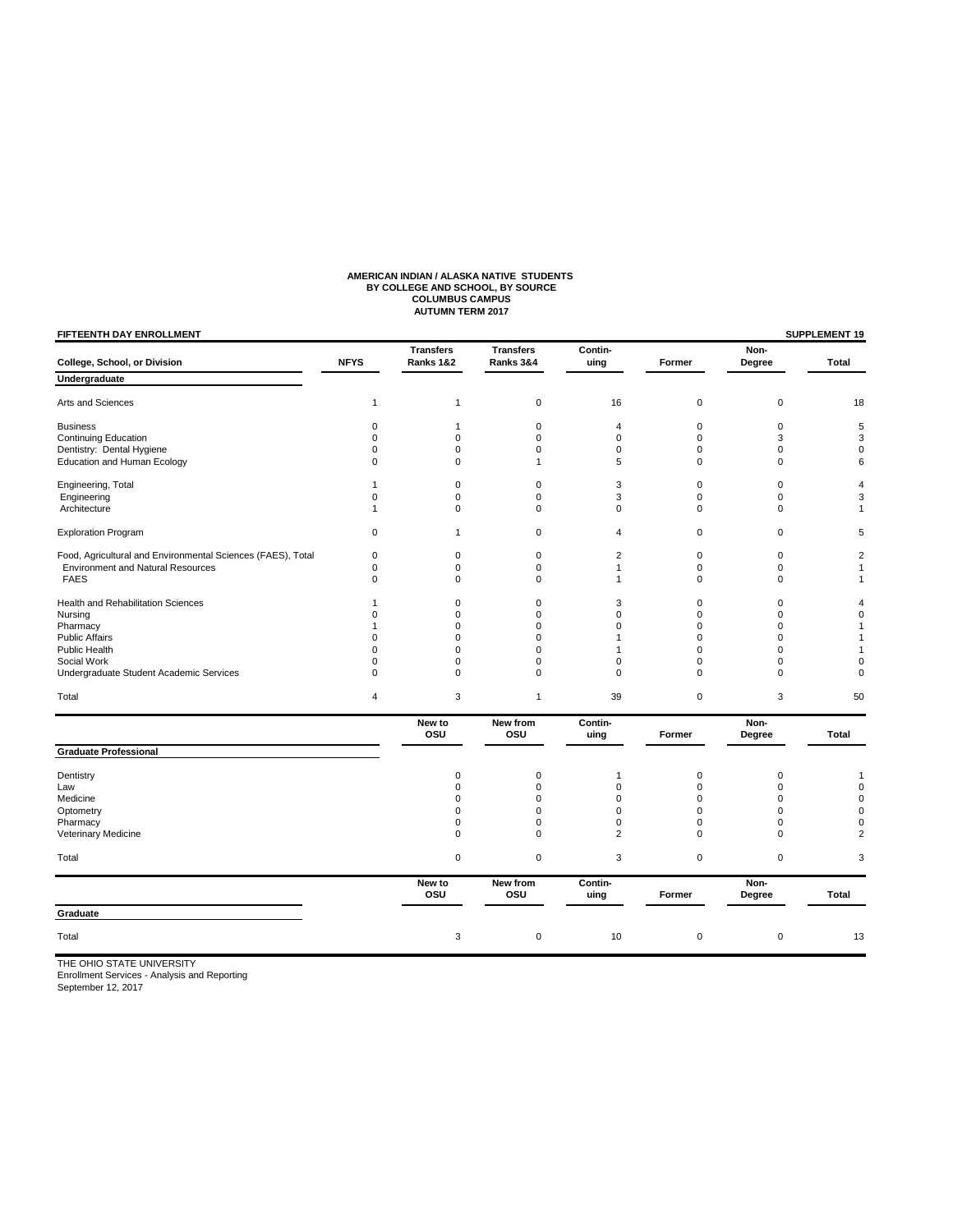# **ASIAN STUDENTS BY COLLEGE AND SCHOOL, BY SOURCE COLUMBUS CAMPUS AUTUMN TERM 2017**

| FIFTEENTH DAY ENROLLMENT                                    |                |                               |                               |                 |                |                | SUPPLEMENT 20  |
|-------------------------------------------------------------|----------------|-------------------------------|-------------------------------|-----------------|----------------|----------------|----------------|
| College, School, or Division                                | <b>NFYS</b>    | <b>Transfers</b><br>Ranks 1&2 | <b>Transfers</b><br>Ranks 3&4 | Contin-<br>uing | Former         | Non-<br>Degree | Total          |
| Undergraduate                                               |                |                               |                               |                 |                |                |                |
| Arts and Sciences                                           | 234            | 20                            | 19                            | 931             | 11             | 0              | 1,215          |
| <b>Business</b>                                             | 64             | 17                            | 11                            | 330             | $\mathbf{1}$   | $\mathbf 0$    | 423            |
| <b>Continuing Education</b>                                 | $\mathbf 0$    | $\mathbf 0$                   | $\mathbf 0$                   | $\mathbf 0$     | $\mathbf 0$    | 38             | 38             |
| Dentistry: Dental Hygiene                                   | $\overline{2}$ | $\mathbf 0$                   | $\mathbf 0$                   | $\overline{4}$  | $\mathbf{1}$   | $\mathbf 0$    | $\overline{7}$ |
| <b>Education and Human Ecology</b>                          | $\overline{7}$ | $\overline{4}$                | 3                             | 73              | $\overline{2}$ | 0              | 89             |
| Engineering, Total                                          | 165            | $\overline{7}$                | $\overline{4}$                | 569             | $\mathbf{1}$   | 0              | 746            |
| Engineering                                                 | 164            | 6                             | $\overline{4}$                | 544             | $\mathbf{1}$   | 0              | 719            |
| Architecture                                                | $\mathbf{1}$   | $\mathbf{1}$                  | $\mathbf 0$                   | 25              | $\mathbf 0$    | 0              | 27             |
| <b>Exploration Program</b>                                  | 38             | 15                            | 8                             | 107             | 5              | 0              | 173            |
| Food, Agricultural and Environmental Sciences (FAES), Total | 3              | 1                             | $\mathbf{1}$                  | 58              | $\overline{2}$ | 0              | 65             |
| <b>Environment and Natural Resources</b>                    | $\overline{2}$ | 1                             | $\mathbf 0$                   | 18              | 1              | 0              | 22             |
| <b>FAES</b>                                                 | $\mathbf{1}$   | $\mathbf 0$                   | $\mathbf{1}$                  | 40              | $\mathbf{1}$   | 0              | 43             |
| <b>Health and Rehabilitation Sciences</b>                   | 25             | $\overline{2}$                | 3                             | 99              | $\mathbf 0$    | 0              | 129            |
| Nursing                                                     | $\overline{7}$ | $\mathbf{1}$                  | $\mathbf{1}$                  | 26              | $\overline{2}$ | 0              | 37             |
| Pharmacy                                                    | 19             | $\mathbf 0$                   | $\mathbf 0$                   | 65              | $\mathbf{1}$   | 0              | 85             |
| <b>Public Affairs</b>                                       | $\mathbf 0$    | 0                             | $\mathbf 0$                   | $\mathsf g$     | $\mathbf 0$    | 0              | $9\,$          |
| Public Health                                               | 5              | 0                             | -1                            | 27              | $\mathbf 0$    | 0              | 33             |
| Social Work                                                 | 1              | 0                             | $\mathbf 0$                   | $\overline{7}$  | $\mathbf 0$    | 0              | 8              |
| Undergraduate Student Academic Services                     | $\mathbf 0$    | $\mathbf 0$                   | $\mathbf 0$                   | $\mathbf 0$     | $\mathbf 0$    | 62             | 62             |
| Total                                                       | 570            | 67                            | 51                            | 2,305           | 26             | 100            | 3,119          |
|                                                             |                | New to<br>osu                 | New from<br>OSU               | Contin-<br>uing | Former         | Non-<br>Degree | Total          |
| <b>Graduate Professional</b>                                |                |                               |                               |                 |                |                |                |
| Dentistry                                                   |                | 4                             | 8                             | 34              | 0              | 0              | 46             |
| Law                                                         |                | 8                             | $\mathbf{1}$                  | 14              | $\mathbf 0$    | 0              | 23             |
| Medicine                                                    |                | 17                            | 14                            | 120             | $\mathbf 0$    | 0              | 151            |
| Optometry                                                   |                | $\overline{2}$                | $\mathbf{1}$                  | 14              | $\mathbf 0$    | $\Omega$       | 17             |
| Pharmacy                                                    |                | 8                             | 11                            | 74              | $\mathbf 0$    | 0              | 93             |
| Veterinary Medicine                                         |                | $\overline{4}$                | $\mathbf 0$                   | 22              | $\Omega$       | 0              | 26             |
| Total                                                       |                | 43                            | 35                            | 278             | $\mathbf 0$    | 0              | 356            |
|                                                             |                | New to<br>osu                 | New from<br>osu               | Contin-<br>uing | Former         | Non-<br>Degree | Total          |
| Graduate                                                    |                |                               |                               |                 |                |                |                |
| Total                                                       |                | 58                            | 37                            | 295             | $\overline{2}$ | 18             | 410            |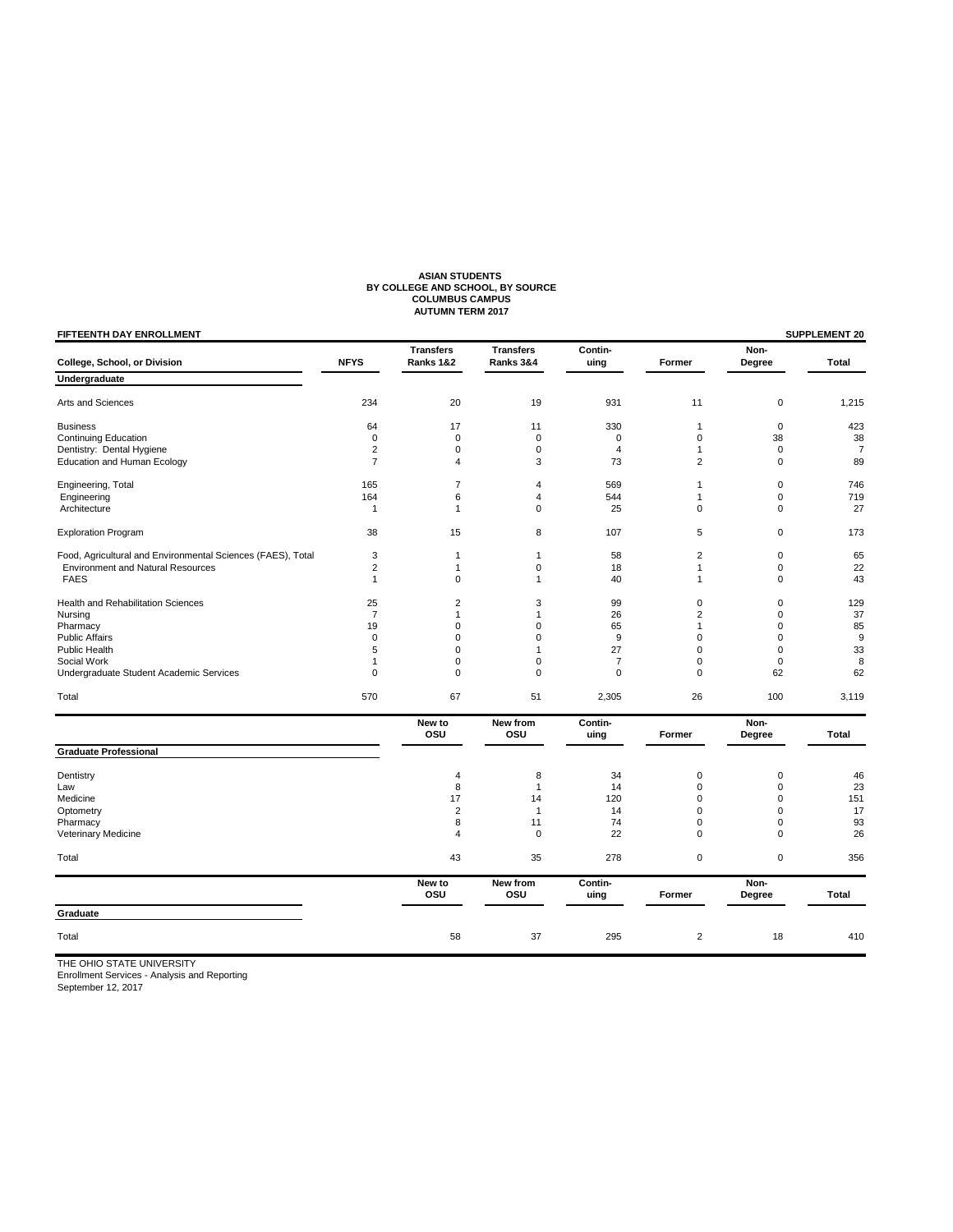# **AFRICAN AMERICAN STUDENTS BY COLLEGE AND SCHOOL, BY SOURCE COLUMBUS CAMPUS AUTUMN TERM 2017**

| FIFTEENTH DAY ENROLLMENT                                    |                |                               |                               |                 |              |                | SUPPLEMENT 21 |
|-------------------------------------------------------------|----------------|-------------------------------|-------------------------------|-----------------|--------------|----------------|---------------|
| College, School, or Division                                | <b>NFYS</b>    | <b>Transfers</b><br>Ranks 1&2 | <b>Transfers</b><br>Ranks 3&4 | Contin-<br>uing | Former       | Non-<br>Degree | <b>Total</b>  |
| Undergraduate                                               |                |                               |                               |                 |              |                |               |
| Arts and Sciences                                           | 148            | 47                            | 37                            | 859             | 40           | $\overline{1}$ | 1,132         |
| <b>Business</b>                                             | 45             | 15                            | 3                             | 152             | 3            | $\mathbf 0$    | 218           |
| <b>Continuing Education</b>                                 | $\mathbf 0$    | $\mathbf 0$                   | $\mathbf 0$                   | 0               | $\mathsf 0$  | 67             | 67            |
| Dentistry: Dental Hygiene                                   | $\mathbf 0$    | $\mathbf 0$                   | $\mathbf{1}$                  | $\overline{7}$  | 0            | $\mathbf 0$    | 8             |
| Education and Human Ecology                                 | 13             | 9                             | 13                            | 247             | 9            | 0              | 291           |
| Engineering, Total                                          | 51             | 5                             | 4                             | 180             | 4            | $\pmb{0}$      | 244           |
| Engineering                                                 | 48             | 3                             | $\overline{4}$                | 160             | 3            | $\mathbf 0$    | 218           |
| Architecture                                                | 3              | $\overline{2}$                | $\pmb{0}$                     | 20              | $\mathbf{1}$ | $\mathbf 0$    | 26            |
| <b>Exploration Program</b>                                  | 45             | 30                            | 18                            | 158             | 5            | $\mathbf 0$    | 256           |
| Food, Agricultural and Environmental Sciences (FAES), Total | $\overline{4}$ | $\mathbf 0$                   | $\overline{2}$                | 63              | 3            | $\mathbf 0$    | 72            |
| <b>Environment and Natural Resources</b>                    | 1              | $\mathbf 0$                   | $\mathsf 0$                   | 10              | $\pmb{0}$    | $\mathbf 0$    | 11            |
| <b>FAES</b>                                                 | 3              | $\mathbf 0$                   | $\overline{2}$                | 53              | 3            | $\mathbf 0$    | 61            |
| Health and Rehabilitation Sciences                          | 18             | 3                             | $\overline{7}$                | 100             | 6            | 0              | 134           |
| Nursing                                                     | 6              | $\mathbf 0$                   | 1                             | 34              | 1            | 0              | 42            |
| Pharmacy                                                    | 9              | $\mathbf{1}$                  | $\mathbf{1}$                  | 18              | 0            | $\mathbf 0$    | 29            |
| <b>Public Affairs</b>                                       | 0              | $\mathbf{1}$                  | $\mathbf 0$                   | 32              | 2            | 0              | 35            |
| Public Health                                               | $\mathbf{1}$   | $\mathbf 0$                   | $\overline{2}$                | 33              | 0            | $\mathbf 0$    | 36            |
| Social Work                                                 | 6              | $\overline{2}$                | 5                             | 59              | 5            | $\mathbf 0$    | 77            |
| Undergraduate Student Academic Services                     | $\mathbf 0$    | $\mathbf 0$                   | $\mathbf 0$                   | $\mathbf 0$     | $\mathbf 0$  | 22             | 22            |
| Total                                                       | 346            | 113                           | 94                            | 1,942           | 78           | 90             | 2,663         |
|                                                             |                | New to<br>osu                 | New from<br>OSU               | Contin-<br>uing | Former       | Non-<br>Degree | <b>Total</b>  |
| <b>Graduate Professional</b>                                |                |                               |                               |                 |              |                |               |
| Dentistry                                                   |                | $\mathbf 0$                   | $\overline{2}$                | 13              | $\pmb{0}$    | $\mathbf 0$    | 15            |
| Law                                                         |                | 13                            | $\mathbf 0$                   | 25              | 0            | $\mathbf 0$    | 38            |
| Medicine                                                    |                | 14                            | 11                            | 53              | $\mathbf{1}$ | $\mathbf 0$    | 79            |
| Optometry                                                   |                | $\overline{c}$                | 0                             | 8               | 0            | 0              | 10            |
| Pharmacy                                                    |                | $\overline{4}$                | 5                             | 30              | 0            | $\mathbf 0$    | 39            |
| Veterinary Medicine                                         |                | 5                             | $\mathbf{1}$                  | 6               | $\mathbf 0$  | $\mathbf 0$    | 12            |
| Total                                                       |                | 38                            | 19                            | 135             | $\mathbf{1}$ | $\mathbf 0$    | 193           |
|                                                             |                | New to<br>osu                 | New from<br>osu               | Contin-<br>uing | Former       | Non-<br>Degree | <b>Total</b>  |
| Graduate                                                    |                |                               |                               |                 |              |                |               |
| Total                                                       |                | 100                           | 34                            | 337             | 5            | 69             | 545           |
|                                                             |                |                               |                               |                 |              |                |               |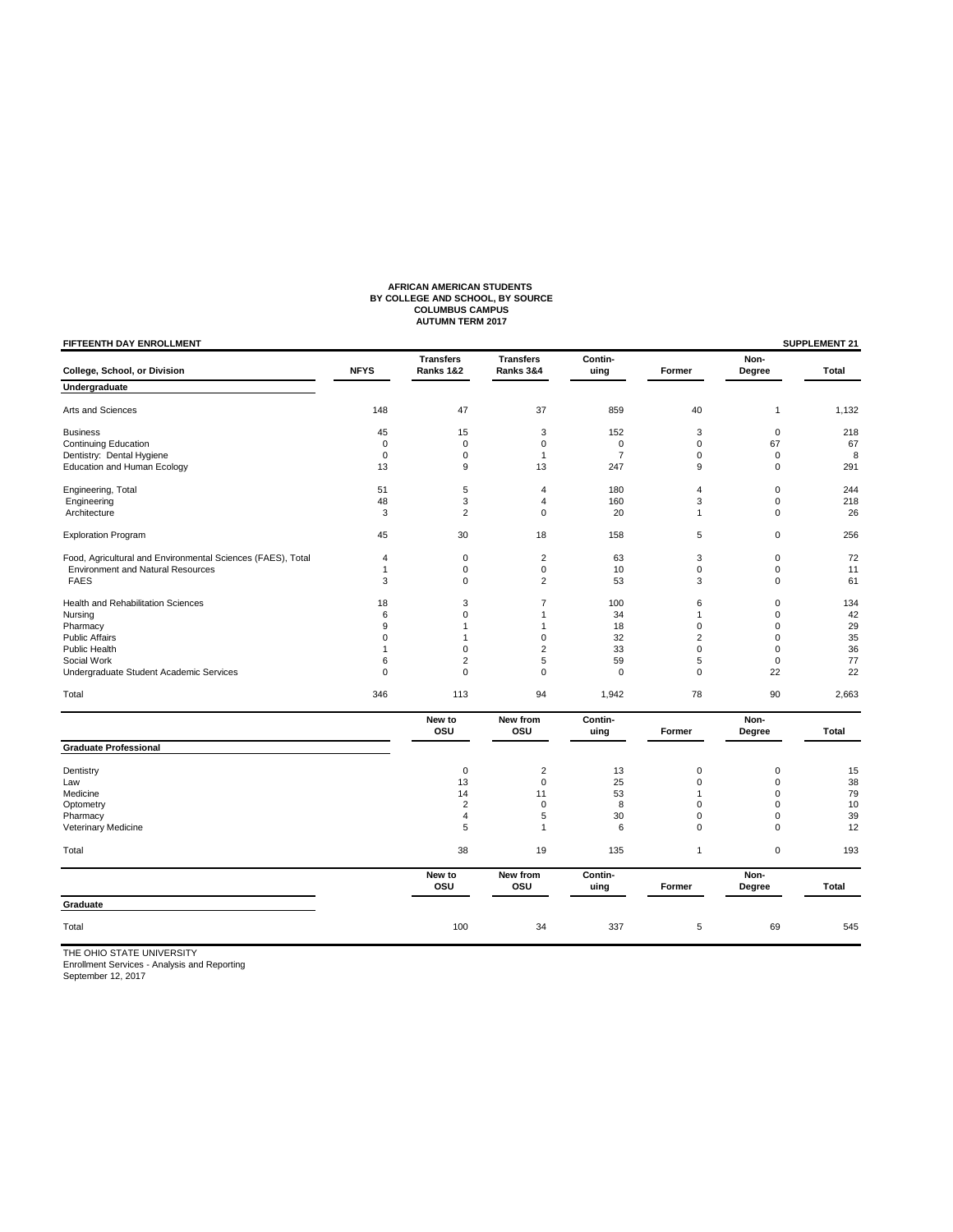# **NATIVE HAWAIIAN OR OTHER PACIFIC ISLANDER STUDENTS<br>BY COLLEGE AND SCHOOL, BY SOURCE<br>COLUMBUS CAMPUS<br>AUTUMN TERM 2017**

| FIFTEENTH DAY ENROLLMENT                                    |              |                               |                               |                 |              |                | SUPPLEMENT 22           |
|-------------------------------------------------------------|--------------|-------------------------------|-------------------------------|-----------------|--------------|----------------|-------------------------|
| College, School, or Division                                | <b>NFYS</b>  | <b>Transfers</b><br>Ranks 1&2 | <b>Transfers</b><br>Ranks 3&4 | Contin-<br>uing | Former       | Non-<br>Degree | Total                   |
| Undergraduate                                               |              |                               |                               |                 |              |                |                         |
| Arts and Sciences                                           | 0            | 1                             | $\mathbf{1}$                  | 11              | $\mathbf{1}$ | 0              | 14                      |
| <b>Business</b>                                             | 1            | 0                             | $\mathbf 0$                   | $\mathbf{1}$    | 0            | 0              | $\overline{\mathbf{c}}$ |
| <b>Continuing Education</b>                                 | 0            | $\mathbf 0$                   | $\mathbf 0$                   | $\mathbf 0$     | $\mathbf 0$  | 0              | $\mathbf 0$             |
| Dentistry: Dental Hygiene                                   | 0            | 0                             | $\mathbf 0$                   | $\mathbf 0$     | 0            | 0              | 0                       |
| <b>Education and Human Ecology</b>                          | 0            | $\mathbf 0$                   | $\Omega$                      | 3               | $\mathbf 0$  | $\Omega$       | 3                       |
| Engineering, Total                                          | 0            | 0                             | $\mathbf 0$                   | $\overline{2}$  | 0            | 0              | $\overline{\mathbf{c}}$ |
| Engineering                                                 | 0            | $\mathbf 0$                   | $\mathbf 0$                   | $\overline{2}$  | $\mathbf 0$  | 0              | $\overline{2}$          |
| Architecture                                                | 0            | $\mathbf 0$                   | 0                             | $\mathbf 0$     | $\mathbf 0$  | 0              | 0                       |
| <b>Exploration Program</b>                                  | 0            | $\pmb{0}$                     | $\mathbf 0$                   | $\overline{2}$  | $\mathbf 0$  | 0              | $\boldsymbol{2}$        |
| Food, Agricultural and Environmental Sciences (FAES), Total | 0            | $\pmb{0}$                     | $\mathbf 0$                   | $\overline{2}$  | $\pmb{0}$    | 0              | $\overline{2}$          |
| <b>Environment and Natural Resources</b>                    | 0            | 0                             | $\mathbf 0$                   | $\mathbf{1}$    | $\mathbf 0$  | 0              | 1                       |
| <b>FAES</b>                                                 | 0            | $\mathbf 0$                   | $\Omega$                      | $\mathbf{1}$    | $\mathbf 0$  | $\Omega$       | 1                       |
| Health and Rehabilitation Sciences                          | 0            | $\mathbf 0$                   | $\mathbf 0$                   | $\mathbf{1}$    | 0            | 0              | 1                       |
| Nursing                                                     | 0            | $\mathbf 0$                   | $\mathbf 0$                   | $\mathbf 0$     | 0            | $\Omega$       | $\Omega$                |
| Pharmacy                                                    | 0            | $\mathbf 0$                   | $\Omega$                      | $\Omega$        | 0            | 0              | 0                       |
| <b>Public Affairs</b>                                       | 0            | $\mathbf 0$                   | $\Omega$                      | $\mathbf 0$     | 0            | 0              | $\Omega$                |
| Public Health                                               | 0            | $\mathbf 0$                   | $\Omega$                      | $\mathbf 0$     | 0            | 0              | $\Omega$                |
| Social Work                                                 | 0            | $\mathbf 0$                   | $\Omega$                      | $\mathbf 0$     | 0            | 0              | $\Omega$                |
| Undergraduate Student Academic Services                     | 0            | $\mathbf 0$                   | $\Omega$                      | $\mathbf 0$     | $\mathbf 0$  | 0              | 0                       |
| Total                                                       | $\mathbf{1}$ | $\mathbf{1}$                  | $\mathbf{1}$                  | 22              | $\mathbf{1}$ | 0              | 26                      |
|                                                             |              | New to<br>osu                 | New from<br>osu               | Contin-<br>uing | Former       | Non-<br>Degree | <b>Total</b>            |
| <b>Graduate Professional</b>                                |              |                               |                               |                 |              |                |                         |
| Dentistry                                                   |              | $\mathbf 0$                   | $\mathbf 0$                   | $\mathbf 0$     | $\mathbf 0$  | 0              | $\Omega$                |
| Law                                                         |              | 0                             | $\mathbf 0$                   | $\mathbf 0$     | 0            | 0              | 0                       |
| Medicine                                                    |              | $\mathbf 0$                   | $\Omega$                      | $\mathbf 0$     | 0            | $\Omega$       | $\Omega$                |
| Optometry                                                   |              | $\mathbf 0$                   | $\mathbf 0$                   | $\mathbf 0$     | 0            | 0              | 0                       |
| Pharmacy                                                    |              | 0                             | $\mathbf 0$                   | $\mathbf 0$     | 0            | 0              | 0                       |
| Veterinary Medicine                                         |              | $\mathbf 0$                   | $\mathbf 0$                   | $\mathbf 0$     | $\mathbf 0$  | $\mathbf 0$    | 0                       |
| Total                                                       |              | $\mathbf 0$                   | $\mathbf 0$                   | $\pmb{0}$       | $\mathbf 0$  | $\mathsf 0$    | 0                       |
|                                                             |              | New to<br>osu                 | New from<br>osu               | Contin-<br>uing | Former       | Non-<br>Degree | Total                   |
| Graduate                                                    |              |                               |                               |                 |              |                |                         |
| Total                                                       |              | $\pmb{0}$                     | $\mathbf 0$                   | 4               | $\mathbf 0$  | $\mathbf 0$    | 4                       |
|                                                             |              |                               |                               |                 |              |                |                         |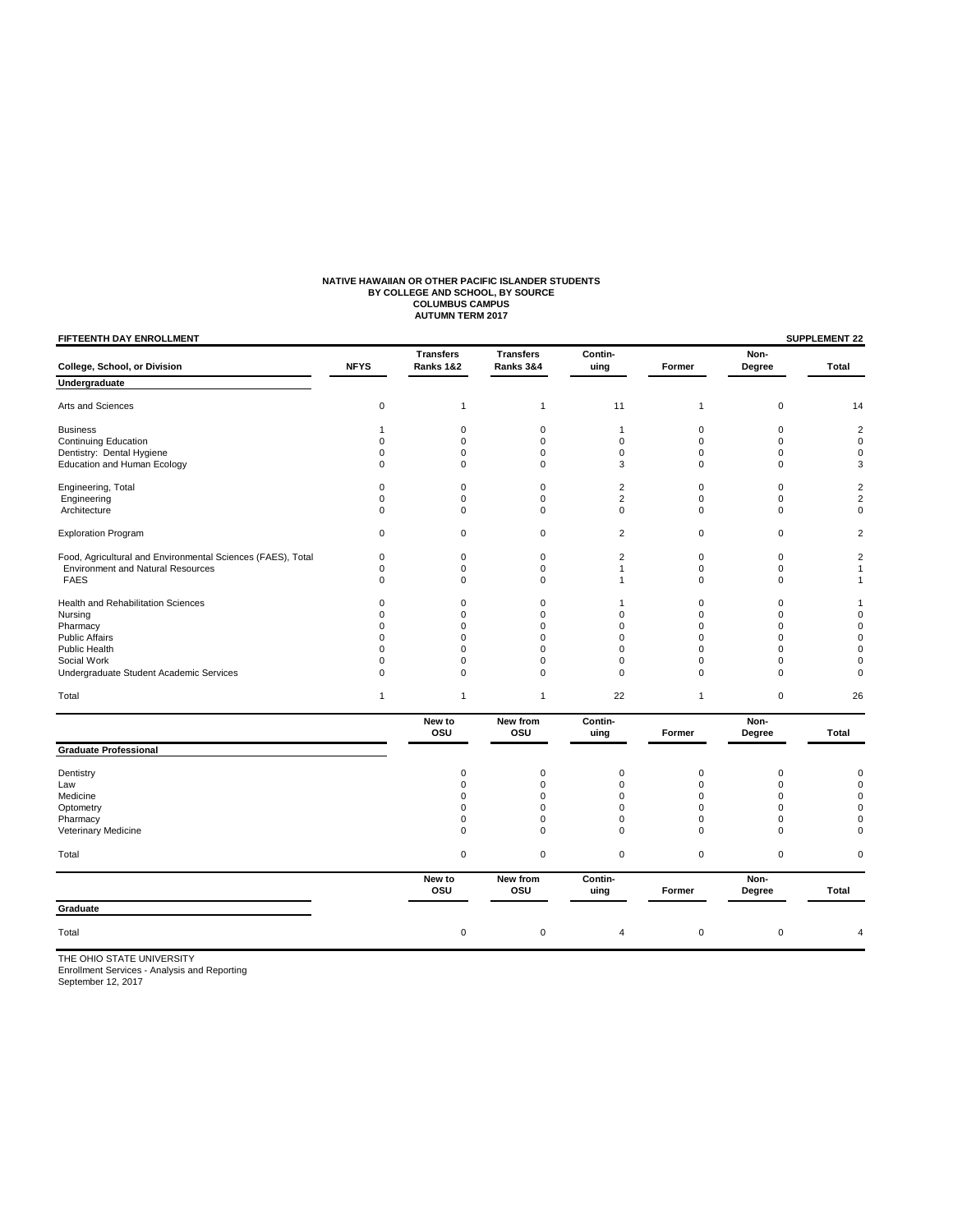# **TWO OR MORE RACES STUDENTS BY COLLEGE AND SCHOOL, BY SOURCE COLUMBUS CAMPUS AUTUMN TERM 2017**

| FIFTEENTH DAY ENROLLMENT                                    |                |                               |                               |                 |                |                | <b>SUPPLEMENT 23</b> |
|-------------------------------------------------------------|----------------|-------------------------------|-------------------------------|-----------------|----------------|----------------|----------------------|
| College, School, or Division                                | <b>NFYS</b>    | <b>Transfers</b><br>Ranks 1&2 | <b>Transfers</b><br>Ranks 3&4 | Contin-<br>uing | Former         | Non-<br>Degree | Total                |
| Undergraduate                                               |                |                               |                               |                 |                |                |                      |
| Arts and Sciences                                           | 108            | 29                            | 17                            | 449             | 15             | $\mathbf 0$    | 618                  |
| <b>Business</b>                                             | 34             | 8                             | 0                             | 114             | 5              | $\mathbf 0$    | 161                  |
| <b>Continuing Education</b>                                 | $\mathbf 0$    | $\mathbf 0$                   | $\mathbf 0$                   | $\mathbf 0$     | $\mathbf 0$    | 20             | 20                   |
| Dentistry: Dental Hygiene                                   | $\mathbf{1}$   | 0                             | $\mathbf 0$                   | $\overline{4}$  | $\mathbf 0$    | $\mathbf 0$    | $\sqrt{5}$           |
| Education and Human Ecology                                 | 5              | 8                             | 10                            | 102             | $\mathbf{1}$   | $\mathbf 0$    | 126                  |
| Engineering, Total                                          | 73             | 6                             | $\mathbf 0$                   | 179             | 3              | $\mathbf 0$    | 261                  |
| Engineering                                                 | 69             | $\boldsymbol{2}$              | $\mathbf 0$                   | 163             | $\overline{2}$ | $\mathsf 0$    | 236                  |
| Architecture                                                | $\overline{4}$ | $\overline{4}$                | $\mathbf 0$                   | 16              | $\mathbf{1}$   | $\mathbf 0$    | 25                   |
| <b>Exploration Program</b>                                  | 22             | 11                            | 10                            | 68              | 3              | $\mathbf 0$    | 114                  |
| Food, Agricultural and Environmental Sciences (FAES), Total | 12             | $\overline{2}$                | 1                             | 52              | $\mathbf 0$    | $\mathbf 0$    | 67                   |
| <b>Environment and Natural Resources</b>                    | $\overline{2}$ | $\mathbf{1}$                  | $\mathbf{1}$                  | 24              | $\mathbf 0$    | $\mathbf 0$    | 28                   |
| <b>FAES</b>                                                 | 10             | $\mathbf{1}$                  | $\Omega$                      | 28              | $\mathbf 0$    | $\Omega$       | 39                   |
| Health and Rehabilitation Sciences                          | 11             | 8                             | $\overline{2}$                | 51              | 0              | $\mathbf 0$    | 72                   |
| Nursing                                                     | 6              | $\mathbf 0$                   | $\mathbf{1}$                  | 23              | 1              | $\mathbf 0$    | 31                   |
| Pharmacy                                                    | $\overline{7}$ | $\mathbf 0$                   | $\mathbf 0$                   | 8               | 0              | $\mathbf 0$    | 15                   |
| <b>Public Affairs</b>                                       | $\mathbf 0$    | 1                             | 0                             | 12              | 1              | $\mathbf 0$    | 14                   |
| Public Health                                               | $\mathbf 0$    | $\mathbf{1}$                  | $\overline{2}$                | 14              | 0              | $\mathbf 0$    | 17                   |
| Social Work                                                 | $\mathbf 0$    | $\mathbf 0$                   | $\mathbf{1}$                  | 17              | 0              | $\mathbf 0$    | 18                   |
| Undergraduate Student Academic Services                     | $\mathbf 0$    | $\mathbf 0$                   | $\mathbf 0$                   | $\pmb{0}$       | 0              | 20             | 20                   |
| Total                                                       | 279            | 74                            | 44                            | 1,093           | 29             | 40             | 1,559                |
|                                                             |                | New to<br>osu                 | New from<br>OSU               | Contin-         | Former         | Non-           | Total                |
| <b>Graduate Professional</b>                                |                |                               |                               | uing            |                | Degree         |                      |
|                                                             |                |                               |                               |                 |                |                |                      |
| Dentistry                                                   |                | $\overline{2}$                | $\overline{2}$                | 15              | $\mathbf 0$    | $\mathbf 0$    | 19                   |
| Law                                                         |                | 11                            | 1                             | 14              | $\Omega$       | $\mathbf 0$    | 26                   |
| Medicine                                                    |                | 8                             | 4                             | 30              | $\mathbf 0$    | $\mathbf 0$    | 42                   |
| Optometry                                                   |                | $\mathbf{1}$                  | $\mathbf 0$                   | 5               | 0              | $\mathbf 0$    | 6                    |
| Pharmacy                                                    |                | $\pmb{0}$                     | 3                             | 9               | 0              | $\mathbf 0$    | 12                   |
| Veterinary Medicine                                         |                | 3                             | 3                             | 13              | 0              | $\mathbf 0$    | 19                   |
| Total                                                       |                | 25                            | 13                            | 86              | $\mathbf 0$    | $\mathbf 0$    | 124                  |
|                                                             |                | New to<br>osu                 | New from<br>osu               | Contin-<br>uing | Former         | Non-<br>Degree | Total                |
| Graduate                                                    |                |                               |                               |                 |                |                |                      |
| Total                                                       |                | 38                            | 29                            | 167             | $\mathbf{1}$   | 10             | 245                  |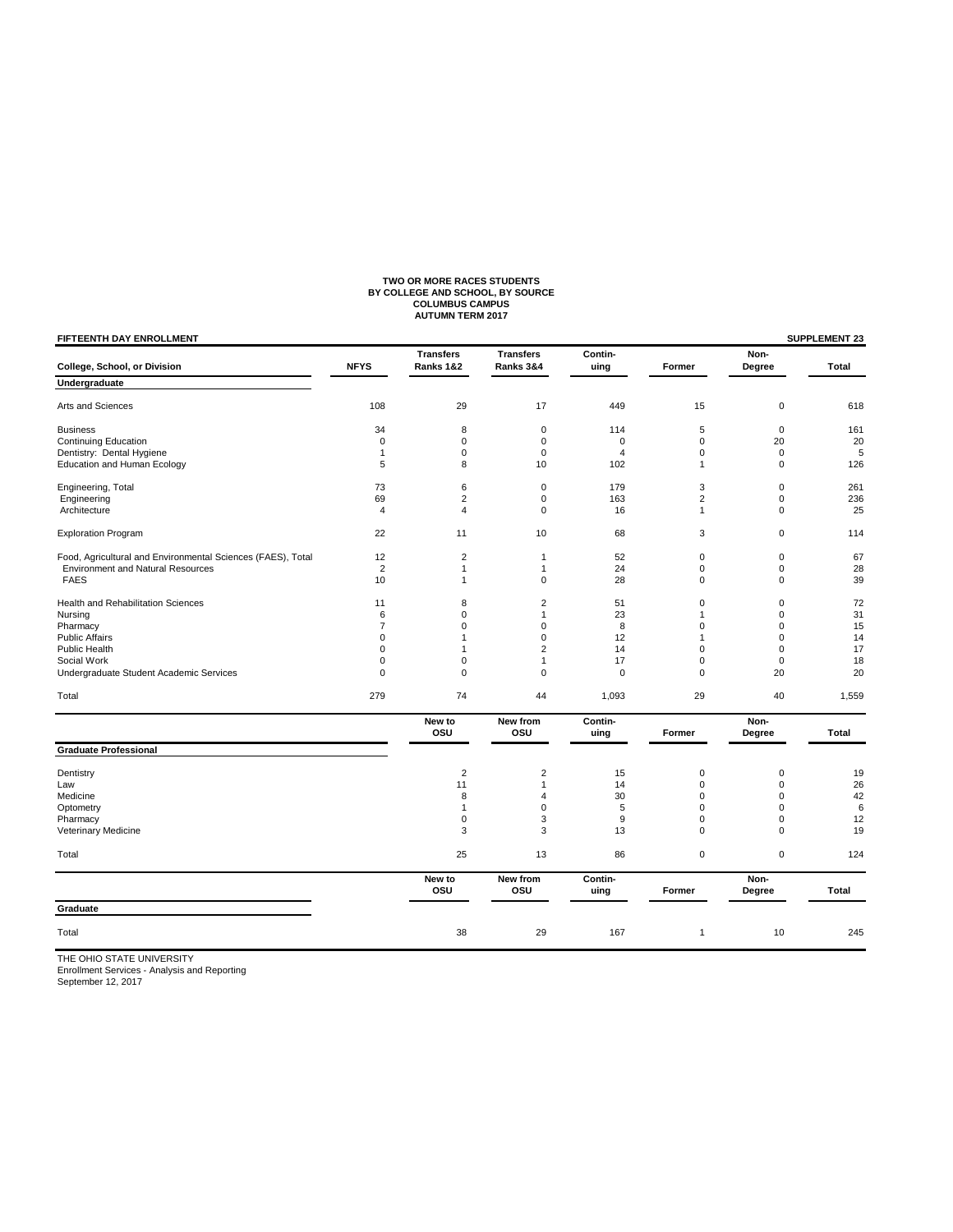# WHITE STUDENTS<br>BY COLLEGE AND SCHOOL, BY SOURCE<br>COLUMBUS CAMPUS<br>AUTUMN TERM 2017

| FIFTEENTH DAY ENROLLMENT                                    |             |                               |                               |                 |                |                | <b>SUPPLEMENT 24</b> |
|-------------------------------------------------------------|-------------|-------------------------------|-------------------------------|-----------------|----------------|----------------|----------------------|
| College, School, or Division                                | <b>NFYS</b> | <b>Transfers</b><br>Ranks 1&2 | <b>Transfers</b><br>Ranks 3&4 | Contin-<br>uing | Former         | Non-<br>Degree | Total                |
| Undergraduate                                               |             |                               |                               |                 |                |                |                      |
| Arts and Sciences                                           | 1,600       | 363                           | 268                           | 8,239           | 212            | 1              | 10,683               |
| <b>Business</b>                                             | 774         | 185                           | 67                            | 4,015           | 34             | $\mathbf 0$    | 5,075                |
| <b>Continuing Education</b>                                 | $\mathbf 0$ | 0                             | $\Omega$                      | $\Omega$        | $\mathbf 0$    | 476            | 476                  |
| Dentistry: Dental Hygiene                                   | 4           | 9                             | 12                            | 61              | $\overline{4}$ | 0              | 90                   |
| <b>Education and Human Ecology</b>                          | 148         | 127                           | 70                            | 2,077           | 48             | $\overline{2}$ | 2,472                |
| Engineering, Total                                          | 1,126       | 44                            | 52                            | 4,524           | 53             | 0              | 5,799                |
| Engineering                                                 | 1,082       | 39                            | 48                            | 4,245           | 50             | 0              | 5,464                |
| Architecture                                                | 44          | 5                             | 4                             | 279             | 3              | 0              | 335                  |
| <b>Exploration Program</b>                                  | 436         | 181                           | 90                            | 857             | 38             | 0              | 1,602                |
| Food, Agricultural and Environmental Sciences (FAES), Total | 163         | 42                            | 50                            | 1,700           | 44             | 0              | 1,999                |
| <b>Environment and Natural Resources</b>                    | 62          | 15                            | 20                            | 498             | 10             | 0              | 605                  |
| <b>FAES</b>                                                 | 101         | 27                            | 30                            | 1,202           | 34             | 0              | 1,394                |
| Health and Rehabilitation Sciences                          | 196         | 39                            | 26                            | 1,056           | 14             | 0              | 1,331                |
| Nursing                                                     | 145         | 20                            | 24                            | 564             | 17             | 0              | 770                  |
| Pharmacy                                                    | 68          | $\mathbf 0$                   | 3                             | 190             | $\mathbf 0$    | 0              | 261                  |
| <b>Public Affairs</b>                                       | 25          | 2                             | 6                             | 171             | $\mathbf 0$    | 0              | 204                  |
| <b>Public Health</b>                                        | 20          | 2                             | 3                             | 183             | $\mathbf 0$    | 0              | 208                  |
| Social Work                                                 | 6           | 10                            | 18                            | 228             | $\overline{4}$ | 0              | 266                  |
| Undergraduate Student Academic Services                     | $\mathbf 0$ | $\mathbf 0$                   | $\mathbf 0$                   | $\mathbf 0$     | $\mathbf 0$    | 187            | 187                  |
| Total                                                       | 4,711       | 1,024                         | 689                           | 23,865          | 468            | 666            | 31,423               |
|                                                             |             | New to<br>osu                 | New from<br>OSU               | Contin-<br>uing | Former         | Non-<br>Degree | Total                |
| <b>Graduate Professional</b>                                |             |                               |                               |                 |                |                |                      |
|                                                             |             | 49                            |                               | 246             | 0              | 0              | 328                  |
| Dentistry<br>Law                                            |             | 108                           | 33<br>54                      | 237             | $\mathbf 0$    | 0              | 399                  |
| Medicine                                                    |             | 56                            | 46                            | 291             | $\mathbf{1}$   | 0              | 394                  |
| Optometry                                                   |             | 40                            | 15                            | 160             | $\mathbf 0$    | 0              | 215                  |
| Pharmacy                                                    |             | $\mathbf 0$                   | 35                            | 209             | 0              | 0              | 244                  |
| Veterinary Medicine                                         |             | 74                            | 45                            | 376             | $\overline{2}$ | 0              | 497                  |
| Total                                                       |             | 327                           | 228                           | 1,519           | 3              | 0              | 2,077                |
|                                                             |             | New to                        | New from                      | Contin-         |                | Non-           |                      |
|                                                             |             | osu                           | OSU                           | uing            | Former         | Degree         | Total                |
| Graduate                                                    |             |                               |                               |                 |                |                |                      |
| Total                                                       |             | 883                           | 534                           | 4,254           | 71             | 411            | 6,153                |
|                                                             |             |                               |                               |                 |                |                |                      |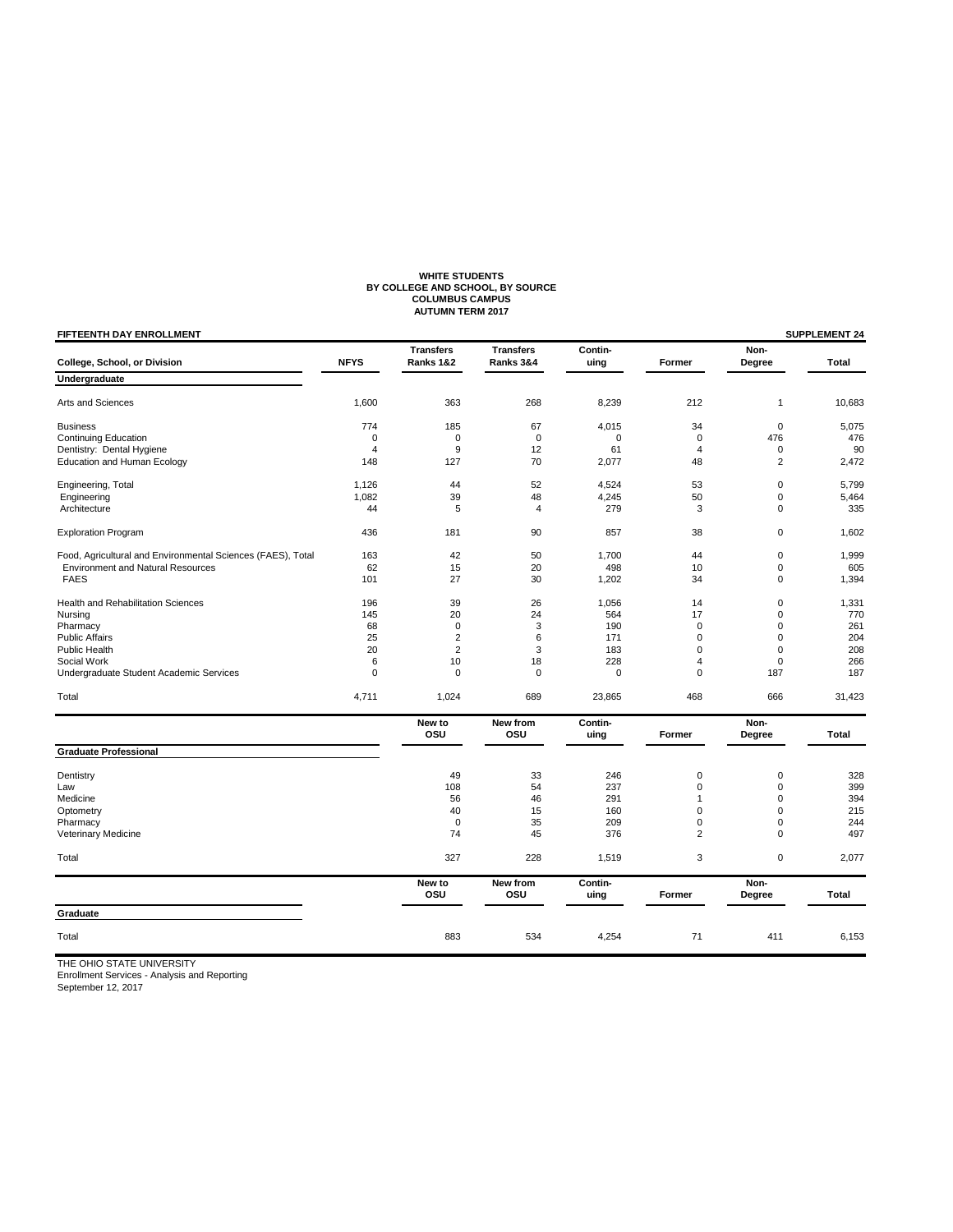# **INTERNATIONAL STUDENTS BY COLLEGE AND SCHOOL, BY SOURCE COLUMBUS CAMPUS AUTUMN TERM 2017**

| Former<br>14<br>9<br>0<br>0<br>$\mathbf 0$<br>$\overline{2}$<br>$\overline{c}$<br>0<br>0<br>$\pmb{0}$<br>$\mathbf 0$ | Non-<br>Degree<br>$\pmb{0}$<br>$\mathbf{0}$<br>90<br>$\mathbf 0$<br>$\mathbf 0$<br>$\mathbf 0$<br>$\mathbf 0$<br>$\mathbf 0$<br>$\mathbf 0$<br>$\pmb{0}$ | Total<br>1,603<br>976<br>90<br>$\mathbf 0$<br>91<br>814<br>751<br>63<br>0 |
|----------------------------------------------------------------------------------------------------------------------|----------------------------------------------------------------------------------------------------------------------------------------------------------|---------------------------------------------------------------------------|
|                                                                                                                      |                                                                                                                                                          |                                                                           |
|                                                                                                                      |                                                                                                                                                          |                                                                           |
|                                                                                                                      |                                                                                                                                                          |                                                                           |
|                                                                                                                      |                                                                                                                                                          |                                                                           |
|                                                                                                                      |                                                                                                                                                          |                                                                           |
|                                                                                                                      |                                                                                                                                                          |                                                                           |
|                                                                                                                      |                                                                                                                                                          |                                                                           |
|                                                                                                                      |                                                                                                                                                          |                                                                           |
|                                                                                                                      |                                                                                                                                                          |                                                                           |
|                                                                                                                      |                                                                                                                                                          |                                                                           |
|                                                                                                                      |                                                                                                                                                          |                                                                           |
|                                                                                                                      |                                                                                                                                                          | 60                                                                        |
|                                                                                                                      |                                                                                                                                                          | 15                                                                        |
|                                                                                                                      | $\mathbf 0$                                                                                                                                              | 45                                                                        |
| 0                                                                                                                    | $\mathbf 0$                                                                                                                                              | 24                                                                        |
| $\mathbf 0$                                                                                                          | $\mathbf 0$                                                                                                                                              | 5                                                                         |
| $\mathbf 0$                                                                                                          | $\mathbf 0$                                                                                                                                              | 17                                                                        |
| $\mathbf{1}$                                                                                                         | $\mathbf 0$                                                                                                                                              | 5                                                                         |
| $\mathbf 0$                                                                                                          | $\mathbf 0$                                                                                                                                              | 3                                                                         |
| $\mathbf 0$                                                                                                          | $\mathbf 0$                                                                                                                                              | 1                                                                         |
| $\Omega$                                                                                                             | $\overline{2}$                                                                                                                                           | $\overline{2}$                                                            |
| 26                                                                                                                   | 92                                                                                                                                                       | 3,691                                                                     |
| Former                                                                                                               | Non-<br>Degree                                                                                                                                           | Total                                                                     |
|                                                                                                                      |                                                                                                                                                          |                                                                           |
| $\pmb{0}$                                                                                                            | $\mathbf 0$                                                                                                                                              | $\overline{2}$                                                            |
| $\mathbf 0$                                                                                                          | $\mathbf 0$                                                                                                                                              | 45                                                                        |
| $\mathbf 0$                                                                                                          | $\mathbf 0$                                                                                                                                              | $\mathbf 0$                                                               |
| 0                                                                                                                    | $\mathbf 0$                                                                                                                                              | $\mathbf{1}$                                                              |
| $\mathbf 0$                                                                                                          | $\mathbf 0$                                                                                                                                              | 17                                                                        |
| $\mathbf 0$                                                                                                          | $\mathbf 0$                                                                                                                                              | 5                                                                         |
| $\pmb{0}$                                                                                                            | $\pmb{0}$                                                                                                                                                | 70                                                                        |
|                                                                                                                      | Non-                                                                                                                                                     | Total                                                                     |
|                                                                                                                      |                                                                                                                                                          |                                                                           |
| 35                                                                                                                   | 33                                                                                                                                                       | 2,638                                                                     |
|                                                                                                                      | $\mathbf 0$<br>Former                                                                                                                                    | $\mathbf 0$<br>Degree                                                     |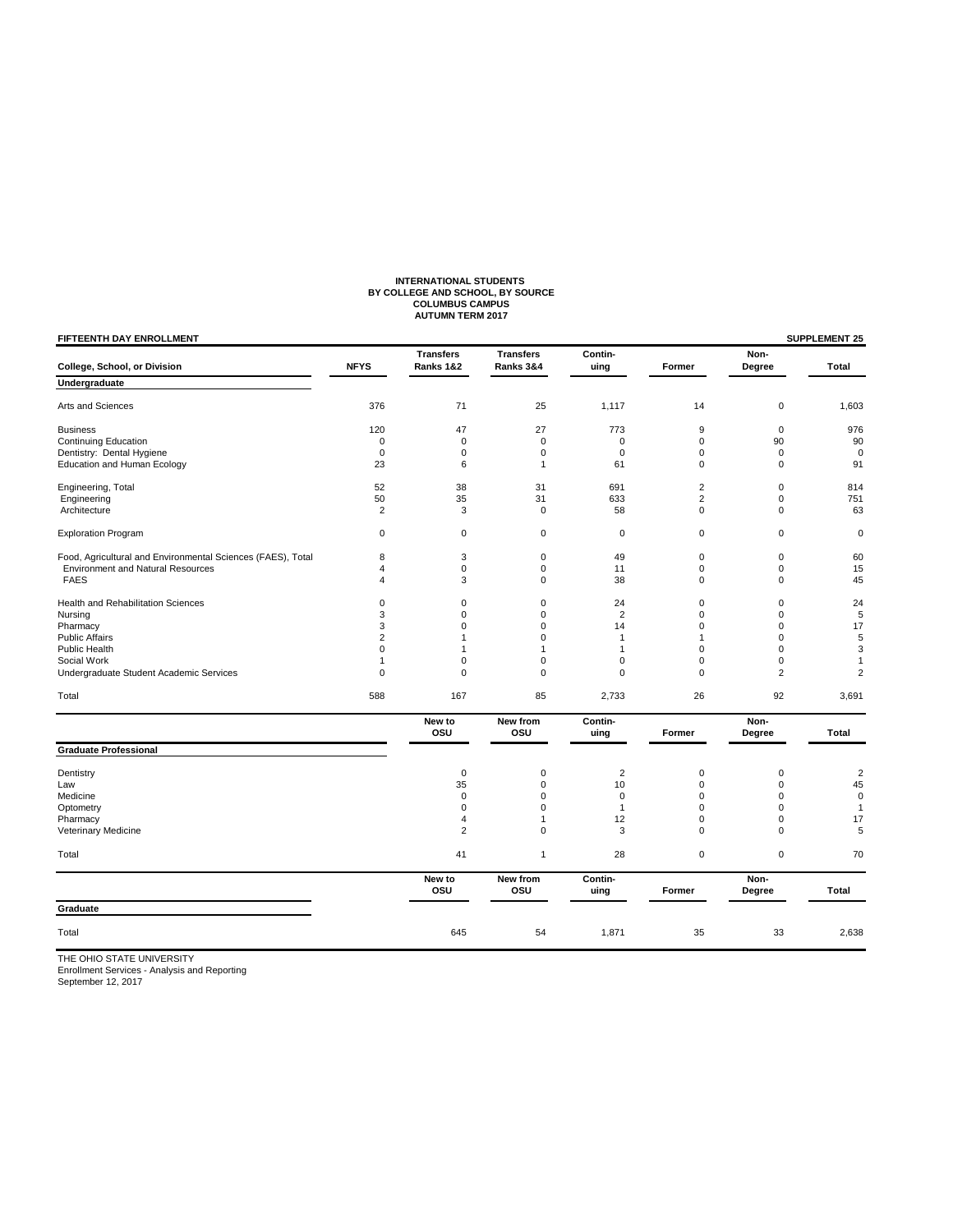# RACE UNKNOWN STUDENTS<br>BY COLLEGE AND SCHOOL, BY SOURCE<br>COLUMBUS CAMPUS<br>AUTUMN TERM 2017

| <b>NFYS</b><br>91 | <b>Transfers</b><br>Ranks 1&2 | <b>Transfers</b><br>Ranks 3&4        | Contin-<br>uing                                                  | Former                                                                              | Non-<br>Degree                                                  |                                                                          |
|-------------------|-------------------------------|--------------------------------------|------------------------------------------------------------------|-------------------------------------------------------------------------------------|-----------------------------------------------------------------|--------------------------------------------------------------------------|
|                   |                               |                                      |                                                                  |                                                                                     |                                                                 | Total                                                                    |
|                   |                               |                                      |                                                                  |                                                                                     |                                                                 |                                                                          |
|                   | 18                            | 16                                   | 406                                                              | 11                                                                                  | $\mathbf 0$                                                     | 542                                                                      |
| 54                | 3                             | $\overline{4}$                       | 184                                                              | $\overline{2}$                                                                      | $\mathbf 0$                                                     | 247                                                                      |
| $\mathbf 0$       | 0                             | $\mathbf 0$                          | $\mathbf 0$                                                      | $\mathbf 0$                                                                         | 20                                                              | 20                                                                       |
| 0                 | 0                             | 1                                    | $\mathbf{1}$                                                     | 0                                                                                   | $\mathbf 0$                                                     | $\overline{2}$                                                           |
| 6                 | 11                            | 8                                    | 86                                                               | $\overline{2}$                                                                      | $\mathbf 0$                                                     | 113                                                                      |
| 84                | 0                             | 1                                    | 252                                                              | 3                                                                                   | $\mathbf 0$                                                     | 340                                                                      |
| 83                | 0                             | 1                                    | 242                                                              | 3                                                                                   | $\mathbf 0$                                                     | 329                                                                      |
| $\mathbf{1}$      | 0                             | $\mathbf 0$                          | 10                                                               | 0                                                                                   | $\mathbf 0$                                                     | 11                                                                       |
| 28                | 10                            | 5                                    | 35                                                               | $\overline{2}$                                                                      | $\mathbf 0$                                                     | 80                                                                       |
| 11                | 3                             | $\mathbf{1}$                         | 50                                                               | $\overline{c}$                                                                      | $\pmb{0}$                                                       | 67                                                                       |
| $\overline{7}$    | $\overline{c}$                | 0                                    | 18                                                               | 0                                                                                   | $\mathsf 0$                                                     | 27                                                                       |
| 4                 | $\mathbf{1}$                  | $\mathbf{1}$                         | 32                                                               | $\overline{2}$                                                                      | $\mathbf 0$                                                     | 40                                                                       |
| 14                | 4                             | $\mathbf{1}$                         | 19                                                               | 0                                                                                   | $\mathbf 0$                                                     | 38                                                                       |
| 6                 | 0                             | $\mathbf 0$                          | $\overline{7}$                                                   | $\mathbf 0$                                                                         | $\mathbf 0$                                                     | 13                                                                       |
| 0                 | 0                             | 0                                    | 5                                                                | 0                                                                                   | $\mathbf 0$                                                     | 5                                                                        |
| $\mathbf{1}$      | 0                             | $\mathbf 0$                          |                                                                  | $\mathbf 0$                                                                         | $\mathbf 0$                                                     | 3                                                                        |
|                   |                               |                                      |                                                                  |                                                                                     |                                                                 | $\overline{4}$                                                           |
|                   |                               |                                      |                                                                  |                                                                                     |                                                                 | 11                                                                       |
|                   |                               |                                      |                                                                  |                                                                                     |                                                                 | 27                                                                       |
| 295               | 51                            | 38                                   | 1,059                                                            | 22                                                                                  | 47                                                              | 1,512                                                                    |
|                   | New to<br>osu                 | New from<br>osu                      | Contin-<br>uing                                                  | Former                                                                              | Non-<br>Degree                                                  | Total                                                                    |
|                   |                               |                                      |                                                                  |                                                                                     |                                                                 |                                                                          |
|                   | 3                             | $\mathbf{1}$                         | 4                                                                | $\mathbf 0$                                                                         | $\mathbf 0$                                                     | 8                                                                        |
|                   | 8                             | $\mathbf 0$                          | 17                                                               | $\mathbf 0$                                                                         | $\mathbf 0$                                                     | 25                                                                       |
|                   | 7                             | $\mathbf 0$                          | 23                                                               | 0                                                                                   | $\mathbf 0$                                                     | 30                                                                       |
|                   | $\overline{4}$                | $\mathbf 0$                          |                                                                  | $\mathbf 0$                                                                         |                                                                 | 9                                                                        |
|                   | 42                            | 9                                    | 46                                                               | $\mathbf 0$                                                                         | $\mathbf 0$                                                     | 97                                                                       |
|                   |                               |                                      |                                                                  |                                                                                     |                                                                 | 11                                                                       |
|                   | 67                            | 11                                   | 102                                                              | $\mathbf 0$                                                                         | $\mathsf 0$                                                     | 180                                                                      |
|                   | New to                        | New from                             | Contin-                                                          |                                                                                     | Non-                                                            | Total                                                                    |
|                   |                               |                                      |                                                                  |                                                                                     |                                                                 |                                                                          |
|                   | 63                            | 6                                    | 181                                                              | 3                                                                                   | 19                                                              | 272                                                                      |
|                   | 0<br>0<br>0                   | 0<br>$\overline{c}$<br>0<br>3<br>OSU | $\Omega$<br>$\mathbf{1}$<br>$\mathbf 0$<br>$\overline{1}$<br>osu | $\overline{2}$<br>$\overline{4}$<br>8<br>$\mathbf 0$<br>5<br>$\overline{7}$<br>uing | $\Omega$<br>$\mathbf 0$<br>$\mathbf 0$<br>$\mathbf 0$<br>Former | $\mathbf 0$<br>$\mathbf 0$<br>27<br>$\mathbf 0$<br>$\mathbf 0$<br>Degree |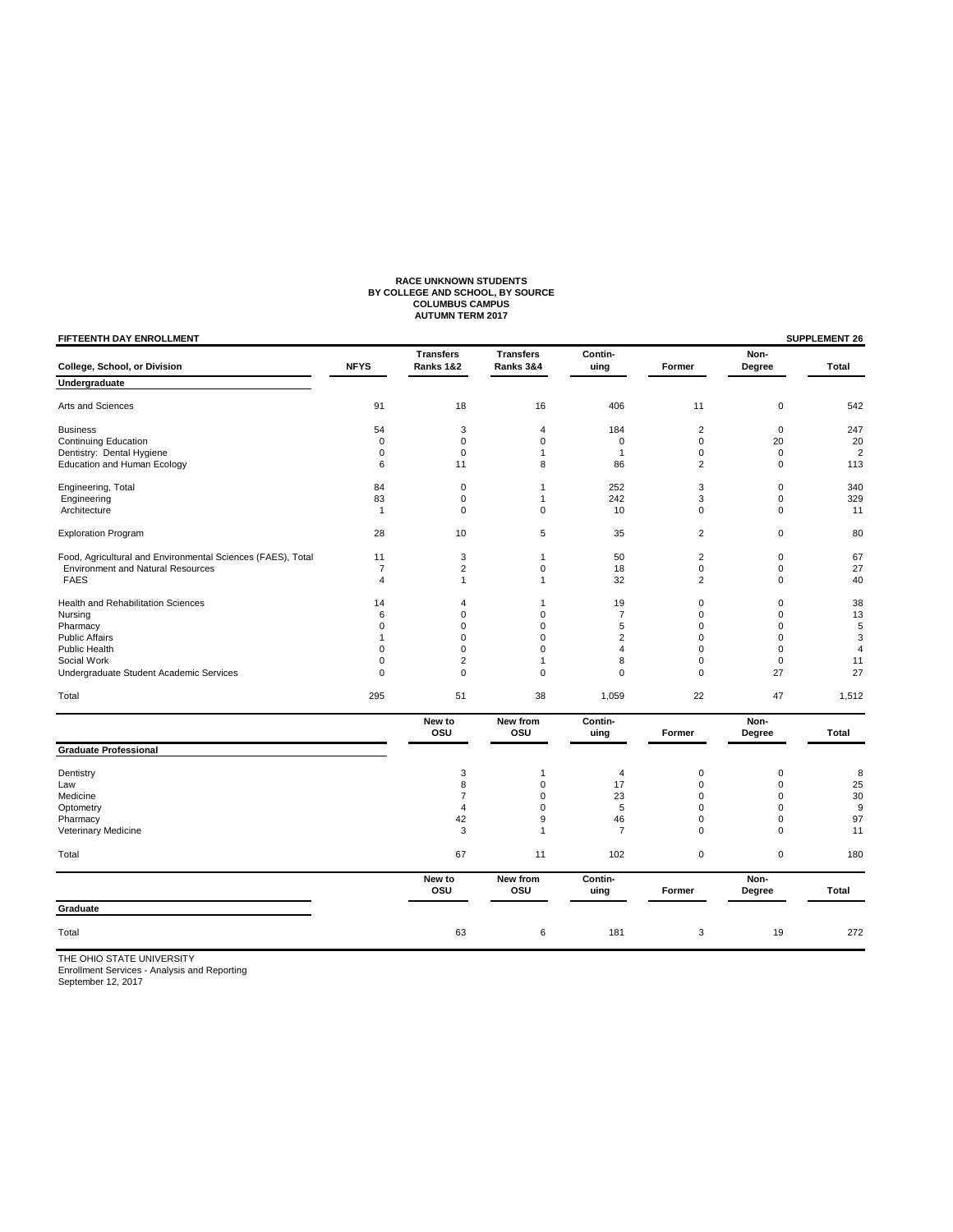# **TOTAL ENROLLMENT BY COLLEGE AND SCHOOL, BY SOURCE COLUMBUS CAMPUS AUTUMN TERM 2017**

| <b>Transfers</b><br><b>Transfers</b><br><b>NFYS</b><br>College, School, or Division<br>Ranks 1&2<br>Ranks 3&4<br>Undergraduate<br>Arts and Sciences<br>2,659<br>577<br>411<br>287<br><b>Business</b><br>1,154<br>117<br><b>Continuing Education</b><br>$\mathbf 0$<br>0<br>$\mathbf 0$<br>Dentistry: Dental Hygiene<br>8<br>9<br>15<br>Education and Human Ecology<br>217<br>169<br>111 | Contin-<br>uing<br>12,596<br>5,743<br>0<br>83<br>2,750 | Former<br>318<br>58<br>$\mathbf 0$<br>5 | Non-<br>Degree<br>3<br>$\pmb{0}$ | Total<br>16,564 |
|-----------------------------------------------------------------------------------------------------------------------------------------------------------------------------------------------------------------------------------------------------------------------------------------------------------------------------------------------------------------------------------------|--------------------------------------------------------|-----------------------------------------|----------------------------------|-----------------|
|                                                                                                                                                                                                                                                                                                                                                                                         |                                                        |                                         |                                  |                 |
|                                                                                                                                                                                                                                                                                                                                                                                         |                                                        |                                         |                                  |                 |
|                                                                                                                                                                                                                                                                                                                                                                                         |                                                        |                                         |                                  |                 |
|                                                                                                                                                                                                                                                                                                                                                                                         |                                                        |                                         |                                  | 7,359           |
|                                                                                                                                                                                                                                                                                                                                                                                         |                                                        |                                         | 747                              | 747             |
|                                                                                                                                                                                                                                                                                                                                                                                         |                                                        |                                         | $\pmb{0}$                        | 120             |
|                                                                                                                                                                                                                                                                                                                                                                                         |                                                        | 65                                      | $\overline{c}$                   | 3,314           |
| 95<br>Engineering, Total<br>1,625<br>103                                                                                                                                                                                                                                                                                                                                                | 6,643                                                  | 71                                      | $\mathbf 0$                      | 8,537           |
| 1,565<br>87<br>90<br>Engineering                                                                                                                                                                                                                                                                                                                                                        | 6,215                                                  | 65                                      | $\pmb{0}$                        | 8,022           |
| Architecture<br>60<br>16<br>5                                                                                                                                                                                                                                                                                                                                                           | 428                                                    | 6                                       | 0                                | 515             |
| 606<br>260<br><b>Exploration Program</b><br>140                                                                                                                                                                                                                                                                                                                                         | 1,300                                                  | 57                                      | 0                                | 2,363           |
| Food, Agricultural and Environmental Sciences (FAES), Total<br>213<br>53<br>57                                                                                                                                                                                                                                                                                                          | 2,027                                                  | 51                                      | $\pmb{0}$                        | 2,401           |
| 21<br>22<br>79<br><b>Environment and Natural Resources</b>                                                                                                                                                                                                                                                                                                                              | 605                                                    | 11                                      | $\mathbf 0$                      | 738             |
| 134<br>32<br>35<br><b>FAES</b>                                                                                                                                                                                                                                                                                                                                                          | 1,422                                                  | 40                                      | $\mathsf 0$                      | 1,663           |
| Health and Rehabilitation Sciences<br>278<br>59<br>43                                                                                                                                                                                                                                                                                                                                   | 1,417                                                  | 23                                      | 0                                | 1,820           |
| 22<br>30<br>189<br>Nursing                                                                                                                                                                                                                                                                                                                                                              | 679                                                    | 24                                      | $\mathbf 0$                      | 944             |
| Pharmacy<br>114<br>$\mathbf{1}$<br>$\overline{4}$                                                                                                                                                                                                                                                                                                                                       | 311                                                    | $\mathbf{1}$                            | 0                                | 431             |
| 5<br>6<br><b>Public Affairs</b><br>30                                                                                                                                                                                                                                                                                                                                                   | 234                                                    | $\overline{4}$                          | $\mathbf 0$                      | 279             |
| Public Health<br>27<br>6<br>9                                                                                                                                                                                                                                                                                                                                                           | 276                                                    | $\mathbf 0$                             | $\mathbf 0$                      | 318             |
| Social Work<br>16<br>17<br>28                                                                                                                                                                                                                                                                                                                                                           | 338                                                    | 9                                       | $\pmb{0}$                        | 408             |
| $\mathbf 0$<br>Undergraduate Student Academic Services<br>$\mathbf 0$<br>$\mathbf 0$                                                                                                                                                                                                                                                                                                    | 0                                                      | $\mathbf 0$                             | 341                              | 341             |
| 7,136<br>1,568<br>1,066<br>Total                                                                                                                                                                                                                                                                                                                                                        | 34,397                                                 | 686                                     | 1,093                            | 45,946          |
| New to<br>New from<br>osu<br>osu                                                                                                                                                                                                                                                                                                                                                        | Contin-<br>uing                                        | Former                                  | Non-<br>Degree                   | Total           |
| <b>Graduate Professional</b>                                                                                                                                                                                                                                                                                                                                                            |                                                        |                                         |                                  |                 |
| 59<br>49<br>Dentistry                                                                                                                                                                                                                                                                                                                                                                   | 331                                                    | $\mathbf 0$                             | $\mathbf 0$                      | 439             |
| 57<br>196<br>Law                                                                                                                                                                                                                                                                                                                                                                        | 341                                                    | $\mathbf 0$                             | 0                                | 594             |
| 81<br>Medicine<br>113                                                                                                                                                                                                                                                                                                                                                                   | 573                                                    | 3                                       | $\Omega$                         | 770             |
| Optometry<br>50<br>16                                                                                                                                                                                                                                                                                                                                                                   | 198                                                    | $\mathbf 0$                             | 0                                | 264             |
| 60<br>65<br>Pharmacy                                                                                                                                                                                                                                                                                                                                                                    | 395                                                    | $\mathbf 0$                             | 0                                | 520             |
| 107<br>54<br>Veterinary Medicine                                                                                                                                                                                                                                                                                                                                                        | 469                                                    | $\overline{2}$                          | $\mathbf 0$                      | 632             |
| 322<br>585<br>Total                                                                                                                                                                                                                                                                                                                                                                     | 2,307                                                  | 5                                       | $\mathbf 0$                      | 3,219           |
| New to<br>New from<br>osu<br>osu                                                                                                                                                                                                                                                                                                                                                        | Contin-<br>uing                                        | Former                                  | Non-<br>Degree                   | Total           |
| Graduate                                                                                                                                                                                                                                                                                                                                                                                |                                                        |                                         |                                  |                 |
| 726<br>1,872<br>Total                                                                                                                                                                                                                                                                                                                                                                   | 7,387                                                  | 119                                     | 568                              | 10,672          |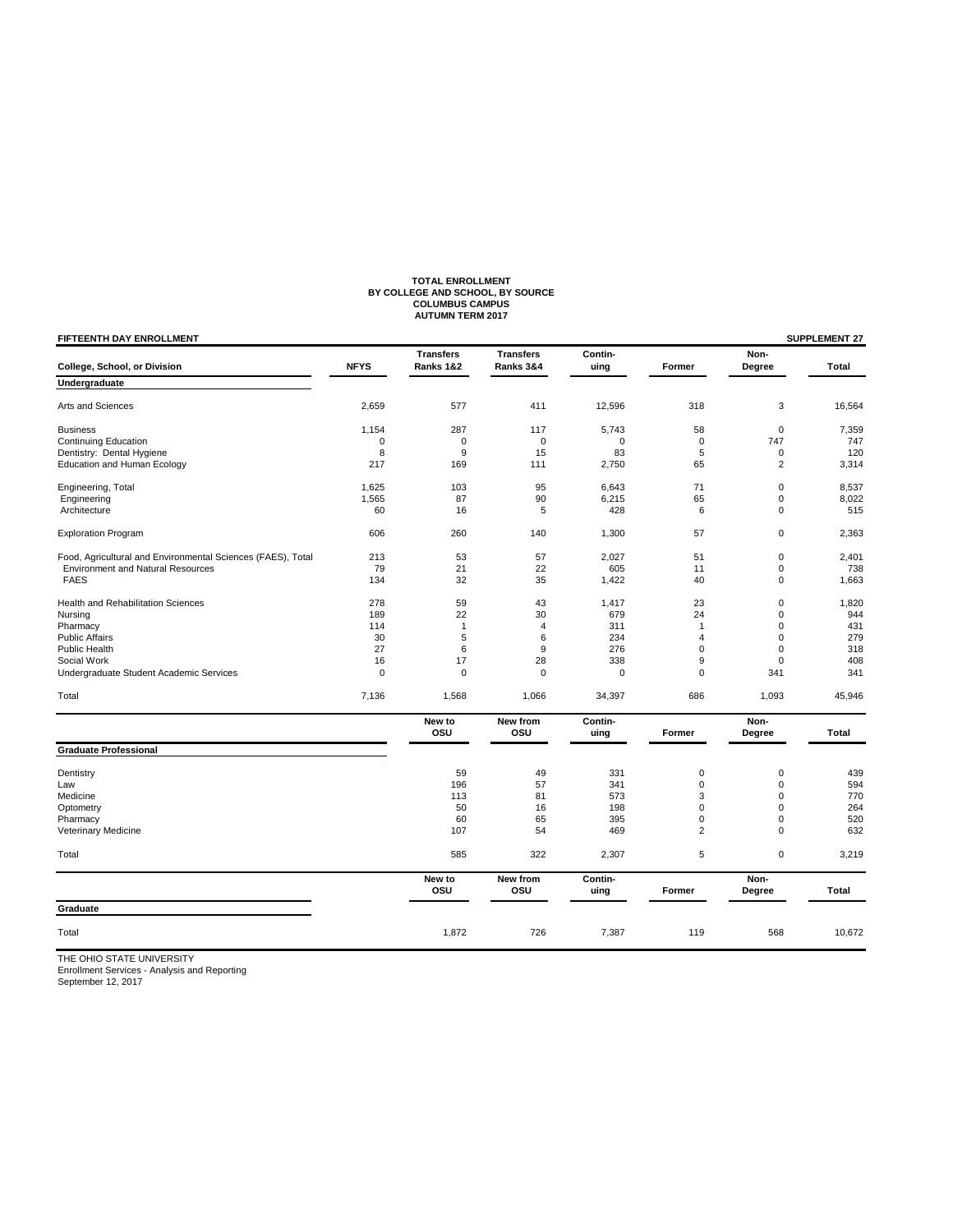### **STUDENTS WITH DISABILITIES\* BY COLLEGE AND SCHOOL, BY SOURCE TOTAL UNIVERSITY AUTUMN TERM 2017**

## **FIFTEENTH DAY ENROLLMENT SUPPLEMENT 28** Transfers Transfers Contin-<br>
Ranks 1&2 Ranks 3&4 uing Former Degree **College, School, or Division NFYS Ranks 1&2 Ranks 3&4 uing Former Degree Total Undergraduate**  Arts and Sciences 0 0 0 304 0 0 304 Business 0 0 0 57 0 0 57 Continuing Education 0 0 0 0 0 10 10 ontinuing coordinations and the community continuing coordinations of the community of the community of the coordination of the coordination of the coordination of the coordination of the coordination of the coordination o Education and Human Ecology Engineering, Total 0 0 0 62 0 0 62 Engineering 6 0 0 0 0 58 0 0 58 0 58 Architecture 0 0 0 4 0 0 4 Exploration Program and the control of the control of the control of the control of the control of the control of the control of the control of the control of the control of the control of the control of the control of the Food, Agricultural and Environmental Sciences (FAES), Total 0 0 0 0 32 0 0 32<br>
Environment and Natural Resources (CAES), Total 0 0 0 0 11 0 0 0 11 Environment and Natural Resources and the control of the control of the control of the control of the control of the control of the control of the control of the control of the control of the control of the control of the FAES 0 0 0 21 0 0 21 Health and Rehabilitation Sciences 0 0 0 26 0 0 26 Nursing 0 0 0 4 0 0 4 Pharmacy 0 0 0 3 0 0 3 Public Affairs 0 0 0 5 0 0 5 Public Health 0 0 0 12 0 0 12 Social Work 0 0 0 22 0 0 22 Undergraduate Student Academic Services **0** 0 0 0 0 0 0 1 1 1 Total 0 0 0 641 0 11 652 **New to New from Contin-** Contin- Non-<br>
OSU OSU uing Former Degree  **OSU OSU uing Former Degree Total Graduate Professional**  Dentistry 0 0 14 0 0 14 Law 0 0 4 0 0 4 Medicine 0 4 8 0 0 12 Optometry 0 0 7 0 0 7 Pharmacy 0 1 5 0 0 6 Veterinary Medicine **1986** Contract the Contract of Contract of Contract of Contract of Contract of Contract of Contract of Contract of Contract of Contract of Contract of Contract of Contract of Contract of Contract of Co Total 0 5 51 0 0 56 New to New from Contin-<br>
OSU OSU uing Former Degree  **OSU OSU uing Former Degree Total Graduate**  Total 0 2 146 0 2 150

\*Self identified students whose disability has been documented based on OSU standards

THE OHIO STATE UNIVERSITY

Enrollment Services - Analysis and Reporting September 12, 2017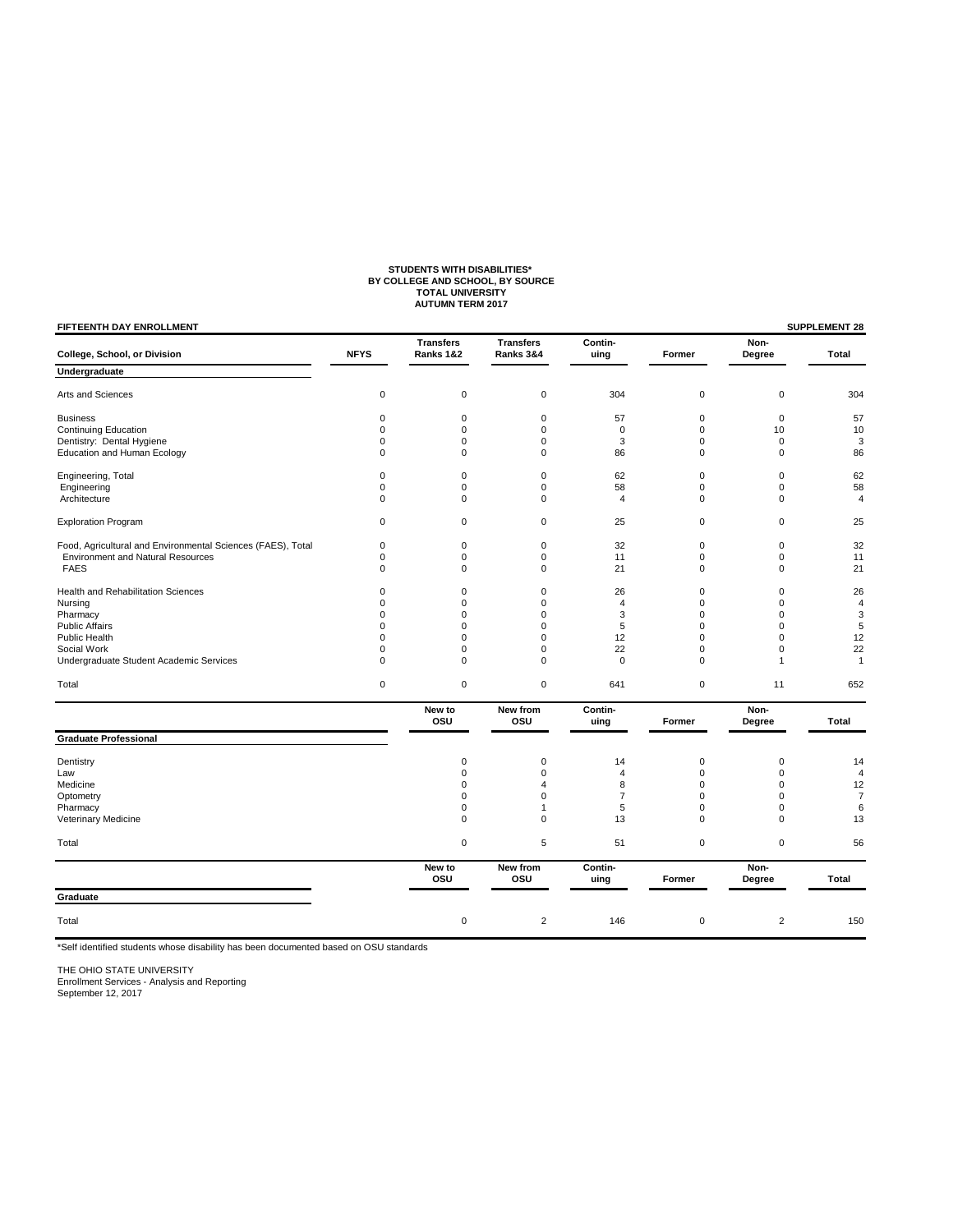## **FULL-TIME/PART-TIME STUDENTS BY LEVEL, SEX, AND SOURCE TOTAL UNIVERSITY AUTUMN TERM 2017**

| FIFTEENTH DAY ENROLLMENT     |             |                      |                      |         |               |                  | <b>SUPPLEMENT 29</b> |
|------------------------------|-------------|----------------------|----------------------|---------|---------------|------------------|----------------------|
|                              |             | <b>Transfers</b>     | <b>Transfers</b>     | Contin- |               | Non-             |                      |
| Level/FT or PT/Sex           | <b>NFYS</b> | <b>Ranks 1&amp;2</b> | <b>Ranks 3&amp;4</b> | uing    | Former        | <b>Degree</b>    | <b>Total</b>         |
| <b>Undergraduate</b>         |             |                      |                      |         |               |                  |                      |
| Full-time*                   |             |                      |                      |         |               |                  |                      |
| Men                          | 4,935       | 967                  | 572                  | 17,543  | 286           | 116              | 24,419               |
| Women                        | 4,967       | 691                  | 397                  | 16,716  | 231           | 129              | 23,131               |
| Total                        | 9,902       | 1,658                | 969                  | 34,259  | 517           | 245              | 47,550               |
| Part-time                    |             |                      |                      |         |               |                  |                      |
| Men                          | 37          | 60                   | 83                   | 1,683   | 177           | 549              | 2,589                |
| Women                        | 39          | 50                   | 104                  | 1,308   | 183           | 694              | 2,378                |
| Total                        | 76          | 110                  | 187                  | 2,991   | 360           | 1,243            | 4,967                |
| Total                        | 9,978       | 1,768                | 1,156                | 37,250  | 877           | 1,488            | 52,517               |
|                              |             | New to               | <b>New from</b>      | Contin- |               | Non-             |                      |
| <b>Graduate Professional</b> |             | <u>OSU</u>           | <b>OSU</b>           | uing    | Former        | Degree           | <b>Total</b>         |
| Full-time*                   |             |                      |                      |         |               |                  |                      |
| Men                          |             | 269                  | 140                  | 970     | 1             | $\pmb{0}$        | 1,380                |
| Women                        |             | 316                  | 182                  | 1,333   | 4             | 0                | 1,835                |
| Total                        |             | 585                  | 322                  | 2,303   | 5             | 0                | 3,215                |
| Part-time                    |             |                      |                      |         |               |                  |                      |
| Men                          |             | 0                    | 0                    | 1       | 0             | $\pmb{0}$        | 1                    |
| Women                        |             | $\pmb{0}$            | 0                    | 3       | 0             | $\pmb{0}$        | 3                    |
| Total                        |             | 0                    | 0                    | 4       | $\mathbf 0$   | $\mathbf 0$      | $\overline{4}$       |
| Total                        |             | 585                  | 322                  | 2,307   | 5             | 0                | 3,219                |
|                              |             | New to               | <b>New from</b>      | Contin- |               | Non-             |                      |
| Graduate                     |             | <u>OSU</u>           | <u>OSU</u>           | uing    | <b>Former</b> | <b>Degree</b>    | Total                |
| Full-time*                   |             |                      |                      |         |               |                  |                      |
| Men                          |             | 814                  | 234                  | 2,101   | 32            | $\boldsymbol{7}$ | 3,188                |
| Women                        |             | 841                  | 320                  | 2,454   | 28            | 15               | 3,658                |
| Total                        |             | 1,655                | 554                  | 4,555   | 60            | 22               | 6,846                |
| Part-time                    |             |                      |                      |         |               |                  |                      |
| Men                          |             | 88                   | 65                   | 1,369   | 20            | 200              | 1,742                |
| Women                        |             | 133                  | 110                  | 1,474   | 40            | 363              | 2,120                |
| Total                        |             | 221                  | 175                  | 2,843   | 60            | 563              | 3,862                |
| Total                        |             | 1,876                | 729                  | 7,398   | 120           | 585              | 10,708               |

 \* Undergraduate students are classified as full-time if they register for 12 or more credits. Graduate and graduate professional students are classified as full-time if they register

for 8 or more credits.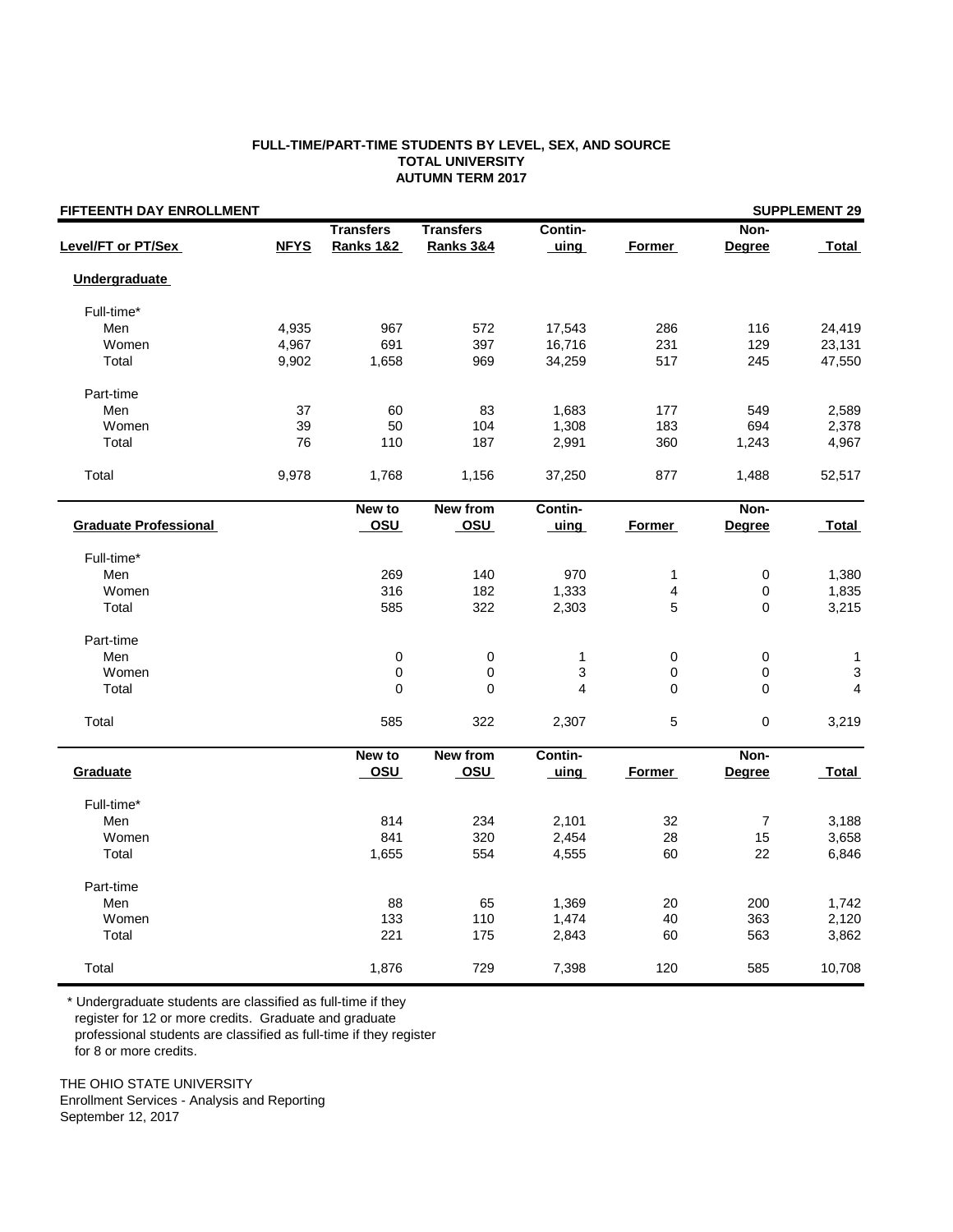### **FULL-TIME/PART-TIME STUDENTS BY LEVEL, SEX, AND SOURCE COLUMBUS CAMPUS AUTUMN TERM 2017**

| FIFTEENTH DAY ENROLLMENT     |                |                  |                  |              |              | <b>SUPPLEMENT 30</b> |                |  |  |
|------------------------------|----------------|------------------|------------------|--------------|--------------|----------------------|----------------|--|--|
|                              |                | <b>Transfers</b> | <b>Transfers</b> | Contin-      |              | Non-                 |                |  |  |
| Level/FT or PT/Sex           | <b>NFYS</b>    | Ranks 1&2        | Ranks 3&4        | uing         | Former       | Degree               | Total          |  |  |
| Undergraduate                |                |                  |                  |              |              |                      |                |  |  |
| Full-time*                   |                |                  |                  |              |              |                      |                |  |  |
| Men                          | 3,458          | 867              | 539              | 16,528       | 234          | 93                   | 21,719         |  |  |
| Women                        | 3,671          | 618              | 366              | 15,356       | 187          | 86                   | 20,284         |  |  |
| Total                        | 7,129          | 1,485            | 905              | 31,884       | 421          | 179                  | 42,003         |  |  |
| Part-time                    |                |                  |                  |              |              |                      |                |  |  |
| Men                          | 3              | 46               | 69               | 1,469        | 141          | 389                  | 2,117          |  |  |
| Women                        | $\overline{4}$ | 37               | 92               | 1,044        | 124          | 525                  | 1,826          |  |  |
| Total                        | $\overline{7}$ | 83               | 161              | 2,513        | 265          | 914                  | 3,943          |  |  |
| Total                        | 7,136          | 1,568            | 1,066            | 34,397       | 686          | 1,093                | 45,946         |  |  |
|                              |                |                  |                  |              |              |                      |                |  |  |
|                              |                | New to           | <b>New from</b>  | Contin-      |              | Non-                 |                |  |  |
| <b>Graduate Professional</b> |                | OSU              | <u>_osu</u>      | uing         | Former       | Degree               | Total          |  |  |
| Full-time*                   |                |                  |                  |              |              |                      |                |  |  |
| Men                          |                | 269              | 140              | 970          | $\mathbf{1}$ | 0                    | 1,380          |  |  |
| Women                        |                | 316              | 182              | 1,333        | 4            | 0                    | 1,835          |  |  |
| Total                        |                | 585              | 322              | 2,303        | 5            | $\mathbf 0$          | 3,215          |  |  |
| Part-time                    |                |                  |                  |              |              |                      |                |  |  |
| Men                          |                | 0                | $\pmb{0}$        | $\mathbf{1}$ | 0            | 0                    | 1              |  |  |
| Women                        |                | 0                | 0                | 3            | 0            | 0                    | 3              |  |  |
| Total                        |                | 0                | $\mathbf 0$      | 4            | $\mathbf 0$  | $\mathbf 0$          | $\overline{4}$ |  |  |
| Total                        |                | 585              | 322              | 2,307        | 5            | 0                    | 3,219          |  |  |
|                              |                | New to           | <b>New from</b>  | Contin-      |              | Non-                 |                |  |  |
| Graduate                     |                | osu              | osu              | uing         | Former       | Degree               | Total          |  |  |
| Full-time*                   |                |                  |                  |              |              |                      |                |  |  |
| Men                          |                | 814              | 234              | 2,101        | 32           | $\overline{7}$       | 3,188          |  |  |
| Women                        |                | 841              | 318              | 2,450        | 27           | 15                   | 3,651          |  |  |
| Total                        |                | 1,655            | 552              | 4,551        | 59           | 22                   | 6,839          |  |  |
| Part-time                    |                |                  |                  |              |              |                      |                |  |  |
| Men                          |                | 87               | 64               | 1,369        | 20           | 198                  | 1,738          |  |  |
| Women                        |                | 130              | 110              | 1,467        | 40           | 348                  | 2,095          |  |  |
| Total                        |                | 217              | 174              | 2,836        | 60           | 546                  | 3,833          |  |  |
|                              |                |                  |                  |              |              |                      |                |  |  |
| Total                        |                | 1,872            | 726              | 7,387        | 119          | 568                  | 10,672         |  |  |

\* Undergraduate students are classified as full-time if they

register for 12 or more credits. Graduate and graduate

professional students are classified as full-time if they register

for 8 or more credits.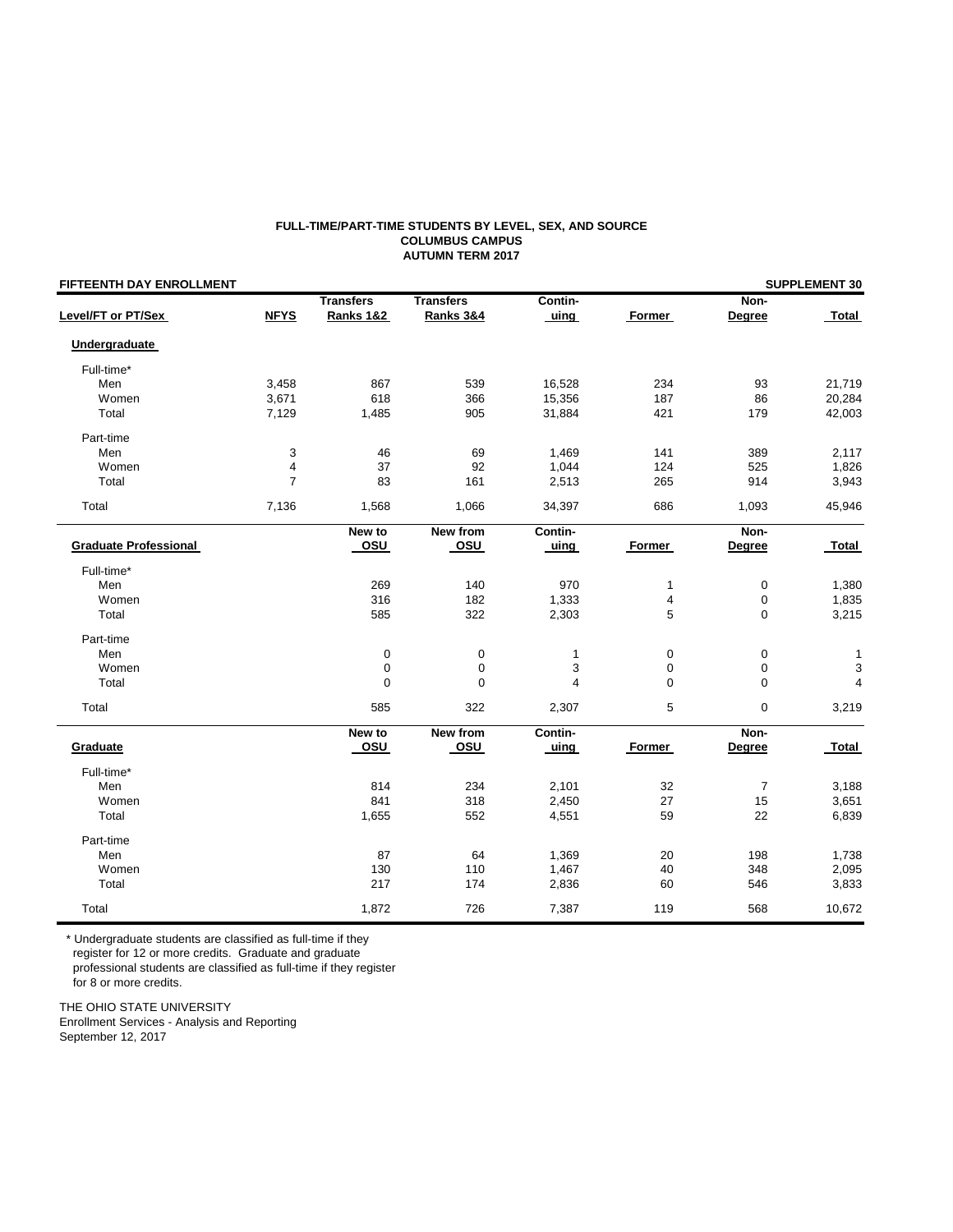### **FULL-TIME/PART-TIME STUDENTS BY LEVEL, SEX, AND SOURCE EXTENDED CAMPUSES AUTUMN TERM 2017**

| FIFTEENTH DAY ENROLLMENT  |             |                      |                      |                          |               |                | <b>SUPPLEMENT 31</b> |
|---------------------------|-------------|----------------------|----------------------|--------------------------|---------------|----------------|----------------------|
|                           |             | <b>Transfers</b>     | <b>Transfers</b>     | Contin-                  |               | Non-           |                      |
| <b>Level/FT or PT/Sex</b> | <b>NFYS</b> | <b>Ranks 1&amp;2</b> | <b>Ranks 3&amp;4</b> | <u>uing</u>              | <b>Former</b> | <b>Degree</b>  | Total                |
| <b>Undergraduate</b>      |             |                      |                      |                          |               |                |                      |
| Full-time*                |             |                      |                      |                          |               |                |                      |
| Men                       | 1,477       | 100                  | 33                   | 1,015                    | 52            | 23             | 2,700                |
| Women                     | 1,296       | 73                   | 31                   | 1,360                    | 44            | 43             | 2,847                |
| Total                     | 2,773       | 173                  | 64                   | 2,375                    | 96            | 66             | 5,547                |
| Part-time                 |             |                      |                      |                          |               |                |                      |
| Men                       | 34          | 14                   | 14                   | 214                      | 36            | 160            | 472                  |
| Women                     | 35          | 13                   | 12                   | 264                      | 59            | 169            | 552                  |
| Total                     | 69          | 27                   | 26                   | 478                      | 95            | 329            | 1,024                |
| Total                     | 2,842       | 200                  | 90                   | 2,853                    | 191           | 395            | 6,571                |
|                           |             | New to               | New from             | Contin-                  |               | Non-           |                      |
| Graduate                  |             | <b>OSU</b>           | osu                  | <u>uing</u>              | Former        | <b>Degree</b>  | <b>Total</b>         |
| Full-time*                |             |                      |                      |                          |               |                |                      |
| Men                       |             | 0                    | $\pmb{0}$            | $\pmb{0}$                | 0             | 0              | $\pmb{0}$            |
| Women                     |             | 0                    | $\sqrt{2}$           | 4                        | 1             | 0              | $\boldsymbol{7}$     |
| Total                     |             | 0                    | $\overline{2}$       | $\overline{4}$           | 1             | $\mathbf 0$    | $\overline{7}$       |
| Part-time                 |             |                      |                      |                          |               |                |                      |
| Men                       |             | 1                    | 1                    | $\pmb{0}$                | 0             | $\overline{2}$ | 4                    |
| Women                     |             | 3                    | 0                    | $\overline{\mathcal{I}}$ | $\mathbf 0$   | 15             | 25                   |
| Total                     |             | $\overline{4}$       | $\mathbf{1}$         | $\overline{7}$           | $\Omega$      | 17             | 29                   |
| Total                     |             | 4                    | 3                    | 11                       | 1             | 17             | 36                   |

 \* Undergraduate students are classified as full-time if they register for 12 or more credits. Graduate and graduate professional students are classified as full-time if they register for 8 or more credits.

THE OHIO STATE UNIVERSITY

Enrollment Services - Analysis and Reporting September 12, 2017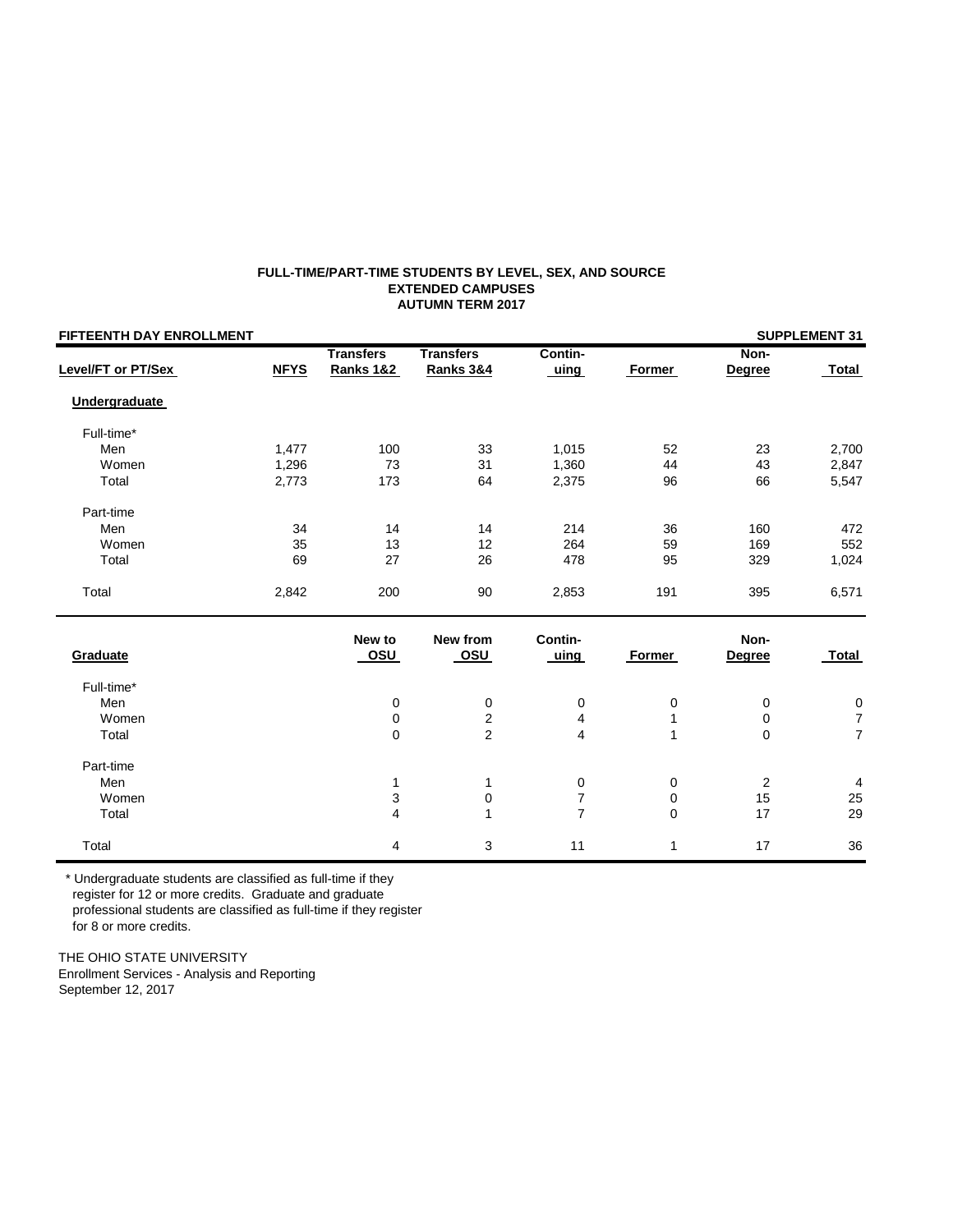### ENROLLMENT BY COLLEGE, LEVEL, SEX, AND FULL-TIME/PART-TIME TOTAL UNIVERSITY AUTUMN TERM 2017

| FIFTEENTH DAY ENROLLMENT                                    |        |                   |              |                |                |                |        |              | SUPPLEMENT 32 |
|-------------------------------------------------------------|--------|-------------------|--------------|----------------|----------------|----------------|--------|--------------|---------------|
|                                                             |        | <b>FULL-TIME*</b> |              |                | PART-TIME      |                |        | <b>TOTAL</b> |               |
| College, School,<br>or Division                             | Men    | Women             | <b>Total</b> | Men            | Women          | <b>Total</b>   | Men    | Women        | <b>Total</b>  |
| Undergraduate                                               |        |                   |              |                |                |                |        |              |               |
| Arts and Sciences                                           | 7,611  | 9,218             | 16,829       | 779            | 599            | 1,378          | 8,390  | 9,817        | 18,207        |
| <b>Business</b>                                             | 4,404  | 2,928             | 7,332        | 207            | 105            | 312            | 4.611  | 3,033        | 7,644         |
| Continuing Education                                        | 56     | 43                | 99           | 262            | 451            | 713            | 318    | 494          | 812           |
| Dentistry: Dental Hygiene                                   | 14     | 133               | 147          | 1              | 28             | 29             | 15     | 161          | 176           |
| <b>Education and Human Ecology</b>                          | 1,272  | 2,465             | 3,737        | 198            | 234            | 432            | 1,470  | 2,699        | 4,169         |
| Engineering, Total                                          | 6,231  | 1,962             | 8,193        | 357            | 91             | 448            | 6,588  | 2,053        | 8,641         |
| Engineering                                                 | 5,955  | 1,733             | 7,688        | 341            | 80             | 421            | 6,296  | 1,813        | 8,109         |
| Architecture                                                | 276    | 229               | 505          | 16             | 11             | 27             | 292    | 240          | 532           |
| <b>Exploration Program</b>                                  | 2,290  | 1,506             | 3,796        | 226            | 159            | 385            | 2,516  | 1,665        | 4,181         |
| Food, Agricultural and Environmental Sciences (FAES), Total | 1,424  | 1,549             | 2,973        | 169            | 125            | 294            | 1,593  | 1,674        | 3,267         |
| <b>Environment and Natural Resources</b>                    | 346    | 369               | 715          | 37             | 16             | 53             | 383    | 385          | 768           |
| <b>FAES</b>                                                 | 1,078  | 1,180             | 2,258        | 132            | 109            | 241            | 1,210  | 1,289        | 2,499         |
| <b>Health and Rehabilitation Sciences</b>                   | 533    | 1,337             | 1,870        | 33             | 86             | 119            | 566    | 1,423        | 1,989         |
| Nursing                                                     | 96     | 666               | 762          | 51             | 187            | 238            | 147    | 853          | 1,000         |
| Pharmacy                                                    | 149    | 279               | 428          | $\overline{7}$ | $\overline{4}$ | 11             | 156    | 283          | 439           |
| <b>Public Affairs</b>                                       | 112    | 159               | 271          | 7              | 6              | 13             | 119    | 165          | 284           |
| <b>Public Health</b>                                        | 59     | 255               | 314          | 3              | $\overline{4}$ | $\overline{7}$ | 62     | 259          | 321           |
| Social Work                                                 | 111    | 553               | 664          | 20             | 66             | 86             | 131    | 619          | 750           |
| Undergraduate Student Academic Services                     | 57     | 78                | 135          | 269            | 233            | 502            | 326    | 311          | 637           |
| Total                                                       | 24,419 | 23,131            | 47,550       | 2,589          | 2,378          | 4,967          | 27,008 | 25,509       | 52,517        |
| <b>Graduate Professional</b>                                |        |                   |              |                |                |                |        |              |               |
| Dentistry                                                   | 263    | 176               | 439          | 0              | 0              | 0              | 263    | 176          | 439           |
| Law                                                         | 312    | 282               | 594          | 0              | 0              | $\pmb{0}$      | 312    | 282          | 594           |
| Medicine                                                    | 369    | 399               | 768          | 1              | 1              | $\overline{2}$ | 370    | 400          | 770           |
| Optometry                                                   | 86     | 178               | 264          | $\mathbf 0$    | 0              | $\pmb{0}$      | 86     | 178          | 264           |
| Pharmacy, Doctor of                                         | 223    | 296               | 519          | 0              | 1              | $\mathbf{1}$   | 223    | 297          | 520           |
| <b>Veterinary Medicine</b>                                  | 127    | 504               | 631          | 0              | 1              | 1              | 127    | 505          | 632           |
| Total                                                       | 1,380  | 1,835             | 3,215        | 1              | 3              | 4              | 1,381  | 1,838        | 3,219         |
| Graduate                                                    |        |                   |              |                |                |                |        |              |               |
| Total                                                       | 3.188  | 3,658             | 6,846        | 1,742          | 2,120          | 3,862          | 4,930  | 5,778        | 10,708        |
| <b>GRAND TOTAL</b>                                          | 28.987 | 28.624            | 57.611       | 4.332          | 4.501          | 8.833          | 33.319 | 33.125       | 66,444        |

 \* Undergraduate students are classified as full-time if they register for 12 or more credits. Graduate and graduate professional students are classified as full-time if they register for 8 or more credits.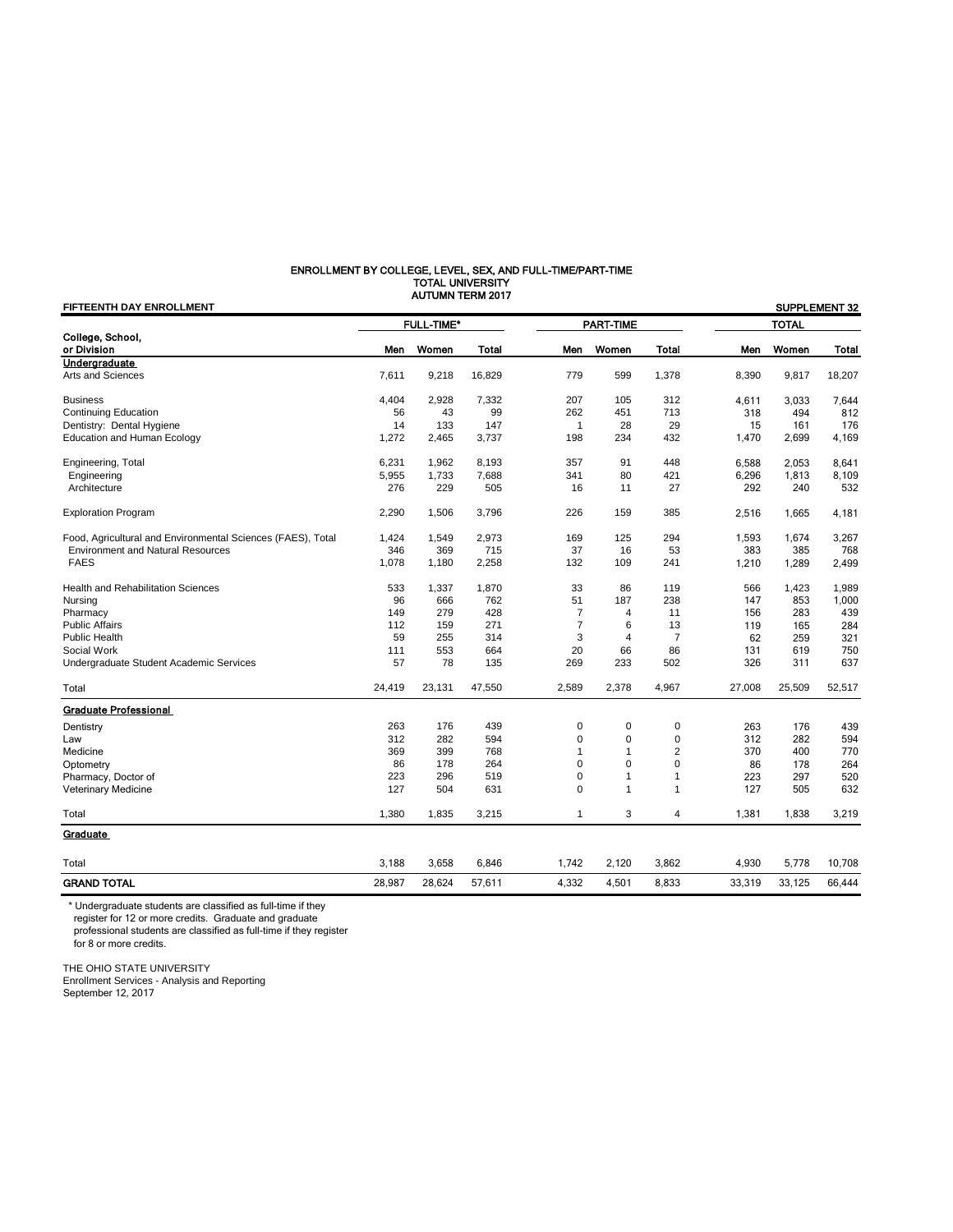### **FULL-TIME / PART-TIME STUDENTS BY CAMPUS, LEVEL, AND SEX TOTAL UNIVERSITY AUTUMN TERM 2017**

| <b>FIFTEENTH DAY ENROLLMENT</b> |        |                      |        |                |                 |                |              |                              |                |        |              | <b>SUPPLEMENT 33</b> |  |
|---------------------------------|--------|----------------------|--------|----------------|-----------------|----------------|--------------|------------------------------|----------------|--------|--------------|----------------------|--|
| <b>CAMPUS</b>                   |        | <b>UNDERGRADUATE</b> |        |                | <b>GRADUATE</b> |                |              | <b>GRADUATE PROFESSIONAL</b> |                |        | <b>TOTAL</b> |                      |  |
| FT/PT                           | Men    | Women                | Total  | Men            | Women           | Total          | Men          | Women                        | Total          | Men    | Women        | Total                |  |
| <b>Columbus Campus</b>          |        |                      |        |                |                 |                |              |                              |                |        |              |                      |  |
| Full-time*                      | 21,719 | 20,284               | 42,003 | 3,188          | 3,651           | 6,839          | 1,380        | 1,835                        | 3,215          | 26,287 | 25,770       | 52,057               |  |
| Part-time                       | 2,117  | 1,826                | 3,943  | 1,738          | 2,095           | 3,833          | 1            | 3                            | $\overline{4}$ | 3,856  | 3,924        | 7,780                |  |
| Total                           | 23,836 | 22,110               | 45,946 | 4,926          | 5,746           | 10,672         | 1,381        | 1,838                        | 3,219          | 30,143 | 29,694       | 59,837               |  |
| Lima Campus                     |        |                      |        |                |                 |                |              |                              |                |        |              |                      |  |
| Full-time*                      | 369    | 475                  | 844    | $\pmb{0}$      | 1               | $\overline{1}$ |              |                              |                | 369    | 476          | 845                  |  |
| Part-time                       | 64     | 99                   | 163    | $\mathbf{1}$   | 9               | 10             |              |                              |                | 65     | 108          | 173                  |  |
| Total                           | 433    | 574                  | 1,007  | $\mathbf{1}$   | 10              | 11             |              |                              |                | 434    | 584          | 1,018                |  |
| <b>Mansfield Campus</b>         |        |                      |        |                |                 |                |              |                              |                |        |              |                      |  |
| Full-time*                      | 423    | 449                  | 872    | $\mathbf 0$    | $\pmb{0}$       | $\pmb{0}$      |              |                              |                | 423    | 449          | 872                  |  |
| Part-time                       | 95     | 89                   | 184    | $\mathbf{1}$   | 4               | 5              |              |                              |                | 96     | 93           | 189                  |  |
| Total                           | 518    | 538                  | 1,056  | $\mathbf{1}$   | 4               | 5              |              |                              |                | 519    | 542          | 1,061                |  |
| <b>Marion Campus</b>            |        |                      |        |                |                 |                |              |                              |                |        |              |                      |  |
| Full-time*                      | 481    | 497                  | 978    | $\pmb{0}$      | 1               | 1              |              |                              |                | 481    | 498          | 979                  |  |
| Part-time                       | 88     | 128                  | 216    | $\mathbf 0$    | 3               | 3              |              |                              |                | 88     | 131          | 219                  |  |
| Total                           | 569    | 625                  | 1,194  | $\pmb{0}$      | 4               | 4              |              |                              |                | 569    | 629          | 1,198                |  |
| <b>Newark Campus</b>            |        |                      |        |                |                 |                |              |                              |                |        |              |                      |  |
| Full-time*                      | 1,105  | 1,113                | 2,218  | $\pmb{0}$      | 5               | 5              |              |                              |                | 1,105  | 1,118        | 2,223                |  |
| Part-time                       | 188    | 201                  | 389    | $\overline{2}$ | 9               | 11             |              |                              |                | 190    | 210          | 400                  |  |
| Total                           | 1,293  | 1,314                | 2,607  | $\overline{2}$ | 14              | 16             |              |                              |                | 1,295  | 1,328        | 2,623                |  |
| <b>Wooster-ATI</b>              |        |                      |        |                |                 |                |              |                              |                |        |              |                      |  |
| Full-time*                      | 322    | 313                  | 635    |                |                 |                |              |                              |                | 322    | 313          | 635                  |  |
| Part-time                       | 37     | 35                   | 72     |                |                 |                |              |                              |                | 37     | 35           | 72                   |  |
| Total                           | 359    | 348                  | 707    |                |                 |                |              |                              |                | 359    | 348          | 707                  |  |
| <b>Total University</b>         |        |                      |        |                |                 |                |              |                              |                |        |              |                      |  |
| Full-time*                      | 24,419 | 23,131               | 47,550 | 3,188          | 3,658           | 6,846          | 1,380        | 1,835                        | 3,215          | 28,987 | 28,624       | 57,611               |  |
| Part-time                       | 2,589  | 2,378                | 4,967  | 1,742          | 2,120           | 3,862          | $\mathbf{1}$ | 3                            | 4              | 4,332  | 4,501        | 8,833                |  |
| Total                           | 27,008 | 25,509               | 52,517 | 4,930          | 5,778           | 10,708         | 1,381        | 1,838                        | 3,219          | 33,319 | 33,125       | 66,444               |  |

\* Undergraduate students are classified as full-time if they

register for 12 or more credits. Graduate or graduate professional

 professional students are classified as full-time if they register for 8 or more credits.

THE OHIO STATE UNIVERSITY

Enrollment Services - Analysis and Reporting September 12, 2017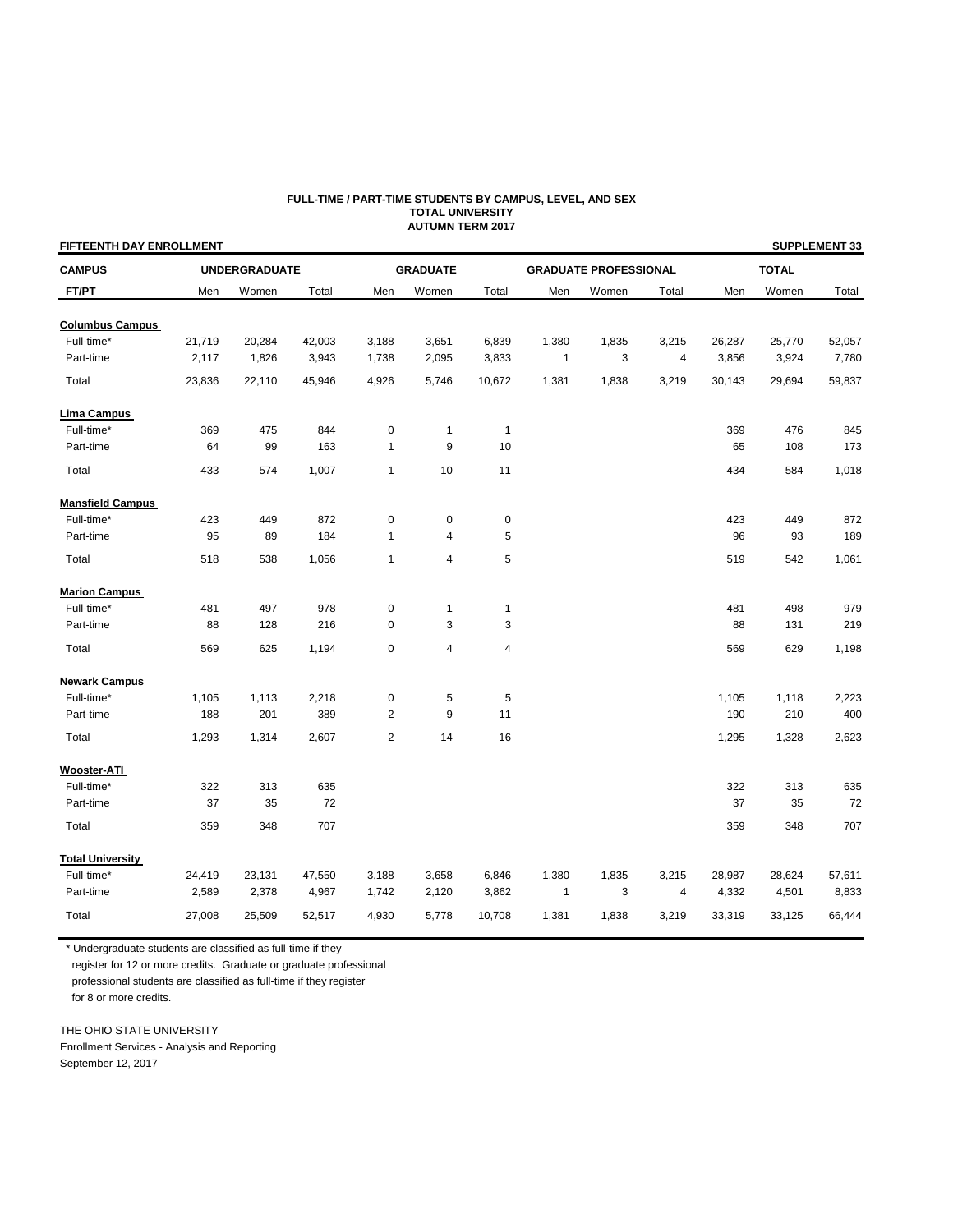| <b>FIFTEENTH DAY ENROLLMENT</b> |                              | <b>UNDERGRADUATE</b> |                         |                            | <b>GRADUATE PROFESSIONAL</b> |                         | <b>SUPPLEMENT 34</b><br><b>GRADUATE</b> |             |                         |  |
|---------------------------------|------------------------------|----------------------|-------------------------|----------------------------|------------------------------|-------------------------|-----------------------------------------|-------------|-------------------------|--|
| <b>AGE</b>                      | Men                          | Women                | Total                   | Men                        | Women                        | Total                   | Men                                     | Women       | Total                   |  |
| Unknown                         | $\mathbf 0$                  | $\pmb{0}$            | $\pmb{0}$               | $\pmb{0}$                  | $\pmb{0}$                    | $\pmb{0}$               | $\pmb{0}$                               | $\pmb{0}$   | $\mathbf 0$             |  |
| Under 15                        | $\overline{c}$               | $\mathbf{1}$         | 3                       | $\pmb{0}$                  | $\pmb{0}$                    | $\pmb{0}$               | $\pmb{0}$                               | $\pmb{0}$   | $\mathbf 0$             |  |
| 15                              | 3                            | 6                    | 9                       | $\mathsf 0$                | $\pmb{0}$                    | $\mathsf 0$             | 0                                       | 0           | 0                       |  |
| 16                              | 52                           | 38                   | 90                      | $\mathbf 0$                | $\pmb{0}$                    | $\pmb{0}$               | $\mathbf 0$                             | $\mathbf 0$ | $\mathbf 0$             |  |
| 17                              | 350                          | 449                  | 799                     | $\mathbf 0$                | $\pmb{0}$                    | $\mathsf 0$             | 0                                       | 0           | 0                       |  |
| 18                              | 3136                         | 3601                 | 6737                    | $\mathbf 0$                | 1                            | 1                       | $\mathbf 0$                             | $\mathbf 0$ | $\mathbf 0$             |  |
| 19                              | 4440                         | 4625                 | 9065                    | $\mathsf 0$                | $\pmb{0}$                    | $\mathsf 0$             | $\mathbf 0$                             | $\mathbf 0$ | $\mathbf 0$             |  |
| 20                              | 4798                         | 4792                 | 9590                    | 6                          | $\overline{c}$               | 8                       | 8                                       | 13          | 21                      |  |
| 21                              | 4685                         | 4450                 | 9135                    | 21                         | 39                           | 60                      | 85                                      | 116         | 201                     |  |
| 22                              | 2738                         | 1756                 | 4494                    | 173                        | 280                          | 453                     | 400                                     | 548         | 948                     |  |
| 23                              | 1115                         | 650                  | 1765                    | 231                        | 356                          | 587                     | 462                                     | 626         | 1088                    |  |
| 24                              | 538                          | 316                  | 854                     | 274                        | 381                          | 655                     | 494                                     | 565         | 1059                    |  |
| 25                              | 387                          | 220                  | 607                     | 241                        | 356                          | 597                     | 461                                     | 495         | 956                     |  |
| 26                              | 308                          | 192                  | 500                     | 131                        | 166                          | 297                     | 457                                     | 488         | 945                     |  |
| 27                              | 221                          | 137                  | 358                     | 97                         | 83                           | 180                     | 442                                     | 424         | 866                     |  |
| 28<br>29                        | 175<br>144                   | 115<br>95            | 290<br>239              | 58<br>37                   | 54<br>28                     | 112<br>65               | 399<br>283                              | 322<br>271  | 721<br>554              |  |
| 30                              | 84                           | 76                   | 160                     | 22                         | 24                           | 46                      | 215                                     | 214         | 429                     |  |
| 31                              | 80                           | 54                   | 134                     | 19                         | 16                           | 35                      | 190                                     | 178         | 368                     |  |
| 32                              | 77                           | 45                   | 122                     | 16                         | 15                           | 31                      | 149                                     | 164         | 313                     |  |
| 33                              | 63                           | 38                   | 101                     | 9                          | $\overline{4}$               | 13                      | 118                                     | 133         | 251                     |  |
| 34                              | 45                           | 39                   | 84                      | 13                         | 5                            | 18                      | 109                                     | 120         | 229                     |  |
| 35                              | 49                           | 42                   | 91                      | 6                          | 6                            | 12                      | 81                                      | 114         | 195                     |  |
| 36                              | 45                           | 28                   | 73                      | 5                          | 1                            | 6                       | 79                                      | 87          | 166                     |  |
| 37                              | 29                           | 30                   | 59                      | $\mathbf 0$                | 6                            | 6                       | 66                                      | 84          | 150                     |  |
| 38                              | 27                           | 28                   | 55                      | 5                          | 3                            | 8                       | 58                                      | 78          | 136                     |  |
| 39                              | 19                           | 32                   | 51                      | $\overline{c}$             | $\pmb{0}$                    | 2                       | 45                                      | 62          | 107                     |  |
| 40                              | 20                           | 21                   | 41                      | $\mathsf 0$                | $\pmb{0}$                    | $\pmb{0}$               | 50                                      | 54          | 104                     |  |
| 41                              | 15                           | 23                   | 38                      | 3                          | $\overline{c}$               | 5                       | 28                                      | 54          | 82                      |  |
| 42                              | 18                           | 10                   | 28                      | $\overline{2}$             | $\overline{c}$               | 4                       | 32                                      | 56          | 88                      |  |
| 43                              | 21                           | 19                   | 40                      | $\mathbf{1}$               | $\mathbf{1}$                 | $\overline{\mathbf{c}}$ | 19                                      | 40          | 59                      |  |
| 44                              | 17                           | 13                   | 30                      | $\mathsf 0$                | 1                            | $\mathbf{1}$            | 24                                      | 30          | 54                      |  |
| 45                              | 25                           | 26                   | 51                      | $\sqrt{2}$                 | 3                            | 5                       | 23                                      | 50          | 73                      |  |
| 46                              | 13                           | 16                   | 29                      | 3                          | $\mathbf{1}$                 | 4                       | 16                                      | 52          | 68                      |  |
| 47                              | 13                           | 23                   | 36                      | $\overline{c}$             | $\pmb{0}$                    | 2                       | 8                                       | 42          | 50                      |  |
| 48                              | 3                            | 11                   | 14                      | $\mathsf 0$                | $\pmb{0}$                    | $\pmb{0}$               | 18                                      | 23          | 41                      |  |
| 49                              | 6                            | 8                    | 14                      | $\mathbf{1}$               | 1                            | $\overline{\mathbf{c}}$ | 8                                       | 32          | 40                      |  |
| 50                              | 10                           | 16                   | 26                      | $\mathbf 0$                | $\pmb{0}$                    | 0                       | 8                                       | 27          | 35                      |  |
| 51                              | 9                            | 9                    | 18                      | $\mathbf 0$                | 0                            | 0                       | 10                                      | 17          | 27                      |  |
| 52                              | 5                            | 10                   | 15                      | $\mathbf 0$                | $\pmb{0}$                    | 0                       | 12                                      | 17          | 29                      |  |
| 53                              | 9                            | $\overline{4}$       | 13                      | $\mathbf 0$<br>$\mathbf 0$ | $\pmb{0}$                    | 0<br>1                  | 12                                      | 25          | 37                      |  |
| 54<br>55                        | $\overline{\mathbf{4}}$<br>5 | $\,6\,$<br>3         | 10<br>8                 | $\mathbf{1}$               | 1<br>$\pmb{0}$               | 1                       | 6<br>10                                 | 15<br>21    | 21<br>31                |  |
| 56                              | 5                            | 4                    | 9                       | $\mathbf 0$                | $\pmb{0}$                    | $\pmb{0}$               | 6                                       | 21          | 27                      |  |
| 57                              | 5                            | $\overline{7}$       | 12                      | $\mathbf 0$                | $\pmb{0}$                    | $\mathsf 0$             | 10                                      | 13          | 23                      |  |
| 58                              | 6                            | $\overline{c}$       | 8                       | $\mathbf 0$                | $\pmb{0}$                    | $\mathsf 0$             | 6                                       | 16          | 22                      |  |
| 59                              | 0                            | 5                    | 5                       | $\mathbf 0$                | $\mathbf 0$                  | $\mathsf 0$             | 4                                       | 14          | 18                      |  |
| 60                              | 1                            | 4                    | 5                       | $\mathbf 0$                | $\pmb{0}$                    | 0                       | 3                                       | 6           | 9                       |  |
| 61                              | $\overline{4}$               | $\mathbf{1}$         | 5                       | $\mathbf 0$                | $\pmb{0}$                    | $\mathsf 0$             | 5                                       | 6           | 11                      |  |
| 62                              | 1                            | 3                    | 4                       | 0                          | 0                            | 0                       | 1                                       | 4           | $\mathbf 5$             |  |
| 63                              | 1                            | 6                    | 7                       | $\mathbf 0$                | $\pmb{0}$                    | 0                       | 1                                       | 3           | $\overline{\mathbf{4}}$ |  |
| 64                              | $\mathbf 0$                  | 4                    | 4                       | $\mathbf 0$                | 0                            | 0                       | 1                                       | 2           | 3                       |  |
| 65                              | $\mathbf{1}$                 | 1                    | $\overline{2}$          | $\mathbf 0$                | 0                            | 0                       | 1                                       | 1           | $\mathbf 2$             |  |
| 66                              | $\overline{2}$               | 0                    | $\overline{\mathbf{c}}$ | $\mathbf 0$                | 0                            | 0                       | 1                                       | 0           | $\mathbf{1}$            |  |
| 67                              | $\overline{2}$               | 0                    | $\overline{2}$          | $\mathbf 0$                | 0                            | 0                       | $\mathbf 0$                             | 1           | 1                       |  |
| 68                              | $\mathbf 0$                  | 0                    | $\mathbf 0$             | 0                          | 0                            | 0                       | 1                                       | 0           | $\mathbf{1}$            |  |
| 69                              | 3                            | 0                    | 3                       | $\mathbf 0$                | 0                            | 0                       | $\mathbf 0$                             | 2           | $\overline{\mathbf{c}}$ |  |
| 70                              | 1                            | 0                    | 1                       | $\mathbf 0$                | 0                            | 0                       | 1                                       | 0           | $\mathbf{1}$            |  |
| Over 70                         | 1                            | 0                    | 1                       | $\mathbf 0$                | 0                            | 0                       | $\mathbf 0$                             | 0           | $\mathbf 0$             |  |
| Average                         |                              |                      |                         |                            |                              |                         |                                         |             |                         |  |
| Age:                            | 21.04                        | 20.70                | 20.88                   | 25.23                      | 24.63                        | 24.88                   | 28.42                                   | 29.24       | 28.86                   |  |
|                                 |                              |                      |                         |                            |                              |                         |                                         |             |                         |  |

### **ENROLLMENT BY LEVEL, SEX, AND AGE COLUMBUS CAMPUS AUTUMN TERM 2017**

THE OHIO STATE UNIVERSITY

Enrollment Services - Analysis and Reporting

September 12, 2017